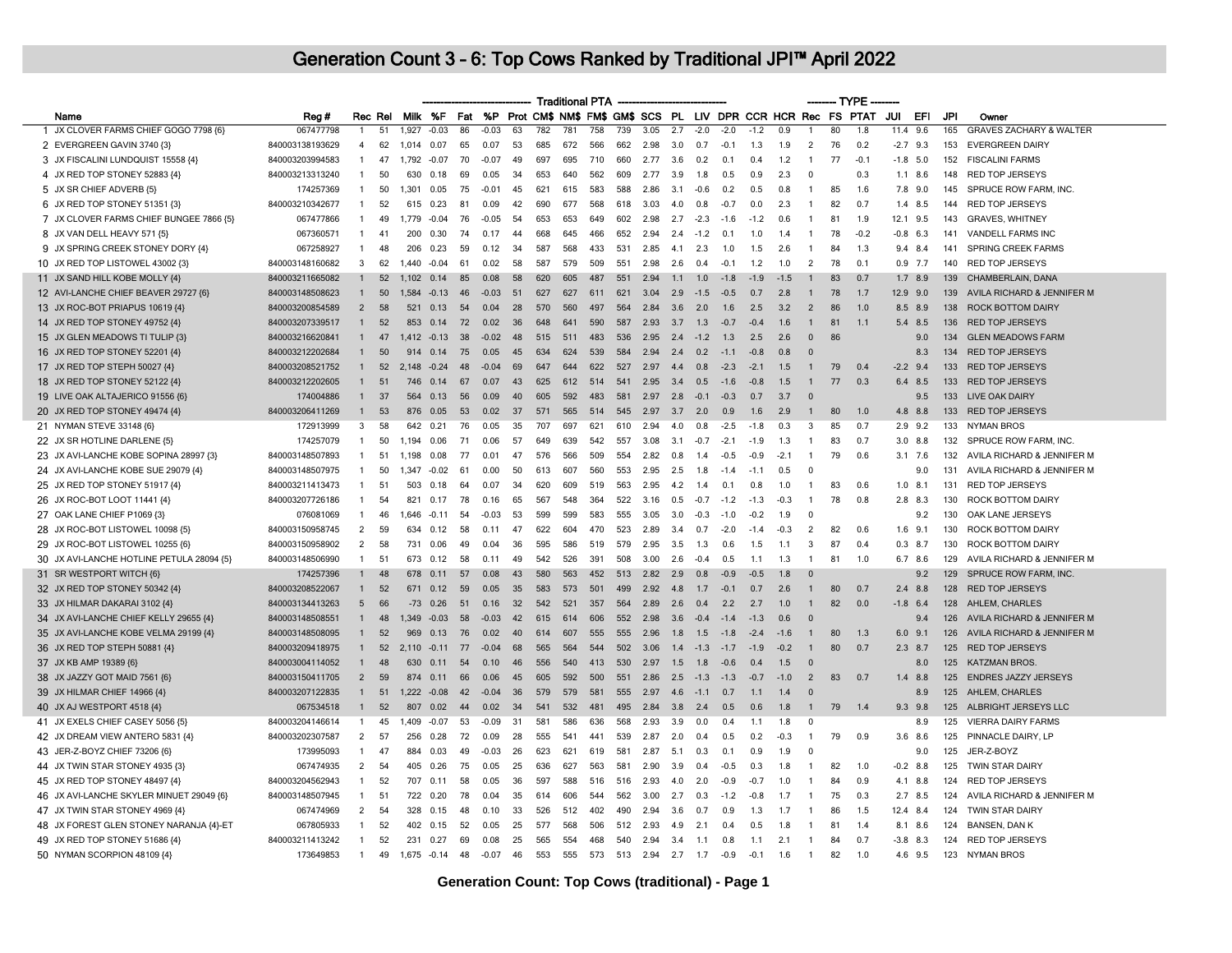|                                                                                |                 |                |         |                |           |     |         |      |     | <b>Traditional PTA</b> |     |          |      |         |        |        |        |        |                | -- TYPE |                                                                 |            |             |     |                                   |
|--------------------------------------------------------------------------------|-----------------|----------------|---------|----------------|-----------|-----|---------|------|-----|------------------------|-----|----------|------|---------|--------|--------|--------|--------|----------------|---------|-----------------------------------------------------------------|------------|-------------|-----|-----------------------------------|
| Name                                                                           | Reg #           |                | Rec Rel |                | Milk %F   | Fat | %P      |      |     |                        |     |          |      |         |        |        |        |        |                |         | Prot CM\$ NM\$ FM\$ GM\$ SCS PL LIV DPR CCR HCR Rec FS PTAT JUI |            | EFI         | JPI | Owner                             |
| 51 JX NYMAN STEPH 90407 {4}                                                    | 173951073       | $\overline{1}$ | 49      | 1,404          | $-0.09$   | 47  | 0.01    | 53   | 563 | 557                    | 506 | 501      | 2.99 | 3.3     | 0.8    | $-0.8$ | $-0.3$ | 2.0    | $\overline{0}$ |         |                                                                 |            | 9.1         | 122 | <b>NYMAN BROS</b>                 |
| 52 JX RED TOP CHIEF 52803 {6}                                                  | 840003213313160 | $\mathbf{1}$   | 50      | 1,587          | $-0.14$   | 45  | $-0.04$ | 48   | 561 | 560                    | 557 | 491      | 2.95 | 4.0     | $-0.6$ | $-1.1$ | $-0.3$ | 0.7    | $\Omega$       |         |                                                                 |            | 9.3         |     | 122 RED TOP JERSEYS               |
| 53 JX ROC-BOT CHIEF 11618 {5}                                                  | 840003210481653 | $\mathbf{1}$   | 53      | $1,562 -0.14$  |           | 44  | $-0.08$ | 38   | 582 | 585                    | 623 | 535      | 2.91 | 3.9     | $-0.3$ | $-0.9$ | $-0.1$ | 1.9    | $\mathbf{1}$   | 78      | 1.3                                                             |            | $9.9$ $9.5$ |     | 122 ROCK BOTTOM DAIRY             |
| 54 JX RED TOP STONEY 51940 {4}                                                 | 840003211413496 | $\mathbf{1}$   | 52      | 508            | 0.18      | 63  | 0.06    | 31   | 585 | 575                    | 501 | 508      | 2.96 | 4.6     | 1.9    | $-0.1$ | 0.5    | 1.1    | $\mathbf{1}$   | 79      | 0.5                                                             | 1.9        | 8.5         |     | 122 RED TOP JERSEYS               |
| 55 JX JER-Z-BOYZ PINE MIDGE 73550 {6}                                          | 174016214       |                | 48      | 387            | 0.14      | 49  | 0.08    | 31   | 513 | 502                    | 410 | 521      | 2.97 | 2.8     | 0.1    | 1.5    | 2.3    | 2.9    | $\Omega$       |         |                                                                 |            | 8.9         | 122 | JER-Z-BOYZ                        |
| 56 JX CLOVER FARMS STONEY RAGU 6713 {4}                                        | 067426712       | $\mathbf{1}$   | 50      | 267            | 0.22      | 61  | 0.08    | 26   | 528 | 516                    | 427 | 478      | 2.87 | 4.3     | 1.5    | 1.4    | 1.5    | 1.6    | $\mathbf{1}$   | 80      | 0.5                                                             |            | $2.8$ 8.2   |     | 122 GRAVES, WALTER C              |
| 57 JX DUPAT GOT MAID 19376 {6}                                                 | 840003150983891 | 2              | 57      | 1,328          | 0.03      | 70  | 0.02    | 54   | 585 | 575                    | 506 | 511 2.91 |      | 1.6     | $-1.7$ | $-2.6$ | $-2.3$ | $-0.6$ | $\overline{2}$ | 86      | 0.9                                                             |            | 3.9 9.2     |     | 121 WICKSTROM JERSEY FARMS INC    |
| 58 JX SR LISTOWEL DARLA {4}-P                                                  | 173156450       | $\mathbf{3}$   | 60      | 1.270          | 0.00      | 61  | 0.01    | 48   | 600 | 595                    | 548 | 514      | 3.00 | 3.3     | 1.5    | $-17$  | $-1.6$ | 0.2    | $\mathbf{3}$   | 79      | $-0.1$                                                          |            | $-3.5$ 9.0  |     | 121 SPRUCE ROW FARM. INC.         |
| 59 JX NYMAN STEPH 35447 {4}                                                    | 173810628       | $\mathbf{1}$   | 50      | 1,182          | 0.03      | 65  | 0.01    | 45   | 591 | 585                    | 540 | 482      | 2.98 | 4.0     | 1.8    | $-1.7$ | $-1.5$ | 1.4    | $\mathbf{1}$   | 82      | 0.9                                                             |            | $1.1$ 9.5   | 121 | <b>NYMAN BROS</b>                 |
| 60 JX AJ KALAHARI 4572 {4}                                                     | 067534572       | $\mathbf{1}$   | 50      | 307            | 0.22      | 63  | 0.13    | 39   | 545 | 531                    | 396 | 539      | 3.13 | 2.0     | $-1.0$ | 0.4    | 1.3    | 1.6    | $\Omega$       |         |                                                                 |            | 8.5         |     | 121 ALBRIGHT JERSEYS LLC          |
| 61 JX RED TOP STONEY 51552 {4}                                                 | 840003211413108 | $\overline{1}$ | 51      | 439            | 0.20      | 65  | 0.07    | 32   | 577 | 564                    | 474 | 490      | 2.92 | 3.7     | 1.0    | $-1.2$ | $-0.7$ | 1.1    | $\Omega$       |         |                                                                 |            | 8.8         | 121 | RED TOP JERSEYS                   |
| 62 JX BARHAMS STONEY KRACKER 823 {4}                                           | 067366823       | $\mathbf{1}$   | 51      | -278           | 0.33      | 56  | 0.15    | 21   | 509 | 489                    | 347 | 470      | 2.84 | 3.5     | 1.1    | 0.9    | 1.6    | 2.4    | $\mathbf{1}$   | 82      | 0.7                                                             |            | 6.0 8.9     | 121 | <b>BARHAM JERSEY FARM</b>         |
| 63 JX DUPAT GOT MAID 19592 {6}                                                 | 840003201082673 | $\overline{2}$ | 56      | 1.625          | $-0.08$   | 60  | 0.01    | 62   | 550 | 540                    | 474 | 468      | 2.86 | 1.8     | $-0.1$ | $-2.1$ | $-1.7$ | $-1.2$ | $\overline{2}$ | 83      | 0.4                                                             | $-2.1$     | 9.1         | 120 | WICKSTROM JERSEY FARMS INC        |
| 64 JX MM GSP 21547 {4}                                                         | 119860447       | 5              | 68      | 1,457          | 0.00      | 70  | 0.00    | 54   | 469 | 461                    | 410 | 472      | 2.90 | 0.3     | $-1.2$ | 0.6    | 0.1    | $-2.3$ | $\overline{2}$ | 79      | 0.8                                                             |            | 4.5 8.3     | 120 | <b>MISTY MEADOW DAIRY</b>         |
| 65 JX RED TOP ALTABLITZ 45292 {4}                                              | 840003200835562 | $\overline{2}$ | 58      | 1,056          | $-0.04$   | 42  | 0.01    | 40   | 443 | 435                    | 390 | 435      | 2.82 | 2.5     | 0.9    | 1.4    | 2.1    | 3.4    | $\overline{2}$ | 77      | 0.1                                                             |            | $2.3$ 8.2   |     | 120 RED TOP JERSEYS               |
| 66 JX RED TOP STONEY 50267 {4}                                                 | 840003208521992 | $\overline{1}$ | 52      | 936            | 0.03      | 53  | 0.03    | 40   | 521 | 515                    | 461 | 489      | 3.05 | 3.2     | 1.1    | 0.6    | 1.0    | 2.9    | $\mathbf{1}$   | 84      | 0.7                                                             | 6.5        | 8.0         | 120 | <b>RED TOP JERSEYS</b>            |
| 67 JX RED TOP STONEY 50830 {4}                                                 | 840003209418924 | $\mathbf{1}$   | 52      | 784            | 0.08      | 55  | 0.05    | 40   | 568 | 561                    | 486 | 506      | 3.08 | 4.2     | 1.4    | 0.0    | 1.0    | 2.0    | $\overline{1}$ | 79      | 1.0                                                             |            | $3.9$ 8.5   | 120 | <b>RED TOP JERSEYS</b>            |
| 68 JX MFW KOBE HOPSY {4}-P                                                     | 840003127593488 | $\mathbf{1}$   | 52      | 1.134          | 0.14      | 87  | $-0.04$ | 33   | 591 | 590                    | 591 | 548      | 2.90 | 2.2     | 1.0    | $-0.8$ | $-1.4$ | $-2.4$ | $\overline{1}$ | 75      | 0.0                                                             |            | $-3.2$ 8.6  | 120 | <b>MASON, ANDREW P</b>            |
| 69 JX RED TOP STONEY 52361 {4}                                                 | 840003212202844 | $\overline{1}$ | 51      | 342            | 0.15      | 48  | 0.07    | 27   | 531 | 518                    | 435 | 483      | 2.84 | 4.1     | 1.5    | 0.8    | 0.9    | 1.6    | $\mathbf 0$    |         |                                                                 |            | 8.5         | 120 | RED TOP JERSEYS                   |
| 70 JX ROC-BOT LISTOWEL 9741 {4}                                                | 840003147921434 | $\mathbf{3}$   | 61      | 823            | 0.08      | 57  | -0.02   | - 26 | 569 | 566                    | 555 | 516      | 2.86 | 3.8     | 14     | $-0.6$ | $-0.1$ | 0.6    | $\overline{2}$ | 90      | 0.7                                                             | 5.4        | 9.0         | 120 | ROCK BOTTOM DAIRY                 |
| 71 JX RED TOP STONEY 48874 {4}                                                 | 840003205432321 |                | 52      | 430            | 0.10      | 43  | 0.05    | 26   | 538 | 526                    | 456 | 471      | 2.73 | 4.5     | 2.0    | 0.1    | 1.1    | 3.1    |                | 79      | 0.7                                                             | 6.3        | 8.6         |     | 120 RED TOP JERSEYS               |
| 72 JX RED TOP STONEY 48472 {4}                                                 | 840003204562918 | $\mathbf{1}$   | 52      | $-39$          | 0.27      | 56  | 0.11    | 22   | 596 | 580                    | 467 | 496      | 2.85 | 5.4     | 3.6    | $-0.2$ | 0.3    | 2.1    |                | 79      | 0.6                                                             |            | $-0.2$ 8.9  |     | 120 RED TOP JERSEYS               |
| 73 JX RED TOP GOT MAID 47593 {6}                                               | 840003204246300 | $\overline{2}$ | 56      | 1.516          | 0.01      | 75  | 0.03    | -63  | 631 | 622                    | 542 | 526      | 3.05 | 1.9     | $-1.9$ | $-3.7$ | $-3.4$ | $-1.2$ |                | 81      | 0.5                                                             |            | $0.2$ 9.3   |     | 119 RED TOP JERSEYS               |
| 74 JX GURE BEHIA SULLY 1506 {5}                                                | 076031506       | 2              | 54      | 1.365 -0.06    |           | 53  | 0.01    | 52   | 500 | 494                    | 443 | 479      | 3.01 | 1.5     | $-0.8$ | $-0.4$ | 0.0    | 1.0    | $\mathbf{1}$   | 77      | 0.9                                                             |            | 4.1 8.8     |     | 119 DOUBLE-D DAIRY #3             |
| 75 JX DUPAT BALTAZAR 19090 {6}                                                 | 840003150983605 | 2              | 57      | 1.543          | $-0.15$   | 40  | $-0.03$ | 50   | 555 | 554                    | 536 | 502      | 3.00 | 3.0     | $-0.4$ | $-1.5$ | $-0.3$ | 1.0    | $\overline{2}$ | 87      | 1.1                                                             | 8.0        | 9.2         | 119 | <b>WICKSTROM JERSEY FARMS INC</b> |
| 76 JX RED TOP MILTON 42457 {4}                                                 | 840003146874809 | $\mathbf{3}$   | 62      | 1,476          | $-0.02$   | 68  | $-0.02$ | 49   | 501 | 500                    | 479 | 489      | 3.04 | 1.2     | $-0.4$ | $-0.1$ | $-0.2$ | $-1.1$ | $\overline{2}$ | 83      | 0.3                                                             |            | 5.6 7.8     |     | 119 RED TOP JERSEYS               |
| 77 JX RED TOP STONEY 49517 {4}                                                 | 840003207339282 | $\mathbf{1}$   | 52      | 861            | 0.13      | 71  | 0.06    | 44   | 589 | 579                    | 494 | 472      | 3.00 | 3.8     | 1.6    | $-1.7$ | $-1.4$ | $-0.1$ | $\mathbf{1}$   | 80      | 1.0                                                             |            | $3.4$ 8.4   |     | 119 RED TOP JERSEYS               |
| 78 JX AVI-LANCHE CHIEF ROSE 29695 {4}                                          | 840003148508591 | 1              | 51      | $1.516 - 0.05$ |           | 61  | $-0.06$ | 43   | 559 | 559                    | 568 | 539      | 2.94 | 2.4     | $-0.9$ | $-0.4$ | $-0.3$ | 0.9    | $\mathbf{1}$   | 74      | 1.0                                                             |            | $2.7$ 8.8   |     | 119 AVILA RICHARD & JENNIFER M    |
| 79 JX HI-LAND GOT MAID MISCATO {6}                                             | 067409556       | $\mathbf{1}$   | 46      | 689            | 0.07      | 49  | 0.07    | 40   | 588 | 574                    | 478 | 519      | 2.82 | 3.6     | 0.0    | $-1.0$ | $-0.6$ | $-1.0$ | $\Omega$       | 83      |                                                                 |            | 8.7         | 119 | CHAMBERLAIN GREG & BENJAMIN       |
| 80 CLOVER FARMS WESTPORT DELTA 7503 {6}                                        | 067477503       | $\mathbf{1}$   | 52      | 884            | $-0.04$   | 33  | 0.03    | -38  | 513 | 503                    | 444 | 493      | 2.84 | 3.0     | 2.1    | 0.8    | 0.7    | 1.0    | $\overline{1}$ | 78      | 1.4                                                             |            | $2.7$ 9.3   |     | 119 CLOVER FARMS                  |
| 81 JX SHAN-MAR LISTOWEL CHIME {6}-P                                            | 067641476       | 2              | 58      |                | 757 -0.03 | 31  | 0.03    | 35   | 502 | 492                    | 430 | 457      | 2.86 | 4.1     | 1.8    | 0.6    | 1.4    | 1.4    | -1             | 81      | 0.8                                                             |            | $7.2$ 8.6   |     | 119 GARDNER MARK & SHANNON        |
| 82 JX KUTZ PILGRIM 16794 {5}                                                   | 840003144935130 | 3              | 63      | 745            | 0.05      | 46  | 0.03    | 33   | 494 | 488                    | 438 | 517      | 2.98 | 2.8     | 1.5    | 2.2    | 3.0    | 1.8    | -1             | 80      | 0.3                                                             |            | $-0.5$ 7.6  | 119 | <b>KUTZ DAIRY LLC</b>             |
| 83 JX JENKS LOOT 5691 {4}                                                      | 173998902       | $\mathbf{1}$   | 50      | 1.414          | $-0.05$   | 57  | 0.02    | 57   | 503 | 497                    | 432 | 469      | 3.10 | 1.6     | $-1.4$ | $-0.6$ | $-0.4$ | 0.7    | $\mathbf{1}$   | 81      | 1.5                                                             |            | $9.0$ 8.6   | 118 | JENKS, WILLIAM H (JIM)            |
| 84 JX CDF RESPECT REVOLUTION W5336 {4}                                         | 840003207030126 | $\mathbf{1}$   | 50      | 936            | $-0.01$   | 44  | 0.05    | -45  | 493 | 481                    | 398 | 453      | 2.87 | 2.6     | 0.1    | $-0.2$ | 0.8    | 3.6    | -1             | 79      | 0.6                                                             | $-0.2$     | 9.1         | 118 | <b>C &amp; S LIVESTOCK</b>        |
| 85 JX NYMAN PECOS 46934 {4}                                                    | 173376573       | $\overline{2}$ | 56      | 740            | $-0.01$   | -34 | 0.06    | 40   | 377 | 366                    | 282 | 387      | 2.97 | 2.9     | 3.0    | 3.4    | 4.3    | 2.1    | 2              | 79      | 0.5                                                             |            | 4.9 8.5     |     | 118 NYMAN BROS                    |
| 86 JX AVI-LANCHE SKYLER PHYLLIS 29754 {4}                                      | 840003148508650 | $\overline{1}$ | 51      | 1.142          | 0.08      | 74  | $-0.02$ | 38   | 514 | 514                    | 500 | 514      | 3.11 | 1.6     | 0.2    | 0.4    | 0.8    | 3.4    | $\mathbf{1}$   | 78      | 0.7                                                             |            | 5.9 8.5     | 118 | AVILA RICHARD & JENNIFER M        |
| 87 JX RED TOP MONUMENT 38177 {5}                                               | 840003140554623 | $\overline{4}$ | 60      | 1,706          | $-0.19$   | 39  | $-0.12$ | 36   | 557 | 563                    | 628 | 589      | 2.84 | 4.0     | 0.5    | 2.4    | 2.7    | 0.2    | $\overline{2}$ | 77      | $-1.0$                                                          |            | $-9.3$ 7.5  |     | 118 RED TOP JERSEYS               |
| 88 JX SPAHRS PUMICE 4476 {6}                                                   | 067484476       | $\overline{1}$ | 50      | 1,097          | 0.01      | 56  | $-0.02$ | 35   | 542 | 538                    | 522 | 512      | 2.82 | 3.4     | 0.6    | 0.6    | 0.7    | 0.0    | $\overline{2}$ | 82      | 0.4                                                             |            | $-3.5$ 8.0  |     | 118 SPAHR JERSEY FARM             |
| 89 JX RED TOP STONEY 51954 {4}                                                 | 840003211413510 | $\mathbf{1}$   | 51      | 589            | 0.14      | 59  | 0.05    | 33   | 505 | 494                    | 418 | 446      | 2.88 | 3.8     | 1.5    | 0.7    | 1.2    | 1.9    | $\mathbf{1}$   | 83      | 0.4                                                             |            | $3.0$ $8.4$ |     | 118 RED TOP JERSEYS               |
| 90 JX KB TI 15412 {3}                                                          | 067815412       | $\overline{3}$ | 61      |                | 171 0.16  | 43  | 0.06    | 20   | 499 | 492                    | 424 | 528      | 3.05 | 3.1     | $-0.9$ | 1.8    | 2.8    | 3.1    | 2              | 85      | 1.5                                                             | 16.0 8.3   |             |     | 118 KATZMAN BROS.                 |
| 91 JX DUPAT STEPH 19941 {4}                                                    | 840003201083022 | $\overline{2}$ | 57      | 1.637          | $-0.08$   | 61  | $-0.02$ | 55   | 634 | 632                    | 606 | 537      | 3.05 | 3.4     | $-0.5$ | $-2.6$ | $-2.8$ | 0.6    | $\overline{2}$ | 83      | 1.0                                                             | 0.3        | 8.8         | 117 | <b>WICKSTROM JERSEY FARMS INC</b> |
| 92 JX FOREST GLEN ALTAGRONK VICTORY {5}                                        | 067805313       | $\overline{2}$ | 57      | 1,508          | $-0.10$   | 50  | $-0.01$ | 53   | 589 | 585                    | 548 | 595      | 2.99 | 1.5     | $-2.5$ | $-0.9$ | $-0.3$ | 0.8    | $\overline{2}$ | 71      | $-0.2$                                                          |            | $-4.8$ 8.4  |     | 117 FOREST GLEN JERSEYS           |
| 93 JX YOSEMITE STEVE REGAL 36556 {6}                                           | 840003142354988 | $\overline{4}$ | 63      | 723            | 0.07      | 50  | 0.07    | -42  | 530 | 518                    | 421 | 433      | 2.96 | 3.8     | 1.5    | $-1.0$ | $-1.0$ | 0.8    | $\overline{2}$ | 85      | 1.2                                                             | 6.7        | 9.5         |     | 117 RIVER ROCK RANCH- HILMAR      |
| 94 JX HI-LAND ALTAGRONK SURLY {5}                                              | 067409678       | ÷              | 44      | 675            | 0.16      | 67  | 0.07    | 41   | 535 | 522                    | 423 | 480      | 2.95 | 1.9     | 0.3    | $-1.2$ | $-0.7$ | 1.4    | $\Omega$       | 86      |                                                                 |            | 8.6         |     | 117 CHAMBERLAIN GREG & BENJAMIN   |
| 95 JX CLOVER FARMS STONEY SUNNY 6784 {4}                                       | 067426784       | $\mathbf{1}$   | 53      | 625            | 0.17      | 67  | 0.04    | 31   | 552 | 543                    | 481 | 491      | 2.86 | 3.2     | 1.2    | $-0.5$ | 0.0    | 2.0    |                | 81      | 0.2                                                             |            | $-1.9$ 8.4  |     | 117 CLOVER FARMS                  |
|                                                                                | 840003201593451 | $\overline{2}$ | 57      | 743            | 0.04      | 45  | 0.01    | 30   | 473 | 467                    | 428 | 451      | 2.91 | 3.4     | 1.7    | 1.4    | 1.4    | 2.3    | $\overline{2}$ | 80      | 0.6                                                             | 6.0        | 8.8         |     | 117 RED TOP JERSEYS               |
| 96 JX RED TOP ALTABLITZ 45665 {4}<br>97 JX CLOVER FARMS STONEY VIOLET 6751 {4} | 067426751       | 2              | 57      |                | 322 0.21  | 60  | 0.08    | 29   | 514 | 501                    | 406 | 454      | 2.88 | 3.8     | 1.9    | 0.7    | 0.9    | 1.1    | $\overline{2}$ | 83      | 1.0                                                             |            | $3.1 \t8.3$ |     | 117 CLOVER FARMS                  |
|                                                                                | 840003207339424 | $\mathbf{1}$   | 52      | 468            | 0.17      | 59  | 0.05    | 28   | 533 | 523                    | 454 | 485      | 2.89 | 3.4     | 1.9    | 0.3    | 0.5    | 1.2    | -1             | 78      | 0 <sub>4</sub>                                                  | 2.7        | 8.2         |     | 117 RED TOP JERSEYS               |
| 98 JX RED TOP STONEY 49659 {4}                                                 |                 |                |         |                |           |     |         |      |     |                        |     |          |      |         |        |        |        |        |                |         |                                                                 |            |             |     |                                   |
| 99 JX RED TOP ALTABLITZ 44451 {6}                                              | 840003150438889 | $\overline{2}$ | 57      |                | 796 -0.03 | 32  | $-0.01$ | 27   | 522 | 516                    | 495 | 485      | 2.79 | 4.4     | 1.4    | 0.7    | 1.2    | 1.7    | $\overline{2}$ | 85      | 0.8                                                             | $10.6$ 8.9 |             |     | 117 RED TOP JERSEYS               |
| 100 JX RED TOP STONEY 51942 {4}                                                | 840003211413498 | $\overline{1}$ | 51      | 283            | 0.14      | 44  | 0.07    | 26   | 507 | 494                    | 407 | 424      | 2.84 | 4.8 2.1 |        | 0.2    | 0.9    | 2.5    | $\overline{1}$ | 73      | 0.6                                                             | 10.9 8.7   |             |     | 117 RED TOP JERSEYS               |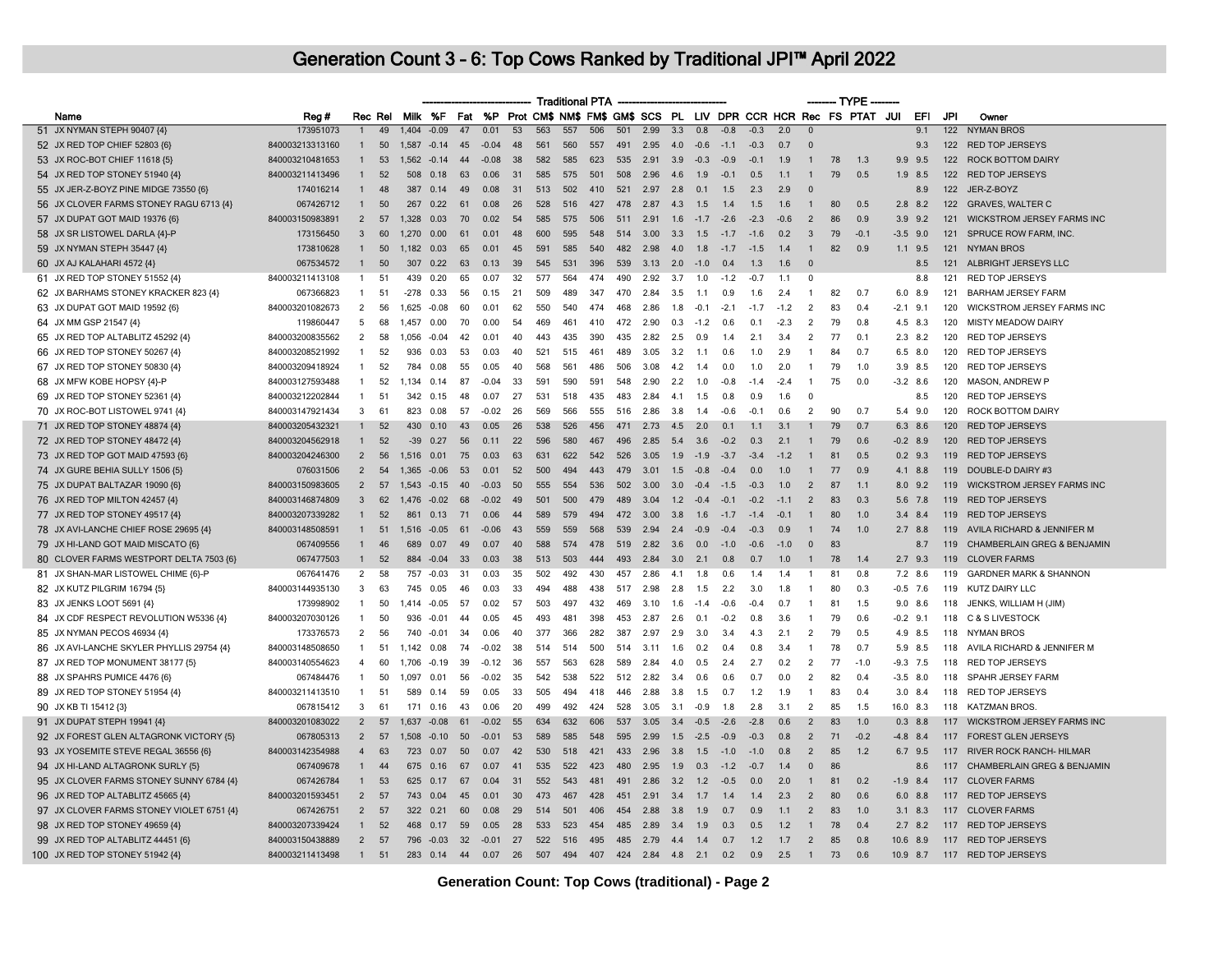|                                            |                 |                |         |         |          |     |         |                 |     | <b>Traditional PTA</b> |     |     |      |     |        |        |        |        |                          | ---- TYPE |                                                             |            |             |     |                                 |
|--------------------------------------------|-----------------|----------------|---------|---------|----------|-----|---------|-----------------|-----|------------------------|-----|-----|------|-----|--------|--------|--------|--------|--------------------------|-----------|-------------------------------------------------------------|------------|-------------|-----|---------------------------------|
| Name                                       | Reg #           |                | Rec Rel |         | Milk %F  | Fat | %P      |                 |     |                        |     |     |      |     |        |        |        |        |                          |           | Prot CM\$ NM\$ FM\$ GM\$ SCS PL LIV DPR CCR HCR Rec FS PTAT | JUI        | EFI         | JPI | Owner                           |
| 101 JX RED TOP STONEY 50480 {4}            | 840003208522205 |                | 52      | 333     | 0.21     | 62  | 0.05    | $\overline{22}$ | 563 | 554                    | 495 | 483 | 2.90 | 4.3 | 1.3    | $-0.8$ | $-0.2$ | 1.3    | -1                       | 80        | 0.6                                                         | 10.9       | 8.6         | 117 | <b>RED TOP JERSEYS</b>          |
| 102 JX RED TOP STONEY 52213 {4}            | 840003212202696 | -1             | 51      | 232     | 0.24     | 63  | 0.06    | 22              | 575 | 563                    | 488 | 527 | 2.84 | 3.2 | 0.6    | $-0.7$ | 0.1    | 2.2    | -1                       | 78        | 0.3                                                         |            | $1.6$ 8.9   | 117 | <b>RED TOP JERSEYS</b>          |
| 103 JX CLOVER FARMS STONEY DELI 6778 {4}   | 067426778       | $\overline{2}$ | 57      |         | 95 0.20  | 48  | 0.06    | 17              | 590 | 579                    | 510 | 524 | 2.89 | 5.3 | 2.2    | 02     | 0.8    | 2.3    | 2                        | 75        | 0.2                                                         |            | $2.7$ 8.7   | 117 | <b>GRAVES, WALTER C</b>         |
| 104 JX DUPAT STEPH 19700 {4}               | 840003201082781 | $\overline{2}$ | 56      | 1,557   | $-0.07$  | 60  | $-0.03$ | 50              | 588 | 588                    | 574 | 538 | 3.04 | 3.0 | 1.3    | $-0.6$ | $-0.8$ | $-0.1$ | $\overline{1}$           | 77        | $-0.2$                                                      | $-3.8$ 9.0 |             | 116 | WICKSTROM JERSEY FARMS INC      |
| 105 RED TOP KESTREL 47886 {5}              | 840003204246593 | 2              | 55      | 1,850   | $-0.24$  | 33  | $-0.09$ | 48              | 531 | 533                    | 564 | 482 | 2.88 | 3.8 | 0.2    | $-0.5$ | 0.3    | $-0.1$ | $\mathbf{1}$             | 80        | 0.3                                                         |            | 4.2 8.9     | 116 | <b>RED TOP JERSEYS</b>          |
| 106 JX FANELLI STEPH 2640 {4}              | 067982640       | $\overline{1}$ | 50      | 1,295   | $-0.10$  | 40  | 0.00    | 48              | 534 | 527                    | 482 | 458 | 2.91 | 3.7 | 1.0    | $-0.9$ | $-0.7$ | 2.3    | $\overline{1}$           | 75        | 0.8                                                         |            | $3.3$ $9.4$ | 116 | <b>FANELLI DAIRY</b>            |
| 107 JX HI-LAND LISTOWEL CHANCERY {6}       | 067759202       | $\mathbf{1}$   | 51      | 942     | 0.08     | 63  | 0.06    | 47              | 562 | 548                    | 455 | 455 | 2.82 | 2.5 | $-10$  | $-3.1$ | $-2.2$ | $-0$ . | $\overline{1}$           | 84        | 0.4                                                         |            | $2.3$ 9.3   | 116 | CHAMBERLAIN GREG & BENJAMIN     |
| 108 JX NYMAN ALTAJERICO 35921 {4}          | 174003803       | $\mathbf{1}$   | 37      |         | 448 0.10 | 43  | 0.13    | 45              | 505 | 487                    | 340 | 481 | 3.00 | 1.7 | $-0.4$ | $-0.5$ | 0.2    | 2.7    | $\overline{0}$           |           |                                                             |            | 9.1         | 116 | <b>NYMAN BROS</b>               |
| 109 JX SID-J KOBE MATTIE 29171 {4}-P       | 840003148508067 | $\overline{1}$ | 51      | 1.333   | 0.03     | 71  | $-0.02$ | 44              | 548 | 548                    | 533 | 537 | 3.10 | 1.2 | 0.5    | $-0.7$ | $-0.7$ | $-1.0$ | $\overline{1}$           | 78        | 0.4                                                         | $-0.7$     | 8.3         | 116 | AVILA, SIDNEY J                 |
| 110 JX NYMAN STORMCLOUD 34313 {5}          | 173458114       | 2              | 56      | 1.270   | 0.02     | 65  | $-0.02$ | 41              | 528 | 528                    | 516 | 520 | 3.07 | 1.8 | $-0.3$ | $-0.2$ | 0.7    | 0.6    | $\overline{2}$           | 86        | 1.2                                                         |            | 5.9 8.5     | 116 | <b>NYMAN BROS</b>               |
| 111 JX ROC-BOT CHIEF 12095 {6}             | 840003129342381 |                | 49      | 1.361   | $-0.05$  | 55  | $-0.04$ | 40 <sup>2</sup> | 597 | 596                    | 598 | 532 | 2.93 | 3.8 | $-0.6$ | $-1.3$ | $-1.2$ | 0.6    | $\mathbf{1}$             | 71        | 0.8                                                         |            | $3.2$ 9.5   | 116 | <b>ROCK BOTTOM DAIRY</b>        |
| 112 JX ROC-BOT LISTOWEL 10906 {5}          | 840003203480939 | 2              | 57      | 1.348   | $-0.07$  | 50  | $-0.04$ | 40              | 515 | 513                    | 510 | 449 | 2.86 | 3.5 | 0.4    | $-0.8$ | $-0.3$ | 0.5    | 2                        | 85        | 1.0                                                         |            | $6.2$ 9.1   | 116 | <b>ROCK BOTTOM DAIRY</b>        |
| 113 JX MILK-N-MORE LISTOWEL HATLEY {4}     | 840003147299260 | 3              | 54      | 984     | $-0.03$  | 42  | 0.02    |                 | 535 | 526                    | 471 | 465 | 2.82 | 4.5 | 0.9    | 0.1    | 0.6    | 0.9    | $\overline{2}$           | 82        | $-0.4$                                                      | $-4.9$ 8.4 |             | 116 | <b>WUSSOW RON &amp; NICOLLE</b> |
| 114 JX BARLASS GOT MAID JULINA 3882 {6}    | 067383882       | $\overline{2}$ | 57      | 931     | 0.05     | 56  | 0.03    | 40              | 568 | 557                    | 493 | 517 | 2.76 | 3.5 | $-1.6$ | $-0.3$ | 0.0    | $-0.9$ | $\overline{2}$           | 84        | 0.5                                                         | $-2.4$ 9.0 |             | 116 | <b>BARLASS JERSEYS LLC</b>      |
| 115 JX RED TOP STONEY 51643 {4}            | 840003211413199 |                | 52      | 529     | 0.12     | 52  | 0.05    | 31              | 508 | 498                    | 425 | 445 | 2.94 | 4.2 | 1.5    | 0.6    | 0.9    | 1.3    | $\mathbf{1}$             | 80        | 1.1                                                         |            | $9.0$ 8.2   | 116 | <b>RED TOP JERSEYS</b>          |
| 116 JX AARDEMA JODECI 20921 {4}            | 840003150321638 | $\overline{2}$ | 57      | $-144$  | 0.30     | 57  | 0.17    | 31              | 579 | 563                    | 402 | 565 | 3.14 | 2.6 | $-0.1$ | 0.2    | 0.0    | 2.0    | $\overline{2}$           | 79        | 0.7                                                         | 4.9        | 8.4         | 116 | <b>VIERRA DAIRY FARMS</b>       |
| 117 JX RED TOP ALTABLITZ 44399 {4}         | 840003150438837 | $\mathbf{3}$   | 61      | 1,079   | $-0.04$  | 43  | $-0.05$ | 29              | 492 | 489                    | 497 | 494 | 2.75 | 2.6 | 1.9    | 1.0    | 1.4    | 1.7    | $\overline{2}$           | 82        | 0.2                                                         |            | $1.2$ 8.6   | 116 | <b>RED TOP JERSEYS</b>          |
| 118 JX AJ WESTPORT 4526 {4}                | 067534526       | $\mathbf{1}$   | 49      | 474     | 0.16     | 57  | 0.05    | 29              | 515 | 506                    | 436 | 481 | 2.97 | 2.9 | 1.4    | 0.4    | 0.0    | 1.1    | $\overline{\mathbf{0}}$  |           |                                                             |            | 9.2         | 116 | ALBRIGHT JERSEYS LLC            |
| 119 HILMAR CHIEF 6640 {5}                  | 840003130051172 | $\mathbf{1}$   | 51      | 1,687   | $-0.17$  | 43  | $-0.08$ | 43              | 567 | 571                    | 606 | 550 | 3.00 | 3.3 | $-1.9$ | $-0.5$ | 0.3    | 0.9    | $\overline{0}$           |           |                                                             |            | 9.2         | 115 | AHLEM, CHARLES                  |
| 120 JX OSCEOLA KOBE NANCY D453 {4}         | 173930555       | $\mathbf{1}$   | 48      | 661     | 0.19     | 73  | 0.09    | 43              | 520 | 504                    | 393 | 485 | 2.89 | 0.5 | 0.8    | $-11$  | $-0.9$ | 0.2    | $\overline{0}$           | 83        |                                                             |            | 7.8         | 115 | BAKER ROBERT T OR JANET A       |
| 121 JX STONEY 18534 {3}                    | 840003004106843 | $\mathbf{1}$   | 50      | 402     | 0.16     | 55  | 0.13    | 42              | 526 | 509                    | 369 | 426 | 2.99 | 3.5 | $-0.2$ | $-1.4$ | $-0.8$ | 1.6    | $\mathbf{1}$             | 78        | 1.2                                                         | $6.2$ 9.1  |             | 115 | KATZMAN BROS.                   |
| 122 CLOVER FARMS CHIEF AMBER 8039 {6}      | 067878039       | $\mathbf{1}$   | 48      | 1,396   | $-0.05$  | 56  | $-0.05$ | 40              | 542 | 544                    | 554 | 493 | 3.05 | 3.0 | $-1.2$ | $-1.3$ | $-0.6$ | 1.2    | $\mathbf{1}$             | 76        | 1.6                                                         | 14.3 9.4   |             | 115 | <b>CLOVER FARMS</b>             |
| 123 JX SUN VALLEY WESTPORT SPARKLER {6}    | 174113528       | $\mathbf{1}$   | 46      | 939     | 0.01     | 48  | 0.03    | 40              | 501 | 493                    | 436 | 471 | 2.95 | 2.7 | 1.7    | 0.5    | 0.5    | 1.7    | $^{\circ}$               | R.        |                                                             |            | 8.7         | 115 | SEALS, JEFFREY JAMES            |
| 124 JX AVI-LANCHE JIGGY MONGOLI 29647 {4}  | 840003148508543 | $\mathbf{1}$   | 50      | 800     | 0.12     | 66  | 0.05    | 40              | 506 | 494                    | 415 | 443 | 2.87 | 2.7 | 0.4    | $-0.3$ | 0.0    | 0.6    | -1                       | 79        | 0.7                                                         | $-1.5$ 8.7 |             | 115 | AVILA RICHARD & JENNIFER M      |
| 125 JX GURE BEHIA MESQUITE 876 {4}         | 067388876       | $\overline{2}$ | 57      | 657     | 0.09     | 52  | 0.07    | 40              | 551 | 540                    | 445 | 493 | 3.01 | 3.6 | 1.0    | 0.0    | $-0.5$ | 1.2    | $\overline{\phantom{a}}$ | 76        | $-0.1$                                                      | $-4.1$     | 9.1         | 115 | DOUBLE-D DAIRY #3               |
| 126 NYMAN STEVE 33269 {3}                  | 172927637       | 3              | 58      | 808     | 0.15     | 73  | 0.04    | 39              | 622 | 617                    | 552 | 539 | 3.15 | 3.2 | 1.1    | $-2.1$ | $-1.7$ | 0.8    | 3                        | 85        | 0.8                                                         |            | $1.7$ 9.3   | 115 | LIVE OAK DAIRY                  |
| 127 JX MFW SLUGGER SHERRY {3}              | 840003145732325 | 3              | 61      | 736     | 0.18     | 75  | 0.05    | 39              | 522 | 514                    | 439 | 512 | 3.10 | 1.5 | $-0.2$ | n n    | 0.8    | 0.3    | $\overline{2}$           | 83        | 0.5                                                         |            | $1.9$ 7.7   | 115 | MASON, ANDREW P                 |
| 128 HILMAR LUSAKA 57127 {5}                | 840003202169907 | $\mathbf{1}$   | 44      | 243     | 0.22     | 60  | 0.13    | 36              | 471 | 451                    | 311 | 466 | 2.83 | 0.6 | 0.0    | $-0.2$ | 1.1    | 1.4    | $\Omega$                 |           |                                                             |            |             |     | 115 AHLEM, CHARLES              |
| 129 JX CLOVER FARMS KNOCK JILL 7931 {5}    | 067477931       | $\mathbf{1}$   | 49      | 132     | 0.25     | 60  | 0.12    | 30              | 509 | 495                    | 374 | 535 | 3.01 | 1.7 | 0.5    | 1.5    | 2.0    | 0.4    | $\overline{1}$           | 61        | $-0.9$                                                      | $-4.3$ 9.1 |             | 115 | <b>CLOVER FARMS</b>             |
| 130 JX RED TOP STONEY 51600 {4}            | 840003211413156 | $\overline{1}$ | 52      | 220     | 0.17     | 48  | 0.07    | 23              | 508 | 494                    | 411 | 443 | 2.79 | 4.3 | 1.9    | 0.4    | 0.9    | 3.6    | $\overline{1}$           | 74        | 0.4                                                         |            | $1.0$ 8.8   | 115 | <b>RED TOP JERSEYS</b>          |
| 131 JX HI-VIEW PROP JOE PETUNA {3}         | 067380163       | 3              | 55      | $-67$   | 0.35     | 70  | 0.12    | 22              | 522 | 507                    | 393 | 495 | 2.93 | 1.9 | 1.0    | $-0.2$ | $-0.3$ | 0.4    | $\overline{2}$           | 83        | 0.6                                                         |            | 4.2 7.8     | 115 | ZOLLINGER, ERIC                 |
| 132 JX HILMAR VJ DEE 57340 {5}             | 174317593       | $\mathbf{1}$   | 47      | $-277$  | 0.42     | 75  | 0.15    | 22              | 470 | 449                    | 301 | 494 | 2.80 | 0.1 | 0.0    | 0.7    | 1.2    | 2.1    | $\Omega$                 |           |                                                             |            | 5.6         | 115 | AHLEM, CHARLES                  |
| 133 JX RED TOP STONEY 52980 {4}            | 840003213313337 | $\mathbf{1}$   | 49      | 108     | 0.24     | 56  | 0.08    | 21              | 515 | 503                    | 416 | 481 | 2.88 | 3.6 | 1.6    | 0.8    | 1.2    | 3.1    | $\Omega$                 |           |                                                             |            | 8.3         | 115 | <b>RED TOP JERSEYS</b>          |
| 134 JX TAYLOR BROTHERS ASENSIO 8844 {3}    | 840003207267065 |                | 50      | 1,107   | $-0.02$  | 49  | 0.05    | 52              | 457 | 448                    | 362 | 445 | 3.05 | 0.9 | $-1.7$ | $-0.4$ | 0.0    | 1.8    |                          | 81        | 0.8                                                         | 6.9        | 8.6         | 114 | <b>TAYLOR BROTHERS</b>          |
| 135 JX AVI-LANCHE KOBE CASSANDRA 29221 {4} | 840003148508117 | $\mathbf{1}$   | 51      | 1,393   | 0.03     | 74  | 0.00    | 50              | 627 | 622                    | 584 | 536 | 3.01 | 1.9 | 1.1    | $-3.2$ | $-3.4$ | $-1.5$ | $\overline{1}$           | 69        | 0.1                                                         | $-7.0$     | 9.0         | 114 | AVILA RICHARD & JENNIFER M      |
| 136 HILMAR LISTOWEL 7231 {6}-P             | 840003134979039 | $\mathbf{3}$   | 60      | 1.197   | $-0.05$  | 47  | 0.02    | 48              | 561 | 552                    | 493 | 484 | 2.90 | 2.8 | 0.9    | $-2.1$ | $-14$  | 0.1    | $\Omega$                 | 83        | $-0.3$                                                      | $-4.2$ 9.0 |             | 114 | AHLEM, CHARLES                  |
| 137 JX FOUR J GOT MAID 13630 {5}           | 840003150875108 | $\overline{2}$ | 57      | 872     | 0.10     | 64  | 0.07    | 47              | 524 | 509                    | 405 | 467 | 2.81 | 1.6 | $-1.3$ | $-1.4$ | $-1.3$ | 0.0    | $\overline{2}$           | 81        | 0.0                                                         | $-4.9$ 9.1 |             | 114 | <b>FOUR J JERSEYS</b>           |
| 138 JX SF NATE DOGG 15931 {3}              | 067815931       | $\overline{1}$ | 54      | 946     | 0.00     | 46  | 0.04    | 44              | 468 | 462                    | 392 | 469 | 3.11 | 1.8 | 0.6    | 0.7    | 2.0    | 1.8    | $\mathbf{0}$             | 83        |                                                             |            | 8.1         | 114 | <b>STAAS FARM INC</b>           |
| 139 JX NYMAN STEPH 49798 {4}               | 173812170       | $\mathbf{1}$   | 51      | 916     | 0.04     | 53  | 0.04    | 42              | 578 | 571                    | 504 | 489 | 3.04 | 3.7 | 1.6    | $-1.6$ | $-1.7$ | 1.9    | $\overline{1}$           | 82        | 0.5                                                         | $1.7$ 9.1  |             | 114 | LIVE OAK DAIRY                  |
| 140 JX NYMAN SAINT 34225 {4}               | 173376162       | $\overline{2}$ | 56      | 540     | 0.13     | 55  | 0.06    | 32              | 492 | 482                    | 406 | 468 | 2.94 | 3.0 | $1.2$  | 0.9    | 1.9    | 1.9    | $\mathbf{1}$             | 80        | 0.7                                                         |            | $1.2$ 8.8   | 114 | <b>NYMAN BROS</b>               |
| 141 JX RED TOP STONEY 51689 {4}            | 840003211413245 | -1             | 52      | 503     | 0.16     | 60  | 0.06    | 32              | 530 | 517                    | 434 | 459 | 2.86 | 3.8 | 0.9    | $-0.1$ | 0.5    | 2.8    | $\mathbf{1}$             | 80        | 0.4                                                         | $-0.5$     | 8.4         | 114 | <b>RED TOP JERSEYS</b>          |
| 142 JER-Z-BOYZ CHIEF 73515 {5}             | 174009993       |                | 47      | 999     | 0.05     | 60  | $-0.04$ | 28              | 535 | 534                    | 541 | 512 | 2.93 | 3.2 | $-0.1$ | 0.1    | 0.8    | 0.9    | $\Omega$                 |           |                                                             |            | 8.8         | 114 | JER-Z-BOYZ                      |
| 143 JX RED TOP STONEY 49446 {4}            | 840003206411241 |                | 52      | 415     | 0.12     | 47  | 0.05    | 26              | 526 | 515                    | 445 | 429 | 2.80 | 5.4 | 1.2    | $-0.1$ | 0.8    | 2.1    | $\mathbf{1}$             | 83        | 1.0                                                         | 6.0        | 8.8         | 114 | <b>RED TOP JERSEYS</b>          |
| 144 JX RED TOP STONEY 52592 {3}            | 840003213312949 | -1             | 50      | 184     | 0.18     | 48  | 0.09    | 26              | 507 | 494                    | 395 | 449 | 2.89 | 4.1 | 1.9    | 0.5    | 1.1    | 2.9    | 0                        |           |                                                             |            | 9.0         | 114 | RED TOP JERSEYS                 |
| 145 JX NYMAN MATE 29114 {4}                | 173242337       | 2              | 54      | 441     | 0.02     | 26  | 0.03    | 23              | 457 | 450                    | 402 | 472 | 2.92 | 3.9 | 1.6    | 2.6    | 2.9    | 0.8    | $\overline{2}$           | 85        | 1.2                                                         | 11.6 8.0   |             |     | 114 NYMAN BROS                  |
| 146 JX VANRYN GOT MAID 15491 {5}           | 840003201129763 | 2              | 56      | 1 1 7 4 | $-0.03$  | 49  | 0.01    | 45              | 530 | 522                    | 471 | 457 | 2.86 | 3.5 | 0.0    | $-0.8$ | 0.0    | 0.4    | 2                        | 83        | 0.4                                                         |            | $1.2$ 9.2   | 113 | <b>ROCK BOTTOM DAIRY</b>        |
| 147 JX FOUR J GOT MAID 11882 {4}           | 840003146154694 | 2              | 58      | 1,103   | $-0.03$  | 47  | 0.02    | 44              | 544 | 535                    | 478 | 474 | 2.83 | 3.5 | $-0.8$ | $-0.8$ | $-1.0$ | $-0.9$ | 3                        | 90        | 1.1                                                         |            | 4.1 8.8     | 113 | <b>FOUR J JERSEYS</b>           |
| 148 JX MFW KOBE IRIS {4}                   | 840003127593433 | $\mathbf{1}$   | 52      | 1,195   | $-0.02$  | 54  | $-0.01$ | 42              | 552 | 549                    | 521 | 489 | 3.02 | 2.7 | 1.1    | $-1.5$ | $-1.1$ | $-0.7$ | -1                       | 80        | 0.8                                                         | 8.7        | 8.9         | 113 | MASON, ANDREW P                 |
| 149 JX AVI-LANCHE BROCK KIRA 28016 {4}     | 840003148506912 | $\mathbf{1}$   | 50      | 896     | $-0.03$  | 37  | 0.04    | 41              | 524 | 514                    | 446 | 496 | 2.91 | 2.8 | 1.5    | n n    | 0.3    | 2.0    | $\mathbf{1}$             | 73        | 0.3                                                         | $-6.3$ 9.8 |             |     | 113 AVILA RICHARD & JENNIFER M  |
| 150 JX BARLASS PILGRIM TRUFFLE 4066 {6}    | 067854066       | 2              | 56      | 795     | 0.01     | 41  | 0.02    | 34              | 455 | 450                    | 403 | 439 | 3.02 | 3.5 | 2.2    | 1.8    | 2.8    | 2.7    | $\overline{2}$           | 85        | 0.9                                                         |            | 7.0 8.4     | 113 | <b>BARLASS JERSEYS LLC</b>      |
|                                            |                 |                |         |         |          |     |         |                 |     |                        |     |     |      |     |        |        |        |        |                          |           |                                                             |            |             |     |                                 |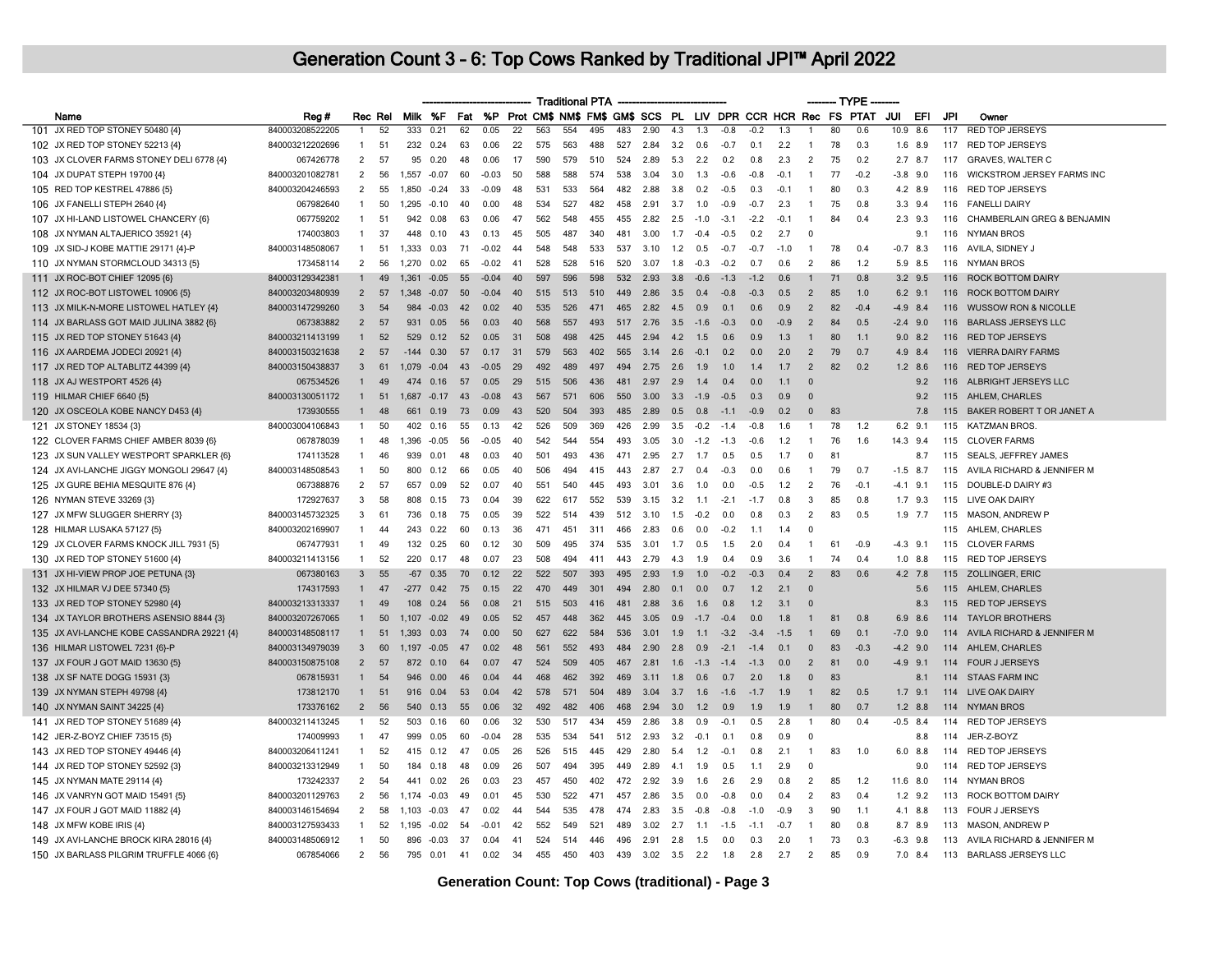|                                             |                 |                |         |              |          |     |         |     |     | <b>Traditional PTA</b> |     |     |      |     |        |                                                             |        |        |                | -- TYPE |        |        |             |         |                                |
|---------------------------------------------|-----------------|----------------|---------|--------------|----------|-----|---------|-----|-----|------------------------|-----|-----|------|-----|--------|-------------------------------------------------------------|--------|--------|----------------|---------|--------|--------|-------------|---------|--------------------------------|
| Name                                        | Reg#            |                | Rec Rel |              | Milk %F  | Fat | %P      |     |     |                        |     |     |      |     |        | Prot CM\$ NM\$ FM\$ GM\$ SCS PL LIV DPR CCR HCR Rec FS PTAT |        |        |                |         |        | JUI    | EFI         | JPI     | Owner                          |
| 151 JX EVERGREEN FORMIDABLE 3511 {3}        | 840003135582126 | 5              | 63      | 584          | 0.04     | 36  | 0.04    | 31  | 466 | 456                    | 389 | 505 | 2.87 | 1.8 | 1.3    | 2.2                                                         | 1.5    | 0.2    | $\overline{2}$ | 81      | 0.5    | 2.1    | 7.7         | 113     | <b>EVERGREEN DAIRY</b>         |
| 152 JX AVI-LANCHE STONEY DOLLY 27556 {4}    | 840003148506452 | $\overline{2}$ | 56      | 35           | 0.24     | 52  | 0.11    | 25  | 481 | 465                    | 348 | 422 | 2.86 | 3.6 | 1.3    | 0.3                                                         | 1.2    | 1.9    | $\overline{2}$ | 76      | 0.5    |        | 6.5 8.8     | 113     | AVILA RICHARD & JENNIFER M     |
| 153 JX HILMAR VIABULL 21074 {5}             | 840003214474765 | $\mathbf{1}$   | 50      |              | 289 0.12 | 40  | 0.04    | 19  | 505 | 496                    | 442 | 515 | 2.84 | 3.9 | 1.1    | 2.2                                                         | 2.4    | 0.3    | $\Omega$       |         |        |        | 7.8         | 113     | AHLEM, CHARLES                 |
| 154 JX TWIN STAR GOT MAID 4773 {3}          | 067474773       | $\mathbf{1}$   | 51      | 1497         | $-0.07$  | 56  | 0.00    | 55  | 548 | 540                    | 490 | 460 | 2.90 | 2.5 | $-0.6$ | $-2.2$                                                      | $-1.7$ | $-0.6$ | $\overline{1}$ | 86      | 0.8    |        | $2.1$ 9.2   | 112     | <b>TWIN STAR DAIRY</b>         |
| 155 JX NYMAN STEPH 34770 {4}                | 173658484       | $\overline{2}$ | 55      | 1,618        | $-0.16$  | 42  | $-0.04$ | 51  | 533 | 533                    | 523 | 454 | 3.04 | 3.8 | 1.0    | $-1.2$                                                      | $-0.6$ | 2.9    | $\overline{1}$ | 78      | 0.8    |        | $2.6$ 9.7   | 112     | LIVE OAK DAIRY                 |
| 156 JX RICHFIELD ALTAATHLETE 208 {4}        | 067538208       | $\mathbf{1}$   | 48      | 1,129        | $-0.05$  | 43  | 0.03    | 48  | 489 | 478                    | 406 | 447 | 2.83 | 2.1 | 0.5    | $-0.5$                                                      | $-0.3$ | 2.5    | $\overline{1}$ | 76      | 0.2    |        | $-2.0$ 9.0  |         | 112 RICHFIELD FARMS INC        |
| 157 JX NYMAN STEPH 47747 {4}                | 173506657       | $\mathcal{P}$  | 55      | 1,655        | -0.16    | 44  | -0.06   | 47  | 542 | 543                    | 555 | 475 | 2.99 | 39  | 1.2    | $-07$                                                       | $-06$  | 23     | $\overline{2}$ | 78      | 02     |        | $-3.9$ 9.0  | 112     | <b>NYMAN BROS</b>              |
| 158 JX NYMAN STORMCLOUD 34287 {3}           | 173457403       | $\overline{2}$ | 56      | $1.021$ 0.05 |          | 60  | 0.03    | 44  | 526 | 521                    | 462 | 488 | 3.10 | 2.4 | 0.6    | $-0.5$                                                      | 0.1    | 0.4    | $\overline{2}$ | 82      | 0.8    |        | $1.6$ $8.8$ |         | 112 NYMAN BROS                 |
| 159 JX VICTORY 40155 PECOS 53669 {3}        | 174189457       | 2              | 57      | 993          | $-0.05$  | 37  | 0.03    | 43  | 463 | 455                    | 391 | 441 | 2.94 | 2.9 | 2.1    | 1.0                                                         | 2.1    | 1.7    | $\mathbf{1}$   | 82      | 0.4    | 1.7    | 9.5         | 112     | <b>VICTORY FARMS LLC</b>       |
| 160 JX RIALS NEWS 3783 {3}                  | 119932867       | $\overline{4}$ | 63      | 1,097        | $-0.06$  | 39  | 0.00    | 40  | 529 | 524                    | 488 | 458 | 2.91 | 4.1 | 1.9    | $-0.3$                                                      | 0.0    | $-0.4$ | $\overline{2}$ | 85      | 1.2    |        | 4.7 7.6     | 112     | RIALS NEVILLE P & ROMAN        |
| 161 JX ROC-BOT LISTOWEL 9195 {4}            | 840003142244570 | 3              | 60      | 623          | 0.13     | 58  | 0.08    | 40  | 501 | 488                    | 386 | 438 | 2.92 | 1.9 | 0.4    | $-1.6$                                                      | $-0.8$ | $-0.6$ | $\overline{2}$ | 83      | 0.8    |        | 5.5 8.5     | 112     | ROCK BOTTOM DAIRY              |
| 162 JX AVI-LANCHE MESQUITE JOLINE 26061 {4} | 840003148504957 | 2              | 56      | 1.066        | 0.02     | 57  | 0.00    | 39  | 488 | 484                    | 450 | 489 | 2.98 | 2.1 | $-0.5$ | 1.1                                                         | 0.6    | 0.4    | $\overline{2}$ | 82      | 0.5    |        | 3.8 8.7     | 112     | AVILA RICHARD & JENNIFER M     |
| 163 JX ROC-BOT CHIEF 11767 {5}              | 840003213787112 | $\overline{1}$ | 53      | 1.321        | $-0.07$  | 48  | $-0.05$ | 37  | 471 | 472                    | 482 | 431 | 2.96 | 3.1 | $-0.2$ | 0.0                                                         | 0.3    | 2.0    | $\overline{1}$ | 81      | 2.0    |        | 11.3 9.3    | 112     | ROCK BOTTOM DAIRY              |
| 164 JX BARLASS CRUISER TRUFFLE 3600 {5}     | 067403600       | 3              | 63      | 682          | 0.08     | -51 | 0.05    | 36  | 498 | 489                    | 414 | 447 | 2.95 | 3.7 | 0.5    | 0.5                                                         | 1.4    | 1.5    | $\overline{2}$ | -84     | 0.7    | 3.1    | 9.1         | 112     | <b>BARLASS JERSEYS LLC</b>     |
| 165 ROC-BOT LISTOWEL 9451 {3}               | 840003145401271 | 3              | 62      | 530          | 0.12     | 52  | 0.06    | 32  | 543 | 531                    | 453 | 476 | 2.89 | 3.2 | 0.8    | $-1.3$                                                      | $-0.4$ | 0.9    | $\overline{2}$ | 79      | 0.0    |        | $0.6$ 8.6   | 112     | <b>ROCK BOTTOM DAIRY</b>       |
| 166 JX PINE HILL GREG SEABOARD {6}          | 840003203346219 | 2              | 54      | 416          | 0.15     | 53  | 0.06    | 29  | 496 | 486                    | 408 | 478 | 2.97 | 1.7 | 1.6    | $-0.3$                                                      | 0.0    | 0.9    | $\overline{2}$ | 83      | 0.7    | 7.2    | 8.2         | 112     | PINE HILL JERSEY FARM LLC      |
| 167 JX ROC-BOT LISTOWEL 10395 {3}           | 840003200854365 | 2              | 59      | 890          | $-0.01$  | 40  | $-0.04$ | 24  | 469 | 467                    | 473 | 455 | 2.80 | 3.7 | 1.6    | 1.2                                                         | 2.4    | 1.3    | $\overline{2}$ | 82      | 0.1    |        | 4.4 8.6     | 112     | <b>ROCK BOTTOM DAIRY</b>       |
| 168 JX D&E MESQUITE POEM 28978 {4}          | 840003148507874 | $\mathbf{1}$   | 51      | 755          | 0.07     | 51  | 0.07    | 43  | 517 | 507                    | 415 | 503 | 3.08 | 2.6 | $-0.6$ | 0.8                                                         | 0.1    | 1.9    | $\overline{1}$ | 76      | $-0.1$ | $-6.1$ | 9.1         | 111     | D & E JERSEYS                  |
| 169 JX AVI-LANCHE MESQUITE KELLI 26272 {4}  | 840003148505168 | $\overline{2}$ | 58      | 429          | 0.11     | 44  | 0.11    | 39  | 511 | 498                    | 380 | 504 | 3.11 | 2.6 | 0.3    | 1.0                                                         | 0.7    | 1.7    | $\overline{2}$ | 79      | 0.3    |        | $-3.6$ 8.9  | 111     | AVILA RICHARD & JENNIFER M     |
| 170 JX TRUTTMANN BANCROFT 1204 {3}          | 840003143105219 | $\overline{4}$ | 63      | 1.335        | $-0.17$  | 27  | $-0.05$ | -38 | 494 | 494                    | 499 | 440 | 2.89 | 3.9 | 1.1    | $-0.3$                                                      | 0.1    | 1.2    | $\overline{2}$ | 85      | 1.2    |        | 7.9 8.8     | 111     | TRUTTMANN, DAN                 |
| 171 JX AVI-LANCHE CHIEF BLUE 29702 {5}      | 840003148508598 |                | 49      | 1.189        | $-0.01$  | 56  | $-0.03$ | 36  | 519 | 521                    | 523 | 485 | 3.10 | 3.1 | $-0.8$ | $-0.5$                                                      | 0.1    | 2.3    |                | 82      | 1.4    | 7.8    | 8.5         | 111     | AVILA RICHARD & JENNIFER M     |
| 172 VAN DELL CHROME 1613 {6}                | 067841613       | $\mathbf{1}$   | 49      | 911          | $-0.03$  | 38  | 0.00    | 33  | 520 | 515                    | 486 | 506 | 2.92 | 2.9 | $-0.9$ | $-0.4$                                                      | 0.6    | 1.7    | $\overline{1}$ | 73      | 0.9    |        | 5.8 9.4     | 111     | <b>VANDELL FARMS INC</b>       |
| 173 JX RED TOP CHEKELO 35364 {5}            | 840003135448499 | 5              | 64      | 933          | $-0.02$  | 40  | $-0.01$ | 32  | 446 | 439                    | 412 | 428 | 2.76 | 3.2 | 0.2    | 1.2                                                         | 2.5    | 2.4    | $\overline{2}$ | 84      | 0.7    |        | $2.5$ 8.8   | 111     | <b>RED TOP JERSEYS</b>         |
| 174 JX JENKS PATRON 4903 {4}                | 173834233       | $\overline{2}$ | 57      | 481          | 0.14     | 53  | 0.06    | 31  | 553 | 544                    | 468 | 536 | 3.02 | 2.6 | $-1.8$ | $-0.1$                                                      | $-1.0$ | $-1.2$ | 2              | 84      | 1.6    |        | 10.8 8.5    |         | 111 JENKS, WILLIAM H (JIM)     |
| 175 JX AVI-LANCHE BUTKUS PET 30298 {4}      | 840003212617374 |                | 47      | 674          | 0.06     | 46  | 0.02    | 30  | 482 | 474                    | 423 | 457 | 2.86 | 3.1 | 0.2    | 0.5                                                         | 1.0    | 3.0    | $\Omega$       |         |        |        | 9.2         | 111     | AVILA RICHARD & JENNIFER M     |
| 176 RED TOP STONEY 48805 {4}                | 840003205432252 | $\overline{2}$ | 56      | 413          | 0.19     | 61  | 0.07    | 30  | 515 | 507                    | 427 | 470 | 3.08 | 3.5 | 1.0    | 0.3                                                         | 1.1    | 3.3    | -1             | 79      | 0.6    | $-0.9$ | 8.3         | 111     | <b>RED TOP JERSEYS</b>         |
| 177 JX AVI-LANCHE CHIEF FANNY 29719 {6}     | 840003148508615 | $\mathbf{1}$   | 52      | 805          | 0.05     | 50  | $-0.02$ | 25  | 519 | 519                    | 515 | 511 | 3.01 | 3.1 | $-0.2$ | 0.2                                                         | 0.9    | 1.9    |                | 80      | 1.6    | 10.4   | 8.7         | 111     | AVILA RICHARD & JENNIFER M     |
| 178 JX AVI-LANCHE STONEY FERN 27588 {4}     | 840003148506484 | $\overline{2}$ | 55      | 556          | 0.06     | 39  | 0.02    | 25  | 521 | 516                    | 476 | 492 | 2.96 | 4.3 | 0.8    | 0.7                                                         | 1.6    | 2.8    | $\overline{2}$ | 83      | 0.4    |        | 4.2 8.5     | 111     | AVILA RICHARD & JENNIFER M     |
| 179 JX MOUNT ROCK STONEY 7046 {4}           | 067807046       | $\mathbf{1}$   | 51      | 86           | 0.23     | 53  | 0.10    | 25  | 524 | 510                    | 403 | 462 | 2.94 | 3.6 | 1.3    | $-0.3$                                                      | 0.1    | 2.4    | $\mathbf{1}$   | 84      | 0.8    |        | 4.2 8.7     | 111     | <b>MORTON, ZACH</b>            |
| 180 JX RED TOP STONEY 49058 {4}             | 840003206410853 | $\mathbf{1}$   | 52      | 317          | 0.17     | 51  | 0.06    | 24  | 544 | 535                    | 466 | 463 | 2.96 | 4.7 | 1.5    | $-0.4$                                                      | 0.1    | 1.3    | $\overline{1}$ | 84      | 1.2    |        | 8.7 8.4     | 111     | <b>RED TOP JERSEYS</b>         |
| 181 JX FOREST GLEN STONEY CELIA {4}-P       | 067805560       | $\overline{2}$ | 57      | 133          | 0.24     | 58  | 0.08    | 21  | 490 | 478                    | 393 | 451 | 2.85 | 3.1 | 1.5    | 0.5                                                         | 1.0    | 0.9    | -1             | 80      | 0.8    |        | 4.3 8.4     | 111     | <b>BANSEN, DAN K</b>           |
| 182 JX RED TOP GOT MAID 47728 {5}           | 840003204246435 | $\overline{2}$ | 56      | 1.603        | $-0.02$  | 73  | -0.03   | -51 | 563 | 560                    | 545 | 483 | 2.94 | 24  | $-18$  | $-22$                                                       | $-18$  | -0.6   | $\overline{1}$ | 80      | 0.4    | $-2.8$ | 91          | 110     | <b>RED TOP JERSEYS</b>         |
| 183 JX JENKS LOOT 5696 {3}                  | 173998939       | $\mathbf{1}$   | 50      | 773          | 0.17     | 74  | 0.10    | -51 | 473 | 464                    | 342 | 450 | 3.27 | 0.3 | $-0.6$ | $-0.8$                                                      | $-0.3$ | 1.0    | $\mathbf 0$    |         |        |        | 8.1         | 110     | JENKS, WILLIAM H (JIM)         |
| 184 JX RED TOP RAGNAROK 47393 {3}           | 840003145664858 | 2              | 54      | 1.501        | $-0.06$  | 58  | $-0.02$ | 50  | 503 | 504                    | 485 | 520 | 3.14 | 1.0 | $-0.3$ | 0.3                                                         | 0.4    | $-0.3$ | $\overline{2}$ | 85      | $-0.5$ |        | $-4.9$ 7.7  | 110     | <b>RED TOP JERSEYS</b>         |
| 185 JX HILMAR STEPH 100615 {4}              | 840003132248306 | 2              | 56      | 1,355        | $-0.08$  | 47  | $-0.01$ | -47 | 511 | 508                    | 478 | 427 | 3.00 | 3.8 | 1.1    | $-0.9$                                                      | $-0.4$ | 1.8    | $\overline{2}$ | 83      | 1.0    |        | 4.2 9.2     | 110     | AHLEM, CHARLES                 |
| 186 JX JENKS LOOT 5784 {5}                  | 173999707       | $\mathbf{1}$   | 48      | 580          | 0.21     | 74  | 0.11    | 46  | 505 | 491                    | 361 | 461 | 3.09 | 0.9 | $-1.6$ | $-1.1$                                                      | $-1.7$ | $-0.6$ | $\overline{1}$ | 84      | 1.5    |        | $9.2$ 8.2   | 110     | JENKS, WILLIAM H (JIM)         |
| 187 AVI-LANCHE JIGGY APACHE 29772 {4}       | 840003148508668 | $\mathbf{1}$   | 50      | 729          | 0.16     | 71  | 0.07    | 42  | 520 | 507                    | 410 | 415 | 2.91 | 3.0 | $-0.3$ | $-1.7$                                                      | $-1.2$ | 0.6    | $\overline{1}$ | 79      | 0.2    | 1.8    | 9.0         | 110     | AVILA RICHARD & JENNIFER M     |
| 188 JX RED TOP REGAL 33642 {3}              | 840003132467927 | 5              | 64      | 946          | 0.00     | 46  | 0.03    | 41  | 512 | 506                    | 448 | 464 | 3.05 | 3.7 | 1.8    | 0.6                                                         | 0.0    | 1.4    | $\overline{2}$ | 86      | $-0.8$ |        | $-8.0$ 9.0  | 110     | <b>RED TOP JERSEYS</b>         |
| 189 JX MFW GOT MAID BONITA {6}              | 840003145732395 | 3              | 61      | 1.114        | 0.01     | 57  | 0.00    | 40  | 604 | 599                    | 566 | 516 | 2.94 | 4.1 | $-1.2$ | $-1.9$                                                      | $-1.4$ | 0.3    | $\mathbf{1}$   | 82      | 0.8    | $-2.5$ | 9.9         | 110     | MASON, ANDREW P                |
| 190 JX AVI-LANCHE MESQUITE AUGUST 25767 {4} | 840003148504663 | 3              | 59      | 598          | 0.08     | 46  | 0.08    | 39  | 470 | 459                    | 362 | 452 | 3.04 | 2.5 | 1.0    | 0.8                                                         | 1.3    | 2.4    | $\overline{2}$ | 85      | 0.6    |        | $0.3$ 9.3   |         | 110 AVILA RICHARD & JENNIFER M |
| 191 CLOVER FARMS WESTPORT MABEL 7545 {6}    | 067477545       |                | 51      | 1.180        | $-0.12$  | 31  | $-0.03$ | 36  | 478 | 474                    | 465 | 445 | 2.81 | 3.2 | 1.8    | 0.4                                                         | 0.3    | 0.8    | -1             | 79      | 1.0    | 6.5    | 8.8         | 110     | <b>GRAVES, WALTER C</b>        |
| 192 JX JAZZY WORLD CUP 7550 {5}             | 840003150411694 | $\overline{2}$ | 59      | 616          | 0.02     | 35  | 0.06    | 36  | 474 | 465                    | 384 | 439 | 3.02 | 2.9 | 2.1    | 0.1                                                         | 0.9    | 2.3    | 3              | 86      | 1.0    |        | 4.8 9.3     | 110     | <b>ENDRES JAZZY JERSEYS</b>    |
| 193 RED TOP STEVE 39956 {4}                 | 840003142038076 | $\mathbf{3}$   | 62      | 535          | 0.15     | 59  | 0.08    | 36  | 525 | 515                    | 422 | 452 | 3.02 | 3.1 | 1.6    | $-0.9$                                                      | $-0.7$ | 0.6    | $\overline{3}$ | 86      | 0.6    | 3.5    | 9.3         | 110     | <b>RED TOP JERSEYS</b>         |
| 194 JX ROC-BOT CHIEF 11910 {5}              | 840003213787255 | $\mathbf{1}$   | 51      | 1.020        | 0.05     | 61  | $-0.01$ | 35  | 571 | 570                    | 551 | 503 | 3.05 | 3.5 | $-0.6$ | $-1.6$                                                      | $-1.3$ | 0.3    | $\mathbf{1}$   | 76      | 1.5    |        | $5.0$ $9.2$ | 110     | ROCK BOTTOM DAIRY              |
| 195 JX RED TOP JODECI 50261 {4}             | 840003208521986 | $\overline{1}$ | 52      | 552          | 0.12     | 53  | 0.06    | 33  | 498 | 490                    | 416 | 509 | 3.08 | 1.8 | 0.1    | 0.7                                                         | 0.4    | 1.7    | $\overline{1}$ | 82      | 0.1    |        | $3.0$ 7.9   | 110     | <b>RED TOP JERSEYS</b>         |
| 196 JX RED TOP DONCIC 52075 {4}             | 840003212202558 | $\mathbf{1}$   | 45      | 1.056        | 0.03     | 57  | $-0.03$ | 32  | 486 | 485                    | 483 | 479 | 2.98 | 2.3 | 0.8    | 0.6                                                         | 0.5    | 1.6    | $\Omega$       |         |        |        | 8.4         | 110     | <b>RED TOP JERSEYS</b>         |
| 197 CAL-MART WESTPORT NELE 875 {6}          | 067796875       | $\mathbf{1}$   | 50      | 351          | 0.13     | 46  | 0.07    | 29  | 491 | 478                    | 389 | 439 | 2.90 | 3.6 | 2.2    | 0.6                                                         | 0.6    | 1.2    | $\overline{1}$ | 77      | 0.9    |        | 4.3 9.0     | 110     | <b>MARTIN DAIRY LLC</b>        |
| 198 JX HILMAR LISTOWEL 57432 {3}            | 840003214879264 | $\mathbf{1}$   | 50      | 526          | 0.11     | 50  | 0.04    | 28  | 515 | 508                    | 450 | 444 | 2.97 | 4.1 | 0.3    | $-0.8$                                                      | 0.8    | 1.8    | $\Omega$       |         |        |        |             | $110 -$ | AHLEM, CHARLES                 |
| 199 JX SF PATRON 15510 {3}                  | 067815510       | 2              | 56      |              | 105 0.23 | 55  | 0.11    | 27  | 479 | 463                    | 349 | 459 | 2.90 | 1.9 | $-0.3$ | 0.3                                                         | $-0.3$ | $-0.5$ | $\overline{3}$ | 79      | 1.4    |        | $10.5$ 8.6  |         | 110 STAAS FARM INC             |
| 200 JX RED TOP STONEY 52937 {4}             | 840003213313294 | $\mathbf{1}$   | 49      | 217          | 0.15     | 42  | 0.06    | 20  | 479 | 467                    | 397 | 441 | 2.78 | 4.0 | 1.6    | 1.2                                                         | 1.2    | 2.4    | $\Omega$       |         |        |        | 8.5         | 110     | <b>RED TOP JERSEYS</b>         |
|                                             |                 |                |         |              |          |     |         |     |     |                        |     |     |      |     |        |                                                             |        |        |                |         |        |        |             |         |                                |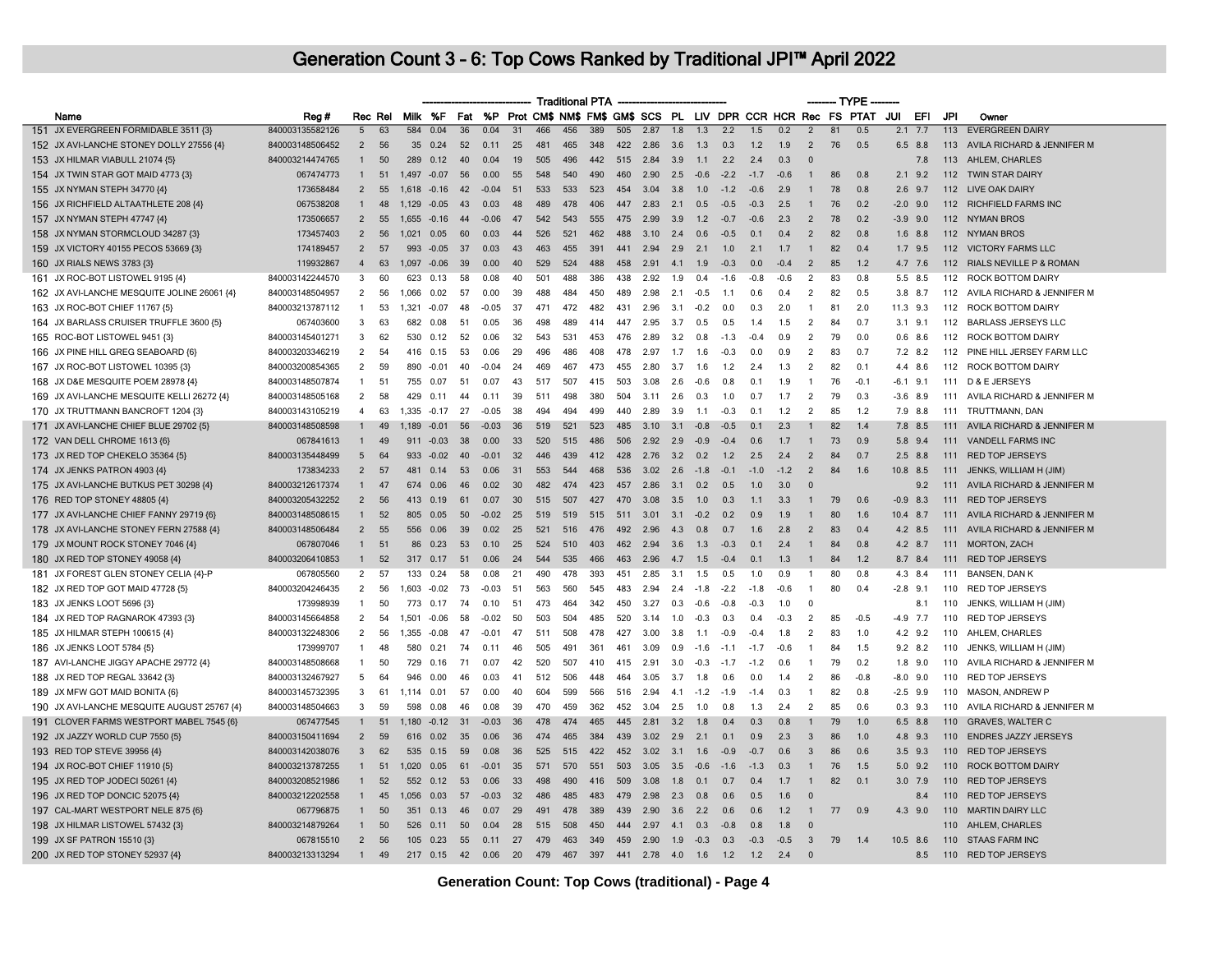|                                            |                 |                |    |                |          |      |         |        |     | <b>Traditional PTA</b> |     |     |      |     |        |        |        |        |                          |    | --- TYPE --                                                     |            |             |     |                              |
|--------------------------------------------|-----------------|----------------|----|----------------|----------|------|---------|--------|-----|------------------------|-----|-----|------|-----|--------|--------|--------|--------|--------------------------|----|-----------------------------------------------------------------|------------|-------------|-----|------------------------------|
| Name                                       | Reg#            | Rec Rel        |    |                | Milk %F  |      | Fat %P  |        |     |                        |     |     |      |     |        |        |        |        |                          |    | Prot CM\$ NM\$ FM\$ GM\$ SCS PL LIV DPR CCR HCR Rec FS PTAT JUI |            | EFI         | JPI | Owner                        |
| 201 JX JER-Z-BOYZ STONEY 67197 {4}         | 173558186       | $\mathbf{1}$   | 48 | $-263$         | 0.30     | 51   | 0.13    | 17     | 497 | 481                    | 362 | 449 | 2.90 | 3.8 | 2.3    | 0.7    | 1.1    | 2.8    | $\overline{0}$           |    |                                                                 |            | 8.7         | 110 | JER-Z-BOYZ                   |
| 202 JX GOLDEN MEADOWS GOT MAID 4636 {6}    | 173940552       | $\overline{1}$ | 49 | 1,685          | $-0.09$  | 62   | 0.01    | 64     | 534 | 525                    | 460 | 449 | 2.94 | 1.4 | $-2.6$ | $-3.0$ | $-2.3$ | $-0.2$ | $\mathbf{1}$             | 85 | 0.8                                                             | $-2.1$     | 9.7         | 109 | DIAS ROBERT T. & FANELLI ROB |
| 203 JX DUPAT GOT MAID 18865 (5)            | 840003149435444 | $\overline{2}$ | 57 | 1,568          | $-0.11$  | 51   | $-0.03$ | 50     | 557 | 553                    | 536 | 449 | 2.90 | 3.6 | 0.5    | $-2.3$ | $-2.0$ | $-0.6$ | $\overline{2}$           | 83 | 0.6                                                             |            | $-0.5$ 9.3  | 109 | WICKSTROM JERSEY FARMS INC   |
| 204 JX CDF KESTREL SULLY W4498 {6}         | 840003200733888 | $\overline{1}$ | 47 | 1.551          | $-0.07$  | 60   | $-0.06$ | 43     | 529 | 533                    | 552 | 493 | 3.09 | 1.9 | 1.3    | $-1.3$ | $-0.7$ | 0.3    | -1                       | 78 | 0.2                                                             |            | $-0.5$ 8.6  | 109 | C & S LIVESTOCK              |
| 205 JX NYMAN CHISM 35053 {6}               | 173655333       | $\overline{1}$ | 50 | 903            | 0.10     | 66   | 0.04    | 43     | 499 | 490                    | 414 | 454 | 2.96 | 0.7 | 0.6    | $-1.7$ | $-1.6$ | 1.5    | $\overline{1}$           | 77 | 1.2                                                             |            | 4.0 9.4     | 109 | LIVE OAK DAIRY               |
| 206 JX AHLEM BROTHERS METAL 2669 {6}       | 840003132543573 | $\overline{1}$ | 48 | 673            | 0.02     | 37   | 0.06    | 38     | 445 | 434                    | 349 | 422 | 2.94 | 2.6 | 2.2    | 1.1    | 1.1    | 1.0    | $\Omega$                 |    |                                                                 |            | 8.4         | 109 | AHLEM, GRANT                 |
| 207 JX AVI-LANCHE GOT MAID SALLY 27104 {6} | 840003148506000 | $\overline{2}$ | 56 | 712            | 0.06     | 48   | 0.05    | 37     | 552 | 539                    | 459 | 476 | 2.80 | 4.0 | $-0.8$ | -0.9   | 0.1    | $-0.3$ | -1                       | 79 | $-0.3$                                                          | $-4.0$ 8.7 |             | 109 | AVILA RICHARD & JENNIFER M   |
| 208 NYMAN VICEROY 32701 {3}                | 119847011       | $\overline{4}$ | 62 | 841            | 0.06     | 55   | 0.02    | 36     | 435 | 428                    | 376 | 427 | 2.95 | 2.0 | 1.0    | 1.0    | 2.2    | 2.5    | $\overline{2}$           | 87 | 0.6                                                             |            | $1.8$ 8.7   | 109 | <b>NYMAN BROS</b>            |
| 209 JX SPRING CREEK WESTPORT LINT {6}      | 067235979       | $\overline{1}$ | 46 | 184            | 0.21     | 53   | 0.11    | 31     | 440 | 424                    | 301 | 414 | 2.90 | 1.5 | 1.2    | 0.4    | $-0.1$ | 1.3    | $\overline{1}$           | 83 | 1.5                                                             |            | 8.0 8.8     | 109 | SPRING CREEK FARMS           |
| 210 JX RED TOP STONEY 51348 {4}            | 840003210342674 | $\overline{1}$ | 52 | 362            | 0.15     | 50   | 0.06    | 27     | 518 | 507                    | 428 | 480 | 2.90 | 3.4 | 1.2    | 0.2    | 0.9    | 2.1    | 0                        |    |                                                                 |            | 8.4         | 109 | <b>RED TOP JERSEYS</b>       |
| 211 AVI-LANCHE CHROME SHANNON 29864 {6}    | 840003148508760 |                | 48 | 598            | 0.05     | 39   | 0.02    | 26     | 454 | 447                    | 404 | 446 | 2.85 | 2.4 | $-0.5$ | 0.1    | 0.7    | 1.2    | $\overline{1}$           | 77 | 1.3                                                             | 14.9 9.2   |             | 109 | AVILA RICHARD & JENNIFER M   |
| 212 JX RED TOP STONEY 50153 {4}            | 840003208521878 | $\mathbf{1}$   | 52 |                | 292 0.12 | 39   | 0.07    | 26     | 522 | 510                    | 425 | 439 | 2.86 | 4.9 | 3.5    | 0.1    | 0.5    | 1.6    | $\overline{1}$           | 80 | 0.8                                                             |            | $1.7$ 8.6   | 109 | <b>RED TOP JERSEYS</b>       |
| 213 JX RED TOP STONEY 51221 {4}            | 840003210342547 | $\mathbf{1}$   | 52 | $-39$          | 0.24     | 48   | 0.12    | 24     | 520 | 506                    | 388 | 464 | 3.00 | 3.7 | 0.7    | $-0.3$ | 0.5    | 1.8    | $\mathbf{1}$             | 82 | 1.0                                                             | 11.2 8.4   |             | 109 | <b>RED TOP JERSEYS</b>       |
| 214 JX KUTZ VIABULL 16205 {4}              | 840003136336449 | 3              | 60 | 251            | 0.15     | 44   | 0.05    | 19     | 431 | 420                    | 359 | 439 | 2.77 | 3.0 | 0.7    | 2.1    | 2.5    | 0.0    | $\overline{1}$           | 83 | 0.9                                                             |            | 5.5 7.8     | 109 | <b>KUTZ DAIRY LLC</b>        |
| 215 JX NEW HEIGHTS DILLAN JAYLO {5}        | 840003135269633 | $\overline{4}$ | 55 | $-14$          | 0.20     | 42   | 0.07    | 14     | 437 | 425                    | 351 | 490 | 2.79 | 2.8 | 0.1    | 3.4    | 4.2    | 1.2    | $\overline{2}$           | 90 | $-0.1$                                                          |            | $1.1$ 8.1   | 109 | LAUBER, LONDA                |
| 216 JX AVI-LANCHE AROUND PRINCES 29914 {6} | 840003148508810 | $\mathbf{1}$   | 49 | 548            | 0.23     | 77   | 0,14    | $50 -$ | 536 | 521                    | 369 | 465 | 3.16 | 11  | 0.2    | $-20$  | $-19$  | 16     | -1                       | 59 | $-06$                                                           |            | $-9.5$ 9.4  | 108 | AVILA RICHARD & JENNIFER M   |
| 217 JX BILTMORE BOURBON LILAC 4954 {6}     | 067854954       | $\mathbf{1}$   | 48 | $1.122 - 0.01$ |          | 53   | 0.04    | 49     | 541 | 532                    | 459 | 459 | 2.97 | 3.5 | $-0.6$ | $-1.1$ | $-0.9$ | 0.4    | $\overline{1}$           | 79 | 0.5                                                             |            | $-2.7$ 8.6  | 108 | <b>BILTMORE FARMS</b>        |
| 218 JX RED TOP ALTAGRONK 46008 {4}         | 840003143638390 | $\overline{2}$ | 56 | 1.130          | $-0.04$  | 46   | 0.02    | 45     | 499 | 492                    | 438 | 437 | 2.94 | 2.5 | 0.5    | $-1.2$ | $-0.8$ | 0.6    | $\overline{2}$           | 78 | 0.3                                                             |            | $3.8$ $8.8$ | 108 | <b>RED TOP JERSEYS</b>       |
| 219 JX RED TOP DIMENSION 37439 {3}         | 840003138098754 | $\overline{4}$ | 64 | 822            | 0.05     | 51   | 0.05    | 42     | 377 | 366                    | 284 | 370 | 2.96 | 1.2 | $-0.1$ | 0.9    | 2.1    | 2.4    | $\overline{2}$           | 85 | 0.1                                                             |            | $3.8$ 7.5   | 108 | <b>RED TOP JERSEYS</b>       |
| 220 JX KUTZ BANCROFT 16769 {6}             | 840003144935355 | 3              | 61 | 1,374          | $-0.24$  | 13   | $-0.04$ | 41     | 429 | 430                    | 430 | 455 | 2.99 | 2.7 | 1.0    | 1.8    | 2.4    | 1.5    | -1                       | 84 | 1.3                                                             |            | $9.2$ 8.6   | 108 | KUTZ DAIRY LLC               |
| 221 JX RED TOP ALTAGRONK 46748 {4}         | 840003202572369 | 2              | 55 | 739            | 0.07     | 52   | 0.06    | 41     | 524 | 513                    | 425 | 458 | 3.00 | 2.6 | 0.9    | $-1.4$ | $-0.9$ | 2.5    | $\overline{1}$           | 79 | 0.1                                                             |            | $0.4$ 9.0   | 108 | <b>RED TOP JERSEYS</b>       |
| 222 JX EVERGREEN DIMMER 5144 {4}           | 840003204944317 | $\overline{1}$ | 51 | 613            | 0.09     | 49   | 0.06    | 36     | 461 | 450                    | 366 | 427 | 2.96 | 2.9 | 2.3    | 1.1    | 0.8    | 1.9    | $\mathbf{1}$             | 76 | 0.2                                                             |            | $-4.8$ 8.2  | 108 | <b>EVERGREEN DAIRY</b>       |
| 223 JX RED TOP STEVE 18065 {6}             | 840003147298715 | 3              | 59 | 950            | 0.02     | 51   | 0.00    | 35     | 441 | 437                    | 407 | 362 | 3.00 | 3.0 | 1.7    | $-0.9$ | $-0.4$ | 0.6    | $\overline{\phantom{a}}$ | 83 | 1.1                                                             | 19.6 9.2   |             | 108 | WICKSTROM JERSEY FARMS INC   |
| 224 JX LIVE OAK PECOS 47953 {4}            | 173648562       | 2              | 56 | 564            | 0.09     | 46   | 0.07    | 35     | 432 | 420                    | 333 | 392 | 2.92 | 3.2 | 1.9    | 1.0    | 2.7    | 2.2    | -1                       | 78 | 0.2                                                             |            | $0.2$ 9.8   |     | 108 LIVE OAK DAIRY           |
| 225 JX RED TOP RIPTIDE 46547 {3}           | 840003202572168 | $\overline{2}$ | 54 | 936            | $-0.04$  | 37   | 0.00    | 34     | 437 | 431                    | 399 | 395 | 2.85 | 3.4 | 2.0    | 0.7    | 1.3    | 1.3    | $\overline{1}$           | 77 | 0.4                                                             |            | 3.8 8.9     | 108 | <b>RED TOP JERSEYS</b>       |
| 226 JX CDF CREDENTIAL 80315 {5}            | 840003133422447 | $\overline{4}$ | 62 | 580            | 0.13     | 57   | 0.04    | 30     | 516 | 510                    | 452 | 520 | 3.03 | 1.5 | $-0.4$ | $-0.5$ | 0.4    | 0.6    | $\overline{2}$           | 87 | 0.3                                                             |            | $2.3$ 8.4   | 108 | <b>C &amp; S LIVESTOCK</b>   |
| 227 JX TRUTTMANN CURRY 1678 {3}            | 840003201601258 | $\overline{2}$ | 57 | 70             | 0.26     | 58   | 0.13    | 30     | 468 | 452                    | 320 | 447 | 2.97 | 2.0 | 1.5    | 1.0    | 0.4    | 2.1    | $\overline{2}$           | 76 | 0.0                                                             |            | $-4.0$ 8.2  | 108 | TRUTTMANN, DAN               |
| 228 JX RED TOP STONEY 52073 {4}            | 840003212202556 | $\overline{1}$ | 52 | 419            | 0.21     | 65   | 0.06    | 29     | 493 | 483                    | 406 | 428 | 2.98 | 3.3 | $-0.5$ | $-0.5$ | 0.4    | 2.1    | $\overline{1}$           | 84 | 1.2                                                             |            | $7.1$ 8.8   | 108 | RED TOP JERSEYS              |
| 229 JX RED TOP STONEY 49717 {3}            | 840003207339482 | $\overline{1}$ | 51 | 186            | 0.24     | 61   | 0.10    | 29     | 511 | 497                    | 387 | 423 | 2.97 | 3.6 | 1.8    | $-0.7$ | $-0.5$ | 0.8    | $\mathbf{1}$             | 82 | 1.2                                                             |            | 5.9 8.6     | 108 | <b>RED TOP JERSEYS</b>       |
| 230 JX RED TOP STONEY 49733 {4}            | 840003207339498 | $\overline{1}$ | 52 | 438            | 0.14     | 52   | 0.05    | 27     | 491 | 481                    | 413 | 437 | 2.90 | 3.4 | 1.0    | $-0.2$ | 0.9    | 2.2    | $\mathbf{1}$             | 80 | 0.6                                                             |            | 4.4 8.5     | 108 | <b>RED TOP JERSEYS</b>       |
| 231 JX RED TOP STONEY 49916 {4}            | 840003207339681 |                | 52 | 279            | 0.21     | 58   | 0.06    | 23     | 556 | 547                    | 477 | 522 | 2.96 | 3.3 | 1.1    | $-0.1$ | 0.5    | 0.8    |                          | 71 | 0.0                                                             |            | $-5.7$ 7.9  |     | 108 RED TOP JERSEYS          |
| 232 JX RED TOP STONEY 50984 {4}            | 840003209419078 | 1              | 52 | 64             | 0.21     | 47   | 0.09    | 21     | 484 | 473                    | 383 | 438 | 2.98 | 4.3 | 1.7    | 1.0    | 1.7    | 2.5    |                          | 80 | 0.9                                                             |            | $5.0$ $8.8$ | 108 | <b>RED TOP JERSEYS</b>       |
| 233 JX RED TOP STONEY 51254 {4}            | 840003210342580 | $\mathbf{1}$   | 52 | $-98$          | 0.25     | 49   | 0.12    | 21     | 484 | 468                    | 351 | 427 | 2.85 | 3.9 | 1.8    | 0.7    | 0.6    | 2.1    | $\mathbf{1}$             | 80 | 0.6                                                             |            | $2.7$ 8.5   | 108 | <b>RED TOP JERSEYS</b>       |
| 234 JX CLOVER FARMS STONEY LIZ 7022 {4}    | 067847022       | $\mathbf{1}$   | 52 | 92             | 0.19     | 44   | 0.07    | 19     | 489 | 477                    | 398 | 435 | 2.89 | 4.6 | 2.0    | 1.0    | 1.6    | 2.3    | $\overline{2}$           | 81 | 0.7                                                             | 4.8        | 8.5         | 108 | <b>CLOVER FARMS</b>          |
| 235 JX RED TOP STONEY 52337 {4}            | 840003212202820 | $\mathbf{1}$   | 51 | 218            | 0.20     | 54   | 0.05    | 18     | 495 | 486                    | 429 | 458 | 2.89 | 3.9 | 1.0    | 0.9    | 1.1    | 1.4    | $\overline{0}$           |    |                                                                 |            | 8.1         | 108 | <b>RED TOP JERSEYS</b>       |
| 236 RED TOP STONEY 48778 {4}               | 840003205432225 | $\mathbf{1}$   | 52 | 10             | 0.24     | 51   | 0.08    | 18     | 471 | 459                    | 373 | 402 | 2.89 | 4.2 | 1.0    | 0.2    | 0.8    | 2.5    | $\overline{2}$           | 84 | 1.1                                                             | $10.1$ 8.1 |             | 108 | <b>RED TOP JERSEYS</b>       |
| 237 JX RED TOP STONEY 52775 {4}            | 840003213313132 | $\mathbf{1}$   | 50 | $-139$         | 0.24     | 45   | 0.10    | 16     | 475 | 460                    | 361 | 432 | 2.84 | 3.9 | 1.6    | 0.8    | 1.4    | 2.8    | $\Omega$                 |    |                                                                 |            | 9.0         | 108 | <b>RED TOP JERSEYS</b>       |
| 238 JX KB KALAHARI 19148 {5}               | 840003004112590 | $\mathbf{1}$   | 48 | 1,013          | $-0.08$  | 31   | 0.13    | 66     | 410 | 392                    | 229 | 362 | 3.09 | 0.7 | $-2.7$ | $-1.6$ | 0.3    | 1.3    | $\overline{1}$           | 82 | 1.3                                                             |            | $9.3$ $9.0$ | 107 | <b>KATZMAN BROS</b>          |
| 239 JX RED TOP KESTREL 48171 {4}           | 840003204562617 | $\overline{2}$ | 54 | 1,839          | $-0.22$  | - 38 | $-0.08$ | 49     | 517 | 522                    | 552 | 437 | 3.03 | 4.1 | 1.9    | $-1.0$ | $-0.8$ | 0.1    | $\overline{1}$           | 83 | 0.2                                                             | $-0.9$     | 8.8         | 107 | <b>RED TOP JERSEYS</b>       |
| 240 JX HI-LAND GOT MAID COLOR {5}          | 067409508       | $\overline{1}$ | 46 | 1,133          | $-0.02$  | 50   | 0.03    | 48     | 520 | 511                    | 442 | 422 | 2.90 | 3.0 | 0.0    | $-1.9$ | $-1.9$ | $-1.5$ | $\overline{1}$           | 85 | 0.9                                                             |            | 4.9 9.3     | 107 | CHAMBERLAIN GREG & BENJAMIN  |
| 241 JX HILMAR LISTOWEL 57097 {6}           | 840003202169946 | -1             | 50 | 1.000          | $-0.05$  | 37   | 0.03    | 44     | 470 | 460                    | 391 | 422 | 2.90 | 2.8 | 1.1    | $-0.3$ | 0.8    | 1.2    | $\Omega$                 |    |                                                                 |            | 8.9         | 107 | AHLEM, CHARLES               |
| 242 JX AVI-LANCHE HATARI HOWDY 28236 {4}   | 840003148507132 | $\overline{2}$ | 56 | 638            | 0.06     | 45   | 0.09    | 43     | 453 | 439                    | 326 | 402 | 2.96 | 3.1 | $-1.2$ | 0.3    | 0.6    | 3.2    | $\mathbf{1}$             | 76 | 0.5                                                             |            | $-1.2$ 9.8  | 107 | AVILA RICHARD & JENNIFER M   |
| 243 JX AVI-LANCHE KOBE DEDE 29012 {4}      | 840003148507908 | $\overline{1}$ | 52 | 1.462          | $-0.12$  | 43   | $-0.06$ | 41     | 494 | 494                    | 503 | 463 | 2.89 | 2.2 | 1.4    | $-0.5$ | $-0.5$ | $-1.0$ | $\overline{1}$           | 79 | 0.8                                                             |            | $2.6$ $8.8$ | 107 | AVILA RICHARD & JENNIFER M   |
| 244 JX FOUR J LISTOWEL 13118 {6}           | 840003150874596 | $\overline{2}$ | 58 |                | 845 0.08 | 58   | 0.04    | 39     | 477 | 468                    | 401 | 401 | 2.91 | 2.2 | 0.7    | $-1.6$ | $-1.1$ | 0.5    | $\overline{2}$           | 85 | 0.7                                                             |            | 4.5 8.9     | 107 | FOUR J JERSEYS               |
| 245 JX HILMAR LISTOWEL 57058 {5}           | 840003202169965 | $\overline{1}$ | 48 | 726            | 0.06     | 48   | 0.05    | 38     | 519 | 508                    | 430 | 469 | 2.92 | 2.9 | 0.2    | $-0.8$ | 0.0    | 0.8    | $\Omega$                 |    |                                                                 |            | 8.1         | 107 | AHLEM, CHARLES               |
| 246 HILMAR CHARMER 14802 {6}               | 840003207122671 | $\overline{1}$ | 51 | 472            | 0.10     | 44   | 0.10    | 38     | 436 | 422                    | 311 | 456 | 2.99 | 1.0 | $-0.6$ | 0.6    | 2.4    | 2.9    | $\Omega$                 |    |                                                                 |            | 9.2         | 107 | AHLEM, CHARLES               |
| 247 JX HI-LAND ALTAGRONK VITALITY {5}      | 067409682       | $\overline{1}$ | 43 | 847            | 0.06     | 54   | 0.03    | 37     | 542 | 535                    | 481 | 511 | 3.00 | 1.9 | $-0.6$ | $-1.3$ | $-1.2$ | 0.9    | $\overline{1}$           | 82 | 0.0                                                             |            | 4.0 8.5     | 107 | CHAMBERLAIN GREG & BENJAMIN  |
| 248 JX NYMAN STORMCLOUD 47402 {5}          | 173462955       | 2              | 56 | 1.073          | 0.00     | 51   | $-0.01$ | 36     | 568 | 570                    | 556 | 523 | 3.14 | 4.3 | 1.1    | $-0.1$ | 0.7    | 2.3    | $\overline{2}$           | 70 | $-0.2$                                                          |            | $-6.2$ 9.6  | 107 | <b>NYMAN BROS</b>            |
| 249 JX RED TOP CALVIN 45483 {5}            | 840003200835753 | 2              | 58 | 799            | 0.05     | 50   | 0.03    | 35     | 489 | 482                    | 430 | 496 | 2.98 | 1.6 | $-2.3$ | $-0.2$ | 1.0    | 2.5    | $\overline{2}$           | 84 | 0.9                                                             |            | 3.9 8.5     |     | 107 RED TOP JERSEYS          |
| 250 JX AVI-LANCHE BUTKUS MAGIC 30254 {5}   | 840003212617330 | $\overline{1}$ | 48 | 576            | 0.13     | 57   | 0.05    | 32     | 500 | 490                    | 417 | 441 | 2.88 | 2.7 | $-0.1$ | $-0.9$ | $-0.6$ | 1.8    | $\overline{1}$           | 79 | 0.7                                                             |            | $0.5$ 9.2   | 107 | AVILA RICHARD & JENNIFER M   |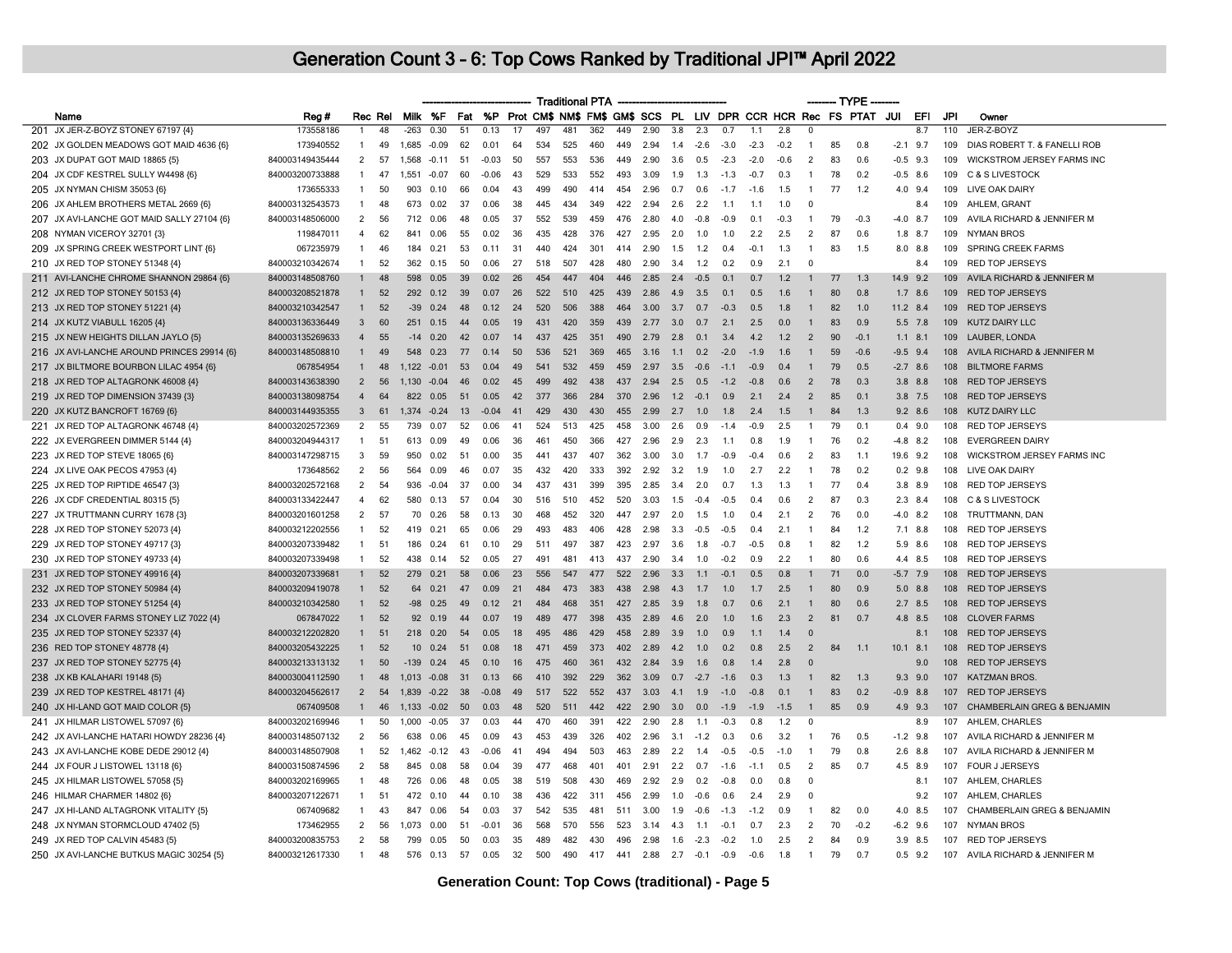|                                             |                 |                |         |         |              |     |           |                |     | <b>Traditional PTA</b> |     |          |                  |           |        |        |        |        |                | – TYPE |                                                                    |             |             |     |                                   |
|---------------------------------------------|-----------------|----------------|---------|---------|--------------|-----|-----------|----------------|-----|------------------------|-----|----------|------------------|-----------|--------|--------|--------|--------|----------------|--------|--------------------------------------------------------------------|-------------|-------------|-----|-----------------------------------|
| Name                                        | Reg#            |                | Rec Rel |         | Milk %F      | Fat |           |                |     |                        |     |          |                  |           |        |        |        |        |                |        | %P Prot CM\$ NM\$ FM\$ GM\$ SCS PL LIV DPR CCR HCR Rec FS PTAT JUI |             | EFI         | JPI | Owner                             |
| 251 JX RED TOP STONEY 51160 {4}             | 840003210342486 | $\mathbf{1}$   | 52      | 569     | 0.06         | 41  | 0.05      | 31             | 512 | 502                    | 434 | 430      | 2.90             | 4.7       | 0.9    | $-0.3$ | 0.8    | 2.5    | $\overline{1}$ | 80     | 1.4                                                                | 1.3         | 8.8         | 107 | <b>RED TOP JERSEYS</b>            |
| 252 AVI-LANCHE CHIEF GISA 29779 {4}         | 840003148508675 | $\mathbf{1}$   | 50      | 1,036   | $-0.07$      | 35  | $-0.04$   | 30             | 518 | 517                    | 520 | 479      | 2.92             | 3.8       | $-0.3$ | $-0.5$ | 0.0    | 1.7    | $\Omega$       |        |                                                                    |             | 8.9         | 107 | AVILA RICHARD & JENNIFER M        |
| 253 JX ROC-BOT LISTOWEL 9668 {5}            | 840003145401488 | 3              | 60      | 950     | $-0.08$      | 28  | $-0.03$   | 29             | 508 | 505                    | 497 | 444      | 2.85             | 4.6       | 1.4    | $-0.5$ | 0.2    | 1.1    | $\overline{2}$ | 87     | 0.5                                                                | 4.1         | 9.5         |     | 107 ROCK BOTTOM DAIRY             |
| 254 JX RED TOP STONEY 49075 {4}             | 840003206410870 | $\mathbf{1}$   | 53      | 332     | 0.12         | 42  | 0.08      | 29             | 448 | 434                    | 341 | 370      | 2.86             | 3.8       | 1.1    | $-0.1$ | 0.4    | 2.9    | $\mathbf{1}$   | 84     | 1.2                                                                | 9.9         | 9.3         |     | 107 RED TOP JERSEYS               |
| 255 JX RED TOP STONEY 51224 {4}             | 840003210342550 | $\mathbf{1}$   | 53      | 264     | 0.21         | 58  | 0.09      | 28             | 534 | 523                    | 428 | 480      | 2.98             | 3.5       | 0.7    | $-0.3$ | 0.5    | 1.7    | $\overline{1}$ | 79     | 0.0                                                                |             | $-5.3$ 8.4  |     | 107 RED TOP JERSEYS               |
| 256 JX RED TOP STONEY 51755 {4}             | 840003211413311 | $\mathbf{1}$   | 50      | 252     | 0.27         | 71  | 0.09      | 28             | 540 | 527                    | 430 | 442      | 2.94             | 3.6       | 1.1    | $-1.4$ | $-0.8$ | 1.6    | $\Omega$       |        |                                                                    |             | 8.6         |     | 107 RED TOP JERSEYS               |
| 257 JX RED TOP STONEY 49097 {4}             | 840003206410892 | $\mathbf{1}$   | 52      | 186     | 0.22         | 57  | 0.09      | 27             | 501 | 486                    | 382 | 414      | 2.86             | 2.9       | 1.1    | $-1.6$ | $-1.2$ | 0.9    | $\mathbf{1}$   | 82     | 1.2                                                                |             | 6.7 8.5     |     | 107 RED TOP JERSEYS               |
| 258 JX YOSEMITE DYNASTY LEONEL 38380 {5}    | 840003149700701 | $\overline{2}$ | 58      |         | 329 0.10     | 37  | 0.05      | 23             | 474 | 465                    | 401 | 436      | 2.92             | 4.0       | 3.5    | 1.3    | 1.4    | 1.6    | $\mathbf{3}$   | 87     | 0.7                                                                | $10.5$ 7.8  |             |     | 107 BARLASS, BRETT A              |
| 259 CDF STEVE 84544 {6}                     | 840003143183144 | 3              | 62      | 520     | 0.19         | 66  | 0.01      | 21             | 599 | 596                    | 570 | 507      | 2.97             | 4.0       | 0.9    | $-2.2$ | $-2.1$ | 0.2    | 2              | 84     | 1.1                                                                |             | $10.1$ 9.2  |     | 107 C & S LIVESTOCK               |
| 260 JX JER-Z-BOYZ MESQUITE 66366 {4}        | 173516681       | $\overline{2}$ | 57      | $-226$  | 0.24         | 40  | 0.13      | 20             | 466 | 449                    | 321 | 454      | 2.91             | 3.3       | 0.9    | 1.6    | 1.8    | 0.7    | $\overline{2}$ | 81     | 0.3                                                                |             | 6.7 8.6     |     | 107 JER-Z-BOYZ                    |
| 261 JX AHLEM BROTHERS AMP 2645 {6}          | 840003132543549 | $\mathbf{1}$   | 52      | 724     | 0.10         | 56  | 0.14      | 58             | 437 | 417                    | 248 | 402      | 3.01             | $-0.8$    | $-0.5$ | $-1.7$ | $-1.4$ | 0.9    | -1             | 73     | 0.4                                                                |             | $1.0$ 8.5   | 106 | AHLEM, GRANT                      |
| 262 JX DUPAT GOT MAID 18424 {6}             | 840003147299074 | $\overline{2}$ | 56      | 1 347   | $-0.05$      | 55  | 0.01      | 52             | 570 | 562                    | 506 | 483      | 2.94             | 2.7       | $-0.6$ | $-2.4$ | $-2.4$ | 0.1    | $\overline{2}$ | 77     | 0.0                                                                |             | $-7.1$ 8.9  | 106 | WICKSTROM JERSEY FARMS INC        |
| 263 JX RED TOP STEPH 51137 {3}              | 840003210342463 | $\overline{1}$ | 52      | 1 2 9 8 | $-0.05$      | 51  | 0.00      | 48             | 510 | 505                    | 463 | 403      | 3.00             | 3.5       | $-0.2$ | $-2.0$ | $-2.1$ | 1.4    | $\mathbf{1}$   | 82     | 1.0                                                                |             | $3.4$ 9.2   | 106 | RED TOP JERSEYS                   |
| 264 JX AVI-LANCHE VICEROY HOLLIE 25924 {6}  | 840003148504820 | 2              | 57      | 1.126   | $-0.15$      | 21  | 0.03      |                | 483 | 476                    | 411 | 463      | 3.04             | 3.7       | 1.5    | 1.2    | 2.3    | 1.7    | 2              | 80     | $-0.2$                                                             | $-5.9$      | 9.0         | 106 | AVILA RICHARD & JENNIFER M        |
| 265 JX AVI-LANCHE SHOCK WILLIE 28855 {5}    | 840003148507751 | $\mathbf{1}$   | 50      | 787     | 0.08         | 56  | 0.09      | 48             | 518 | 504                    | 390 | 447      | 2.98             | 1.2       | $-0.6$ | $-2.5$ | $-2.4$ | $-1.4$ | $\mathbf{1}$   | 83     | 1.1                                                                |             | 5.0 8.5     | 106 | AVILA RICHARD & JENNIFER M        |
| 266 JX HILMAR STEPH 795 {4}                 | 840003132248458 | $\overline{2}$ | 55      | 843     | -0.03        | 35  | 0.06      | 45             | 502 | 492                    | 402 | 445      | 3.04             | 3.5       | 0.1    | $-0.2$ | $-0.6$ | 1.6    | $\mathbf{1}$   | 78     | 0.6                                                                | 3.0         | 8.4         | 106 | AHLEM, MARK                       |
| 267 JER-Z-BOYZ PINE 72947 {6}               | 173976643       | $\mathbf{1}$   | 50      | 793     | 0.05         | 49  | 0.06      | 43             | 405 | 394                    | 304 | 392      | 2.98             | 0.6       | $-1.0$ | $-0.4$ | 0.6    | 2.4    | $^{\circ}$     |        |                                                                    |             | 9.3         | 106 | JER-Z-BOYZ                        |
| 268 JX GURE BEHIA MESQUITE 1645 {4}         | 076031645       | $\mathbf{1}$   | 51      | 657     | 0.03         | 39  | 0.08      | $\mathbf{4}$   | 477 | 464                    | 363 | 454      | 2.94             | 2.2       | 0.0    | 0.1    | 0.1    | 1.2    | $\overline{1}$ | 78     | $-0.3$                                                             | $-1.3$      | 8.8         | 106 | DOUBLE-D DAIRY #3                 |
| 269 SR WESTPORT ANNY {6}                    | 174257435       | $\mathbf{1}$   | 50      | 816     | 0.09         | 60  | 0.04      | 39             | 473 | 465                    | 397 | 429      | 3.00             | 1.4       | $-0.2$ | $-1.1$ | $-1.3$ | 0.3    | $\overline{1}$ | 85     | 1.6                                                                |             | $8.5$ 9.0   | 106 | SPRUCE ROW FARM, INC.             |
| 270 JX GURE BEHIA SULLY 1539 {5}            | 076031539       | $\overline{2}$ | 54      | 967     | $-0.08$      | 28  | 0.01      | 37             | 458 | 453                    | 414 | 446      | 2.97             | 3.0       | 1.8    | 1.1    | 1.1    | 1.1    | 0              |        |                                                                    |             | 8.4         | 106 | DOUBLE-D DAIRY #3                 |
| 271 JX D&E ED REED HEATHER 2834 {5}         | 840003148507244 | $\mathbf{1}$   | 51      | 677     | 0.13         | 61  | 0.06      | 37             | 467 | 458                    | 381 | 447      | 3.02             | 1.7       | 0.8    | 0.0    | 1.9    | 1.2    | $\mathbf{1}$   | 75     | 0.4                                                                | $-3.7$      | 8.8         | 106 | D & E JERSEYS                     |
| 272 FOUR J LISTOWEL 12023 {6}               | 840003148595318 | $\overline{2}$ | 57      | 723     | 0.05         | 47  | 0.04      | 36             | 552 | 544                    | 476 | 490      | 2.97             | 3.5       | 0.1    | $-1.2$ | $-0.3$ | 0.1    | $\overline{2}$ | 78     | $-0.2$                                                             |             | $-6.3$ 8.8  |     | 106 FOUR J JERSEYS                |
| 273 JX AVI-LANCHE JIGGY PRINCES 29726 {5}   | 840003148508622 | $\mathbf{1}$   | 51      | 968     | $-0.05$      | 35  | 0.00      | 35             | 528 | 524                    | 494 | 499      | 2.95             | 4.3       | 0.4    | 1.0    | 0.8    | 1.3    | $\mathbf{1}$   | 57     | $-0.3$                                                             |             | $-5.3$ 9.0  |     | 106 AVILA RICHARD & JENNIFER M    |
| 274 JX ROC-BOT LISTOWEL 10574 {4}-P         | 840003200854544 | $\overline{2}$ | 58      |         | $978 - 0.06$ | 34  | $-0.01$   | 34             | 461 | 454                    | 425 | 433      | 2.78             | 3.1       | 1.1    | 0.4    | 1.6    | 1.2    | 2              | 78     | $-0.2$                                                             |             | $-0.6$ 8.7  |     | 106 ROCK BOTTOM DAIRY             |
| 275 JX JER-Z-BOYZ MESQITE KASSIDY 68136 {4} | 173614633       | $\overline{2}$ | 55      | $-76$   | 0.24         | 47  | 0.17      | 33             | 480 | 461                    | 297 | 464      | 3.03             | 2.6       | 0.9    | 1.3    | 0.8    | 0.8    | -1             | 76     | 0.0                                                                |             | $-6.4$ 8.3  | 106 | JER-Z-BOYZ                        |
| 276 JX JER-Z-BOYZ MESQUITE 68850 {4}        | 173687028       | $\mathbf{1}$   | 48      | 252     | 0.16         | 47  | 0.11      | 32             | 499 | 485                    | 371 | 484      | 3.00             | 2.6       | $-0.5$ | 0.4    | 1.0    | 1.0    | $\mathbf{1}$   | 77     | 0.2                                                                |             | $-3.1$ 8.4  | 106 | JER-Z-BOYZ                        |
| 277 JX RED TOP STONEY 50878 {4}             | 840003209418972 | $\mathbf{1}$   | 52      | 773     | 0.12         | 64  | 0.01      | 30             | 496 | 491                    | 456 | 456      | 2.92             | 2.6       | 0.1    | $-0.2$ | 0.0    | 0.5    | $\mathbf{1}$   | 79     | 0.6                                                                |             | $2.9$ 8.2   | 106 | <b>RED TOP JERSEYS</b>            |
| 278 JX RED TOP PINE 53092 {6}               | 840003214457247 | 1              | 49      | 525     | 0.08         | 43  | 0.04      | 29             | 409 | 402                    | 340 | 447      | 3.02             | 1.6       | $-0.7$ | 1.9    | 2.3    | 2.5    | $\Omega$       |        |                                                                    |             | 8.9         |     | 106 RED TOP JERSEYS               |
| 279 JX RED TOP STONEY 49153 {4}             | 840003206410948 | $\mathbf{1}$   | 52      | 557     | 0.17         | 65  | 0.03      | 27             | 528 | 523                    | 475 | 444      | 3.00             | 3.7       | 1.5    | $-1.1$ | $-0.3$ | 1.4    | $\overline{1}$ | 77     | 0.3                                                                |             | $3.1$ $8.3$ | 106 | <b>RED TOP JERSEYS</b>            |
| 280 CAL-MART WESTPORT JILL 1012 {6}         | 076041012       | $\mathbf{1}$   | 51      | 370     | 0.11         | 41  | 0.04      | 23             | 455 | 445                    | 383 | 416      | 2.82             | 3.6       | 2.9    | 1.2    | 1.0    | 1.6    | $\overline{1}$ | 84     | 0.7                                                                |             | 4.3 8.2     |     | 106 MARTIN DAIRY LLC              |
| 281 JX HILMAR VJ DEE 14989 {5}              | 840003207122858 | 1              | 49      | -475    | 0.41         | 63  | 0.18      | 21             | 418 | 395                    | 227 | 456      | 2.89             | 0.4       | $-0.7$ | 1.7    | 2.0    | 2.0    | $^{\circ}$     |        |                                                                    |             |             |     | 106 AHLEM, CHARLES                |
| 282 FOOTHILL KILOWATT 17191 {6}             | 840003011068617 | 5              | 66      | 347     | 0.02         | 21  | 0.01      | -15            | 492 | 485                    | 457 | 536      | 2.78             | 4.3       | 1.6    | 3.4    | 2.6    | 1.1    | $\overline{2}$ | 80     | $-1.0$                                                             |             | $-8.2$ 7.0  | 106 | <b>COUNTYLINE LLC</b>             |
| 283 JX RED TOP STONEY 52326 {4}             | 840003212202809 | $\mathbf{1}$   | 51      | $-186$  | 0.32         | 59  | 0.05      | $\overline{4}$ | 536 | 526                    | 474 | 485      | 2.79             | 4.4       | 1.7    | 0.2    | 0.7    | 2.6    | $\mathbf{1}$   | 78     | 0.7                                                                |             | $1.6$ 8.6   | 106 | <b>RED TOP JERSEYS</b>            |
| 284 JX LIVE OAK STEPH 46992 {4}             | 173377323       | 2              | 56      | 1.641   | $-0.15$      | 44  | $-0.01$   | 57             | 532 | 527                    | 490 | 444      | 2.97             | 2.8       | 0.3    | $-2.1$ | $-2.0$ | 1.1    | 2              | 71     | $-0.6$                                                             |             | $-3.2$ 9.0  | 105 | LIVE OAK DAIRY                    |
| 285 JX RED TOP STEPH 50425 {4}              | 840003208522150 | $\mathbf{1}$   | 52      | 1,662   | $-0.12$      | 54  | $-0.03$   | 53             | 470 | 467                    | 451 | 423      | 2.96             | 1.5       | $-0.6$ | $-1.2$ | $-1.1$ | 1.1    | 0              |        |                                                                    |             | 9.0         | 105 | <b>RED TOP JERSEYS</b>            |
| 286 JX RED TOP STEPH 50509 {4}              | 840003209418603 | $\mathbf{1}$   | 51      | 1.437   | $-0.07$      | 54  | $-0.01$   | 51             | 518 | 515                    | 481 | 422      | 3.08             | 2.6       | 0.2    | $-2.5$ | $-2.8$ | 1.5    | $\mathbf{1}$   | 81     | 0.4                                                                | 2.1         | 9.3         | 105 | <b>RED TOP JERSEYS</b>            |
| 287 JX DUPAT GOT MAID 19783 {6}             | 840003201082864 | 2              | 56      | 1.211   | $-0.05$      | 48  | 0.03      | 51             | 585 | 576                    | 506 | 488      | 2.95             | 3.9       | $-0.2$ | $-1.8$ | $-1.2$ | $-1.6$ | 2              | 80     | $-0.2$                                                             | $-11.1$ 9.2 |             | 105 | <b>WICKSTROM JERSEY FARMS INC</b> |
| 288 VALSIGNA TRAJECTORY 30014 {3}           | 840003138055959 | 3              | 60      | 1,053   | 0.01         | 53  | 0.06      | 51             | 540 | 530                    | 439 | 474      | 3.01             | 1.7       | $-0.7$ | $-2.5$ | $-1.7$ | 0.4    | $\overline{2}$ | 77     | $-0.1$                                                             |             | $-0.3$ 8.7  | 105 | <b>WICKSTROM DAIRIES L.P.</b>     |
| 289 JX DUPAT NEWS 17830 {6}                 | 840003142713210 | 3              | 61      | 1,582   | $-0.28$      | 13  | $-0.04$   | 48             | 407 | 406                    | 401 | 422      | 2.94             | 1.8       | 0.8    | 1.0    | 1.0    | 0.8    | 2              | 86     | 0.9                                                                |             | $9.2$ 8.4   | 105 | <b>WICKSTROM JERSEY FARMS INC</b> |
| 290 JX NYMAN PECOS 90598 {4}                | 173952681       | $\mathbf{1}$   | 49      | 1.237   | $-0.10$      | 38  | 0.01      | 48             | 451 | 446                    | 398 | 407      | 3.07             | 3.2       | 1.8    | 0.4    | 1.9    | 1.9    | $\mathbf{1}$   | 79     | 0.5                                                                |             | $-2.2$ 9.5  |     | 105 NYMAN BROS                    |
| 291 JX GOLDEN MEADOWS GOT MAID 4396 {6}     | 173600892       | $\mathbf{1}$   | 52      | 1.398   | $-0.03$      | 62  | $-0.02$   | 47             | 568 | 565                    | 541 | 459      | 3.00             | 3.6       | $-0.5$ | $-2.4$ | $-2.0$ | $-0.4$ | -1             | 78     | 02                                                                 |             | 11 92       |     | 105 DIAS ROBERT T. & FANELLI ROB  |
| 292 JX GURE BEHIA MESQUITE 1483 {4}         | 076031483       | $\overline{2}$ | 54      | 761     | $-0.04$      | 28  | 0.08      | 46             | 445 | 433                    | 327 | 447      | 3.07             | 2.0       | 0.3    | 1.1    | 0.9    | 1.7    |                | 78     | 0.5                                                                |             | $-0.2$ 8.8  |     | 105 DOUBLE-D DAIRY #3             |
| 293 JX AVI-LANCHE VOODOO BELLA 28790 {5}    | 840003148507686 | $\mathbf{1}$   | 50      | 1.060   | $-0.13$      | 23  | 0.03      |                | 439 | 432                    | 369 | 420      | 2.98             | 2.6       | 0.4    | 0.5    | 0.7    | 2.1    |                | 78     | 0.6                                                                | 0.4         | 9.1         | 105 | AVILA RICHARD & JENNIFER M        |
| 294 JX GURE BEHIA MESQUITE 1765 {4}         | 076031765       | $\mathbf{1}$   | 51      | 651     | 0.06         | 45  | 0.08      | 41             | 481 | 470                    | 371 | 461      | 3.04             | 2.0       | $-0.8$ | 0.0    | $-0.1$ | 1.0    | $\mathbf{1}$   | 77     | 0.5                                                                |             | $1.2$ 8.9   | 105 | DOUBLE-D DAIRY #3                 |
| 295 JX ROC-BOT LISTOWEL 10709 {5}           | 840003200854679 | $\overline{2}$ | 58      | 651     | 0.05         | 43  | 0.07      | 40             | 505 | 491                    | 391 | 403      | 2.88             | 3.7       | 1.1    | $-1.5$ | $-1.1$ | 0.0    | $\overline{2}$ | 79     | 0.0                                                                | $-1.4$      | 9.1         |     | 105 ROCK BOTTOM DAIRY             |
| 296 JX JAZZY TOTTI 7682 {5}                 | 840003150411826 | $\overline{2}$ | 58      | 975     | 0.01         | 50  | 0.01      | 37             | 480 | 476                    | 441 | 471      | 3.03             | 2.5       | 0.3    | 0.8    | 1.0    | 1.4    | 2              | 77     | 0.3                                                                |             | $-4.8$ 8.7  | 105 | <b>ENDRES JAZZY JERSEYS</b>       |
| 297 JX KUTZ PFLEX 15989 {6}                 | 840003141001673 | $\overline{4}$ | 63      | 1,029   | 0.00         | 49  | $-0.01$   | 36             | 457 | 453                    | 427 | 414      | 2.94             | 2.7       | $-1.1$ | $-0.4$ | 0.0    | 2.5    | $\mathbf{1}$   | 82     | 0.8                                                                |             | 4.6 8.3     |     | 105 KUTZ DAIRY LLC                |
| 298 JX KB BARRICADE 18956 {4}               | 840003004112198 | $\mathbf{1}$   | 50      | 343     | 0.17         | -54 | 0.11      | 36             | 397 | 384                    | 265 | 433      | 3.03             | $-0.3$    | $-1.5$ | 0.7    | 1.3    | 3.9    | $\Omega$       |        |                                                                    |             | 8.0         |     | 105 KATZMAN BROS.                 |
| 299 JX SPRING CREEK TARHEEL DOEDY {5}       | 067275843       | $\mathbf{3}$   | 55      | 468     | 0.01         | 24  | 0.07      | 33             | 382 | 369                    | 277 | 373 2.89 |                  | $2.5$ 2.0 |        | 1.9    | 1.9    | 2.3    | 2              | 85     | 1.0                                                                | $10.5$ 8.2  |             |     | 105 SPRING CREEK FARMS            |
| 300 RUDGERS LISTOWEL SUZANNE {5}-P          | 840003151057762 | $\mathbf{1}$   | 51      | 680     | $-0.08$      | 16  | $0.02$ 29 |                | 488 | 480                    | 436 |          | 458 2.86 4.1 2.1 |           |        | 0.5    | 1.5    | 1.1    | $\overline{1}$ | 85     | 0.3                                                                |             | $3.0$ 8.7   |     | 105 RUDGERS LYMAN & CHELSEY       |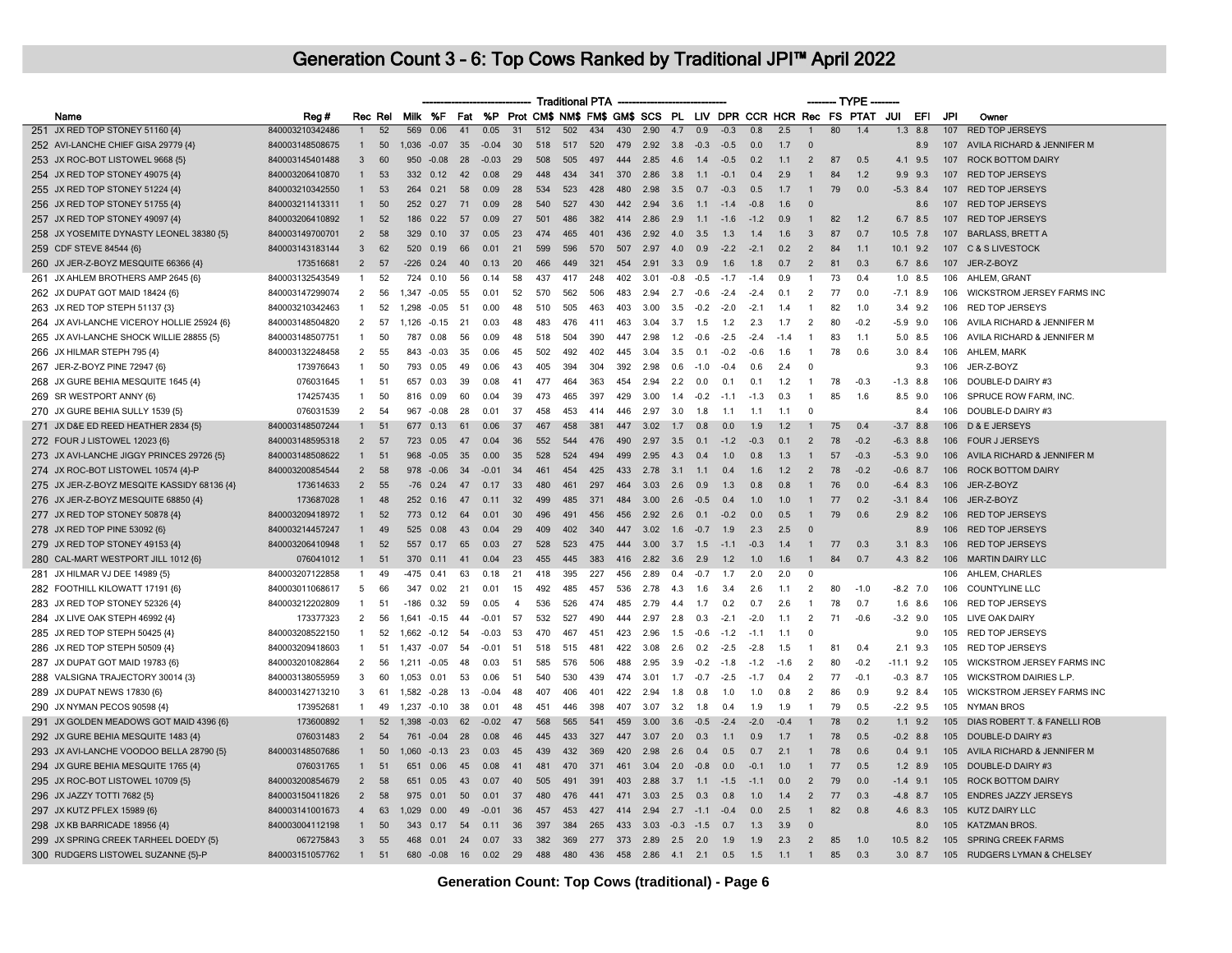|                                                                              |                                    |                |         |                |                |          |                 |          |                 |            | <b>Traditional PTA</b> |     |              |            |            |                  |        |        |                | ------- TYPE - |                                                             |             |     |                                                      |
|------------------------------------------------------------------------------|------------------------------------|----------------|---------|----------------|----------------|----------|-----------------|----------|-----------------|------------|------------------------|-----|--------------|------------|------------|------------------|--------|--------|----------------|----------------|-------------------------------------------------------------|-------------|-----|------------------------------------------------------|
| Name                                                                         | Reg#                               |                | Rec Rel |                | Milk %F        | Fat      | <b>%P</b>       |          |                 |            |                        |     |              |            |            |                  |        |        |                |                | Prot CM\$ NM\$ FM\$ GM\$ SCS PL LIV DPR CCR HCR Rec FS PTAT | JUI<br>EFI  | JPI | Owner                                                |
| 301 JX RED TOP STONEY 49101 {4}                                              | 840003206410896                    |                | 53      | 627            | 0.07           | 46       | 0.02            | 28       | 501             | 493        | 446                    | 427 | 2.88         | 4.3        | 2.1        | 0.0              | 0.3    | 1.1    |                | 79             | 1.1                                                         | 8.5<br>5.2  | 105 | <b>RED TOP JERSEYS</b>                               |
| 302 MFW CHIEF GENEVA {5}                                                     | 840003127593561                    | $\mathbf{1}$   | 51      | 1,080          | $-0.03$        | 46       | $-0.06$         | 27       | 518             | 521        | 546                    | 483 | 3.00         | 3.7        | $-0.6$     | $-0.5$           | 0.2    | 1.3    |                | 83             | 1.3                                                         | 10.9 8.9    | 105 | MASON, ABEL                                          |
| 303 JX RED TOP STONEY 49632 {4}                                              | 840003207339397                    | -1             | 53      | 162            | 0.16           | 43       | 0.09            | 25       | 480             | 466        | 367                    | 400 | 2.86         | 4.4        | 1.5        | 0.1              | 0.6    | 1.9    | -1             | 79             | 0.5                                                         | 6.0 8.3     | 105 | <b>RED TOP JERSEYS</b>                               |
| 304 JX VIERRA MESQUITE 20996 {4}                                             | 840003150321713                    | $\overline{2}$ | 55      | 282            | 0.14           | 44       | 0.06            | 24       | 526             | 517        | 445                    | 460 | 3.00         | 4.5        | 1.8        | 0.1              | $-0.3$ | 0.7    | $\overline{0}$ |                |                                                             | 9.3         | 105 | <b>VIERRA DAIRY FARMS</b>                            |
| 305 JX RED TOP STONEY 49007 {4}                                              | 840003206410802                    | $\mathbf{1}$   | 52      | 216            | 0.22           | 58       | 0.07            | 23       | 503             | 492        | 413                    | 430 | 2.94         | 3.8        | 0.3        | $-0.6$           | 0.1    | 2.2    | $\overline{1}$ | 82             | 0.9                                                         | 7.4 8.6     | 105 | <b>RED TOP JERSEYS</b>                               |
| 306 JER-Z-BOYZ CHANGE UP 71269 {6}-P                                         | 173872716                          | $\mathbf{1}$   | 51      | 198            | 0.21           | 55       | 0.05            | 18       | 483             | 475        | 416                    | 468 | 2.93         | 3.3        | 0.9        | 1.2              | 1.5    | 1.8    | $\Omega$       |                |                                                             | 8.4         | 105 | JER-Z-BOYZ                                           |
| 307 JX SPRING CREEK CALVIN TO-GONE {5}                                       | 067346903                          | -1             | 50      | 1.221          | $-0.06$        | 45       | 0.05            | 55       | 453             | 445        | 362                    | 415 | 3.09         | 1.1        | $-1.2$     | $-1.3$           | $-0.4$ | 2.3    | $\mathbf{1}$   | 85             | 1.0                                                         | $4.2$ 9.0   | 104 | <b>SPRING CREEK FARMS</b>                            |
| 308 JX FOREST GLEN IMPISH SHERRY {6}                                         | 067753778                          | 3              | 59      | 1.408 -0.01    |                | 66       | $-0.01$         | 49       | 488             | 484        | 451                    | 439 | 2.97         | 1.3        | $-0.5$     | $-1.3$           | $-1.3$ | 0.7    | $\overline{2}$ | 88             | 06                                                          | $-1.8$ 8.7  | 104 | <b>FOREST GLEN JERSEYS</b>                           |
| 309 JX AVI-LANCHE VOODOO LUPITA 29090 {5}                                    | 840003148507986                    | $\mathbf{1}$   | 51      | 1.174          | 0.01           | 59       | 0.01            | 46       | 470             | 463        | 411                    | 434 | 2.96         | 1.1        | 0.0        | $-0.7$           | $-1.2$ | $-2.4$ | -1             | 82             | 1.1                                                         | $1.0$ 8.4   | 104 | AVILA RICHARD & JENNIFER M                           |
| 310 JX FANELLI GOT MAID 2166 {6}                                             | 067982166                          | $\mathbf{1}$   | 50      | 934            | 0.02           | 49       | 0.05            | 45       | 473             | 461        | 379                    | 409 | 2.90         | 2.5        | $-1.2$     | $-1.0$           | $-0.5$ | 0.9    | $\overline{1}$ | 79             | 0.5                                                         | $-0.8$ 10.0 | 104 | <b>FANELLI DAIRY</b>                                 |
| 311 JX AVI-LANCHE JIGGY GLAMOUR 29890 {5}                                    | 840003148508786                    |                | 48      | 808            | 0.04           | 49       | 0.06            | 43       | 490             | 478        | 389                    | 423 | 2.95         | 2.9        | 0.1        | $-0.6$           | $-0.3$ | 0.0    | $\Omega$       |                |                                                             | 9.3         | 104 | AVILA RICHARD & JENNIFER M                           |
| 312 JX CSUF RONALDINHO 739 {4}                                               | 840003130518336                    | $\mathbf{1}$   | 51      |                | 1.456 -0.16    | 34       | $-0.06$         | 40       | 379             | 377        | 388                    | 451 | 2.80         | 0.5        | $-3.1$     | 2.1              | 2.8    | 2.5    | $\overline{2}$ | 90             | 0.2                                                         | 5.8 3.8     | 104 | CALIFORNIA STATE UNIVERSITY/                         |
| 313 JX TRUTTMANN CHILI 1335 {3}                                              | 840003130507355                    | $\overline{3}$ | 59      | 447            | 0.15           | 55       | 0.10            | 38       | 397             | 383        | 268                    | 403 | 2.99         | 0.4        | $-0.4$     | 0.6              | 0.6    | 1.0    | $\overline{2}$ | 85             | 0.6                                                         | 4.5 8.7     | 104 | TRUTTMANN, DAN                                       |
| 314 JX ROC-BOT LISTOWEL 10873 {6}                                            | 840003203480906                    | $\mathbf{1}$   | 55      | 1.117          | $-0.03$        | 48       | $-0.02$         | 36       | 539             | 536        | 521                    | 454 | 2.89         | 3.7        | 1.2        | $-1.7$           | $-1.3$ | 0.5    |                | 76             | $-0.3$                                                      | $-5.4$ 9.3  | 104 | <b>ROCK BOTTOM DAIRY</b>                             |
| 315 JX CLOVER FARMS WESTPORT INGA 7579 {6}                                   | 067477579                          | $\mathbf{1}$   | 51      | 976            | $-0.04$        | 39       | 0.00            | 35       | 417             | 411        | 381                    | 398 | 2.89         | 2.5        | 2.1        | 1.2              | 1.1    | 1.1    |                | 78             | 1.0                                                         | $1.8$ 8.8   | 104 | <b>CLOVER FARMS</b>                                  |
| 316 JX SPRING CREEK WORLD CUP MOEY {5}                                       | 067346897                          | $\overline{2}$ | 53      | 100            | 0.07           | 20       | 0.14            | 34       | 401             | 384        | 240                    | 389 | 3.02         | 2.7        | 2.1        | 1.4              | 2.2    | 3.5    | $\overline{2}$ | 85             | 0.5                                                         | 5.6 8.7     | 104 | <b>SPRING CREEK FARMS</b>                            |
| 317 CDF VICEROY 84023 {6}                                                    | 840003142471811                    | $\overline{4}$ | 61      | 451            | 0.07           | 36       | 0.08            | 33       | 455             | 442        | 347                    | 402 | 2.90         | 3.5        | 1.2        | 0.3              | 1.0    | 3.2    | $\overline{2}$ | 84             | 06                                                          | $2.2$ 9.5   | 104 | RIVER ROCK RANCH- HILMAR                             |
| 318 JX GURE BEHIA MESQUITE 1966 {3}                                          | 076031966                          | $\mathbf{1}$   | 50      | 432            | 0.09           | 41       | 0.07            | 32       | 449             | 437        | 347                    | 414 | 2.95         | 2.9        | 0.1        | 0.3              | 0.3    | 1.7    | $\mathbf{1}$   | 81             | 1.1                                                         | 5.8 9.4     | 104 | DOUBLE-D DAIRY #3                                    |
| 319 JX JAZZY APPROACH 8264 {3}                                               | 840003204926283                    | $\mathbf{1}$   | 51      | 1.002          | 0.02           | 54       | $-0.03$         | 30       | 433             | 430        | 426                    | 413 | 2.86         | 2.4        | 1.5        | 0.8              | 0.8    | 1.7    | $\mathbf{1}$   | 76             | 0.0                                                         | $-2.0$ 8.5  | 104 | <b>ENDRES JAZZY JERSEYS</b>                          |
| 320 RED TOP ALTABLITZ 44936 {5}                                              | 840003151706503                    | $\overline{2}$ | 58      | 693            | 0.06           | 47       | 0.02            | 30       | 431             | 425        | 382                    | 433 | 2.98         | 1.6        | 0.9        | 0.6              | 06     | 2.1    | $\overline{2}$ | 76             | 06                                                          | 6.4 8.5     | 104 | <b>RED TOP JERSEYS</b>                               |
| 321 CROSSWIND DIVIDEND 5590 {5}                                              | 067265590                          | 5              | 68      | 453            | 0.09           | 41       | 0.06            | 29       | 483             | 475        | 402                    | 418 | 2.99         | 4.2        | 2.2        | 0.1              | 0.9    | 0.4    | $\overline{2}$ |                | 0.4                                                         | $2.8$ $8.6$ | 104 | <b>CROSSWIND JERSEYS</b>                             |
| 322 JX RED TOP CALVIN 53095 {4}                                              | 840003214457250                    | $\mathbf{1}$   | 48      | 459            | 0.10           | 43       | 0.04            | 26       | 499             | 491        | 431                    | 484 | 2.92         | 2.5        | $-0.4$     | $-0.3$           | 0.3    | 2.5    | $\overline{0}$ |                |                                                             | 9.0         | 104 | <b>RED TOP JERSEYS</b>                               |
| 323 JX MFW CHIEF ALDERBERRY {4}                                              | 840003212808239                    | -1             | 49      | 927            | $-0.02$        | 41       | $-0.05$         | -24      | 508             | 510        | 526                    | 478 | 2.96         | 4.2        | $-0.9$     | 0.2              | 0.3    | 0.8    | $\Omega$       |                |                                                             | 8.9         | 104 | MASON, ANDREW P                                      |
| 324 JX DIAMOND K STONEY 4333 {4}                                             | 173742136                          | $\mathbf{1}$   | 49      | 390            | 0.12           | 45       | 0.04            | 23       | 493             | 484        | 427                    | 440 | 2.88         | 3.9        | 1.1        | 0.1              | 0.7    | 1.5    | $\mathbf{1}$   | 83             | 0.6                                                         | 6.8 8.3     | 104 | KATEN, BUTCH                                         |
| 325 JX AVI-LANCHE BEAMER GENESIS 27638 {4}                                   | 840003148506534                    | $\overline{2}$ | 53      | 371            | 0.18           | 57       | 0.04            | 23       | 468             | 459        | 398                    | 41' | 2.85         | 2.8        | 0.9        | $-0.4$           | $-0.7$ | 0.8    |                | 82             | 1.3                                                         | 9.4<br>8.6  | 104 | AVILA RICHARD & JENNIFER M                           |
| 326 JX MOUNT ROCK STONEY 7016 {4}                                            | 067807016                          | $\overline{2}$ | 54      | 169            | 0.15           | 41       | 0.07            | 21       | 479             | 468        | 390                    | 395 | 2.89         | 4.4        | 1.9        | $-0.5$           | 0.1    | 2.4    | 2              | 84             | 1.3                                                         | $10.2$ 9.2  | 104 | <b>MORTON, ZACH</b>                                  |
| 327 JX TWIN STAR STONEY 5455 {4}                                             | 067845455                          | $\overline{1}$ | 48      | -245           | 0.33           | 57       | 0.14            | 20       | 451             | 434        | 304                    | 402 | 2.94         | 2.9        | 0.6        | 0.2              | 0.7    | 2.1    | $\Omega$       |                |                                                             | 8.9         | 104 | MIRANDA, TYLER                                       |
| 328 JX NYMAN SULLY 25050 {5}                                                 | 119484702                          | 5              | 62      | $-167$         | 0.19           | 31       | 0.11            | 18       | 479             | 463        | 351                    | 452 | 2.87         | 4.1        | 2.7        | 1.4              | 1.6    | 2.2    | 2              | 80             | $-1.1$                                                      | $-4.1$ 7.9  | 104 | <b>NYMAN BROS</b>                                    |
| 329 RED TOP ALTABLITZ 45655 {4}                                              | 840003201593441                    | $\overline{2}$ | 57      | 106            | 0.11           | 29       | 0.06            | 17       | 470             | 460        | 391                    | 463 | 2.86         | 3.7        | 1.0        | 1.1              | 1.8    | 3.2    | 2              | 83             | 0.0                                                         | 2.4 8.6     | 104 | <b>RED TOP JERSEYS</b>                               |
| 330 JX OSCEOLA STONEY LILAC D195 {4}                                         | 173754890                          | $\mathbf{1}$   | 50      | 141            | 0.21           | 52       | 0.03            | 12       | 469             | 462        | 421                    | 407 | 2.86         | 4.8        | 1.9        | 0.8              | 1.6    | 2.9    | $\overline{1}$ | 80             | 0.8                                                         | 5.4 8.3     | 104 | BAKER ROBERT T OR JANET A                            |
| 331 JX MOLLY BROOK CHEDDAR PRINCESS {6}                                      | 067350932                          | -1             | 50      |                | $1.596 - 0.12$ | 49       | $-0.05$         | 48       | 525             | 526        | 526                    | 458 | 3.04         | 2.7        | 0.3        | $-17$            | $-17$  | 0.3    | $\mathbf{1}$   | 85             | 0.7                                                         | $-0.4$ 8.1  | 103 | <b>MOLLY BROOK FARMS</b>                             |
| 332 EXELS CASINO GEORGIA 4403 {6}                                            | 840003148326838                    | 1              | 50      | 1.151          | $-0.10$        | 34       | 0.02            | 47       | 410             | 404        | 347                    | 402 | 3.04         | 1.5        | 0.0        | 0.4              | 1.5    | 2.6    | $\mathbf{1}$   | 80             | 0.8                                                         | 4.1 4.7     | 103 | <b>VIERRA DAIRY FARMS</b>                            |
| 333 JX RED TOP STEPH 53216 {4}                                               | 840003214457371                    |                | 48      | 1.240          | $-0.07$        | 45       | 0.00            | 45       | 485             | 482        | 446                    | 406 | 3.02         | 3.4        | 1.0        | $-1.0$           | $-0.7$ | 2.7    | $\Omega$       |                |                                                             | 9.4         | 103 | <b>RED TOP JERSEYS</b>                               |
| 334 JX JER-Z-BOYZ STEPH 69026 {4}                                            | 173713716                          | 1              | 49      | 974            | 0.06           | 60       | 0.04            | 45       | 517             | 509        | 436                    | 407 | 3.04         | 2.9        | 1.8        | $-2.2$           | $-2.5$ | 0.2    | $\mathbf{1}$   | 71             | $-0.1$                                                      | $1.2$ 8.8   | 103 | JER-Z-BOYZ                                           |
| 335 JX FOREST GLEN GOT MAID MOLLY {6}-ET                                     | 067753575                          | $\overline{2}$ | 60      | 945            | 0.09           | 65       | 0.04            | 43       | 529             | 519        | 448                    | 446 | 2.91         | 3.0        | $-1.2$     | $-1.5$           | $-0.9$ | $-1.0$ | $\overline{2}$ | 77             | 0.0                                                         | $-8.1$ 8.9  | 103 | <b>BANSEN, DAN K</b>                                 |
| 336 CLOVER FARMS RV1178 AMY 7427 {6}                                         | 067847427                          | $\mathbf{1}$   | 46      | 800            | 0.02           | 43       | 0.06            | 42       | 437             | 426        | 339                    | 377 | 2.94         | 2.3        | 1.2        | $-0.6$           | $-0.1$ | 1.9    | $\mathbf{1}$   | 80             | 0.6                                                         | $1.0$ 8.8   | 103 | <b>CLOVER FARMS</b>                                  |
| 337 JX DREAM VIEW SILAS 5538 {6}                                             | 067475538                          | $\overline{2}$ | 56      | 782            | 0.15           | 71       | 0.06            | 42       | 484             | 475        | 391                    | 486 | 3.07         | $-0.1$     | $-1.5$     | $-0.8$           | $-0.7$ | 0.1    | $\overline{2}$ | 76             | $-0.4$                                                      | $-6.2$ 7.8  | 103 | PINNACLE DAIRY, LP                                   |
| 338 JX NYMAN STEPH 90162 {4}                                                 | 173948886                          | $\mathbf{1}$   | 50      |                | $1,211 -0.09$  | 39       | $-0.02$         | 41       | 469             | 468        | 447                    | 419 | 3.03         | 3.1        | 1.0        | $-0.4$           | $-0.2$ | 1.7    |                | 77             | 0.8                                                         | $6.5$ 9.0   | 103 | <b>NYMAN BROS</b>                                    |
| 339 JX RED TOP CALVIN 52467 {5}                                              | 840003212202950                    | 1              | 51      | 919            | $-0.02$        | 40       | 0.03            | 40       | 475             | 469        | 410                    | 468 | 3.00         | 1.9        | $-1.0$     | $-0.2$           | 0.6    | 2.1    |                | 76             | 0.4                                                         | $1.4$ 8.7   | 103 | <b>RED TOP JERSEYS</b>                               |
| 340 JX NYMAN STEPH 47775 {4}                                                 | 173506871                          | $\overline{2}$ | 55      | $1.054 - 0.07$ |                | 35       | 0.00            | 39       | 497             | 492        | 456                    | 418 | 2.94         | 4.3        | 1.4        | $-0.5$           | $-0.4$ | 2.7    | $\Omega$       | 82             |                                                             | 9.5         | 103 | <b>NYMAN BROS</b>                                    |
| 341 JX RED TOP ALTAGRONK 47920 {5}                                           | 840003204246627                    | $\overline{2}$ | 54      | 909            | 0.01           | 47       | 0.03            | 39       | 474             | 468        | 413                    | 446 | 2.99         | 1.6        | 0.0        | $-1.0$           | -0.6   | 2.1    |                | 76             | 0.2                                                         | $3.2$ $9.2$ | 103 | <b>RED TOP JERSEYS</b>                               |
| 342 JX MM HALT 22098 {5}                                                     | 119891524                          | $\overline{4}$ | 66      | 760            | $-0.04$        | 29       | 0.05            | 38       | 456             | 444        | 366                    | 420 | 2.79         | 3.1        | 0.0        | 0.3              | 1.0    | 1.1    | 2              | 82             | 0.2                                                         | $2.8$ 9.2   | 103 | MISTY MEADOW DAIRY                                   |
| 343 EXELS CHIEF ENVY 5041 {6}                                                | 840003204146599                    | -1             | 46      | 1,166          | $-0.03$        | 50       | $-0.03$         | 37       | 500             | 499        | 490                    | 461 | 3.01         | 2.4        | $-2.0$     | $-1.4$           | $-0.9$ | 0.9    | $\Omega$       |                |                                                             | 9.0         | 103 | VANEXEL HANK & CAROLYN                               |
| 344 JX AVI-LANCHE JIGGY FURROW 29954 {5}                                     | 840003148508850                    | $\overline{1}$ | 50      | 808            | 0.08           | 56       | 0.03            | 37       | 513             | 505        | 444                    | 437 | 2.96         | 2.9        | $-0.8$     | $-1.5$           | $-1.4$ | 0.4    | $\overline{1}$ | 78             | 0.8                                                         | 4.6 9.3     | 103 | AVILA RICHARD & JENNIFER M                           |
|                                                                              |                                    | $\mathbf{1}$   | 51      | 593            | 0.07           | 44       | 0.06            | 35       | 477             | 468        | 388                    | 455 | 3.01         | 2.7        | $-1.4$     | 0.1              | 0.5    | 1.9    | $\mathbf{1}$   | 84             | 0.9                                                         | 4.6 8.7     | 103 | AVILA RICHARD & JENNIFER M                           |
| 345 JX AVI-LANCHE HOTLINE PET 28040 {5}                                      | 840003148506936                    | $\mathbf{1}$   | 49      | 584            |                |          |                 |          | 54 <sup>°</sup> |            |                        | 426 |              |            |            |                  | $-2.1$ | 0.3    | $\Omega$       |                |                                                             |             | 103 |                                                      |
| 346 JX AVI-LANCHE STEVE BLITZEN 29833 {5}<br>347 JX RED TOP DONCIC 52566 {5} | 840003148508729<br>840003213312923 | 1              | 48      | 1.085 -0.04    | 0.16           | 63<br>44 | 0.06<br>$-0.03$ | 35<br>34 | 479             | 532<br>477 | 451<br>467             | 447 | 3.04<br>2.91 | 3.4<br>2.8 | 0.6<br>0.8 | $-2.5$<br>$-0.1$ | 0.4    | 0.9    | $\Omega$       |                |                                                             | 9.6<br>8.6  | 103 | AVILA RICHARD & JENNIFER M<br><b>RED TOP JERSEYS</b> |
|                                                                              | 067367074                          | 1              | 50      |                |                | 53       |                 | 34       |                 | 447        | 344                    | 365 |              |            |            | $-0.5$           | $-0.4$ |        | -1             | 77             |                                                             |             |     | STRACK-VIEW FARMS LLC                                |
| 348 JX SUNRAY STONEY 7074 {4}                                                |                                    |                |         | 409            | 0.15           |          | 0.09            |          | 460             |            |                        |     | 2.97         | 3.5        | 2.0        |                  |        | 0.9    |                |                | 0.6                                                         | 5.9 8.4     | 103 |                                                      |
| 349 JX SUNBOW PINE STORA 30383 {5}                                           | 840003212617459                    | $\mathbf{1}$   | 48      | 451            | 0.11           | 46       | 0.08            | 33       | 423             | 413        | 324                    | 391 | 3.05         | 2.7        | $-0.2$     | 0.5              | 1.4    | 2.9    | $\Omega$       |                |                                                             | 9.5         | 103 | STEER, ALEX                                          |
| 350 JX CDF JAYLEN DYNASTY W7340 {5}                                          | 840003207125378                    | $\overline{1}$ | 44      | 430            | 0.06           | 33       | 0.08            | 33       | 429             | 416        | 319                    | 392 | 2.92         | 3.0        | 0.9        | 0.8              | 0.5    | 1.9    | $\Omega$       |                |                                                             | 8.6         | 103 | C & S LIVESTOCK                                      |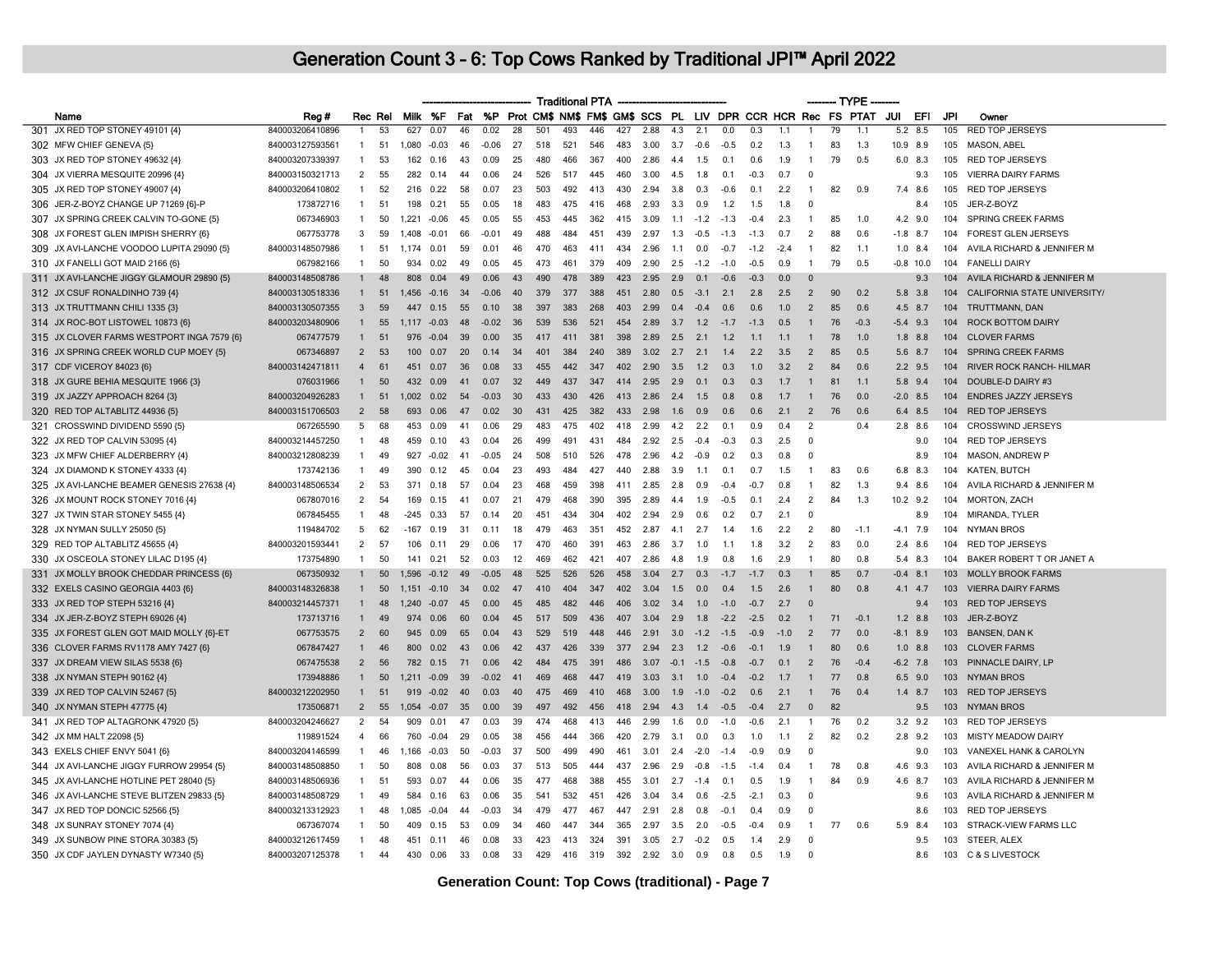|                                             |                 |                |          |        |                  |          |         |                |            | <b>Traditional PTA</b> |     |     |      |            |        |                                                             |            |            |                |    | -- TYPE -- |      |                |                  |                                          |
|---------------------------------------------|-----------------|----------------|----------|--------|------------------|----------|---------|----------------|------------|------------------------|-----|-----|------|------------|--------|-------------------------------------------------------------|------------|------------|----------------|----|------------|------|----------------|------------------|------------------------------------------|
| Name                                        | Reg#            |                | Rec Rel  |        | Milk %F          | Fat      | %P      |                |            |                        |     |     |      |            |        | Prot CM\$ NM\$ FM\$ GM\$ SCS PL LIV DPR CCR HCR Rec FS PTAT |            |            |                |    |            | JUI  | EFI            | JPI              | Owner                                    |
| 351 JX RED TOP PROP JOE 49208 {4}           | 840003206411003 | $\overline{2}$ | 55       | 694    | 0.11             | $-58$    | 0.03    | 32             | 481        | 473                    | 419 | 414 | 2.93 | 2.6        | 1.4    | $-0.8$                                                      | $-1.4$     | $-0.2$     |                | 80 | 0.5        |      | $2.3$ 8.6      |                  | 103 RED TOP JERSEYS                      |
| 352 JX EVERGREEN COBALT 3572 {3}            | 840003135582187 | $\overline{4}$ | 59       | 313    | 0.19             | 57       | 0.09    | 31             | 487        | 475                    | 376 | 432 | 3.04 | 2.4        | 2.0    | $-0.6$                                                      | $-0.6$     | 0.0        | $\overline{2}$ | 82 | 0.2        |      | $2.1$ 8.4      |                  | 103 EVERGREEN DAIRY                      |
| 353 JX LIVE OAK ALTAGRONK 48553 {4}         | 173660335       | $\overline{2}$ | 54       | 896    | 0.02             | 48       | $-0.01$ | 30             | 476        | 473                    | 457 | 485 | 2.95 | 2.5        | 0.4    | 1.3                                                         | 0.5        | 1.5        | $\mathbf{1}$   | 77 | 0.1        |      | $-2.6$ 7.9     | 103              | LIVE OAK DAIRY                           |
| 354 FOREST GLEN MALCOM BRIT {5}             | 067805409       | $\overline{2}$ | 56       | 765    | 0.04             | 45       | 0.00    | 28             | 415        | 409                    | 380 | 431 | 2.85 | 1.6        | 1.2    | 1.4                                                         | 1.5        | 0.0        | $\mathbf{1}$   | 75 | 0.8        |      | $2.6$ 7.6      | 103              | <b>BANSEN STANLEY K &amp; DORA H</b>     |
| 355 JX BARHAMS STONEY BESS 814 {4}          | 067366814       | $\mathbf{1}$   | 50       | 155    | 0.25             | 61       | 0.10    | 27             | 492        | 479                    | 374 | 423 | 2.98 | 3.6        | 0.6    | 0.0                                                         | 0.1        | 1.5        | $\Omega$       |    |            |      | 8.1            | 103              | <b>BARHAM JERSEY FARM</b>                |
| 356 JX HUFF ACRES 29 {6}                    | 067275929       | $\mathbf{1}$   | 46       |        | 972 -0.01        | 44       | $-0.04$ | 26             | 436        | 434                    | 444 | 400 | 2.85 | 3.3        | 0.1    | 0.1                                                         | 0.8        | 0.5        | $\Omega$       |    |            |      | 9.5            |                  | 103 ROCK RIVER JERSEYS                   |
| 357 JX JAZZY DIMMER 7659 {5}                | 840003150411803 | $\overline{2}$ | 61       |        | 472 0.12         | 49       | 0.04    | 26             | 530        | 521                    | 462 | 433 | 2.89 | 4.5        | 3.0    | $-0.7$                                                      | $-1.4$     | 1.2        | $\overline{2}$ | 81 | 0.4        |      | $-4.8$ 9.1     |                  | 103 ENDRES JAZZY JERSEYS                 |
| 358 JX RED TOP STONEY 51119 {4}             | 840003210342445 | $\mathbf{1}$   | 52       | 466    | 0.14             | 52       | 0.04    | 25             | 462        | 454                    | 399 | 401 | 2.91 | 3.9        | 0.7    | 0.4                                                         | 0.8        | 0.8        | $\overline{1}$ | 78 | 0.8        |      | $6.0\quad 8.6$ |                  | 103 RED TOP JERSEYS                      |
| 359 JX RED TOP STONEY 49791 {4}             | 840003207339556 | $\mathbf{1}$   | 52       | 104    | 0.22             | 51       | 0.09    | 23             | 506        | 493                    | 397 | 400 | 2.90 | 4.4        | 2.1    | $-1.0$                                                      | $-0.7$     | 0.7        | $\mathbf{1}$   | 82 | 1.2        |      | 7.9 8.8        |                  | 103 RED TOP JERSEYS                      |
| 360 JX RED TOP STONEY 50113 {4}             | 840003208521838 | 1              | 52       |        | 308 0.10         | 36       | 0.05    | 22             | 452        | 441                    | 376 | 389 | 2.81 | 4.1        | 0.3    | 0.0                                                         | 0.5        | 2.1        | $\mathbf{1}$   | 82 | 1.3        |      | 13.0 8.0       |                  | 103 RED TOP JERSEYS                      |
| 361 JX KYLECREST STONEY STONER {4}          | 067330992       | -1             | 52       | 243    | 0.24             | 63       | 0.06    | 22             | 484        | 473                    | 401 | 435 | 2.89 | 3.1        | 0.5    | 0.0                                                         | 0.6        | 1.9        | -1             | 76 | $-0.2$     |      | $-2.8$ 7.9     | 103              | KYLE, HAYDEN W                           |
| 362 JX RED TOP STONEY 52366 {4}             | 840003212202849 | $\mathbf{1}$   | 50       | $-190$ | 0.26             | 45       | 0.13    | 20             | 454        | 440                    | 320 | 412 | 3.02 | 4.0        | 1.5    | 1.2                                                         | 1.6        | 1.7        | -1             | 78 | 0.3        |      | 4.5 8.3        |                  | 103 RED TOP JERSEYS                      |
| 363 JX MOUNT ROCK STONEY 7055 {4}           | 067807055       | $\mathbf{1}$   | 51       | $-199$ | 0.27             | 47       | 0.11    | 16             | 463        | 448                    | 342 | 373 | 2.89 | 4.3        | 1.4    | $-0.4$                                                      | $-0.2$     | 1.0        | $\mathbf{1}$   | 82 | 1.1        |      | 15.9 8.6       |                  | 103 MORTON, ZACH                         |
| 364 DREAM VIEW MADDEN 4222 {5}              | 067684222       | 5              | 65       | $-337$ | 0.26             | 39       | 0.11    | 10             | 388        | 373                    | 273 | 416 | 2.81 | 2.7        | 2.9    | 3.2                                                         | 3.6        | 1.0        | $\overline{2}$ | 84 | 0.4        |      | $0.7$ 7.7      |                  | 103 PINNACLE DAIRY, LP                   |
| 365 NYMAN SANTANA 25925 {4}                 | 119834477       | 5              | 64       | 135    | 0.00             | 6        | 0.00    | $\overline{4}$ | 450        | 448                    | 444 | 502 | 2.88 | 5.6        | 3.8    | 4.7                                                         | 4.5        | 2.8        | 0              |    | $-0.3$     |      | $1.4$ 8.1      |                  | 103 NYMAN BROS                           |
| 366 JX HY-LIGHT CHECKMATE LIMA 2721 {3}     | 840003200270652 | $\overline{2}$ | 56       | 1.609  | $-0.09$          | -57      | $-0.02$ | -54            | 461        | 458                    | 432 | 409 | 3.03 | 0.5        | $-2.5$ | $-2.4$                                                      | $-2.3$     | 1.6        | $\Omega$       | 86 |            |      | 5.5            |                  | 102 HY-LIGHT FARMS LLC                   |
| 367 JX AJ FRISCO 4088 {6}                   | 067844088       | $\overline{2}$ | 57       | 908    | $-0.09$          | 25       | 0.07    | 49             | 453        | 441                    | 340 | 409 | 3.00 | 2.8        | 0 G    | $-0.1$                                                      | 0.5        | 1.8        | $\overline{2}$ | 82 | 0.0        |      | $-1.8$ 9.0     |                  | 102 ALBRIGHT JERSEYS LLC                 |
| 368 JX MILK-N-MORE WHISTLER POCAHONTAS {3}  | 840003211055417 | $\mathbf{1}$   | 50       | 1.509  | $-0.11$          | 48       | $-0.03$ | 48             | 421        | 417                    | 401 | 359 | 2.90 | 2.6        | $-0.6$ | $-0.4$                                                      | $-0.2$     | 1.1        | $\overline{1}$ |    | 0.8        | 3.9  | 8.0            | 102              | <b>WUSSOW RON &amp; NICOLLE</b>          |
| 369 JX RED TOP CALVIN 46355 {3}             | 840003143638737 | $\overline{2}$ | 56       | 1.611  | $-0.13$          | 49       | $-0.07$ | 44             | 457        | 462                    | 485 | 437 | 3.09 | 1.6        | 0.2    | $-0.9$                                                      | 0.4        | 3.0        | $\overline{2}$ | 81 | 0.8        |      | $1.3$ 8.7      |                  | 102 RED TOP JERSEYS                      |
| 370 JX EDEN-VALE VANDRELL 3285 {3}          | 067493285       | $\overline{2}$ | 56       | 1.453  | $-0.19$          | 28       | $-0.04$ | -44            | 330        | 330                    | 327 | 383 | 2.98 | 0.6        | 2.6    | 2.6                                                         | 2.8        | -4.1       | $\overline{2}$ | 79 | $-0.2$     |      | $-2.7$ 6.6     |                  | 102 DERAADT, JAKE                        |
| 371 JX ROC-BOT LISTOWEL 10167 {3}           | 840003150958814 | $\overline{2}$ | 58       | 1.478  | $-0.16$          | 36       | $-0.05$ | 42             | 469        | 467                    | 473 | 390 | 2.85 | 3.6        | 0.4    | $-1.2$                                                      | $-0.9$     | 0.0        | 3              | 84 | 0.4        |      | $3.1$ $8.8$    |                  | 102 ROCK BOTTOM DAIRY                    |
| 372 JX DUPAT GOT MAID 19690 {6}             | 840003201082771 | $\overline{2}$ | 57       | 1.046  | 0.03             | 57       | 0.02    | 42             | 527        | 518                    | 463 | 420 | 2.85 | 3.7        | $-1.6$ | $-2.0$                                                      | $-1.5$     | $-1.3$     | $\overline{2}$ | 87 | 1.2        |      | $3.2$ 9.5      |                  | 102 WICKSTROM JERSEY FARMS INC           |
| 373 JX WICKS VERN 6004 {6}                  | 840003137537076 | $\overline{4}$ | 64       | 1,268  | $-0.05$          | 49       | $-0.02$ | -41            | 513        | 511                    | 496 | 469 | 2.96 | 1.8        | $-0.3$ | $-2.0$                                                      | $-1.6$     | $-0.4$     | $\overline{2}$ | 85 | 0.5        |      | $2.7$ 8.4      |                  | 102 WICKSTROM JERSEY FARMS INC           |
| 374 JX MM MACKENZIE HAZEL 20889 {4}         | 119751068       | 3              | 66       | 1,105  | 0.02             | 59       | 0.00    | 40             | 451        | 447                    | 415 | 390 | 3.00 | 1.5        | 0.5    | $-1.5$                                                      | $-2.4$     | $-1.5$     | $\overline{2}$ | 90 | 1.5        |      | $9.5$ 8.4      |                  | 102 MISTY MEADOW DAIRY                   |
| 375 CAL-MART WESTPORT SHADOW 894 {6}        | 067796894       | $\mathbf{1}$   | 51       | 825    | 0.07             | 55       | 0.04    | 38             | 497        | 488                    | 423 | 459 | 2.91 | 1.3        | 0.3    | $-1.4$                                                      | $-1.5$     | 0.6        | $\overline{1}$ | 68 | 0.1        |      | $-2.0$ 9.0     |                  | 102 MARTIN DAIRY LLC                     |
| 376 JX T-D-I WORLD CUP 10494 {3}            | 840003149458314 | 3              | 58       | 475    | 0.01             | 26       | 0.08    | 34             | 371        | 357                    | 261 | 370 | 2.89 | 1.9        | 1.1    | 1.1                                                         | 2.2        | 2.7        | $\overline{2}$ | 84 | 0.7        |      | $5.2$ 9.6      |                  | 102 THE DAIRY INC.                       |
| 377 JX VAN DE LISTOWEL EXTRA ALSO {6}       | 067142851       | 3              | 61       | 943    | $-0.03$          | 39       | $-0.01$ | 33             | 497        | 491                    | 463 | 412 | 2.83 | 3.8        | 1.6    | $-1.5$                                                      | $-0.1$     | 0.5        | $\Omega$       |    | 0.3        |      | $-1.1$ 8.9     |                  | 102 VAN DE JERSEYS                       |
| 378 JX DUPAT STONEY 21221 {4}               | 840003204567845 | $\mathbf{1}$   | 51       | 835    | 0.10             | 63       | 0.01    | 33             | 480        | 474                    | 434 | 390 | 2.91 | 3.1        | 0.5    | $-14$                                                       | $-1.1$     | 2.3        | $\mathbf{1}$   | 74 | $-0.1$     |      | $-2.0$ 8.7     |                  | 102 WICKSTROM JERSEY FARMS INC           |
| 379 JX DRB LISTOWEL DOMINQUE {6}            | 067759225       | $\overline{2}$ | 58       | 623    | 0.02             | 35       | 0.05    | 33             | 458        | 448                    | 377 | 442 | 2.90 | 2.4        | 0.7    | 0.2                                                         | 0.9        | 0.5        | $\overline{2}$ | 82 | $-0.1$     |      | $-2.0$ 8.5     |                  | 102 BAKER, DOROTHEA RILEY                |
| 380 SR WESTPORT THREAD {6}                  | 174256966       | $\mathbf{1}$   | 52       | 521    | 0.14             | 55       | 0.06    | 33             | 488        | 476                    | 391 | 435 | 2.89 | 2.2        | $-0.3$ | $-0.9$                                                      | $-1.4$     | $-0.2$     | $\mathbf{1}$   | 75 | 0.8        |      | $2.7$ 8.4      |                  | 102 SPRUCE ROW FARM, INC.                |
| 381 JX CLOVER FARMS STEPH JILL 7020 {4}     | 067847020       | $\overline{2}$ | 56       | 619    | 0.08             | 48       | 0.04    | 31             | 515        | 508                    | 449 | 429 | 2.98 | 3.8        | 1.6    | $-1.2$                                                      | $-1.3$     | 1.3        | 2              | 86 | 0.8        |      | 4.3 9.3        |                  | 102 CLOVER FARMS                         |
| 382 JX RED TOP JODECI 49479 {3}             | 840003206411274 | $\mathbf{1}$   | 52       | 454    | 0.06             | -34      | 0.06    | 30             | 517        | 511                    | 439 | 534 | 3.14 | 2.7        | 1.4    | 1.1                                                         | 0.3        | 2.2        | -1             | 76 | $-0.3$     |      | $-3.9$ 7.8     |                  | 102 RED TOP JERSEYS                      |
| 383 JX AJ WESTPORT 4535 {4}                 | 067534535       | $\mathbf{1}$   | 52       | 635    | 0.01             | 32       | 0.03    | 29             | 454        | 446                    | 397 | 391 | 2.91 | 3.9        | 2.3    | 0.2                                                         | $-0.2$     | 1.8        | $\mathbf{1}$   | 81 | 1.6        |      | 10.7 9.7       |                  | 102 ALBRIGHT JERSEYS LLC                 |
| 384 JX MFW GOT MAID BELLE {6}               | 840003149755021 | 2              | 58       | 632    | 0.08             | 48       | 0.03    | 29             | 499        | 490                    | 436 | 429 | 2.80 | 3.8        | $-1.1$ | $-0.8$                                                      | $-0.3$     | 0.4        | $\overline{2}$ | 83 | 1.1        | 4.3  | 9.2            | 102              | MASON, ANDREW P                          |
| 385 JX AJ ACHIEVER 4353 {4}                 | 067534353       | $\mathbf{1}$   | 52       | 422    | 0.09             | 39       | 0.06    | 28             | 436        | 428                    | 358 | 396 | 3.03 | 3.1        | 1.6    | 0.5                                                         | 0.2        | 1.5        | $\overline{1}$ | 81 | 0.9        |      | 14.1 8.9       | 102              | ALBRIGHT JERSEYS LLC                     |
| 386 SUNWEST HIDALGO REGAL W3929 {6}         | 840003210372819 | $\mathbf{1}$   | 46       | 60     | 0.13             | 31       | 0.12    | 28             | 459        | 444                    | 321 | 416 | 2.97 | 3.8        | 1.8    | 0.9                                                         | 0.7        | 2.4        | $\mathbf 0$    |    |            |      | 9.2            | 102              | SUNWEST JERSEY DAIRY                     |
| 387 JX PETERSON CHORME BONNIE {6}           | 840003149431020 | $\overline{2}$ | 53       | 1.087  | $-0.11$          | 28       | $-0.06$ | 26             | 427        | 429                    | 457 | 417 | 2.91 | 4.3        | $-0.1$ | 1.6                                                         | 2.0        | 1.2        | $\overline{2}$ | 81 | 1.0        |      | 9.2 9.5        |                  | 102 PETERSON ERIC & ROY                  |
| 388 JX RED TOP STONEY 50044 {4}             | 840003208521769 | $\mathbf{1}$   | 52       | 303    | 0.13             | 43       | 0.06    | 25             | 497        | 486                    | 410 | 432 | 2.93 | 4.1        | 1.0    | $-0.2$                                                      | 0.7        | 1.8        | $\mathbf{1}$   | 80 | 1.1        |      | $3.5$ 8.7      |                  | 102 RED TOP JERSEYS                      |
| 389 JX RED TOP PRIAPUS 45552 {4}            | 840003201593338 | $\overline{2}$ | 57       | 433    | 0.03             | 28       | 0.04    | 24             | 406        | 398                    | 344 | 411 | 2.91 | 3.3        | 1.7    | 2.1                                                         | 3.1        | 4.3        | 2              | 83 | 0.6        |      | $0.8$ 8.3      |                  | 102 RED TOP JERSEYS                      |
|                                             | 067846390       | $\mathbf{1}$   |          |        |                  |          | 0.09    | 24             |            | 400                    | 301 | 403 | 2.89 |            | 1.2    |                                                             |            |            | $\overline{1}$ | 81 | 0.7        |      |                |                  |                                          |
| 390 JX FOREST GLEN DAB AMELIA {4}           | 840003213313007 | $\mathbf{1}$   | 52<br>51 | 259    | 124 0.12<br>0.14 | 32<br>43 | 0.06    | 23             | 413<br>481 | 471                    | 397 | 403 | 2.91 | 2.7<br>4.6 | 1.8    | 1.3<br>0.1                                                  | 1.5<br>0.2 | 2.0<br>2.5 | $\Omega$       |    |            |      | 6.7 8.5<br>8.7 |                  | 102 BANSEN, DAN K<br>102 RED TOP JERSEYS |
| 391 JX RED TOP STONEY 52650 {4}             |                 |                |          |        |                  |          |         |                |            |                        |     |     |      |            |        |                                                             |            |            |                |    |            |      |                |                  |                                          |
| 392 FOUR J CHARMER 12661 {5}                | 840003148595956 | $\overline{2}$ | 55       | 140    | 0.15             | 39       | 0.08    | 22             | 421        | 408                    | 320 | 420 | 2.85 | 2.0        | 0.1    | 0.5                                                         | 1.9        | 1.3        | $\mathbf{1}$   | 77 | 0.6        |      | $7.6$ 9.0      |                  | 102 FOUR J JERSEYS                       |
| 393 JX RED TOP STONEY 50159 {4}             | 840003208521884 | $\mathbf{1}$   | 52       | 131    | 0.22             | 54       | 0.08    | 22             | 459        | 448                    | 362 | 402 | 2.96 | 2.8        | $-0.2$ | $-0.9$                                                      | $-0.2$     | 2.5        |                | 81 | 0.9        | 10.8 | 8.4            | 102 <sub>2</sub> | <b>RED TOP JERSEYS</b>                   |
| 394 JX CLOVER FARMS STONEY SERGE 6858 {4}   | 067426858       | $\overline{2}$ | 57       | 335    | 0.08             | 34       | 0.04    | 20             | 478        | 471                    | 422 | 435 | 2.92 | 4.8        | 1.5    | 1.2                                                         | 1.7        | 2.4        | $\overline{2}$ | 83 | 1.0        |      | $6.0$ 8.2      |                  | 102 CLOVER FARMS                         |
| 395 JX RED TOP STONEY 52496 {4}             | 840003212202979 | $\mathbf{1}$   | 50       | 69     | 0.16             | 37       | 0.08    | 20             | 439        | 426                    | 338 | 384 | 2.86 | 4.4        | 0.8    | 1.0                                                         | 1.1        | 1.8        | $\Omega$       |    |            |      | 8.4            |                  | 102 RED TOP JERSEYS                      |
| 396 JX REFUGE PECOS 8321 {4}                | 173495490       | $\mathbf{1}$   | 50       | 124    | 0.10             | 28       | 0.07    | 19             | 418        | 407                    | 333 | 401 | 2.91 | 3.6        | 3.2    | 1.5                                                         | 3.1        | 1.4        | $\mathbf{1}$   | 80 | 0.7        | 7.1  | 9.4            |                  | 102 REFUGE DAIRY                         |
| 397 JX RED TOP STONEY 51268 {4}             | 840003210342594 | $\mathbf{1}$   | 52       | 120    | 0.19             | 47       | 0.06    | 17             | 522        | 513                    | 448 | 445 | 2.92 | 4.7        | 1.5    | $-0.4$                                                      | 0.0        | 1.7        |                | 80 | 0.7        |      | 6.3 8.4        |                  | 102 RED TOP JERSEYS                      |
| 398 JX AVI-LANCHE MESQUITE EMRACE 28880 {4} | 840003148507776 | $\mathbf{1}$   | 52       | $-114$ | በ 18             | 32       | 0.10    | 16             | 441        | 429                    | 337 | 453 | 2.96 | 34         | 0.8    | 22                                                          | 21         | 1.5        | -1             | 77 | 02         |      | $5.2$ 8.7      |                  | 102 AVILA RICHARD & JENNIFER M           |
| 399 JX EVERGREEN CURRY 4793 {3}             | 840003151976154 | $\overline{2}$ | 54       | $-60$  | 0.17             | 34       | 0.08    | 15             | 408        | 395                    | 311 | 385 | 2.83 | $3.1$ 2.2  |        | 1.1                                                         | 1.4        | 3.0        | $\mathbf{1}$   | 81 | 0.9        |      | 6.8 8.9        |                  | 102 EVERGREEN DAIRY                      |
| 400 JX VIERRA STONEY 21118 {4}              | 840003201008997 | $\overline{2}$ | 57       | $-214$ | 0.25             | 43       | 0.08    | 10             | 526        | 514                    | 432 | 434 | 2.84 | 5.8        | 1.6    | 0.0                                                         | 0.1        | 2.0        | 2              | 80 | 0.5        |      | $3.0$ $8.8$    |                  | 102 VIERRA DAIRY FARMS                   |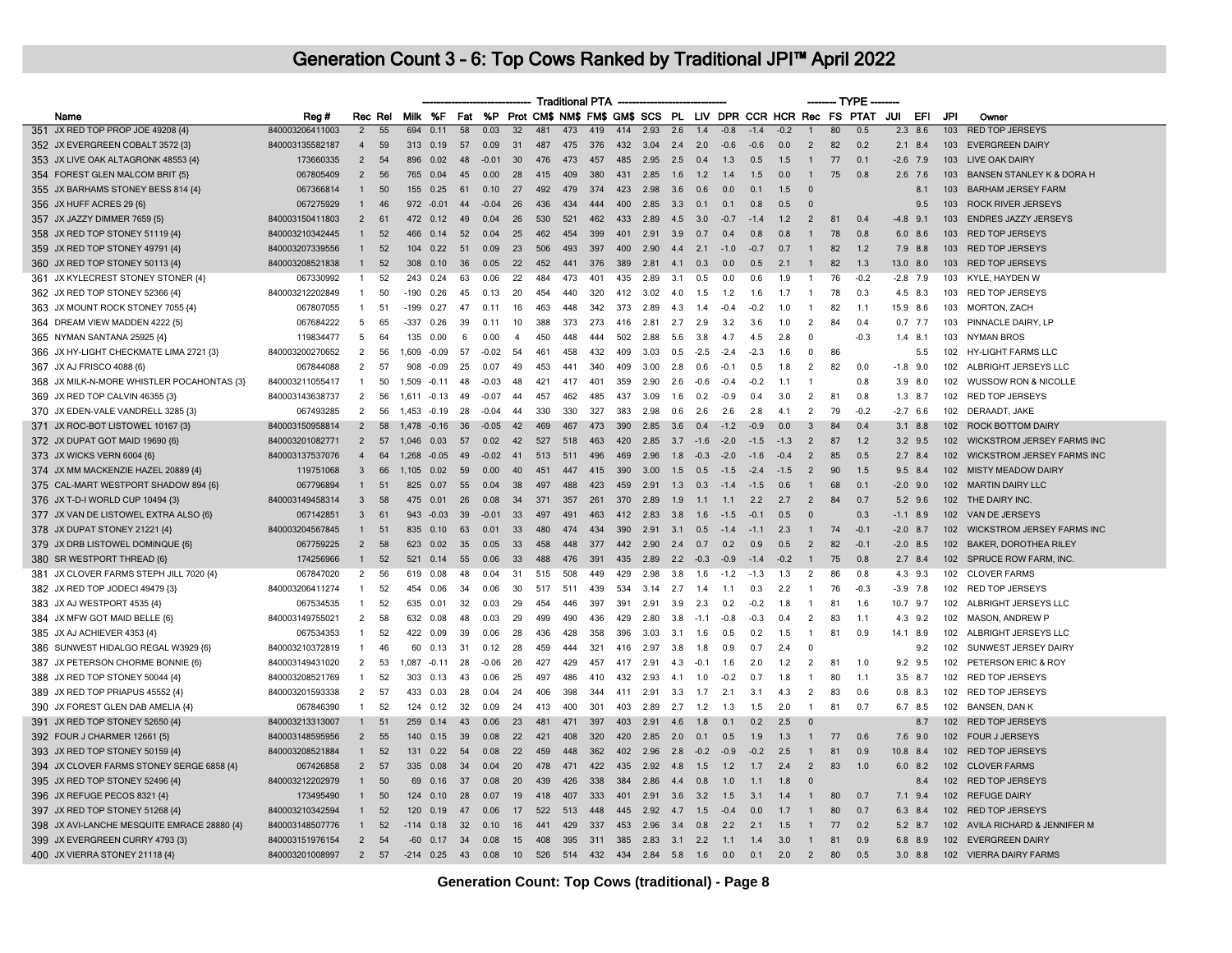|                                                                        |                              |                   |          |                |                |          |              |              |            |            | <b>Traditional PTA</b> |            |              |            |               |                  |                  |               |                | ------- TYPE - |                                                             |                          |             |                  |                                               |
|------------------------------------------------------------------------|------------------------------|-------------------|----------|----------------|----------------|----------|--------------|--------------|------------|------------|------------------------|------------|--------------|------------|---------------|------------------|------------------|---------------|----------------|----------------|-------------------------------------------------------------|--------------------------|-------------|------------------|-----------------------------------------------|
| Name                                                                   | Reg #                        | Rec Rel           |          |                | Milk %F        |          | Fat %P       |              |            |            |                        |            |              |            |               |                  |                  |               |                |                | Prot CM\$ NM\$ FM\$ GM\$ SCS PL LIV DPR CCR HCR Rec FS PTAT | JUI                      | EFI         | JPI              | Owner                                         |
| 401 JX RIVER VALLEY ENZO BELLAMY 6709 {4}-ET                           | 067426709                    | $\overline{2}$    | 58       | 2,077          | $-0.22$        | 50       | $-0.05$      | 65           | 507        | 508        | 497                    | 423        | 3.08         | 1.4        | $-2.1$        | $-3.2$           | $-3.1$           | $-0.8$        | $\overline{2}$ | 83             | 1.4                                                         |                          | $8.5$ 10.0  | 101              | <b>RIVER VALLEY FARM</b>                      |
| 402 JX RED TOP MILTON 43262 {5}                                        | 840003148160942              | 3                 | 60       | 1,657          | $-0.11$        | 56       | $-0.04$      | 51           | 464        | 465        | 462                    | 437        | 3.08         | 2.0        | $-1.5$        | $-0.1$           | $-0.2$           | $-1.4$        | $\overline{2}$ | 81             | 0.4                                                         |                          | $1.8$ 7.8   | 101              | <b>RED TOP JERSEYS</b>                        |
| 403 NYMAN SCORPION 48179 {3}                                           | 173650440                    | -1                | 46       |                | 1,528 -0.17    | 36       | $-0.02$      | -51          | 436        | 433        | 408                    | 387        | 2.98         | 1.6        | 0.2           | $-1.4$           | $-1.0$           | 0.7           | -1             | 82             | 1.0                                                         |                          | 4.9 9.3     | 101              | NYMAN BROS                                    |
| 404 JX DUPAT GOT MAID 18391 {6}                                        | 840003147299041              | $\overline{2}$    | 57       | 1.311          | $-0.01$        | 62       | 0.00         | 48           | 504        | 495        | 447                    | 414        | 2.78         | 2.2        | $-1.9$        | $-2.3$           | $-1.9$           | $-1.3$        | 2              | 77             | 0.0                                                         | $-4.1$ 9.1               |             | 101              | <b>WICKSTROM JERSEY FARMS INC</b>             |
| 405 JX SR LISTOWEL DENI {6}                                            | 173156384                    | 3                 | 58       | $1.112 - 0.11$ |                | 30       | 0.02         | 46           | 496        | 486        | 422                    | 413        | 2.85         | 3.5        | $-0.9$        | $-1.7$           | $-0.6$           | 0.6           | $\overline{2}$ | 84             | 0.4                                                         | $-1.9$ 9.2               |             | 101              | SPRUCE ROW FARM, INC.                         |
| 406 JX RED TOP KESTREL 48626 {3}                                       | 840003205432073              | 2                 | 52       | 1,826          | $-0.25$        | 30       | $-0.10$      | 45           | 425        | 431        | 476                    | 395        | 3.00         | 2.8        | 1.0           | 0.1              | 0.3              | 0.5           | $\overline{1}$ | 83             | 0.6                                                         |                          | $7.7$ 8.0   | 101              | <b>RED TOP JERSEYS</b>                        |
| 407 JX JER-Z-BOYZ STEPH 65256 {4}-P                                    | 173453351                    | 2                 | 58       | 1.167          | $-0.03$        | 49       | 0.00         | 43           | 509        | 506        | 469                    | 444        | 3.02         | 3.0        | 0.1           | $-1.1$           | $-1.0$           | 1.1           | 2              | 78             | 0.3                                                         | $-3.2$ 8.2               |             | 101              | JER-Z-BOYZ                                    |
| 408 JX SUNWEST STORMCLOUD VICEROY W8926 {5}                            | 840003148076839              | 2                 | 56       |                | 1,059 -0.07    | 36       | 0.01         | 40           | 469        | 468        | 435                    | 455        | 3.17         | 3.2        | 0.7           | 0 7              | 16               | 2.3           | $\overline{2}$ | 80             | 0.6                                                         | $-0.6$ 9.5               |             | 101              | SUNWEST JERSEY DAIRY                          |
| 409 SHD VICEROY 1194 {5}                                               | 840003202859322              | $\overline{2}$    | 54       | 1.177          | $-0.04$        | 47       | $-0.02$      | 38           | 420        | 419        | 407                    | 413        | 3.03         | 1.8        | 0.5           | 0.3              | 1.7              | 3.4           | $\overline{1}$ | 80             | 0.4                                                         | 0.1                      | 9.5         | 101              | ROLLIN VALLEY FARMS                           |
| 410 JX SR PILGRIM LACROS {5}                                           | 173716586                    | $\overline{2}$    | 56       | 1,024          | $-0.08$        | 31       | 0.00         | 38           | 428        | 423        | 388                    | 439        | 2.97         | 2.5        | 1.5           | 1.8              | 2.0              | 0.5           | $\overline{2}$ | 77             | $-0.1$                                                      | $-3.5$ 7.8               |             | 101              | SPRUCE ROW FARM, INC                          |
| 411 JX JER-Z-BOYZ MESQUITE 69722 {4}                                   | 173766488                    | $\mathbf{1}$      | 46       | 446            | 0.07           | 36       | 0.09         | 36           | 474        | 461        | 353                    | 429        | 2.95         | 3.0        | 0.0           | -0.1             | $-0.3$           | 1.0           | $\bullet$      |                |                                                             |                          | 8.7         | 101              | JER-Z-BOYZ                                    |
| 412 JX RED TOP STONEY 51919 {4}                                        | 840003211413475              | $\overline{1}$    | 50       | 342            | 0.14           | 47       | 0.11         | 36           | 454        | 438        | 316                    | 365        | 2.94         | 3.2        | $-0.7$        | $-1.1$           | $-0.5$           | 1.3           | $\overline{1}$ | 76             | 0.7                                                         |                          | 5.9 8.9     | 101              | PINNACLE DAIRY, LP                            |
| 413 JX RED TOP CALVIN 46205 {3}                                        | 840003143638587              | $\overline{2}$    | 56       | 767            | $-0.01$        | 35       | 0.03         | 35           | 432        | 425        | 367                    | 430        | 2.96         | 1.8        | $-0.6$        | 0.0              | 1.2              | 3.0           | $\overline{2}$ | 81             | 0.6                                                         |                          | $1.7$ 9.2   | 101              | <b>RED TOP JERSEYS</b>                        |
| 414 JX FVF GOTMAID MILANDA {6}                                         | 840003200310043              | $\overline{2}$    | 52       | 493            | 0.20           | 67       | 0.07         | 34           | 534        | 521        | 429                    | 436        | 2.91         | 3.1        | $-0.6$        | $-2.0$           | $-1.8$           | $-1.7$        | $\overline{2}$ | 87             | 1.0                                                         |                          | $0.0$ 9.0   | 101              | <b>BOND, JILLIAN</b>                          |
| 415 JX DUPAT LISTOWEL 17881 {6}                                        | 840003142713261              | $\mathbf{3}$      | 59       | 959            | $-0.10$        | 25       | $-0.01$      | 32           | 482        | 476        | 453                    | 416        | 2.77         | 3.6        | 1.6           | $-11$            | $-0.6$           | 0.4           | $\overline{2}$ | 83             | 0.2                                                         |                          | $1.0$ 8.6   | 101              | <b>WICKSTROM JERSEY FARMS INC</b>             |
| 416 JX NYMAN STEVE 27535 {6}                                           | 172909662                    | $\mathbf{3}$      | 59       | 530            | 0.12           | 51       | 0.06         | 32           | 531        | 521        | 444                    | 424        | 2.95         | 4.5        | 2.0           | $-1.2$           | $-1.1$           | 1.4           | $\mathbf{1}$   | 69             | $-0.1$                                                      | $-6.4$                   | 9.6         | 101              | <b>DICKEY, JAMES P</b>                        |
| 417 JX FANELLI ALTAGRONK 2139 (5)                                      | 067982139                    | $\overline{2}$    | 53       | 836            | 0.00           | 40       | 0.00         | 31           | 474        | 469        | 439                    | 436        | 2.92         | 2.8        | 1.0           | $-0.4$           | $-0.7$           | 1.5           | $\Omega$       | 84             |                                                             |                          | 9.0         |                  | 101 FANELLI DAIRY                             |
| 418 FOUR J LISTOWEL 13884 {4}-P                                        | 840003150875362              | $\overline{2}$    | 56       | 683            | 0.00           | 34       | 0.03         | 31           | 469        | 460        | 407                    | 429        | 2.87         | 3.4        | 1.6           | 0.1              | 1.3              | 0.8           | $\overline{2}$ | 79             | $-0.2$                                                      | $-2.1$ 8.6               |             | 101              | <b>FOUR J JERSEYS</b>                         |
| 419 JX RED TOP STONEY 52204 {4}                                        | 840003212202687              | $\overline{1}$    | 47       |                | 365 0.18       | 57       | 0.08         | 31           | 483        | 472        | 379                    | 400        | 3.00         | 3.3        | $-0.7$        | $-1.2$           | $-0.7$           | 1.7           | $\Omega$       |                |                                                             |                          | 8.5         | 101              | <b>RED TOP JERSEYS</b>                        |
| 420 JX SR TERRY SILK {5}                                               | 173716607                    | $\overline{2}$    | 57       | 495            | 0.10           | 45       | 0.05         | 30           | 466        | 459        | 390                    | 431        | 3.06         | 2.5        | 0.8           | $-0.2$           | $-0.2$           | 1.1           | $\overline{2}$ | 85             | 1.2                                                         |                          | 9.4 8.8     | 101              | SPRUCE ROW FARM, INC.                         |
| 421 ROC-BOT LISTOWEL 9231 {3}                                          | 840003142244606              | 3                 | 61       | 682            | 0.05           | 43       | 0.01         | 27           | 458        | 451        | 416                    | 402        | 2.85         | 3.3        | 0.8           | $-0.6$           | 0.2              | 0.0           | 3              | 84             | 0.4                                                         |                          | 5.2 8.6     | 101              | <b>ROCK BOTTOM DAIRY</b>                      |
| 422 JX RED TOP STONEY 51298 {4}                                        | 840003210342624              | -1                | 52       | 398            | 0.11           | 43       | 0.06         | 27           | 457        | 447        | 374                    | 410        | 2.92         | 3.2        | 0.8           | 0.0              | 0.4              | 2.0           | -1             | 82             | 0.6                                                         |                          | $3.3$ $8.2$ | 101              | RED TOP JERSEYS                               |
| 423 JX DUPAT STONEY 21691 {4}                                          | 840003209722229              | $\overline{1}$    | 51       | 358            | 0.16           | 53       | 0.06         | 27           | 500        | 490        | 412                    | 405        | 2.94         | 3.7        | 2.0           | $-1.2$           | $-1.1$           | 1.1           | -1             | 80             | 1.2                                                         | 5.6                      | 8.7         | 101              | <b>WICKSTROM JERSEY FARMS INC</b>             |
| 424 JX AVI-LANCHE FAMILIA ISABEL 26333 {4}                             | 840003148505229              | $\overline{2}$    | 57       | 704            | 0.09           | 53       | 0.00         | 26           | 526        | 521        | 496                    | 477        | 2.92         | 3.0        | 0.2           | $-1.0$           | $-1.5$           | $-1.7$        | $\overline{2}$ | 83             | 0.5                                                         | $1.6$ 8.7                |             | 101              | AVILA RICHARD & JENNIFER M                    |
| 425 JX BILTMORE CRAZE SELENA 4811 {6}                                  | 067394811                    | $\overline{2}$    | 55       | 572            | 0.06           | 40       | 0.02         | 25           | 524        | 516        | 474                    | 459        | 2.84         | 3.4        | $-0.2$        | $-1.6$           | $-1.2$           | 0.1           | $\overline{1}$ | 83             | 1.7                                                         | 12.4 10.1                |             | 101              | <b>BILTMORE FARMS</b>                         |
| 426 JX RED TOP ALTABLITZ 45114 {3}                                     | 840003200835384              | 2                 | 55       | 544            | 0.07           | 42       | 0.02         | 24           | 400        | 395        | 359                    | 389        | 2.99         | 2.1        | 1.3           | 0.7              | 0.7              | 2.4           | $\overline{2}$ | 85             | 1.0                                                         | 14.8 8.7                 |             | 101              | <b>RED TOP JERSEYS</b>                        |
| 427 JX RED TOP STONEY 51331 {4}                                        | 840003210342657              | $\overline{1}$    | 52       | 247            | 0.15           | 45       | 0.06         | 23           | 480        | 469        | 394                    | 404        | 2.92         | 41         | 1.3           | $-0.3$           | 0.2              | 1.7           | -1             | 82             | 1.0                                                         | 8.3 8.4                  |             | 101              | <b>RED TOP JERSEYS</b>                        |
| 428 JX KB LANCER 18971 {4}                                             | 840003004112162              | $\overline{1}$    | 50       | 546            | 0.15           | 60       | 0.01         | 22           | 398        | 397        | 373                    | 406        | 3.07         | 1.5        | $-0.9$        | 0.2              | 2.8              | 3.6           | $\overline{1}$ | 78             | 1.2                                                         |                          | $9.7$ 8.5   | 101              | <b>KATZMAN BROS</b>                           |
| 429 JX ROC-BOT LISTOWEL 10316 {4}                                      | 840003150958963              | $\overline{2}$    | 58       | 456            | 0.14           | 53       | 0.02         | 21           | 511        | 506        | 470                    | 464        | 2.94         | 3.4        | 0.9           | $-0.7$           | 0.0              | 0.3           | $\overline{2}$ | 78             | 0.7                                                         |                          | $1.7$ 8.6   | 101              | ROCK BOTTOM DAIRY                             |
| 430 JX TRUTTMANN JODECI 1761 {3}                                       | 840003204201134              | $\overline{2}$    | 56       | -122           | 0.20           | 36       | 0.11         | 18           | 447        | 434        | 332                    | 463        | 2.98         | 2.7        | 1.5           | 1.9              | 1.4              | 2.4           | $\mathbf{1}$   | 81             | 0.0                                                         |                          | $2.6$ 7.5   | 101              | TRUTTMANN, DAN                                |
| 431 JX DREAM VIEW CURRY 5702 {4}                                       | 067475702                    | $\overline{2}$    | 53       |                | 510 0.11       | 49       | $-0.01$      | 16           | 359        | 355        | 346                    | 411        | 2.83         | 0.7        | 1.3           | 2.0              | 2.1              | 2.8           | 2              | 84             | 0.3                                                         |                          | 4.7 8.1     | 101              | PINNACLE DAIRY, LP                            |
| 432 JX CLOVER FARMS STONEY BECK 7225 {4}                               | 067847225                    | $\mathbf{1}$      | 52       | 63             | 0.25           | 56       | 0.06         | 16           | 499        | 491        | 426                    | 447        | 3.01         | 3.4        | 0.7           | $-0.5$           | $-0.3$           | 1.6           | $\mathbf{1}$   | 81             | 1.2                                                         | 8.8                      | 9.0         | 101              | <b>GRAVES, WALTER C</b>                       |
| 433 JX FOREST GLEN STONEY KARA {4}                                     | 067846625                    | $\mathbf{1}$      | 53       | -256           | 0.34           | 59       | 0.12         | 15           | 480        | 467        | 360                    | 452        | 2.99         | 3.2        | 1.0           | 0.8              | 1.1              | 0.9           | -1             | 77             | 0.3                                                         |                          | $1.5$ 8.5   | 101              | <b>BANSEN, DAN K</b>                          |
| 434 JX JER-Z-BOYZ PATRON 69057 {4}                                     | 173717448                    | $\overline{2}$    | 56       | $-362$         | 0.30           | 46       | 0.13         | 14           | 440        | 422        | 300                    | 416        | 2.82         | 2.6        | 0.4           | 0.9              | 0.0              | $-0.4$        | -1             | 81             | 1.3                                                         | 9.5 8.4                  |             | 101              | JER-Z-BOYZ                                    |
| 435 JX CLOVER FARMS STONEY RANDO 6941 {4}                              | 067426941                    | $\overline{2}$    | 56       |                | 93 0.22        | 52       | 0.04         | 11           | 492        | 486        | 445                    | 451        | 2.91         | 4.7        | 1.4           | 11               | 1.5              | 2.0           | $\mathbf{1}$   | 81             | 0.8                                                         | $1.1$ 8.1                |             | 101              | <b>CLOVER FARMS</b>                           |
| 436 JX TWIN STAR GOT MAID 4859 {4}                                     | 067474859                    | $\overline{2}$    | 54       | 1.701          | $-0.11$        | 57       | $-0.04$      | 54           | 539        | 535        | 518                    | 403        | 2.90         | 3.5        | 0.3           | $-3.0$           | $-2.7$           | $-1.6$        | $\overline{1}$ | 79             | 0.0                                                         | $-4.2$ 9.5               |             | 100              | <b>TWIN STAR DAIRY</b>                        |
| 437 JX EVERGREEN EUSEBIO 4444 {4}                                      | 840003148034241              | $\overline{2}$    | 56       |                | $1.225 - 0.03$ | 52       | 0.03         | 52           | 460        | 452        | 381                    | 428        | 3.01         | 0.2        | $-1.5$        | $-1.9$           | $-1.8$           | $-1.1$        | $\overline{2}$ |                | 1.0                                                         | 6.8                      | 8.9         | 100 <sub>1</sub> | <b>EVERGREEN DAIRY</b>                        |
| 438 JX ROC-BOT MONEYBAG 9829 {3}                                       | 840003147921522              | $\mathbf{3}$      | 60       |                | 1,527 -0.18    | 32       | $-0.03$      | $50^{\circ}$ | 449        | 447        | 427                    | 421        | 3.00         | 1.9        | $-1.8$        | $-1.0$           | $-0.4$           | 1.4           | $\overline{2}$ | 85             | 0.8                                                         |                          | $2.6$ 9.2   | $100 -$          | <b>ROCK BOTTOM DAIRY</b>                      |
| 439 JX TWIN STAR COMPLETELY 5150 {5}                                   | 067845150                    | $\overline{1}$    | 51       | 1.306          | $-0.08$        | 45       | 0.01         | $50^{\circ}$ | 491        | 492        | 453                    | 515        | 3.35         | 0.7        | $-1.1$        | $-0.8$           | 0.6              | 2.3           | $\overline{1}$ | 79             | 0.3                                                         | $-0.3$                   | 8.9         | 100              | <b>TWIN STAR DAIRY</b>                        |
| 440 FOOTHILL STEVE 26822 {4}                                           | 840003141917207              | $\mathbf{3}$      | 58       |                | 585 0.17       | 66       | 0.12         | 47           | 453        | 438        | 304                    | 386        | 3.09         | 1.2        | 0.7           | $-1.2$           | $-1.1$           | 0.4           | 2              | 73             | 0.1                                                         | $-5.3$ 9.2               |             | 100              | <b>COUNTYLINE LLC</b>                         |
| 441 JX RED TOP AVON KLAY 50463 {4}                                     | 840003208522188              | -1                | 53       | 1,307          | $-0.18$        | 22       | $-0.01$      | 45           | 419        | 414        | 384                    | 374        | 2.91         | 3.7        | 1.5           | 0.9              | 1.5              | 1.8           | -1             | 80             | 0.1                                                         | $-1.9$ 9.0               |             | 100              | <b>RED TOP JERSEYS</b>                        |
| 442 JX NYMAN ALTAROZIER 49736 {4}                                      | 173807002                    | $\overline{1}$    | 50       | 586            | 0.09           | 49       | 0.10         | 44           | 449        | 436        | 316                    | 416        | 3.10         | 1.6        | 0.3           | $-0.3$           | $-0.1$           | 1.0           | $\overline{1}$ | 72             | $-0.1$                                                      | $-2.3$ 8.6               |             | 100              | LIVE OAK DAIRY                                |
| 443 JX AVI-LANCHE SHOCK LORIE 28835 {6}                                | 840003148507731              | $\overline{1}$    | 51       | 860            | 0,10           | 64       | 0.05         | 43           | 508        | 500        | 421                    | 446        | 3.04         | 11         | $-1.2$        | $-26$            | $-2.0$           | $-0.8$        | -1             | 75             | 0.0                                                         |                          | 3.2 7.9     | 100              | AVILA RICHARD & JENNIFER M                    |
| 444 JX GOLDEN MEADOWS GOT MAID 4359 {6}                                | 173600520                    | $\overline{1}$    | 53       | 733            | 0.12           | 62       | 0.07         | 43           | 516        | 502        | 399                    | 437        | 2.86         | 2.2        | $-1.3$        | $-1.9$           | $-1.4$           | $-1.3$        | $\overline{1}$ | 74             | $-0.2$                                                      | $-4.6$ 8.9               |             | 100              | DIAS ROBERT T. & FANELLI ROB                  |
| 445 JX NYMAN ALTAROZIER 90390 {4}                                      | 173950933                    | $\overline{1}$    | 49       | 749            | 0.05           | 48       | 0.07         | 42           | 456        | 448        | 361                    | 440        | 3.13         | 1.4        | 0.8           | $-0.1$           | $-0.3$           | 0.8           | $\overline{1}$ | 75             | 0.0                                                         | $-5.2$ 9.0               |             |                  | 100 NYMAN BROS                                |
| 446 JX AVI-LANCHE FAMILIA DAKOTA 26295 {4}                             | 840003148505191              | $\overline{2}$    | 58       | 815            | 0.00           | 39       | 0.05         | 41           | 486        | 477        | 399                    | 429        | 3.00         | 3.3        | 1.9           | 0.0              | $-0.1$           | 0.4           | 3              | 74             | $-0.6$                                                      | $-5.7$ 8.5               |             | 100              | AVILA RICHARD & JENNIFER M                    |
| 447 JX CLOVER FARMS STEPH INDIGO 6391 {4}                              | 067786391                    | $\overline{2}$    | 58       |                | 845 0.05       | 53       | 0.04         | 40           | 533        | 526        | 458                    | 424        | 3.04         | 3.7        | 0.0           | $-2.2$           | $-2.3$           | 0.8           | 3              | 83             | 0.9                                                         |                          | 5.9 9.3     |                  | 100 GRAVES, WALTER C                          |
| 448 JER-Z-BOYZ JENIUS 71230 {6}                                        | 173871603                    | $\overline{1}$    | 48       | 507            | 0.10           | 47       | 0.10         | 40           | 437        | 423        | 308                    | 410        | 3.01         | 1.2        | 0.7           | $-0.3$           | $-0.1$           | 1.5           |                | 76             | 0.2                                                         | 0.5                      | 8.6         | 100              | JER-Z-BOYZ                                    |
|                                                                        |                              |                   |          |                |                |          |              |              |            |            |                        |            |              |            |               |                  |                  |               | -1             |                |                                                             |                          |             |                  |                                               |
| 449 JX HI-LAND LISTOWEL FINITE {6}<br>450 JX FOUR J GOT MAID 12090 {5} | 067759167<br>840003148595385 | $\mathbf{1}$<br>3 | 50<br>58 | 789<br>763     | 0.01<br>0.07   | 40<br>52 | 0.04<br>0.05 | 38<br>38     | 470<br>512 | 458<br>500 | 386<br>424             | 361<br>458 | 2.82<br>2.83 | 3.4<br>2.6 | 1.8<br>$-0.3$ | $-1.8$<br>$-0.9$ | $-1.4$<br>$-0.4$ | 0.0<br>$-0.9$ | 2              | 81<br>75       | 0.3<br>$-0.2$                                               | $-0.3$ 9.6<br>$-7.1$ 8.7 |             | 100<br>100       | CHAMBERLAIN GREG & BENJAMIN<br>FOUR J JERSEYS |
|                                                                        |                              |                   |          |                |                |          |              |              |            |            |                        |            |              |            |               |                  |                  |               |                |                |                                                             |                          |             |                  |                                               |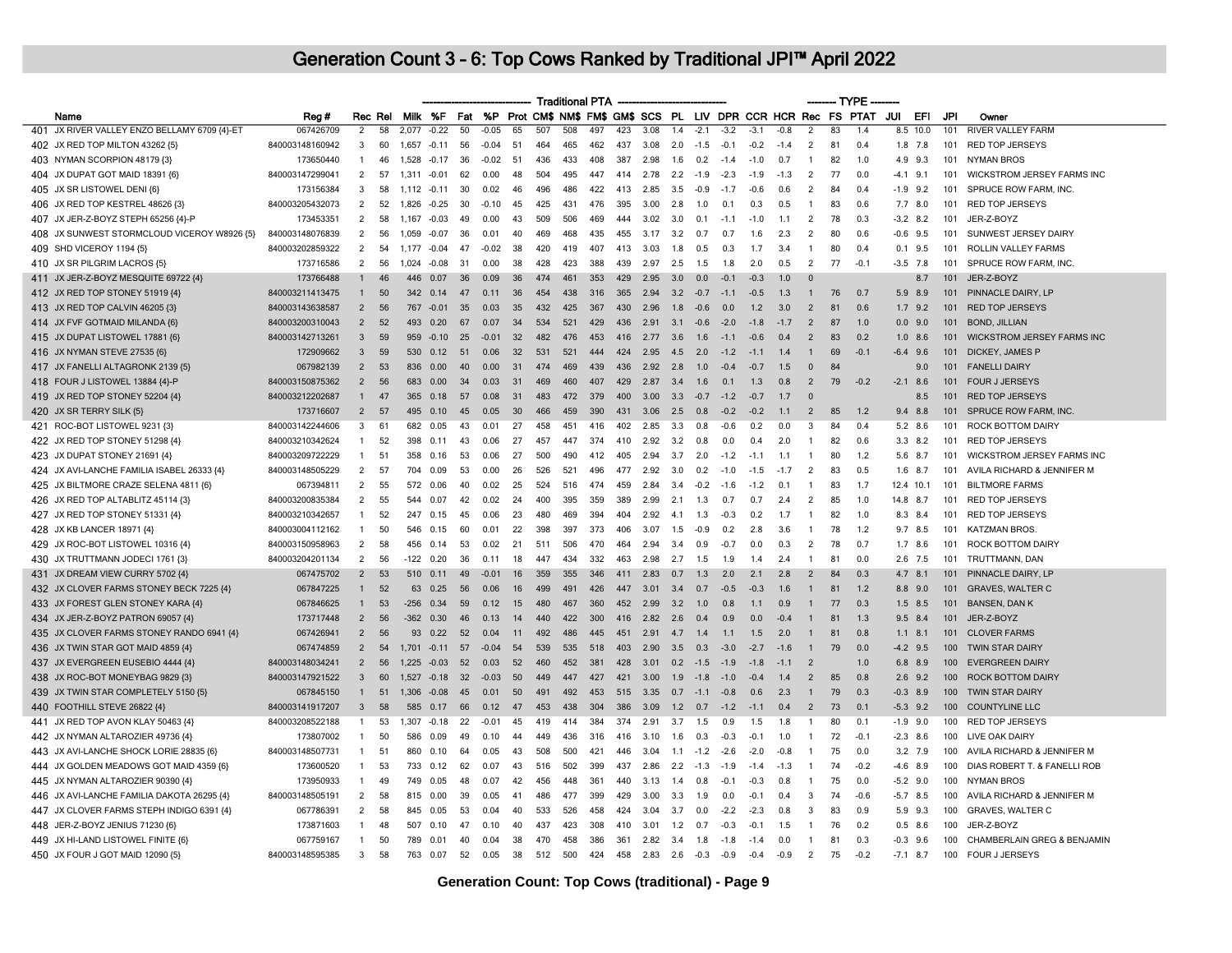|                                                                  |                 |                |         |         |           |     |         |     |     |     | <b>Traditional PTA</b> |     |      |     |        |            |                                                                    |        |                |                 | -- TYPE |        |             |                  |                                   |
|------------------------------------------------------------------|-----------------|----------------|---------|---------|-----------|-----|---------|-----|-----|-----|------------------------|-----|------|-----|--------|------------|--------------------------------------------------------------------|--------|----------------|-----------------|---------|--------|-------------|------------------|-----------------------------------|
| Name                                                             | Reg#            |                | Rec Rel |         | Milk %F   | Fat |         |     |     |     |                        |     |      |     |        |            | %P Prot CM\$ NM\$ FM\$ GM\$ SCS PL LIV DPR CCR HCR Rec FS PTAT JUI |        |                |                 |         |        | EFI         | JPI              | Owner                             |
| 451 AVI-LANCHE STEVE VIOLET 29497 {6}                            | 840003148508393 |                | 51      | 896     | 0.08      | 61  | 0.02    | 37  | 509 | 504 | 456                    | 418 | 3.00 | 2.9 | 0.7    | $-2.0$     | $-1.3$                                                             | 2.0    | $\mathbf{1}$   | $\overline{78}$ | 0.8     | $-1.8$ | 9.1         | 100              | AVILA RICHARD & JENNIFER M        |
| 452 JX RED TOP CALVIN 52251 {5}                                  | 840003212202734 |                | 51      | 887     | $-0.03$   | 37  | 0.02    | 37  | 475 | 470 | 423                    | 445 | 3.06 | 2.5 | $-0.1$ | $-0.6$     | 0.1                                                                | 1.9    | $\Omega$       |                 |         |        | 8.5         | 100              | <b>RED TOP JERSEYS</b>            |
| 453 JX AVI-LANCHE PINE RUTH 30643 {5}                            | 840003212617719 | $\mathbf{1}$   | 48      |         | 825 -0.10 | 18  | 0.02    | 35  | 345 | 340 | 293                    | 385 | 3.03 | 2.1 | 0.2    | 2.6        | 3.1                                                                | 2.8    | $\Omega$       |                 |         |        | 9.0         | 100              | AVILA RICHARD & JENNIFER M        |
| 454 EVERGREEN MONUMENT 3743 {3}                                  | 840003138193632 | 3              | 62      | 1.116   | $-0.12$   | 27  | $-0.04$ | 33  | 433 | 434 | 436                    | 475 | 3.01 | 2.9 | 1.4    | 2.7        | 2.8                                                                | 1.9    | $\overline{2}$ | 80              | $-0.3$  |        | $-4.3$ 7.8  | 100              | <b>EVERGREEN DAIRY</b>            |
| 455 JX MFW CHIEF COFFEE {6}                                      | 840003127593551 | $\mathbf{1}$   | 51      | 1.037   | 0.02      | 54  | $-0.02$ | 33  | 492 | 491 | 481                    | 441 | 2.98 | 2.7 | $-1.7$ | $-1.3$     | $-1.0$                                                             | 0.4    | $\mathbf{1}$   | 81              | 1.4     |        | $9.5$ 8.6   | 100 <sub>1</sub> | <b>MASON, ANDREW P</b>            |
| 456 JX TAYLOR BROTHERS JIGGY 8986 {5}                            | 840003210366779 | $\mathbf{1}$   | 51      | 865     | 0.00      | 42  | 0.00    | 32  | 458 | 452 | 419                    | 428 | 2.86 | 3.0 | 0.6    | 0.4        | 0.9                                                                | 1.0    | $\mathbf{0}$   |                 |         |        | 9.1         |                  | 100 TAYLOR BROTHERS               |
| 457 JX RED TOP STEPH 49817 {4}                                   | 840003207339582 |                | 52      | 703     | 0.05      | 44  | 0.03    | 32  | 487 | 480 | 427                    | 429 | 2.95 | 3.4 | 1.7    | $-0.3$     | $-0.5$                                                             | 1.5    | $\mathbf{1}$   | 78              | 0.5     |        | $-1.0$ 8.5  | $100 -$          | <b>RED TOP JERSEYS</b>            |
| 458 JX MFW ASENSIO 3846 {5}                                      | 840003212808199 | $\mathbf{1}$   | 46      |         | 678 0.08  | 51  | 0.03    | 32  | 395 | 385 | 327                    | 374 | 2.87 | 1.0 | $-1.2$ | $-0.4$     | $-0.3$                                                             | 2.1    | $\Omega$       |                 |         |        | 90          | $100 -$          | <b>MASON, ANDREW P</b>            |
| 459 JX RED TOP STONEY 52040 {4}                                  | 840003212202523 | $\mathbf{1}$   | 51      | 507     | 0.17      | 61  | 0.06    | 32  | 459 | 448 | 366                    | 395 | 2.89 | 1.6 | 0.6    | $-1.4$     | $-1.7$                                                             | $-0.6$ | $\mathbf{1}$   | 79              | 0.7     |        | 5.3 7.9     | 100 <sub>1</sub> | <b>RED TOP JERSEYS</b>            |
| 460 JX AVI-LANCHE HITTER DANA 30435 {5}                          | 840003212617511 | $\mathbf{1}$   | 41      | 469     | 0.07      | 38  | 0.06    | 31  | 444 | 433 | 352                    | 401 | 2.93 | 2.7 | 0.7    | $-0.1$     | 0.0                                                                | 2.0    | $\mathbf{1}$   | 74              | 0.3     |        | $6.0$ $8.8$ | 100              | AVILA RICHARD & JENNIFER M        |
| 461 JX RFF ZINC JUPITER {6}                                      | 067380835       | -1             | 44      | 74      | 0.13      | 31  | 0.13    | 30  | 383 | 366 | 235                    | 383 | 2.94 | 1.8 | 1.8    | 1.4        | 1.5                                                                | 2.1    | $\Omega$       |                 |         |        | 8.7         | 100              | RICHARDSON FAMILY FARM            |
| 462 JX RED TOP CALVIN 46136 {4}                                  | 840003143638518 | 2              | 58      | 590     | 0.02      | 33  | 0.03    | -29 | 462 | 455 | 402                    | 418 | 2.99 | 3.7 | 0.3    | 0.0        | 0.9                                                                | 3.1    | 2              | 82              | 0.8     |        | $2.7$ 9.1   | 100              | <b>RED TOP JERSEYS</b>            |
| 463 JX DRB JODECI DOMINO {4}                                     | 840003208811786 | $\mathbf{1}$   | 53      | 226     | 0.10      | 33  | 0.10    | -29 | 479 | 468 | 365                    | 473 | 3.05 | 2.5 | 0.7    | 0.4        | 0.3                                                                | 2.0    |                | 82              | 0.1     |        | $1.2$ 8.1   | 100              | BAKER, DOROTHEA RILEY             |
| 464 JX NYMAN STEVE 33134 {6}                                     | 172913887       | 3              | 60      | 425     | 0.29      | 84  | 0.06    | 28  | 489 | 481 | 410                    | 414 | 3.00 | 1.4 | 0.9    | $-2.2$     | $-1.3$                                                             | 0.9    | 3              | 79              | 0.6     | 2.6    | 8.9         | 100              | <b>NYMAN BROS</b>                 |
| 465 JX AVI-LANCHE PINE PHYLLIS 30440 {5}                         | 840003212617516 | -1             | 48      | 188     | 0.14      | 40  | 0.10    | 28  | 370 | 357 | 252                    | 376 | 2.97 | 1.6 | $-0.5$ | 1.2        | 1.7                                                                | 2.3    | $\mathbf 0$    |                 |         |        | 9.1         | 100              | AVILA RICHARD & JENNIFER M        |
| 466 JX RED TOP WOODCHUCK 52934 {4}                               | 840003213313291 | $\mathbf{1}$   | 43      | 562     | 0.08      | 44  | 0.03    | 27  | 446 | 438 | 386                    | 424 | 2.88 | 3.1 | 0.7    | 1.1        | 1.0                                                                | 2.3    | $\Omega$       |                 |         |        | 8.6         | 100              | PINNACLE DAIRY, LP                |
| 467 JX RED TOP STONEY 50360 {4}                                  | 840003208522085 | $\mathbf{1}$   | 52      |         | 410 0.12  | 45  | 0.06    | 27  | 432 | 421 | 349                    | 378 | 2.89 | 3.4 | 2.1    | 0.6        | 1.0                                                                | 1.4    | $\mathbf{1}$   | 79              | 0.3     |        | $-1.8$ 8.4  | 100              | RED TOP JERSEYS                   |
| 468 JX NYMAN JIMINY 49791 {6}                                    | 173807301       | $\overline{1}$ | 48      | 29      | 0.22      | 48  | 0.12    | 27  | 401 | 384 | 258                    | 355 | 2.88 | 1.6 | 1.1    | $-0.6$     | 0.3                                                                | 2.7    | -1             | 80              | 0.8     | 5.5    | 9.2         | 100              | NYMAN BROS                        |
| 469 JX AVI-LANCHE STONEY JENNY 27714 {4}                         | 840003148506610 | $\overline{2}$ | 57      | 569     | 0.08      | 44  | 0.02    | 25  | 451 | 443 | 400                    | 373 | 2.82 | 4.4 | 1.4    | 0.2        | 0.8                                                                | 1.8    | 2              | 80              | 0.8     |        | $3.5$ $8.6$ | 100              | AVILA RICHARD & JENNIFER M        |
| 470 FOREST GLEN WESTPORT CAROB {6}                               | 067846388       | $\mathbf{1}$   | 53      | 176     | 0.21      | 54  | 0.07    | 22  | 434 | 423 | 342                    | 414 | 2.91 | 2.2 | 14     | 0.8        | 0.3                                                                | 0.1    | -1             | 81              | 0.8     | 5.0    | 87          | 100              | <b>FOREST GLEN JERSEYS</b>        |
| 471 JX RED TOP STONEY 52027 {4}                                  | 840003212202510 |                | 51      | -9      | 0.27      | 56  | 0.10    | 21  | 444 | 430 | 328                    | 378 | 2.90 | 2.8 | 1.5    | $-0.5$     | $-0.2$                                                             | 1.5    |                | 78              | 0.6     | 5.7    | 9.0         | 100              | <b>RED TOP JERSEYS</b>            |
| 472 JX FOREST GLEN STONEY JANEY {4}                              | 067846644       | $\overline{1}$ | 53      | 464     | 0.04      | 31  | 0.01    | 20  | 472 | 466 | 433                    | 417 | 2.87 | 5.0 | 3.0    | 1.0        | 1.8                                                                | 2.5    |                | 74              | 0.6     |        | $2.1$ 7.9   |                  | 100 BANSEN, JAMIE                 |
| 473 JX RED TOP STONEY 50407 {4}                                  | 840003208522132 | $\mathbf{1}$   | 52      | $-31$   | 0.26      | .54 | 0.09    | -19 | 447 | 433 | 335                    | 357 | 2.85 | 4.3 | 1.2    | 0.0        | 0.5                                                                | 1.9    |                | 79              | 0.1     | 4.8    | 8.4         | $100 -$          | <b>RED TOP JERSEYS</b>            |
| 474 JX CLOVER FARMS STONEY DRAPER 6968 {4}                       | 067426968       | $\mathbf{1}$   | 53      | $-55$   | 0.24      | 48  | 0.09    | 18  | 486 | 473 | 379                    | 407 | 2.93 | 4.2 | 2.2    | $-0.3$     | 0.4                                                                | 1.9    | $\mathbf{1}$   | 82              | 0.8     | 5.3    | 8.8         | 100              | <b>GRAVES, RYAN</b>               |
| 475 JX JER-Z-BOYZ DILLAN AIMIE 52304 {5}                         | 840003136143729 | $\overline{2}$ | 60      | 389     | 0.04      | 28  | $-0.01$ | 12  | 419 | 417 | 414                    | 470 | 2.94 | 4.3 | 2.2    | 4.3        | 5.1                                                                | 2.5    | $\overline{2}$ | 78              | $-0.2$  | $-5.4$ | 8.2         | 100              | JER-Z-BOYZ                        |
| 476 JX JER-Z-BOYZ MESQUITE 64365 {4}                             | 173404928       | 3              | 60      | 166     | 0.07      | 24  | 0.02    | 11  | 405 | 398 | 366                    | 446 | 2.87 | 3.8 | 1.5    | 3.6        | 3.8                                                                | 1.8    | $\overline{2}$ | 80              | $-0.1$  |        | $2.4$ 8.7   | 100              | JER-Z-BOYZ                        |
| 477 JX FANELLI GOT MAID 2471 {3}                                 | 067982471       | $\mathbf{1}$   | 51      | 1 7 1 0 | $-0.13$   | 54  | $-0.03$ | 56  | 499 | 495 | 469                    | 392 | 2.89 | 2.3 | $-0.9$ | $-2.9$     | $-2.6$                                                             | $-1.1$ | $\mathbf{1}$   | 77              | 0.2     | $-2.6$ | 8.7         | 99               | <b>FANELLI DAIRY</b>              |
| 478 JX DUPAT GOT MAID 19419 {6}                                  | 840003150983934 | 2              | 56      | 1.594   | $-0.14$   | 46  | $-0.02$ | 54  | 499 | 493 | 458                    | 411 | 2.84 | 1.9 | $-1.6$ | $-2.9$     | $-2.7$                                                             | 0.0    | 3              | 84              | 0.3     |        | $-0.9$ 9.2  | 99               | <b>WICKSTROM JERSEY FARMS INC</b> |
| 479 JX JAZZY GOT MAID 7616 {6}                                   | 840003150411760 | $\overline{2}$ | 59      | 1,382   | $-0.06$   | 53  | 0.01    | 54  | 517 | 509 | 448                    | 414 | 2.94 | 2.9 | $-1.0$ | $-2.4$     | $-1.6$                                                             | $-0.5$ | $\overline{2}$ | 77              | $-0.5$  |        | $-8.1$ 9.2  | 99               | <b>ENDRES JAZZY JERSEYS</b>       |
|                                                                  | 119862337       | $\overline{4}$ | 66      | 778     | 0.02      | 43  | 0.11    | 53  | 446 | 430 | 291                    | 421 | 3.00 | 0.8 | $-2.4$ | $-1.0$     | $-0.2$                                                             | 2.9    | $\overline{2}$ | 79              | $-0.5$  |        | $-8.8$ 8.4  | 99               | <b>HOGAN, DAVID L</b>             |
| 480 JX MM CASCADE 21790 {5}<br>481 JX LIVE OAK TRIBUNE 91469 {5} | 174004149       | -1             | 42      | 1.097   | $-0.02$   | 48  | 0.05    | 52  | 452 | 443 | 355                    | 377 | 3.05 | 1.8 | 0.3    | $-1.8$     | $-1.0$                                                             | 2.3    | $\mathbf 0$    |                 |         |        | 9.3         | 99               | LIVE OAK DAIRY                    |
|                                                                  |                 | $\mathbf{1}$   | 49      | 970     | 0.00      | 46  | 0.07    | -51 | 454 | 440 | 334                    | 361 | 2.88 | 1.9 | $-0.5$ | $-2.1$     | $-2.0$                                                             | 1.2    | $\Omega$       |                 |         |        | 8.8         | 99               |                                   |
| 482 AJ MIGHTY 4627 {6}                                           | 067534627       |                |         |         |           |     |         |     |     |     |                        |     |      |     |        |            |                                                                    |        | $\Omega$       |                 |         |        |             |                  | ALBRIGHT JERSEYS LLC              |
| 483 JX AVI-LANCHE JIGGY GENEVI 29930 {6}                         | 840003148508826 | $\overline{1}$ | 48      | 1,089   | 0.01      | 55  | 0.03    | 47  | 468 | 462 | 396                    | 400 | 3.05 | 2.4 | $-0.7$ | $-1.1$     | $-0.5$                                                             | 1.6    |                |                 |         |        | 9.2         | 99               | AVILA RICHARD & JENNIFER M        |
| 484 JX GOLDEN MEADOWS GOT MAID 4625 {6}                          | 173940468       | -1             | 51      | 864     | 0.07      | 58  | 0.07    | 47  | 478 | 464 | 361                    | 391 | 2.87 | 2.2 | $-1.1$ | $-1.8$     | $-1.1$                                                             | 0.0    | $\mathbf{1}$   | 77              | 0.3     |        | $-3.7$ 9.3  | 99               | DIAS ROBERT T. & FANELLI ROB      |
| 485 JX FOUR J GOT MAID 13018 {3}                                 | 840003150874496 | 2              | 58      | 1.233   | $-0.08$   | 41  | 0.00    | 46  | 461 | 453 | 405                    | 372 | 2.82 | 4.0 | $-1.5$ | $-0.6$     | $-0.3$                                                             | 0.1    | 2              | 79              | 0.4     |        | $-3.7$ 8.7  | 99               | <b>FOUR J JERSEYS</b>             |
| 486 JX JENKS LOOT 5652 {5}                                       | 173998603       | $\mathbf{1}$   | 51      | 548     | 0.24      | 78  | 0.11    | 45  | 498 | 485 | 356                    | 455 | 3.14 | 0.6 | $-1.4$ | $-1.4$     | $-1.8$                                                             | $-0.4$ | $\mathbf{1}$   | 77              | 0.8     |        | $-3.7$ 8.3  | 99               | JENKS, WILLIAM H (JIM)            |
| 487 JX CDF LAWYER 83477 {6}                                      | 840003138809056 | 3              | 61      | 1,140   | $-0.09$   | 34  | 0.01    | -44 | 466 | 462 | 416                    | 444 | 3.02 | 2.0 | 1.2    | $-0.3$     | $-0.1$                                                             | 0.4    | -1             | 70              | $-0.2$  |        | $-7.3$ 8.9  | 99               | CONSOLIDATED DAIRY MANAGEMEN      |
| 488 JX MFW KOBE ELSIE {4}                                        | 840003127593503 | $\mathbf{1}$   | 52      | 1,001   | 0.08      | 66  | 0.01    | 40  | 487 | 481 | 433                    | 404 | 2.97 | 1.8 | 1.7    | $-2.0$     | $-1.9$                                                             | $-1.5$ | $\mathbf{1}$   | 75              | 0.6     |        | $-1.4$ 8.7  | 99               | <b>MASON, ANDREW P</b>            |
| 489 JX D&E WILDCAT BETTE 27474 {6}                               | 840003148506370 | 2              | 55      | 772     | 0.11      | 61  | 0.04    | 38  | 491 | 483 | 414                    | 419 | 3.01 | 2.2 | $-0.3$ | $-1.7$     | $-1.8$                                                             | 0.1    | $\overline{1}$ | 80              | 0.9     |        | $3.7$ $8.5$ | 99               | D & E JERSEYS                     |
| 490 JX FOUR J GOT MAID 12648 {3}                                 | 840003148595943 | 3              | 58      | 676     | 0.10      | 55  | 0.06    | 38  | 506 | 493 | 406                    | 431 | 2.85 | 3.4 | $-0.2$ | $-0.7$     | 0.0                                                                | $-0.8$ | 2              | 76              | $-0.2$  |        | $-8.6$ 8.8  | 99               | <b>FOUR J JERSEYS</b>             |
| 491 JX CLARESHOE CRUISER BEAKER {5}                              | 840003137576669 | 3              | 57      | 647     | 0.11      | 55  | 0.07    | 38  | 430 | 419 | 330                    | 383 | 2.95 | 2.0 | 1.4    | 0.1        | 0.3                                                                | $-0.4$ | $\overline{2}$ | 83              | 0.3     | $-4.1$ | 8.4         | 99               | SHOEMAKER, STEVEN R               |
| 492 JX FOOTHILL MESSI 26967 {5}                                  | 840003141917352 | $\mathbf{3}$   | 59      | 456     | 0.13      | 50  | 0.09    | 36  | 504 | 490 | 383                    | 401 | 2.93 | 3.6 | 1.4    | $-1.2$     | $-1.8$                                                             | $-0.3$ | $\mathbf{0}$   | 84              | 0.2     |        | $3.2$ 8.7   | 99               | <b>CROSSWINDS FARM</b>            |
| 493 JX WILSONVIEW STONE MARDI {4}                                | 173561627       | $\mathbf{1}$   | 52      | 848     | 0.06      | 54  | 0.02    | 35  | 448 | 440 | 392                    | 390 | 2.90 | 2.5 | $-0.8$ | $-0.9$     | 0.1                                                                | 2.5    | $\Omega$       |                 |         |        | 8.7         | 99               | <b>WILSONVIEW DAIRY</b>           |
| 494 JX NYMAN STORMCLOUD 34791 {5}                                | 173658961       | 2              | 55      | 800     | 0.15      | 71  | 0.03    | 35  | 536 | 536 | 492                    | 473 | 3.25 | 2.9 | 1.0    | $-1.3$     | $-0.6$                                                             | 0.2    | $\mathbf{1}$   | 76              | 0.3     |        | $0.0$ 9.0   | 99               | <b>NYMAN BROS</b>                 |
| 495 JX RED TOP CALVIN 46711 {5}                                  | 840003202572332 | 2              | 57      | 659     | $-0.03$   | 26  | 0.05    | 35  | 412 | 402 | 329                    | 410 | 2.93 | 1.9 | $-1.1$ | 0.0        | 1.3                                                                | 3.7    | $\overline{2}$ | 78              | 0.5     |        | $3.7$ 9.1   | 99               | <b>RED TOP JERSEYS</b>            |
| 496 JX FOUR J LISTOWEL 12653 {4}                                 | 840003148595948 | 3              | 57      | 547     | 0.08      | 45  | 0.07    | 35  | 424 | 411 | 320                    | 379 | 2.87 | 2.1 | 0.3    | $-0.3$     | 0.2                                                                | 0.0    | $\overline{2}$ | 81              | 0.0     | 1.9    | 8.7         | 99               | <b>FOUR J JERSEYS</b>             |
| 497 JX M-SPRINGDALE MONUMENT HALO {3}                            | 840003136716433 | $\overline{4}$ | 52      | 1.648   | $-0.27$   | 18  | $-0.12$ | -34 | 359 | 367 | 438                    | 436 | 2.95 | 2.2 | 0.6    | 3.5        | 3.6                                                                | 1.8    | $\overline{2}$ | 90              | 0.1     |        | $0.3$ 7.2   | 99               | <b>MOODY, WILLIAM S</b>           |
| 498 JX NYMAN STEPH 49213 {4}                                     | 173655931       | $\mathbf{1}$   | 51      | 986     | $-0.05$   | 37  | $-0.01$ | 34  | 432 | 427 | 402                    | 384 | 2.85 | 3.1 | 0.7    | $-0.1$     | 0.3                                                                | 2.4    |                | 82              | 0.7     |        | $0.7$ 8.9   | 99               | <b>LIVE OAK DAIRY</b>             |
| 499 JX AVI-LANCHE HUELL BEATRIC 25178 {4}                        | 840003148504074 | $\mathbf{3}$   | 59      | 731     | 0.02      | 40  | 0.03    | 33  | 374 | 364 | 308                    | 374 | 2.85 | 1.2 | $-0.8$ | 0.5        | 1.0                                                                | 3.5    | 3              | 86              | 0.4     | 4.0    | 6.5         | 99               | AVILA RICHARD & JENNIFER M        |
| 500 FOOTHILL STEVE 26484 {6}                                     | 840003141916869 | $\mathbf{3}$   | 59      | 269     | 0.18      | 52  | 0.11    | 33  | 509 | 497 | 383                    | 464 | 3.08 | 2.9 |        | $0.7 -0.3$ | $-0.2$                                                             | 0.6    | $\overline{2}$ | 78              | $-0.2$  |        | $-7.3$ 9.1  | 99               | <b>COUNTYLINE LLC</b>             |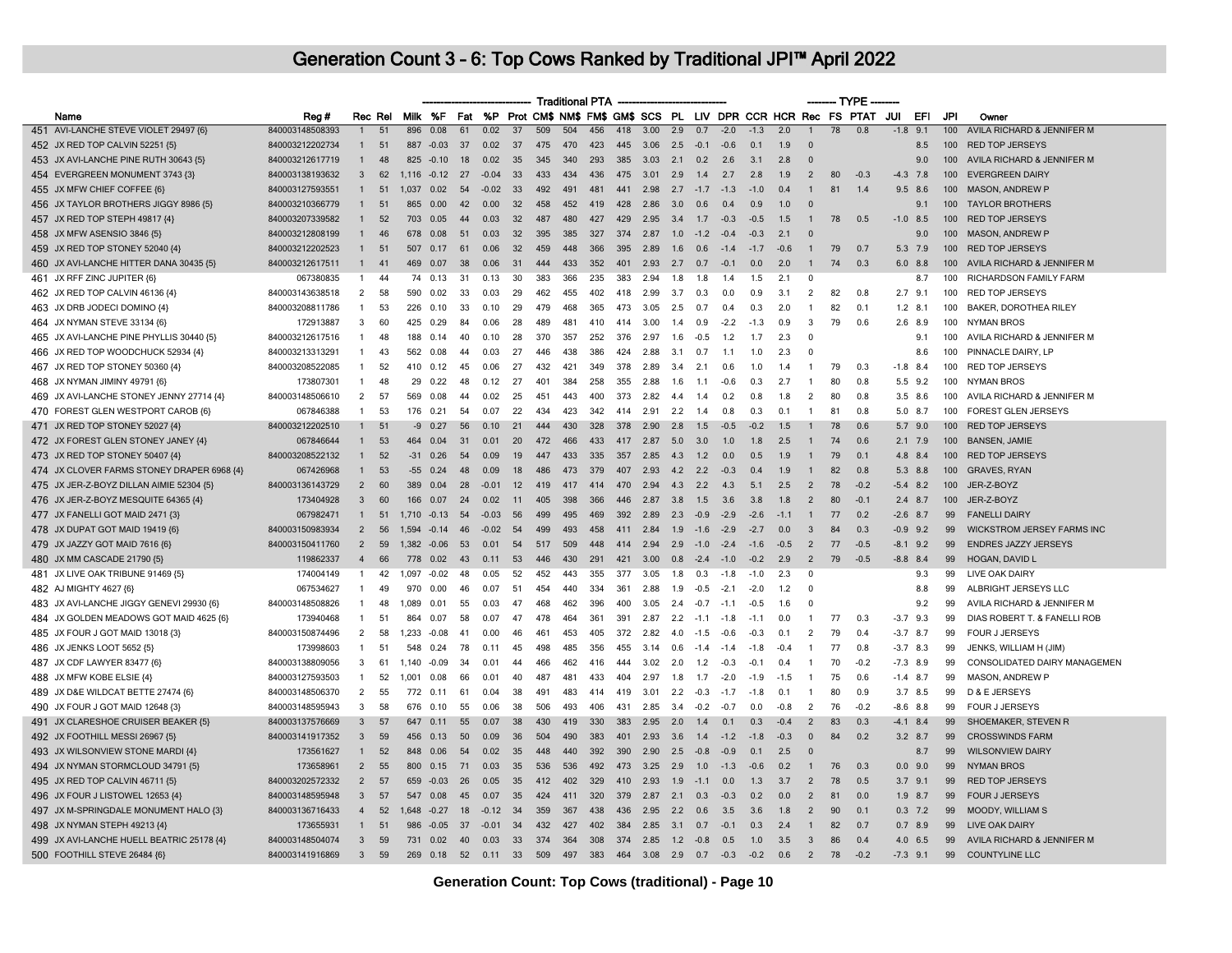|                                                                          |                                    |                |          |             |              |           |              |          |            | <b>Traditional PTA</b> |            |            |      |            |               |        |        |            |                          |    | $-$ TYPE $\cdot$                                            |             |     |     |                                                      |
|--------------------------------------------------------------------------|------------------------------------|----------------|----------|-------------|--------------|-----------|--------------|----------|------------|------------------------|------------|------------|------|------------|---------------|--------|--------|------------|--------------------------|----|-------------------------------------------------------------|-------------|-----|-----|------------------------------------------------------|
| Name                                                                     | Reg #                              |                | Rec Rel  |             | Milk %F      | Fat       | <b>%P</b>    |          |            |                        |            |            |      |            |               |        |        |            |                          |    | Prot CM\$ NM\$ FM\$ GM\$ SCS PL LIV DPR CCR HCR Rec FS PTAT | JUI         | EFI | JPI | Owner                                                |
| 501 JX CLOVER FARMS PINE DUCK 8064 {5}                                   | 067878064                          | 1              | 48       | 491         | 0.05         | 34        | 0.06         | 31       | 393        | 384                    | 308        | 373        | 3.00 | 2.5        | $-0.1$        | 0.7    | 1.1    | 2.1        | $\overline{1}$           | 82 | 1.4                                                         | 11.3        | 9.6 | 99  | <b>GRAVES, WHITNEY</b>                               |
| 502 NYMAN ALTAMONTRA 35738 {3]                                           | 173946062                          | 1              | 47       | 441         | 0.13         | 49        | 0.06         | 29       | 437        | 426                    | 349        | 387        | 2.90 | 2.4        | 0.2           | $-0.7$ | 0.5    | 2.5        | $\Omega$                 |    |                                                             |             | 9.2 | 99  | <b>NYMAN BROS</b>                                    |
| 503 JX EVANGELO CHIEF 3133 {6}                                           | 840003210253885                    | -1             | 48       | 818         | 0.06         | 52        | $-0.01$      | 28       | 448        | 447                    | 432        | 428        | 3.04 | 2.5        | $-0.9$        | 0.1    | 0.2    | 0.5        | $\overline{1}$           | 83 | 1.8                                                         | 13.0 8.7    |     | 99  | <b>EVANGELO JERSEYS</b>                              |
| 504 ROC-BOT MACKENZIE 7940 {4}                                           | 067397940                          | $\overline{4}$ | 65       | 35          | 0.26         | 57        | 0.12         | 27       | 414        | 400                    | 280        | 408        | 3.04 | 0.9        | 0.0           | 0.1    | 0.4    | $-0.1$     | $\mathbf 0$              | 88 | 1.0                                                         | 8.8 8.4     |     | 99  | <b>ROCK BOTTOM DAIRY</b>                             |
| 505 JX CHAPMANS STONEY SANDY {4}                                         | 840003151400052                    | 1              | 51       | 536         | 0.06         | 39        | 0.02         | 25       | 491        | 482                    | 435        | 400        | 2.82 | 4.5        | 2.0           | $-0.7$ | $-0.5$ | 1.1        | $\mathbf{1}$             | 78 | 0.8                                                         | $3.0$ 8.4   |     | 99  | CHAPMAN, BILL                                        |
| 506 JX DREAM VIEW FRODO 5871 {4}                                         | 840003202307627                    | 2              | 56       | 361         | 0.09         | 36        | 0.05         | 25       | 419        | 411                    | 345        | 440        | 3.00 | 3.0        | 1.3           | 2.7    | 2.7    | 2.4        | $\overline{1}$           | 80 | 0.4                                                         | $-1.2$ 8.4  |     | 99  | PINNACLE DAIRY, LP                                   |
| 507 JX RED TOP RESPECT 49034 {4}                                         | 840003206410829                    | $\overline{2}$ | 56       | 584         | $-0.05$      | 17        | 0.01         | 24       | 345        | 336                    | 299        | 367        | 2.77 | 2.3        | 1.3           | 1.8    | 2.9    | 5.6        | $\overline{1}$           | 75 | 0.5                                                         | $2.2$ 9.4   |     | 99  | <b>RED TOP JERSEYS</b>                               |
| 508 JX RED TOP STONEY 51148 {4}                                          | 840003210342474                    | $\mathbf{1}$   | 52       | 364         | 0.09         | 38        | 0.05         | 24       | 410        | 400                    | 335        | 352        | 2.86 | 3.9        | 1.7           | 0.9    | 0.8    | 1.5        | $\overline{1}$           | 74 | 0.3                                                         | 7.4 8.6     |     | 99  | <b>RED TOP JERSEYS</b>                               |
| 509 JX JENKS PATRON 5003 {4}                                             | 173834970                          | $\overline{2}$ | 57       | 380         | 0.10         | 40        | 0.04         | 23       | 428        | 419                    | 362        | 412        | 2.89 | 2.4        | 0.5           | 0.9    | $-0.3$ | $-1.2$     | 2                        | 87 | 1.8                                                         | 12.1 8.9    |     | 99  | JENKS, WILLIAM H (JIM)                               |
| 510 JX RED TOP PROP JOE 47012 {4}                                        | 840003145664477                    | $\overline{2}$ | 57       | 326         | 0.18         | 54        | 0.05         | 23       | 446        | 436                    | 371        | 401        | 2.88 | 2.0        | 0.8           | $-0.6$ | $-1.3$ | 0.2        | 2                        | 83 | 0.8                                                         | 8.9 8.5     |     | 99  | <b>RED TOP JERSEYS</b>                               |
| 511 JER-Z-BOYZ MACKENZIE 62787 {6}                                       | 173311183                          | $\overline{3}$ | 60       | $-83$       | 0.25         | 49        | 0.12         | 22       | 491        | 475                    | 358        | 444        | 2.92 | 3.0        | 1.3           | $-0.3$ | 0.0    | 0.2        | 2                        | 73 | 0.2                                                         | $-3.0$ 8.7  |     | 99  | JER-Z-BOYZ                                           |
| 512 JX SF CHROME 15352 {5}                                               | 067715352                          | $\overline{2}$ | 58       | 443         | 0.10         | 43        | 0.02         | 21       | 427        | 421                    | 381        | 438        | 2.88 | 2.4        | $-0.1$        | 1.2    | 1.4    | 0.7        | 2                        | 80 | 1.0                                                         | 4.2 8.8     |     | 99  | <b>STAAS FARM INC</b>                                |
| 513 JX SID J PECOS LEGO 26158 {4}                                        | 840003148505054                    | $\overline{2}$ | 57       | 357         | 0.07         | 32        | 0.04         | 21       | 415        | 408                    | 357        | 418        | 2.91 | 3.4        | 3.1           | 2.2    | 2.7    | 1.7        | 2                        | 73 | $-0.7$                                                      | $-5.2$ 9.2  |     | 99  | AVILA, SIDNEY J                                      |
| 514 JX RED TOP STONEY 48850 {4}                                          | 840003205432297                    | $\mathbf{1}$   | 53       | 182         | 0.16         | 43        | 0.06         | 20       | 458        | 446                    | 372        | 374        | 2.81 | 4.0        | 0.6           | $-0.8$ | $-01$  | 2.4        | $\mathbf{1}$             | 80 | 0.8                                                         | 8.7 8.5     |     | 99  | <b>RED TOP JERSEYS</b>                               |
| 515 NYMAN STEVE 33519 {3}                                                | 173117846                          | $\overline{3}$ | 58       | 124         | 0.15         | 38        | 0.07         | 20       | 480        | 469                    | 390        | 456        | 2.91 | 3.8        | 1.9           | 1.0    | 1.2    | 1.9        | $\mathbf{1}$             | 83 | $-0.2$                                                      | $-3.6$ 8.5  |     | 99  | <b>LIVE OAK DAIRY</b>                                |
| 516 JX JAZZY MIRROR 7148 {5}                                             | 840003142576360                    | 3              | 62       | 72          | 0.17         | 39        | 0.08         | 19       | 425        | 413                    | 330        | 418        | 2.86 | 3.7        | 1.5           | 2.5    | 2.3    | 0.8        | 2                        | 84 | 0.5                                                         | $-2.2$ 7.8  |     | 99  | <b>ENDRES JAZZY JERSEYS</b>                          |
| 517 JX HI-VIEW PROP JOE PANSY {3}                                        | 067380162                          | $\mathbf{3}$   | 56       | 245         | 0.19         | 53        | 0.04         | 17       | 445        | 438                    | 391        | 434        | 2.92 | 2.2        | 1.0           | 04     | 02     | 0.4        | $\overline{2}$           | 83 | 0.4                                                         | 4.6 7.8     |     | 99  | ZOLLINGER, ERIC                                      |
| 518 JX FOREST GLEN STONEY BEVERLY {4}                                    | 067805926                          | $\mathbf{1}$   | 53       | 74          | 0.21         | 48        | 0.07         | 17       | 450        | 439                    | 365        | 424        | 2.86 | 2.8        | 1.0           | 0.4    | 0.9    | 1.7        | $\overline{1}$           | 82 | 0.5                                                         | 4.0 8.4     |     | 99  | BANSEN STANLEY K & DORA H                            |
| 519 JX CLOVER FARMS STONEY WILMA 6958 {4}                                | 067426958                          | $\mathbf{1}$   | 52       | $-162$      | 0.29         | 53        | 0.10         | 15       | 481        | 468                    | 372        | 413        | 2.90 | 4.2        | 0.1           | $-0.2$ | 0.7    | 2.7        | 2                        | 80 | 0.3                                                         | $3.8$ $8.1$ |     | 99  | <b>CLOVER FARMS</b>                                  |
| 520 JX JER-Z-BOYZ STONEY BONITA 68758 {4}                                | 173667855                          | $\overline{2}$ | 55       | $-296$      | 0.22         | 31        | 0.11         | 12       | 469        | 454                    | 352        | 406        | 2.85 | 5.2        | 2.9           | 11     | 14     | 1.7        | $\overline{1}$           | 76 | 06                                                          | $3.7$ 8.4   |     | 99  | JER-Z-BOYZ                                           |
| 521 JX LIVE OAK STORMCLOUD 34524 {5}                                     | 173503551                          | $\overline{2}$ | 56       | 1.596       | $-0.18$      | 35        | $-0.01$      | 57       | 475        | 475                    | 439        | 412        | 3.22 | 2.8        | 0.9           | $-1.1$ | $-0.5$ | 0.2        | 2                        | 87 | 1.6                                                         | 5.9 9.0     |     | 98  | LIVE OAK DAIRY                                       |
| 522 JX RED TOP STEPH 50927 {4}                                           | 840003209419021                    | $\mathbf{1}$   | 52       | 1,460 -0.12 |              | 43        | $-0.02$      | 50       | 488        | 485                    | 456        | 397        | 3.01 | 2.8        | $-0.6$        | $-2.2$ | $-2.4$ | 0.8        | $\overline{1}$           | 82 | 1.0                                                         | $3.3$ $9.3$ |     | 98  | <b>RED TOP JERSEYS</b>                               |
| 523 JX RED TOP AROUND 52734 {5}                                          | 840003213313091                    | $\mathbf{1}$   | 48       | 888         | 0.16         | 78        | 0.07         | 48       | 506        | 500                    | 410        | 451        | 3.29 | 0.0        | $-1.6$        | $-3.1$ | $-2.9$ | -1.3       | - 0                      |    |                                                             |             | 9.1 | 98  | <b>RED TOP JERSEYS</b>                               |
| 524 JX KUTZ BANCROFT 16806 {6}                                           | 840003144935031                    | 2              | 60       | 1.495 -0.14 |              | 40        | $-0.06$      | 42       | 448        | 452                    | 468        | 456        | 3.10 | 1.6        | 0.2           | 0.2    | 0.8    | 2.6        | $\mathbf{1}$             | 78 | 0.8                                                         | $-2.6$ 8.9  |     | 98  | KUTZ DAIRY LLC                                       |
| 525 JX VALSIGNA MARVEL 27646 {4}                                         | 119456299                          | 5              | 67       | 434         | $-0.14$      | 38        | $-0.05$      | 41       | 405        | 404                    | 410        | 346        | 2.89 | 2.5        | 2.3           | $-0.6$ | 0.2    | $-0.6$     | $\overline{\phantom{0}}$ | 82 | 0.5                                                         | 6.9 8.2     |     | 98  | <b>WICKSTROM DAIRIES L.P.</b>                        |
| 526 JX DUPAT GOT MAID 18761 {6}                                          | 840003149435340                    | 3              | 60       | 1,161       | $-0.04$      | 47        | $-0.01$      | 41       | 494        | 488                    | 454        | 442        | 2.87 | 2.9        | $-1.8$        | $-0.9$ | 0.2    | $-1.5$     | $\overline{2}$           | 84 | 0.6                                                         | $0.0$ 9.1   |     | 98  | WICKSTROM JERSEY FARMS INC                           |
| 527 JX DUPAT GOT MAID 18181 {6}                                          | 840003147298831                    | 3              | 59       | 1.058       | $-0.02$      | 47        | 0.01         | 41       | 495        | 486                    | 438        | 419        | 2.84 | 3.3        | $-1.7$        | $-1.3$ | $-0.6$ | $-1.2$     | $\overline{2}$           | 90 | 1.0                                                         | $2.2$ 8.9   |     | 98  | WICKSTROM JERSEY FARMS INC                           |
| 528 RED TOP VERN 45608 {6}                                               | 840003201593394                    | $\overline{2}$ | 58       | 1.128       | $-0.07$      | 38        | $-0.01$      | 40       | 486        | 480                    | 447        | 446        | 2.86 | 2.4        | $-0.2$        | $-1.2$ | 0.0    | 0.8        | 2                        | 79 | 0.2                                                         | $-5.5$ 9.1  |     | 98  | <b>RED TOP JERSEYS</b>                               |
| 529 JX NYMAN JAYLEN 35728 {5}                                            | 173945968                          | $\overline{1}$ | 44       | 1.027       | $-0.04$      | 40        | 0.01         | 40       | 437        | 433                    | 391        | 431        | 3.05 | 1.5        | $-0.7$        | 0.0    | $-0.5$ | 1.4        | $\overline{1}$           | 73 | 0.4                                                         | $3.4$ 8.9   |     | 98  | LIVE OAK DAIRY                                       |
| 530 RED TOP KESTREL 48153 {5}                                            | 840003204562599                    | $\overline{2}$ | 55       | 1.388       | $-0.14$      | 35        | $-0.05$      | 39       | 454        | 456                    | 468        | 397        | 3.00 | 3.0        | 1.2           | $-1.0$ | $-0.6$ | 0.5        | $\overline{1}$           | 83 | 0.5                                                         | 6.8 9.0     |     | 98  | <b>RED TOP JERSEYS</b>                               |
| 531 JX AVI-LANCHE SKYLER MILLIE 29229 {6}                                | 840003148508125                    | 1              | 52       | 892         | 0.14         | 74        | 0.02         | 38       | 522        | 518                    | 467        | 456        | 3.06 | 1.4        | $-1.2$        | $-2.8$ | $-19$  | 2.0        | $\overline{1}$           | 80 | 0.8                                                         | $1.4$ 9.1   |     | 98  | AVILA RICHARD & JENNIFER M                           |
| 532 JX CROSSWIND VICEROY 8633 {4}-ET                                     | 840003150322089                    | $\overline{2}$ | 59       | 865         | $-0.05$      | 31        | 0.03         | 38       | 385        | 377                    | 318        | 319        | 2.92 | 2.7        | 1.8           | $-0.5$ | 0.3    | 2.7        | 2                        | 87 | 2.0                                                         | 11.9 9.6    |     | 98  | <b>CROSSWIND JERSEYS</b>                             |
| 533 JX EVERGREEN VANDRELL 4571 {3}                                       | 840003148034368                    | $\mathbf{3}$   | 58       | 665         | $-0.09$      | 12        | 0.06         | 38       | 336        | 327                    | 244        | 361        | 3.05 | 2.6        | 1.8           | 2.9    | 3.3    | 4.1        | 2                        | 78 | 0.1                                                         | $0.7$ 10.1  |     | 98  | <b>EVERGREEN DAIRY</b>                               |
| 534 JX NYMAN ALTAROZIER 91109 {4}                                        | 173956199                          | $\mathbf{1}$   | 47       | 843         | $-0.01$      | 38        | 0.03         | 37       | 450        | 445                    | 392        | 464        | 3.06 | 1.6        | 1.0           | 0.8    | 0.4    | 0.8        | $\Omega$                 |    |                                                             |             | 8.5 | 98  | <b>NYMAN BROS</b>                                    |
| 535 JX DREAM VIEW MONUMENT 4518 {3}                                      | 067444518                          | $\overline{4}$ | 60       | 1,676 -0.27 |              | 19        | $-0.12$      | 35       | 381        | 387                    | 454        | 418        | 2.85 | 2.6        | 1.7           | 2.4    | 2.6    | 2.4        | $\overline{2}$           | 74 | $-0.3$                                                      | $-0.7$ 7.7  |     | 98  | PINNACLE DAIRY, LP                                   |
| 536 JX RED TOP JODECI 48745 {4}                                          | 840003205432192                    | $\mathbf{1}$   | 52       | 410         | 0.16         | 54        | 0.09         | 35       | 449        | 437                    | 332        | 449        | 3.03 | 0.5        | 0.3           | $-0.3$ | $-0.4$ | 2.3        | $\overline{1}$           | 82 | 0.1                                                         | $-4.5$ 8.3  |     | 98  | <b>RED TOP JERSEYS</b>                               |
| 537 JX RED TOP VERN 38751 {4}                                            | 840003140916578                    | $\overline{4}$ | 64       | 1.189       | $-0.13$      | 28        | $-0.04$      | 34       | 507        | 506                    | 511        | 482        | 2.91 | 3.1        | $-0.2$        | $-0.8$ | 0.0    | $-0.2$     | $\overline{2}$           | 82 | 0.4                                                         | $2.9$ 8.3   |     | 98  | <b>RED TOP JERSEYS</b>                               |
| 538 JX AVI-LANCHE SKYLER SQUEAKE 29174 {6}                               | 840003148508070                    | $\mathbf{1}$   | 52       | 1,219       | 0.01         | 61        | $-0.05$      | 33       | 488        | 493                    | 514        | 456        | 3.13 | 2.7        | 0.8           | $-0.5$ | 0.6    | 2.6        | $\overline{1}$           | 82 | 0.7                                                         | $-0.5$ 8.5  |     | 98  | AVILA RICHARD & JENNIFER M                           |
| 539 JX MFW MESQUITE RYAN {4}                                             | 840003149755041                    | $\overline{2}$ | 56       | 693         | $-0.03$      | 28        | 0.03         | 33       | 451        | 445                    | 389        | 409        | 3.03 | 3.7        | 2.0           | 0.5    | 0.6    | 2.2        | $\mathcal{P}$            | 78 | 02                                                          | $1.2$ 9.2   |     | 98  | MASON, ANDREW P                                      |
| 540 JX RED TOP STEPH 49057 {4}                                           | 840003206410852                    | $\mathbf{1}$   | 52       | 473         | 0.12         | 50        | 0.07         | 32       | 458        | 449                    | 368        | 391        | 3.07 | 2.7        | 1.7           | $-0.9$ | $-1.0$ | 1.5        | $\mathbf{1}$             | 84 | 1.2                                                         | 7.4 8.5     |     | 98  | <b>RED TOP JERSEYS</b>                               |
| 541 SF DIVIDEND 14548 {3}                                                | 172567077                          | 3              | 63       | 820         | $-0.01$      | 37        | 0.00         | 31       | 456        | 451                    | 419        | 427        | 2.94 | 2.9        | 2.0           | 0.2    | 0.9    | 1.2        | $\overline{2}$           | 77 | $-0.1$                                                      | $-6.3$ 8.9  |     | 98  | <b>STAAS FARM INC</b>                                |
| 542 JX TRUTTMANN BANCROFT 1577 {4}                                       | 840003151367650                    | $\overline{2}$ | 57       | 1.054       | $-0.10$      | 29        | $-0.04$      | 30       | 405        | 406                    | 413        | 402        | 2.98 | 2.7        | 0.4           | 0.9    | 1.5    | 2.0        | 2                        | 87 | 1.5                                                         | 12.0 9.2    |     | 98  | TRUTTMANN, DAN                                       |
| 543 JX RED TOP CALVIN 46287 {5}                                          | 840003143638669                    | $\overline{2}$ | 57       | 695         | 0.02         | 39        | 0.02         | 30       | 457        | 451                    | 407        | 436        | 2.97 | 2.8        | $-0.9$        | 0.0    | 0.8    | 1.5        | $\overline{2}$           | 82 | 1.0                                                         | 4.4 8.9     |     | 98  | <b>RED TOP JERSEYS</b>                               |
| 544 JX JER-Z-BOYZ CHIEF 72626 {6}                                        | 173967209                          | $\overline{1}$ | 47       | 810         | 0.02         | 44        | $-0.01$      | 28       | 460        | 458                    | 441        | 462        | 3.00 | 2.3        | $-1.8$        | 0.2    | 0.3    | 0.3        | $\Omega$                 |    |                                                             |             | 8.6 | 98  | JER-Z-BOYZ                                           |
|                                                                          |                                    | 2              | 56       | 768         | $-0.07$      | 22        | 0.00         | 28       | 479        | 479                    | 460        | 487        | 3.13 | 4.1        | 2.0           | 1.9    | 1.9    | 1.4        | 2                        | 84 | 0.4                                                         | $0.9$ 8.7   |     | 98  | AHLEM FOOTHILL FARMS                                 |
| 545 JX FOOTHILL STORMCLOUD 28887 {5}                                     | 840003147809676                    | 1              |          |             |              |           |              |          |            |                        |            |            | 2.89 |            |               | 0.1    | 0.9    |            | $\Omega$                 |    |                                                             |             |     | 98  |                                                      |
| 546 JX AVI-LANCHE PINE LETA 30451 {5}<br>547 JX RED TOP STONEY 49712 {4} | 840003212617527<br>840003207339477 | $\mathbf{1}$   | 48<br>52 | 463<br>425  | 0.04<br>0.08 | -31<br>38 | 0.05<br>0.06 | 28<br>28 | 373<br>453 | 363<br>442             | 293<br>368 | 328<br>401 | 2.90 | 2.8<br>3.4 | $-0.3$<br>0.6 | 0.0    | 0.4    | 3.2<br>1.0 | $\mathbf{1}$             | 80 | 0.8                                                         | 5.7 8.2     | 9.6 | 98  | AVILA RICHARD & JENNIFER M<br><b>RED TOP JERSEYS</b> |
|                                                                          | 840003205432151                    | $\mathbf{1}$   | 52       |             |              | 50        |              |          |            |                        |            | 387        |      |            |               |        | $-0.9$ |            |                          |    | 14                                                          |             |     | 98  | <b>RED TOP JERSEYS</b>                               |
| 548 JX RED TOP STONEY 48704 {4}                                          |                                    |                |          | 402         | 0.14         |           | 0.06         | 28       | 479        | 469                    | 394        |            | 2.98 | 3.6        | 0.5           | $-1.4$ |        | 2.0        |                          | 85 |                                                             | $7.6$ 9.1   |     |     |                                                      |
| 549 JX JER-Z-BOYZ MESQUITE MAE 70189 {4}                                 | 173799606                          | 1              | 53       | 270         | 0.13         | 42        | 0.08         | 28       | 430        | 420                    | 329        | 392        | 3.06 | 3.3        | 0.8           | 1.0    | 0.6    | 1.0        |                          | 79 | 0.4                                                         | 9.5 8.5     |     | 98  | JER-Z-BOYZ                                           |
| 550 JX FANELLI ALTAARAGORN 2838 {4}                                      | 067982838                          | $\overline{1}$ | 44       | 714         | 0.02         | 38        | 0.00         | 26       | 466        | 462                    | 438        | 418        | 2.92 | 3.8        | 0.7           | 0.1    | 0.4    | 1.1        | $\overline{1}$           | 76 | 0.8                                                         | 7.2 9.1     |     | 98  | <b>FANELLI DAIRY</b>                                 |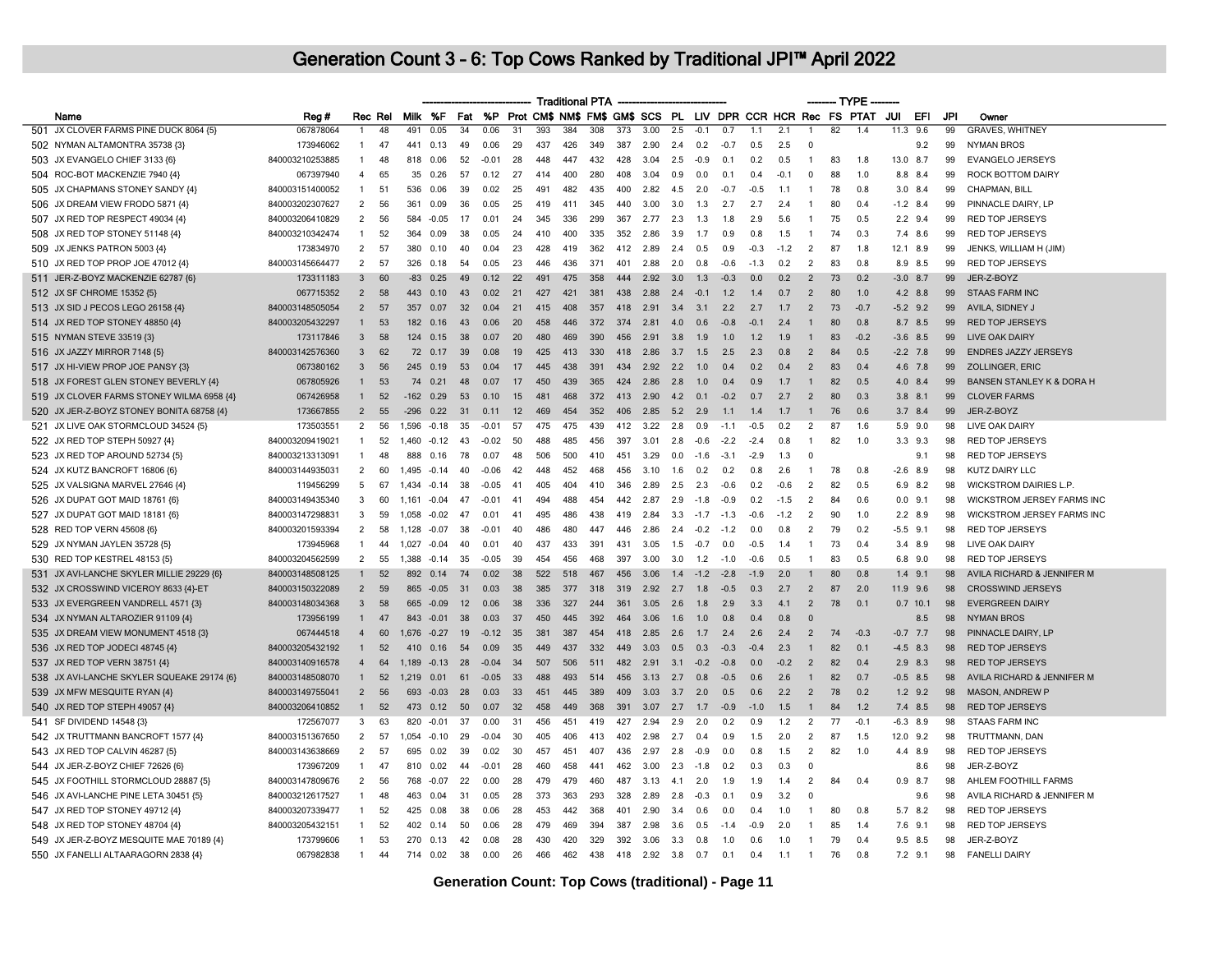|                                                                 |                 |                |         |        |                |     |           |     |     | <b>Traditional PTA</b> |     |     |      |     |                |        |                                                             |        |                | — TYPE          |        |     |             |     |                             |
|-----------------------------------------------------------------|-----------------|----------------|---------|--------|----------------|-----|-----------|-----|-----|------------------------|-----|-----|------|-----|----------------|--------|-------------------------------------------------------------|--------|----------------|-----------------|--------|-----|-------------|-----|-----------------------------|
| Name                                                            | Reg#            |                | Rec Rel |        | Milk %F        | Fat | <b>%P</b> |     |     |                        |     |     |      |     |                |        | Prot CM\$ NM\$ FM\$ GM\$ SCS PL LIV DPR CCR HCR Rec FS PTAT |        |                |                 |        | JUI | EFI         | JPI | Owner                       |
| 551 JX JAZZY JONES 8606 {4}                                     | 840003214931450 | $\mathbf{1}$   | 50      | 823    | 0.01           | 41  | $-0.02$   | 25  | 476 | 474                    | 469 | 420 | 2.90 | 4.7 | 1.9            | 1.0    | 0.6                                                         | 0.7    |                | $\overline{78}$ | 0.9    |     | $-1.3$ 8.8  | 98  | <b>ENDRES JAZZY JERSEYS</b> |
| 552 JX MM BLADE 19619 {4}                                       | 119570540       | 5              | 68      | 582    | 0.05           | 40  | 0.02      | 25  | 364 | 358                    | 321 | 382 | 2.94 | 2.1 | $-0.1$         | 1.6    | 2.7                                                         | 4.2    | $\overline{2}$ | 79              | $-0.3$ |     | $-0.7$ 8.0  | 98  | <b>MISTY MEADOW DAIRY</b>   |
| 553 JX FOUR J FAMILIA 17842 {4}                                 | 840003210190153 | 1              | 50      | 554    | 0.12           | 53  | 0.02      | 25  | 444 | 440                    | 401 | 400 | 3.01 | 2.1 | 1.1            | $-0.7$ | $-1.1$                                                      | 0.0    | $\mathbf{1}$   | 75              | 0.2    |     | 14.3 8.8    | 98  | <b>FOUR J JERSEYS</b>       |
| 554 JX JER-Z-BOYZ MESQUITE JOYCE 68009 {4}                      | 173602906       | $\overline{2}$ | 56      | 308    | 0.07           | 31  | 0.06      | 24  | 474 | 466                    | 397 | 450 | 3.00 | 4.0 | 0.7            | 1.1    | 0.9                                                         | 1.0    | $\mathbf{1}$   | 82              | 0.3    |     | $5.9$ $8.2$ | 98  | JER-Z-BOYZ                  |
| 555 JX RED TOP STONEY 51735 {4}                                 | 840003211413291 | $\mathbf{1}$   | 52      | 170    | 0.21           | 54  | 0.08      | 23  | 451 | 440                    | 355 | 373 | 2.95 | 3.4 | 1.1            | $-0.7$ | $-0.1$                                                      | 1.7    |                | 82              | 1.0    |     | 7.9 8.8     | 98  | <b>RED TOP JERSEYS</b>      |
| 556 GOFF RESPECT 40838 {6}                                      | 076140838       | 1              | 49      | 481    | 0.08           | 40  | 0.02      | 22  | 394 | 386                    | 344 | 357 | 2.80 | 2.4 | 0.6            | $-0.4$ | 0.9                                                         | 4.4    |                | 82              | 1.2    |     | $9.6$ $9.2$ | 98  | GOFF, BUSTER                |
| 557 JX DREAM VIEW VANDRELL 5396 {3}                             | 067495396       | $\overline{2}$ | 58      | 97     | 0.10           | 25  | 0.09      | 22  | 351 | 338                    | 246 | 362 | 2.90 | 2.6 | 2.8            | 2.5    | 2.9                                                         | 3.4    | $\overline{2}$ | 81              | 0.5    |     | $1.9$ $9.4$ | 98  | PINNACLE DAIRY, LP          |
| 558 ROC-BOT CHIEF 11631 {4}                                     | 840003210481666 | 1              | 54      |        | $1.082 - 0.02$ | 48  | $-0.08$   | 21  | 480 | 484                    | 534 | 451 | 2.87 | 3.1 | $-0.6$         | $-0.7$ | $-0.3$                                                      | 1.6    | $\overline{1}$ | 81              | 1.4    |     | $6.5$ $9.1$ | 98  | <b>ROCK BOTTOM DAIRY</b>    |
| 559 JX DIAMOND K STONEY 222 {4}                                 | 173549368       | $\overline{2}$ | 54      | 395    | 0.20           | 62  | 0.03      | 20  | 478 | 473                    | 435 | 422 | 2.99 | 3.2 | 1.2            | $-0.4$ | 0.0                                                         | 1.0    |                | 80              | 1.0    |     | $3.4$ $8.6$ | 98  | <b>KATEN, BUTCH</b>         |
| 560 JX EVERGREEN CURRY 4916 {3}                                 | 840003203202977 | $\overline{2}$ | 53      | $-10$  | 0.28           | 60  | 0.10      | 20  | 382 | 372                    | 277 | 392 | 3.02 | 0.7 | 0.0            | 0.6    | 1.0                                                         | 3.6    | $\mathbf{1}$   | 82              | 0.5    |     | 4.8 8.8     | 98  | <b>EVERGREEN DAIRY</b>      |
| 561 RED TOP ALTABLITZ 45777 {4}                                 | 840003201593563 | $\overline{2}$ | 57      | 248    | 0.05           | 23  | 0.05      | 19  | 446 | 437                    | 378 | 450 | 2.85 | 3.1 | 0.6            | 1.0    | 1.4                                                         | 2.9    | $\overline{2}$ | 77              | $-0.4$ |     | $2.5$ 8.6   | 98  | RED TOP JERSEYS             |
| 562 GOFF BALLISTIC 27329 {6}                                    | 067827329       | 4              | 62      | $-119$ | 0.27           | 51  | 0.11      | 18  | 513 | 499                    | 396 | 434 | 2.93 | 3.2 | 2.9            | $-1.4$ | $-1.5$                                                      | $-1.6$ | $\overline{1}$ | 81              | 0.6    |     | 8.7 8.3     | 98  | GOFF, BUSTER                |
| 563 JX JENKS NATE DOGG 5427 {3}                                 | 173854787       | $\mathbf{1}$   | 54      | 248    | 0.03           | 18  | 0.04      | 17  | 415 | 410                    | 366 | 381 | 3.01 | 4.5 | 2.8            | 1.2    | 2.0                                                         | 2.3    | $\mathbf{1}$   | 76              | 0.7    |     | 10.8 8.8    | 98  | JENKS, WILLIAM H (JIM)      |
| 564 JX TWIN STAR STONEY 5005 {4}                                | 067845005       | $\mathbf{1}$   | 51      | 200    | 0.18           | 48  | 0.05      | 17  | 480 | 472                    | 419 | 402 | 2.94 | 4.6 | 1.4            | $-0.2$ | 0.5                                                         | 1.6    | $\overline{1}$ | 77              | 0.8    |     | 7.6 8.6     | 98  | TWIN STAR DAIRY             |
| 565 JX PERSUES STONY SANDI 751 {4}                              | 067378751       | -1             | 52      | -195   | 0.30           | 54  | 0.11      | 16  | 450 | 434                    | 327 | 404 | 2.84 | 3.0 | 0.9            | 0.2    | 0.5                                                         | 1.0    | $\Omega$       |                 |        |     | 8.6         | 98  | <b>BEACHY, PERRY</b>        |
| 566 JX GUEST WSTPORT AWSOME 7459 {5}                            | 067847459       | $\mathbf{1}$   | 52      | $-201$ | 0.23           | 38  | 0.10      | 13  | 459 | 444                    | 348 | 417 | 2.80 | 3.6 | 1.8            | 0.6    | 0.4                                                         | 1.2    | $\overline{1}$ | 77              | 0.8    |     | $4.1$ 8.8   | 98  | <b>GUEST, KEELYN</b>        |
| 567 JX LIVE OAK SAINT 34202 {5}                                 | 173375022       | 2              | 56      |        | 1,522 -0.18    | 32  | $-0.01$   | 54  | 427 | 423                    | 385 | 362 | 3.04 | 2.2 | 0.7            | $-1.2$ | $-1.2$                                                      | 0.1    | $\overline{2}$ | 82              | 0.6    |     | 4.2 8.8     | 97  | LIVE OAK DAIRY              |
| 568 JX HILMAR PROSSER 14829 {5}                                 | 840003207122698 | $\mathbf{1}$   | 48      | 1,443  | $-0.17$        | 31  | 0.00      | 52  | 442 | 437                    | 397 | 389 | 3.01 | 1.5 | 0.1            | $-1.9$ | $-1.2$                                                      | 0.8    | 0              |                 |        |     | 8.7         | 97  | AHLEM, CHARLES              |
| 569 JX SUNWEST STEPH ISAAC W8863 {4}                            | 840003148076776 | $\overline{2}$ | 57      | 1.357  | $-0.09$        | 45  | 0.00      | 50  | 520 | 516                    | 473 | 411 | 3.02 | 2.9 | 0.6            | $-3.0$ | $-2.6$                                                      | 0.4    | $\overline{2}$ | 69              | 0.2    |     | $0.1$ 9.1   | 97  | SUNWEST JERSEY DAIRY        |
| 570 RED TOP MILTON 42819 {5}                                    | 840003147737069 | $\overline{2}$ | 57      | 1.678  | $-0.16$        | 45  | $-0.05$   | 49  | 461 | 463                    | 471 | 428 | 3.06 | 1.7 | 0 Q            | $-11$  | $-0.9$                                                      | $-1.1$ | $\overline{2}$ | 78              | $-0.5$ |     | $-3.5$ 8.9  | 97  | <b>RED TOP JERSEYS</b>      |
| 571 JX XIMENA KOBE SIENA ZOE {4}                                | 840003148508105 |                | 51      | 1,135  | 0.00           | 56  | 0.03      | 48  | 476 | 468                    | 402 | 427 | 2.99 | 0.5 | $-0.7$         | $-2.2$ | $-2.8$                                                      | $-1.5$ |                | 75              | 0.7    |     | $-1.1$ 9.2  | 97  | PLASCENCIA, JAVIER          |
| 572 JX NYMAN ALTARASHFORD 90815 {5}                             | 173954209       | $\mathbf{1}$   | 46      | 1,099  | 0.02           | 58  | 0.03      | 46  | 457 | 449                    | 386 | 371 | 2.94 | 1.2 | $-0.5$         | $-2.8$ | $-2.4$                                                      | 0.4    | $\Omega$       |                 |        |     | 9.6         | 97  | LIVE OAK DAIRY              |
| 573 JX AVI-LANCHE CHECKMATE BELLE 25976 {4}                     | 840003148504872 | $\overline{2}$ | 56      | 923    | 0.02           | 49  | 0.05      | 44  | 470 | 462                    | 387 | 401 | 3.05 | 1.8 | $-1.4$         | $-2.1$ | $-2.1$                                                      | 0.7    | $\mathbf{3}$   | 86              | 1.2    |     | $9.9$ $9.3$ | 97  | AVILA RICHARD & JENNIFER M  |
| 574 JX RED TOP STEPH 52859 {4}                                  | 840003213313216 | $\mathbf{1}$   | 50      |        | 1.119 -0.07    | 38  | 0.01      | 43  | 491 | 485                    | 439 | 390 | 2.94 | 3.6 | 0.3            | $-1.7$ | $-2.4$                                                      | 0.6    | $\Omega$       |                 |        |     | 9.0         | 97  | <b>RED TOP JERSEYS</b>      |
| 575 JX RED TOP GOT MAID 49084 {6}                               | 840003206410879 |                | 52      | 916    | 0.07           | 59  | 0.04      | 43  | 501 | 491                    | 416 | 395 | 2.92 | 2.8 | $-0.5$         | $-2.3$ | $-1.9$                                                      | $-1.2$ |                | 82              | 0.7    | 1.3 | 9.2         | 97  | <b>RED TOP JERSEYS</b>      |
| 576 JX SR DISCO FRACTION {5}                                    | 173716746       | $\overline{2}$ | 56      | 881    | $-0.06$        | 30  | 0.05      | 43  | 383 | 373                    | 294 | 396 | 2.97 | 0.6 | $-1.2$         | 0.1    | 1.1                                                         | 2.7    | $\overline{2}$ | 79              | 0.0    |     | 4.2 8.7     | 97  | SPRUCE ROW FARM, INC.       |
| 577 ROC-BOT LISTOWEL 9997 {3}                                   | 840003147921690 | $\overline{2}$ | 58      | 842    | $-0.02$        | 36  | 0.05      | 42  | 436 | 427                    | 347 | 362 | 2.97 | 2.6 | 1.1            | $-1.4$ | $-0.7$                                                      | 0.2    | $\overline{2}$ | 77              | 0.3    |     | $1.7$ 9.0   | 97  | <b>ROCK BOTTOM DAIRY</b>    |
| 578 JX RED TOP STEPH 49924 {4}                                  | 840003207339689 | $\mathbf{1}$   | 52      | 1.099  | $-0.07$        | 37  | 0.00      | 41  | 480 | 475                    | 437 | 376 | 2.97 | 3.9 | 1.7            | $-1.6$ | $-1.8$                                                      | 1.9    | $\overline{1}$ | 80              | 0.6    |     | $1.4$ 9.3   | 97  | <b>RED TOP JERSEYS</b>      |
| 579 JX AVI-LANCHE STORMCLD BANDIT 25897 {5}                     | 840003148504793 | $\overline{2}$ | 56      | 1,415  | $-0.08$        | 51  | $-0.05$   | 40  | 512 | 516                    | 532 | 463 | 3.15 | 3.3 | 1.0            | $-0.7$ | 0.0                                                         | 0.6    | $\overline{2}$ | 78              | 0.5    |     | $-0.2$ 9.1  | 97  | AVILA RICHARD & JENNIFER M  |
|                                                                 | 840003145664624 | $\overline{2}$ | 57      | 1.394  | $-0.11$        | 43  | $-0.05$   | 40  | 482 | 482                    | 489 | 396 | 2.95 | 3.8 | 0.8            | $-1.2$ | $-1.4$                                                      | 1.7    | $\overline{2}$ | 77              | 0.7    |     | $1.8$ 8.8   | 97  | <b>RED TOP JERSEYS</b>      |
| 580 JX RED TOP STEPH 47159 {4}<br>581 JX HILMAR STEPH 722 {4}-P | 840003132248385 | 2              | 56      |        | 1,186 -0.07    | 42  | $-0.02$   | 40  | 447 | 446                    | 428 | 414 | 3.07 | 2.8 | 1.1            | 0.2    | 0.7                                                         | 3.1    | 2              | 78              | 0.2    |     | $-3.7$ 8.9  | 97  | AHLEM, CHARLES              |
| 582 JX NYMAN ALTASMART 90552 {5}                                | 173952300       | $\mathbf{1}$   | 46      | 891    | 0.07           | 59  | 0.03      | -39 | 441 | 433                    | 374 | 393 | 2.95 | 1.3 | $-1.3$         | $-1.4$ | $-0.7$                                                      | 1.6    | $\mathbf{1}$   | 76              | 0.5    |     | $-2.0$ 8.9  | 97  | <b>NYMAN BROS</b>           |
|                                                                 | 067846890       | $\mathbf{1}$   | 44      | 489    | 0.16           | 58  | 0.10      | 39  | 427 | 412                    | 295 | 420 | 2.91 | 0.4 | $-1.4$         | $-0.2$ | $-0.3$                                                      | $-0.1$ | $\Omega$       | 77              |        |     | 8.4         | 97  | <b>FOREST GLEN JERSEYS</b>  |
| 583 JX FOREST GLEN HAWKIN SERENADE {4}                          |                 |                |         |        |                |     |           |     |     |                        |     |     |      |     |                |        |                                                             |        |                |                 |        |     |             |     |                             |
| 584 JX LEGENDAIRY STEVE HAMLET {6}                              | 840003212005928 | 1              | -51     | 483    | 0.17           | 61  | 0.10      | -39 | 502 | 490                    | 376 | 394 | 3.04 | 2.1 | 0.0            | $-3.2$ | $-2.7$                                                      | 0.2    | -1             | 83              | 0.9    |     | 7.4 9.2     | 97  | SEALS THOMAS L & JENNIE L   |
| 585 JX NYMAN KESTREL 48666 {5}                                  | 173943489       | $\overline{2}$ | 52      | 1.640  | $-0.15$        | 45  | $-0.10$   | 38  | 455 | 463                    | 516 | 440 | 3.04 | 2.7 | 0.5            | 0.2    | 0.8                                                         | 1.1    | -1             | 79              | $-0.1$ |     | $-0.4$ 8.3  | 97  | <b>NYMAN BROS</b>           |
| 586 JX NYMAN STEPH 34841 {4}                                    | 173660380       | $\overline{2}$ | 55      | 761    | 0.01           | 39  | 0.05      | 38  | 504 | 496                    | 425 | 415 | 3.01 | 3.9 | 0.8            | $-1.3$ | $-1.3$                                                      | 1.4    | $\mathbf{1}$   | 79              | 0.4    |     | $1.4$ 9.2   | 97  | <b>NYMAN BROS</b>           |
| 587 JX WINDY LANE HOTLINE MIRAGE 1273 {5}                       | 067951273       | $\mathbf{1}$   | 50      | 461    | 0.16           | 58  | 0.09      | 37  | 481 | 469                    | 363 | 429 | 3.07 | 2.4 | $-1.3$         | $-0.7$ | $-0.5$                                                      | 1.0    | -1             | 80              | 1.0    |     | 3.6 8.4     | 97  | CLARK, RYAN D               |
| 588 JX HI-LAND GOT MAID PIVOT {6}                               | 067759367       | $\mathbf{1}$   | 51      | 229    | 0.13           | 40  | 0.13      | -36 | 430 | 410                    | 269 | 382 | 2.82 | 2.2 | $-0.7$         | $-0.4$ | 0.4                                                         | $-0.8$ | 2              | 84              | 0.4    |     | $2.6$ 8.5   | 97  | CHAMBERLAIN GREG & BENJAMIN |
| 589 JX NYMAN STEPH 90526 {4}                                    | 173952083       | $\mathbf{1}$   | 50      | 1.268  | $-0.16$        | 26  | $-0.05$   | 35  | 491 | 491                    | 502 | 402 | 2.91 | 4.4 | 22             | $-1.2$ | $-1.4$                                                      | 2.0    | $\overline{1}$ | 75              | 0.9    |     | $3.7$ 9.1   | 97  | <b>NYMAN BROS</b>           |
| 590 JX RED TOP AROUND 51559 {6}                                 | 840003211413115 | $\mathbf{1}$   | 52      | 701    | 0.07           | 50  | 0.04      | 35  | 459 | 454                    | 394 | 435 | 3.15 | 1.6 | 1.0            | $-0.6$ | $-0.8$                                                      | 2.3    | $\overline{1}$ | 82              | 0.9    |     | $2.8$ $8.9$ | 97  | <b>RED TOP JERSEYS</b>      |
| 591 RED TOP VICEROY 45012 {4}                                   | 840003200835282 | $\overline{2}$ | 56      | 834    | 0.02           | 45  | 0.01      | 33  | 382 | 377                    | 338 | 372 | 2.95 | 1.8 | 0.6            | 0.7    | 2.0                                                         | 2.5    | $\overline{2}$ | 84              | 0.9    |     | 6.2 9.5     | 97  | <b>RED TOP JERSEYS</b>      |
| 592 JX RED TOP JODECI 48278 {4}                                 | 840003204562724 | $\overline{2}$ | 57      | 467    | 0.15           | 56  | 0.07      | 33  | 435 | 427                    | 341 | 413 | 3.09 | 1.4 | 0.8            | $-0.1$ | $-0.5$                                                      | 2.1    | $\overline{1}$ | 82              | 0.5    |     | $1.7$ 8.5   | 97  | <b>RED TOP JERSEYS</b>      |
| 593 JX CLOVER FARMS DALTON GIGI 8166 {5}                        | 067878166       | $\mathbf{1}$   | 43      | 394    | 0.08           | 37  | 0.09      | 33  | 389 | 377                    | 278 | 374 | 2.98 | 2.2 | 2.0            | 1.2    | 1.9                                                         | 0.9    | $\mathbf{1}$   | 78              | 0.5    |     | $-0.5$ 9.1  | 97  | <b>CLOVER FARMS</b>         |
| 594 JX RED TOP WOODCHUCK 52954 {5}                              | 840003213313311 | 1              | 44      | 534    | 0.09           | 46  | 0.06      | 32  | 397 | 386                    | 308 | 377 | 2.89 | 1.8 | 0.3            | 0.6    | 0.5                                                         | 1.8    | $\Omega$       |                 |        |     | 8.6         | 97  | <b>RED TOP JERSEYS</b>      |
| 595 JX DUPAT SHOCKER 19870 {6}                                  | 840003201082951 | $\overline{2}$ | 54      |        | $1.197 - 0.12$ | 32  | $-0.06$   | 31  | 407 | 408                    | 427 | 360 | 2.88 | 3.3 | 1.5            | 0.1    | 0.6                                                         | 0.8    | $\mathbf{1}$   | 76              | 1.2    |     | $9.6$ 9.0   | 97  | WICKSTROM JERSEY FARMS INC  |
| 596 JX EVERGREEN CURRY 4875 {4}                                 | 840003151976236 | $\overline{2}$ | 55      | 434    | 0.13           | 49  | 0.06      | 30  | 404 | 393                    | 310 | 369 | 2.89 | 1.0 | 0.2            | $-0.9$ | $-0.8$                                                      | 2.4    | $\overline{2}$ | 85              | 1.0    |     | 4.5 8.9     | 97  | <b>EVERGREEN DAIRY</b>      |
| 597 JX RED TOP CALVIN 53249 {5}                                 | 840003214457404 | 1              | 49      |        | 772 -0.08      | 20  | 0.00      | 29  | 431 | 426                    | 395 | 434 | 2.90 | 2.4 | 0 <sub>0</sub> | 0.2    | 1.4                                                         | 3.9    | $\Omega$       |                 |        |     | 8.8         | 97  | <b>RED TOP JERSEYS</b>      |
| 598 JX MFW ED REED MISTY {5}-P                                  | 840003149755092 | $\overline{2}$ | 56      | 757    | 0.09           | 57  | 0.00      | 28  | 405 | 401                    | 374 | 383 | 2.92 | 1.9 | 1.4            | 0.4    | 1.0                                                         | 1.2    | $\overline{2}$ | 83              | 0.2    |     | $1.2$ 7.8   | 97  | MASON, ANDREW P             |
| 599 JX GURE BEHIA MESQUITE 1732 {4}                             | 076031732       | $\mathbf{1}$   | 51      | 501    | 0.13           | 53  | 0.04      | 28  | 478 | 472                    | 413 | 470 | 3.05 | 2.1 | 0.2            | 0.1    | 0.4                                                         | 1.9    | $\overline{2}$ | 76              | $-0.5$ |     | $-4.7$ 8.6  | 97  | DOUBLE-D DAIRY #3           |
| 600 JX BARHAMS STONEY DIANE 841 {4}                             | 067366841       | $\mathbf{1}$   | 50      | 434    | 0.11           | 45  | 0.06      | 28  | 439 | 430                    | 357 | 377 | 2.93 | 3.2 | 0.3            | $-0.5$ | 0.2                                                         | 2.5    | $\overline{1}$ | 81              | 0.8    |     | 5.6 8.6     | 97  | <b>BARHAM JERSEY FARM</b>   |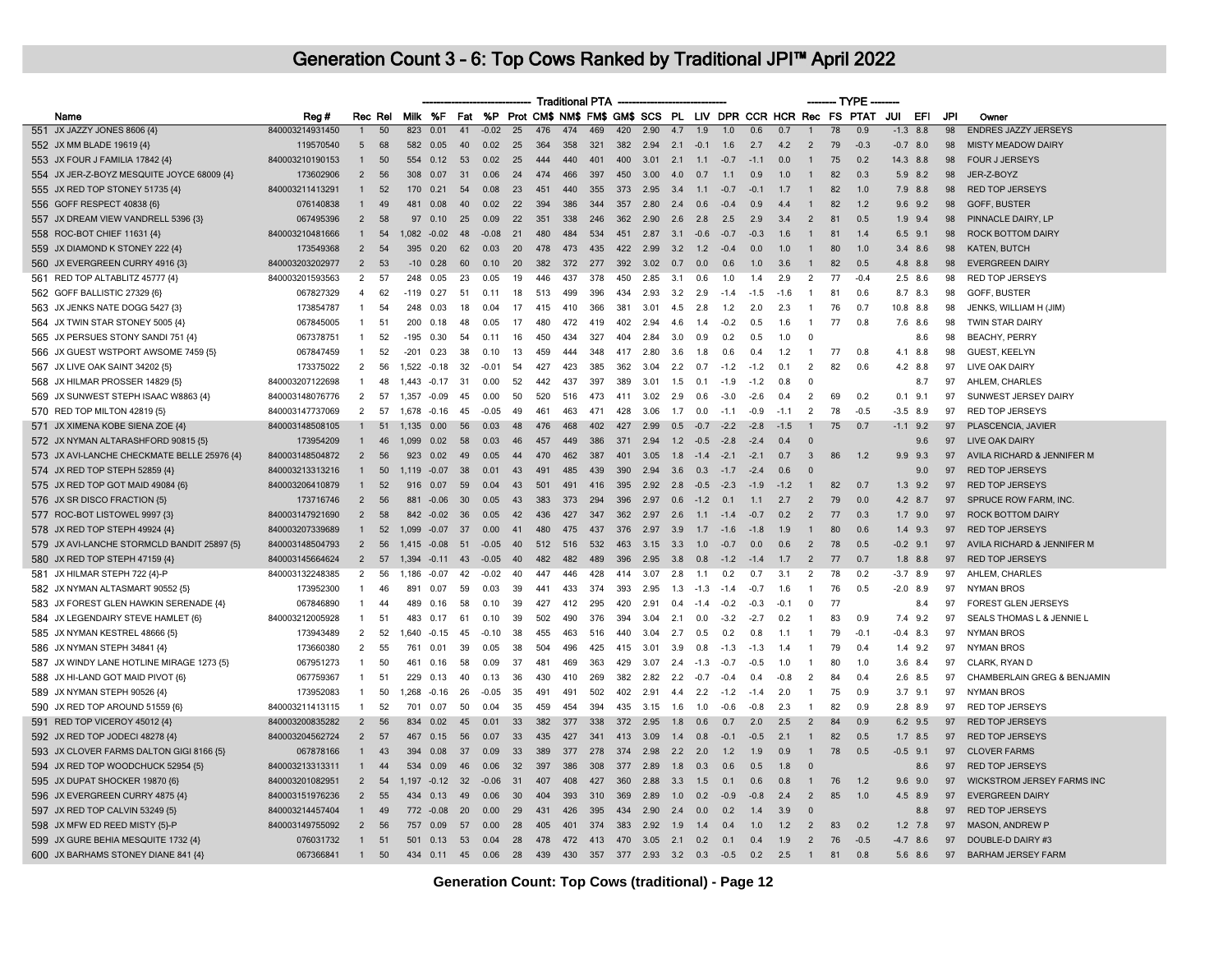|                                             |                              |                          |          |              |                    |          |                 |          |            |            | <b>Traditional PTA</b> |            |              |            |               |                  |               |            |                              | ------- TYPE |                                                             |                    |     |          |                                                 |
|---------------------------------------------|------------------------------|--------------------------|----------|--------------|--------------------|----------|-----------------|----------|------------|------------|------------------------|------------|--------------|------------|---------------|------------------|---------------|------------|------------------------------|--------------|-------------------------------------------------------------|--------------------|-----|----------|-------------------------------------------------|
| Name                                        | Reg #                        |                          | Rec Rel  |              | Milk %F            | Fat      | <b>%P</b>       |          |            |            |                        |            |              |            |               |                  |               |            |                              |              | Prot CM\$ NM\$ FM\$ GM\$ SCS PL LIV DPR CCR HCR Rec FS PTAT | JUI                | EFI | JPI      | Owner                                           |
| 601 JX NYMAN CHISM 34935 {6}                | 173652563                    | 1                        | 50       | 339          | 0.15               | 48       | 0.07            | 28       | 401        | 389        | 302                    | 387        | 2.89         | 0.7        | 1.4           | $-0.2$           | $-0.3$        | 2.3        | $\mathbf{1}$                 | 83           | 1.4                                                         | 7.1                | 9.1 | 97       | <b>NYMAN BROS</b>                               |
| 602 SUNNY RIDGE DEE GRACE {6}               | 173637939                    | $\overline{2}$           | 52       | -36          | 0.25               | 52       | 0.14            | 28       | 378        | 357        | 215                    | 370        | 2.81         | 0.6        | $-0.5$        | 0.3              | 1.0           | 2.3        | 3                            | 86           | $-0.1$                                                      | $1.5$ 6.9          |     | 97       | SEALS DAVID & KIMBERLY                          |
| 603 JX EVERGREEN MONUMENT 3862 {3]          | 840003140207177              | $\overline{4}$           | 63       | 1,266        | $-0.12$            | 35       | $-0.09$         | 27       | 406        | 411        | 461                    | 462        | 2.94         | 2.0        | 0.5           | 2.3              | 2.4           | 1.1        | -1                           | 87           | 0.3                                                         | $1.0$ 7.6          |     | 97       | <b>EVERGREEN DAIRY</b>                          |
| 604 JX CLOVER FARMS ACHIEVR CRUNCH 7130 {4} | 067847130                    | $\overline{1}$           | 52       | 500          | 0.08               | 41       | 0.04            | 26       | 449        | 443        | 392                    | 402        | 3.01         | 2.5        | 1.0           | $-0.9$           | $-1.1$        | 1.4        | 2                            | 81           | 1.5                                                         | 13.6 9.3           |     | 97       | <b>CLOVER FARMS</b>                             |
| 605 JX FOREST GLEN STONEY GRACE {4}         | 067805826                    | 1                        | 53       | 486          | 0.14               | 53       | 0.04            | 26       | 480        | 470        | 410                    | 382        | 2.81         | 3.7        | 0.6           | $-1.3$           | $-0.9$        | 0.6        | $\mathbf{1}$                 | 78           | 1.0                                                         | $5.0$ 8.4          |     | 97       | BANSEN STANLEY K & DORA H                       |
| 606 JX JENKS NATE DOGG 4807 {3}             | 173833607                    | $\overline{2}$           | 56       |              | 883 -0.02          | 38       | $-0.03$         | 25       | 402        | 406        | 416                    | 414        | 3.12         | 2.5        | 1.6           | 1.4              | 1.8           | 0.8        | 2                            | 81           | 0.9                                                         | $7.8$ $8.0$        |     | 97       | JENKS, WILLIAM H (JIM)                          |
| 607 JX AVI-LANCHE PECOS SABRA 25854 {4}     | 840003148504750              | 2                        | 59       | 529          | $-0.02$            | 22       | 0.03            | 25       | 380        | 375        | 333                    | 396        | 3.00         | 3.7        | 2.0           | 2.8              | 4.0           | 2.0        | 2                            | 76           | $-0.3$                                                      | $0.0$ 9.1          |     | 97       | AVILA RICHARD & JENNIFER M                      |
| 608 SUN VALLEY WESTPORT LEE {6}-ET          | 174113461                    | $\mathbf{1}$             | 47       | 469          | 0.11               | 47       | 0.04            | 25       | 438        | 428        | 370                    | 383        | 2.79         | 2.4        | 1.2           | $-07$            | $-0.9$        | 0.1        | $\Omega$                     | 79           |                                                             |                    | 9.0 | 97       | SEALS, JEFFREY JAMES                            |
| 609 JX RED TOP STONEY 52949 {4}             | 840003213313306              | 1                        | 48       | 443          | 0.10               | 43       | 0.04            | 25       | 441        | 433        | 374                    | 376        | 2.89         | 3.7        | 1.1           | 0.0              | 0.2           | 1.3        | $\Omega$                     |              |                                                             |                    | 8.2 | 97       | <b>RED TOP JERSEYS</b>                          |
| 610 JX RED TOP STONEY 50029 {4}             | 840003208521754              | $\overline{1}$           | 52       | 221          | 0.21               | 55       | 0.07            | 24       | 444        | 430        | 344                    | 330        | 2.83         | 4.0        | 1.4           | $-1.1$           | $-0.5$        | 2.4        | $\mathbf{1}$                 | 81           | 0.6                                                         | 4.8                | 8.7 | 97       | <b>RED TOP JERSEYS</b>                          |
| 611 JX AVI-LANCHE PINE PRINCES 30450 {4}    | 840003212617526              |                          | 49       | 342          | 0.03               | 23       | 0.05            | 23       | 337        | 328        | 267                    | 347        | 2.95         | 3.0        | 0.8           | 2.5              | 3.3           | 3.0        | $\Omega$                     |              |                                                             |                    | 8.9 | 97       | AVILA RICHARD & JENNIFER M                      |
| 612 JX AJ BEAMER 4354 {4}                   | 067534354                    | $\mathbf{1}$             | 49       | 119          | 0.17               | 43       | 0.09            | 23       | 458        | 445        | 349                    | 394        | 2.86         | 2.9        | 0.7           | $-1.0$           | $-0.5$        | 0.8        | $\mathbf{1}$                 | 83           | 0.9                                                         | $7.9$ $9.1$        |     | 97       | ALBRIGHT JERSEYS LLC                            |
| 613 JX CLOVER FARMS WESTPORT BRIE 7584 {5}  | 067477584                    | $\mathbf{1}$             | 51       | $-183$       | 0.28               | 50       | 0.14            | 23       | 479        | 460        | 322                    | 408        | 2.84         | 3.3        | 2.0           | $-0.1$           | $-0.9$        | 0.1        | $\mathbf{1}$                 | 65           | $-0.3$                                                      | $-1.8$ 8.9         |     | 97       | <b>CLOVER FARMS</b>                             |
| 614 JX RED TOP JODECI 46324 {4}             | 840003143638706              | $\overline{2}$           | 57       | 107          | 0.26               | 61       | 0.08            | 21       | 429        | 420        | 339                    | 438        | 3.06         | 0.7        | 0.2           | 0.1              | 0.0           | 2.5        | $\overline{2}$               | 82           | 0.8                                                         | $7.4$ 7.7          |     | 97       | <b>RED TOP JERSEYS</b>                          |
| 615 JX RED TOP PATRON 44265 {4}             | 840003150438703              | $\overline{2}$           | 57       | 212          | 0.15               | 42       | 0.06            | 20       | 456        | 445        | 376                    | 417        | 2.84         | 3.7        | 0.5           | 1.0              | 0.3           | $-0.5$     | $\overline{2}$               | 81           | 1.0                                                         | 4.2 8.6            |     | 97       | <b>RED TOP JERSEYS</b>                          |
| 616 JX RED TOP STONEY 51011 {4}             | 840003210342337              | $\mathbf{1}$             | 52       | 271          | 0.16               | 47       | 0.04            | 19       | 465        | 457        | 403                    | 406        | 2.89         | 3.7        | 0.8           | $-0.2$           | 0.4           | 2.5        | $\mathbf{1}$                 | 81           | 1.0                                                         | $4.2$ 9.0          |     | 97       | <b>RED TOP JERSEYS</b>                          |
| 617 JX BOHNERTS JASON LAFTER {5}            | 840003135139024              | $5\overline{5}$          | 61       | $-35$        | 0.22               | 44       | 0.10            | 19       | 431        | 417        | 319                    | 417        | 2.85         | 2.2        | 1.5           | 06               | 0.8           | 1.6        | $\overline{2}$               | 90           | $-0.5$                                                      | $1.0$ 7.4          |     | 97       | <b>BOHNERT, BRIAN</b>                           |
| 618 JX FOREST GLEN STONEY FANNY {4}         | 067805845                    | $\mathbf{1}$             | 51       | $-34$        | 0.21               | 44       | 0.09            | 18       | 445        | 433        | 343                    | 376        | 2.95         | 4.2        | 1.9           | 0.3              | 0.7           | 1.9        | $\overline{1}$               | 86           | 0.8                                                         | 7.4 8.6            |     | 97       | <b>FOREST GLEN JERSEYS</b>                      |
| 619 JX RED TOP STONEY 52902 {4}             | 840003213313259              | $\mathbf{1}$             | 50       | $-203$       | 0.28               | 50       | 0.12            | 17       | 412        | 396        | 283                    | 351        | 2.84         | 3.6        | 1.1           | 0.6              | 1.8           | 1.9        | $\Omega$                     |              |                                                             |                    | 8.8 | 97       | <b>RED TOP JERSEYS</b>                          |
| 620 JX SID-J MESQUITE SILVER 27183 {4}      | 840003148506079              | $\overline{2}$           | 57       | $-323$       | 0.27               | 41       | 0,14            | 17       | 449        | 433        | 308                    | 446        | 2.96         | 2.5        | 0.5           | 0.9              | 0.8           | 1.2        | $\overline{2}$               | 81           | 0.3                                                         | $3.2$ 9.0          |     | 97       | AVILA, SIDNEY J                                 |
| 621 RED TOP LISTOWEL 41634 {5}              | 840003146061040              | 2                        | 56       | 325          | 0.09               | 35       | 0.02            | 16       | 466        | 460        | 427                    | 447        | 2.88         | 4.2        | 1.5           | 1.1              | 1.8           | 0.8        | $\overline{2}$               | 78           | $-0.2$                                                      | $-3.5$ 8.5         |     | 97       | <b>RED TOP JERSEYS</b>                          |
| 622 JX RED TOP ALTABLITZ 47426 {6}          | 840003145664891              | 2                        | 57       | 254          | 0.14               | 42       | 0.03            | 15       | 430        | 424        | 388                    | 434        | 2.93         | 3.2        | 1.5           | 1.8              | 2.2           | 2.7        | 2                            | 83           | 0.4                                                         | $0.3$ 8.5          |     | 97       | <b>RED TOP JERSEYS</b>                          |
| 623 JX JAZZY JODECI 7783 {3}                | 840003150411927              | $\overline{2}$           | 59       | -92          | 0.24               | 47       | 0.09            | 15       | 397        | 387        | 303                    | 430        | 2.98         | 2.1        | 1.4           | 2.4              | 2.5           | 3.1        | 2                            | 82           | $-0.2$                                                      | $-0.6$ 7.4         |     | 97       | <b>ENDRES JAZZY JERSEYS</b>                     |
| 624 JX RED TOP PATRON 44096 {4}             | 840003150438534              | 2                        | 57       | $-251$       | 0.25               | 41       | 0.10            | 11       | 466        | 453        | 364                    | 432        | 2.91         | 3.8        | 0.9           | 0.9              | 0.1           | 0.7        | 2                            | 86           | 1.4                                                         | 7.8 8.8            |     | 97       | <b>RED TOP JERSEYS</b>                          |
| 625 JX NYMAN ALTAWISHBONE 34696 {3}         | 173650057                    | $\overline{\phantom{0}}$ | 50       | .376         | $-0.02$            | 63       | 0.02            | 55       | 384        | 376        | 310                    | 345        | 2.96         | $-1.1$     | $-1.5$        | $-2.2$           | $-2.2$        | $-2.3$     | 2                            | 82           | 1.1                                                         | 7.6                | 7.8 | 96       | <b>NYMAN BROS</b>                               |
|                                             |                              | $\overline{1}$           |          |              |                    | 52       |                 |          |            |            |                        |            |              |            |               |                  |               |            | $\mathbf{1}$                 |              |                                                             |                    |     |          |                                                 |
| 626 JX JENKS LOOT 5819 {4}                  | 174000033<br>840003212202554 | $\overline{1}$           | 46<br>51 | 1,355        | $-0.06$            |          | 0.01<br>$-0.04$ | 52<br>47 | 416<br>464 | 415        | 369                    | 371<br>379 | 3.23<br>3.04 | 1.1        | $-1.8$        | $-1.4$           | $-1.2$        | 0.8<br>1.7 |                              | 84           | 1.9<br>0.6                                                  | 14.4               | 8.6 | 96       | JENKS, WILLIAM H (JIM)                          |
| 627 JX RED TOP STEPH 52071 {4}              | 067878007                    | $\mathbf{1}$             | 48       | 1.516<br>870 | $-0.09$<br>$-0.04$ | 53<br>34 | 0.07            | 47       | 347        | 464<br>339 | 458<br>245             | 345        | 3.13         | 2.7<br>0.2 | 0.8<br>$-2.6$ | $-1.6$<br>$-0.5$ | $-1.6$<br>0.0 | 2.0        | $\mathbf{1}$<br>$\mathbf{1}$ | 80<br>87     | 1.6                                                         | $-2.4$<br>16.2 9.5 | 9.3 | 96<br>96 | <b>RED TOP JERSEYS</b><br><b>GRAVES, ROBERT</b> |
| 628 JX CLOVER FARMS PINE BRITTNAY 8007 {5}  |                              |                          |          |              |                    |          |                 |          |            |            |                        |            |              |            |               |                  |               |            |                              |              |                                                             |                    |     |          |                                                 |
| 629 JX AVON ROAD GOT MAID LORI {6}          | 840003141545564              | 2                        | 54       | 1,125 -0.02  |                    | 49       | 0.02            | 45       | 471        | 466        | 414                    | 392        | 3.02         | 2.7        | $-0.2$        | $-1.5$           | $-1.3$        | $-0.6$     | 2                            | 87           | 0.9                                                         | 4.6 9.5            |     | 96       | AUER, GRADY                                     |
| 630 JX NYMAN STEPH 48888 {4}                | 173653180                    | $\overline{1}$           | 51       | 1,340 -0.14  |                    | 34       | $-0.02$         | 44       | 504        | 501        | 482                    | 423        | 2.97         | 3.5        | 1.0           | $-1.5$           | $-1.7$        | 1.3        | $\overline{1}$               | 82           | 0.6                                                         | $-2.2$ 8.9         |     | 96       | <b>NYMAN BROS</b>                               |
| 631 JX CLOVER FARMS STEPH ULTRA 6475 {4}    | 067786475                    |                          | 53       |              | 1.235 -0.09        | 40       | $-0.01$         | 44       | 452        | 447        | 411                    | 361        | 2.92         | 3.3        | 0.7           | $-1.3$           | $-1.2$        | 2.3        | 2                            | 84           | 0.7                                                         | $2.7$ 9.1          |     | 96       | <b>CLOVER FARMS</b>                             |
| 632 JX RED TOP STEPH 47275 {4}              | 840003145664740              | 2                        | 57       | 1431         | $-0.12$            | 41       | $-0.04$         | 43       | 412        | 411        | 409                    | 359        | 2.95         | 1.7        | 1.6           | $-1.0$           | $-1.5$        | 0.3        | 2                            | 82           | 1.1                                                         | 8.8                | 9.1 | 96       | <b>RED TOP JERSEYS</b>                          |
| 633 JX NYMAN STEPH 48972 {4}                | 173653863                    | $\overline{2}$           | 53       |              | $1.205 - 0.10$     | 35       | $-0.01$         | 41       | 448        | 447        | 426                    | 374        | 3.05         | 3.2        | 1.3           | $-1.1$           | $-0.9$        | 2.6        |                              | 83           | 1.1                                                         | 8.2 9.5            |     | 96       | <b>LIVE OAK DAIRY</b>                           |
| 634 JX RED TOP STEPH 46188 {4}              | 840003143638570              | $\overline{2}$           | 57       | 1.284        | $-0.12$            | 36       | $-0.03$         | 40       | 440        | 439        | 432                    | 376        | 2.99         | 3.2        | 1.5           | $-0.5$           | $-0.8$        | 1.8        | $\mathbf{1}$                 | 78           | 0.3                                                         | $2.9$ 9.0          |     | 96       | <b>RED TOP JERSEYS</b>                          |
| 635 JX AVI-LANCHE VICEROY DANA 30169 {4}    | 840003212617245              | $\mathbf{1}$             | 50       | 639          | 0.07               | 47       | 0.08            | 40       | 416        | 407        | 312                    | 353        | 3.10         | 2.3        | 1.1           | $-0.6$           | 0.1           | 2.8        | $\mathbf{1}$                 | 76           | 0.8                                                         | $3.8$ 9.6          |     | 96       | AVILA RICHARD & JENNIFER M                      |
| 636 JX RED TOP STEPH 49510 {4}              | 840003207339275              | $\mathbf{1}$             | 52       | 1.253        | $-0.11$            | 36       | $-0.03$         | 39       | 471        | 468        | 459                    | 377        | 2.91         | 3.9        | 0.8           | $-1.3$           | $-1.5$        | 0.5        | $\overline{2}$               | 83           | 0.6                                                         | $6.2$ 9.0          |     | 96       | <b>RED TOP JERSEYS</b>                          |
| 637 JX PAULO-BRO RODIZO ASUM 3047 {4}       | 173818813                    | 1                        | 43       | 789          | 0.00               | 38       | 0.05            | 39       | 478        | 468        | 394                    | 403        | 2.93         | 2.9        | $-0.2$        | $-1.6$           | $-1.2$        | 1.0        | $\mathbf{0}$                 |              |                                                             |                    | 9.5 | 96       | PAULO BROS                                      |
| 638 JX AVI-LANCHE MSQUITE MICHIGA 26134 {4} | 840003148505030              | $\overline{2}$           | 56       | 704          | 0.05               | 44       | 0.05            | 37       | 412        | 402        | 327                    | 388        | 2.97         | 1.5        | 0.3           | 0.1              | $-0.9$        | 0.5        | $\overline{2}$               | 83           | 0.5                                                         | $0.0$ 8.9          |     | 96       | AVILA RICHARD & JENNIFER M                      |
| 639 JX SAND HILL GOTMAID ISIDORA {6}        | 840003146993768              | 3                        | 57       | 832          | $-0.01$            | 38       | 0.02            | 36       | 517        | 508        | 452                    | 440        | 2.86         | 4.0        | $-0.9$        | $-1.2$           | $-0.4$        | $-0.2$     | 2                            | 85           | $-0.4$                                                      | $-2.8$ 9.2         |     | 96       | CHAMBERLAIN, DANA                               |
| 640 JX RED TOP JODECI 48984 {4}             | 840003205432431              | 2                        | 56       | 733          | 0.06               | 49       | 0.04            | 35       | 473        | 467        | 409                    | 471        | 3.07         | 1.1        | 0.2           | $-0.6$           | $-0.7$        | 2.2        | $\mathbf{1}$                 | 79           | $-0.2$                                                      | $-6.4$ 8.3         |     | 96       | <b>RED TOP JERSEYS</b>                          |
| 641 JX EVERGREEN AMPLIFY 5241 {4}           | 840003204944414              | 1                        | 50       | 523          | 0.18               | 64       | 0.07            | 35       | 438        | 430        | 343                    | 382        | 3.10         | 1.9        | 0.9           | $-0.6$           | $-0.7$        | 1.6        | $\mathbf{1}$                 | 85           | 0.7                                                         | 0.7                | 8.5 | 96       | <b>EVERGREEN DAIRY</b>                          |
| 642 JX AVI-LANCHE AROUND SABRA 30225 {5}    | 840003212617301              | $\mathbf{1}$             | 49       | 519          | 0.09               | 45       | 0.07            | 35       | 426        | 419        | 335                    | 395        | 3.19         | 2.1        | 1.5           | $-0.2$           | 0.7           | 2.9        | $\mathbf{1}$                 | 78           | 0.6                                                         | 4.0 9.2            |     | 96       | AVILA RICHARD & JENNIFER M                      |
| 643 JX CLOVER FARMS WORLD CUP SUNNY 774 {5} | 067477740                    | $\overline{1}$           | 52       | 287          | 0.11               | 37       | 0.11            | 35       | 439        | 424        | 301                    | 422        | 3.00         | 1.8        | -1.9          | 0.3              | 0.7           | 2.6        | $\mathbf{1}$                 | 72           | $-0.6$                                                      | $-10.7$ 9.0        |     | 96       | <b>CLOVER FARMS</b>                             |
| 644 JX OSCEOLA KOBE NANCY D462 {4}          | 174057923                    | $\overline{1}$           | 46       | 643          | 0.19               | 72       | 0.05            | 34       | 488        | 480        | 411                    | 428        | 3.01         | 1.1        | 1.2           | $-1.8$           | $-2.1$        | $-0.8$     | $\mathbf 0$                  | 83           |                                                             |                    | 8.0 | 96       | BAKER ROBERT T OR JANET A                       |
| 645 FOUR J LISTOWEL 13694 {5}               | 840003150875172              | 2                        | 56       | 1.049        | $-0.05$            | 39       | $-0.02$         | 33       | 456        | 453        | 443                    | 405        | 2.91         | 3.4        | 1.6           | $-0.1$           | 0.5           | $-0.5$     | $\overline{1}$               | 80           | 0.0                                                         | $-3.9$ 8.3         |     | 96       | FOUR J JERSEYS                                  |
| 646 JX RED TOP CALVIN 47639 {5]             | 840003204246346              | 2                        | 57       | 702          | $-0.04$            | 25       | 0.03            | 33       | 420        | 412        | 355                    | 377        | 2.95         | 2.9        | 0.8           | $-0.4$           | 0.6           | 2.5        | $\overline{2}$               | 83           | 0.9                                                         | 8.0 8.6            |     | 96       | <b>RED TOP JERSEYS</b>                          |
| 647 JX FOOTHILL LISTOWEL 31008 {5}          | 840003206298230              | $\mathbf{1}$             | 52       | 836          | $-0.01$            | 38       | 0.01            | 32       | 440        | 435        | 401                    | 396        | 2.94         | 2.7        | 0.8           | $-0.6$           | 0.0           | 0.5        | $\mathbf{1}$                 | 80           | 0.5                                                         | $2.2$ 8.3          |     | 96       | <b>COUNTYLINE LLC</b>                           |
| 648 JX EVA ZEKE HAVEN {4}                   | 067691281                    | $\overline{2}$           | 51       | 443          | 0 14               | 51       | 0.07            | 32       | 458        | 449        | 364                    | 418        | 3.07         | 2.2        | 0.4           | -04              | $-0.9$        | 0.1        | $\mathbf{1}$                 | 85           | 1.3                                                         | 4.8                | 8.4 | 96       | VANAMBURGH, EMMA MARIE                          |
| 649 JX RED TOP STONEY 53116 {4}             | 840003214457271              | $\mathbf{1}$             | 48       | 327          | 0.16               | 51       | 0.09            | 32       | 460        | 447        | 342                    | 381        | 2.96         | 3.1        | 0.4           | $-0.9$           | $-0.2$        | 1.6        | $\Omega$                     |              |                                                             |                    | 8.9 | 96       | <b>RED TOP JERSEYS</b>                          |
| 650 FANELLI CHILI 1007 {3}                  | 075911007                    | 3                        | 59       | 662          | 0.04               | 40       | 0.03            | 31       | 370        | 363        | 309                    | 388        | 2.94         | 1.0        | $-0.8$        | 0.6              | 1.5           | 2.4        | $\overline{2}$               | 79           | 0.9                                                         | $5.6$ 9.1          |     | 96       | <b>FANELLI DAIRY</b>                            |
|                                             |                              |                          |          |              |                    |          |                 |          |            |            |                        |            |              |            |               |                  |               |            |                              |              |                                                             |                    |     |          |                                                 |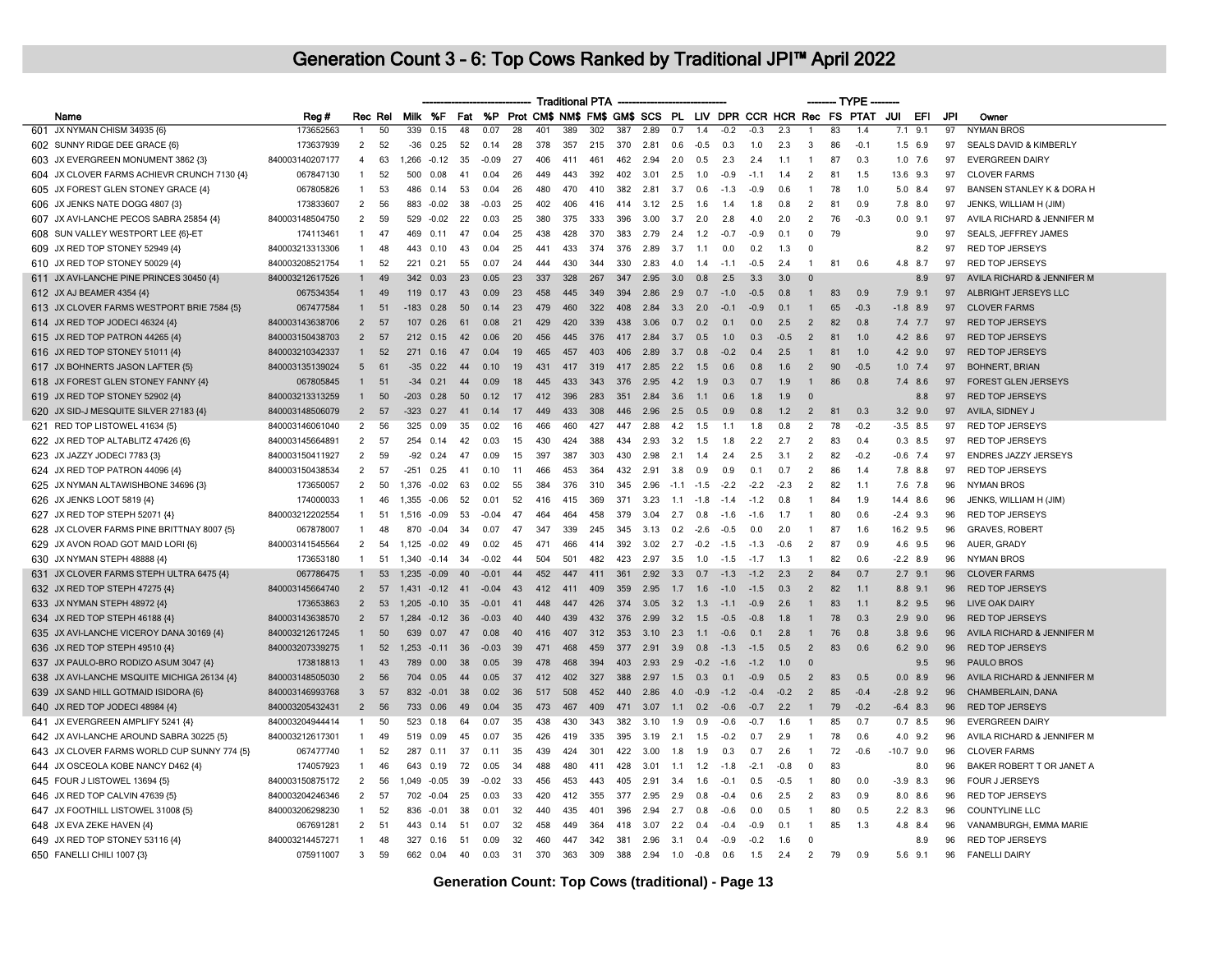|                                             |                 |                |         |        |                |     |         |                |     |     | <b>Traditional PTA</b> |     |      |     |        |                                                                    |        |        |                | - TYPE |        |                |             |     |                                   |
|---------------------------------------------|-----------------|----------------|---------|--------|----------------|-----|---------|----------------|-----|-----|------------------------|-----|------|-----|--------|--------------------------------------------------------------------|--------|--------|----------------|--------|--------|----------------|-------------|-----|-----------------------------------|
| Name                                        | Reg #           |                | Rec Rel |        | Milk %F        |     |         |                |     |     |                        |     |      |     |        | Fat %P Prot CM\$ NM\$ FM\$ GM\$ SCS PL LIV DPR CCR HCR Rec FS PTAT |        |        |                |        |        | JUI            | EFI         | JPI | Owner                             |
| 651 JX TWIN STAR TI 3926 {3}                | 067483926       | $\overline{3}$ | 59      |        | $1.171 - 0.19$ | 14  | $-0.06$ | 30             | 369 | 372 | 397                    | 364 | 3.02 | 3.6 | $-0.9$ | 1.2                                                                | 2.4    | 2.5    | $\overline{2}$ | 80     | 1.4    |                | $19.6$ 8.2  | 96  | <b>TWIN STAR DAIRY</b>            |
| 652 JX JAZZY REEF 7808 {3}                  | 840003150411952 | $\overline{2}$ | 58      | 846    | 0.01           | 44  | 0.00    | 30             | 405 | 401 | 377                    | 377 | 2.93 | 2.9 | 1.7    | 1.1                                                                | 1.0    | 1.7    | $\overline{2}$ | 78     | 0.4    |                | $-3.6$ 9.1  | 96  | <b>ENDRES JAZZY JERSEYS</b>       |
| 653 JX NYMAN CAMO 47784 {5}                 | 173506956       | $\overline{2}$ | 53      | 202    | 0.21           | 54  | 0.11    | 30             | 380 | 365 | 250                    | 378 | 2.91 | 0.3 | 0.4    | 0.3                                                                | 0.0    | 1.6    | $\overline{2}$ | 80     | 0.7    |                | $2.2$ 9.0   | 96  | <b>NYMAN BROS</b>                 |
| 654 JAZZY FORMIDABLE 6120 {6}               | 840003127937277 | 5              | 64      | 969    | $-0.12$        | 21  | $-0.03$ | 29             | 441 | 441 | 440                    | 451 | 2.98 | 3.3 | 1.9    | 1.8                                                                | 1.6    | 1.1    | $\overline{2}$ | 79     | 0.3    |                | $-2.2$ 7.8  | 96  | <b>ENDRES JAZZY JERSEYS</b>       |
| 655 JX JER-Z-BOYZ KIAWA BELITA 71163 {6}-P  | 173869211       | $\mathbf{1}$   | 51      | 670    | 0.00           | 32  | 0.02    | 29             | 476 | 473 | 433                    | 485 | 3.07 | 2.2 | 0.2    | 0.0                                                                | 1.2    | 1.5    | $\mathbf{1}$   | 75     | $-0.1$ | 0.1            | 8.7         | 96  | JER-Z-BOYZ                        |
| 656 JX YOSEMITE CHICAGO SULLY 39848 {6}     | 840003204990300 | $\mathbf{1}$   | 49      | 609    | $-0.02$        | 25  | 0.03    | -28            | 421 | 414 | 367                    | 388 | 2.95 | 2.5 | 0.1    | $-0.6$                                                             | $-0.5$ | 0.5    |                | 77     | 1.1    |                | $7.1$ 8.8   | 96  | <b>RIVER ROCK RANCH- HILMAR</b>   |
| 657 JX CLOVER FARMS STONEY BLAST 6946 {4}   | 067426946       | $\mathbf{1}$   | 53      | 468    | 0.12           | 48  | 0.05    | -28            | 435 | 426 | 360                    | 381 | 2.95 | 2.8 | 0.0    | $-0.5$                                                             | $-0.1$ | 2.3    | 2              | 85     | 1.2    | 9.0            | 7.9         | 96  | <b>GRAVES, WALTER C</b>           |
| 658 CLOVER FARMS CHIEF BEV 7894 {6}         | 067477894       | $\mathbf{1}$   | 48      | 756    | 0.03           | 44  | 0.00    | -27            | 453 | 450 | 429                    | 405 | 2.98 | 2.7 | 0.0    | $-1.1$                                                             | $-0.4$ | 1.4    |                | 80     | 1.6    |                | 10.4 9.3    | 96  | <b>CLOVER FARMS</b>               |
| 659 HILMAR LISTOWEL 6148 {6}                | 840003134977956 | 3              | 61      | 262    | 0.08           | -29 | 0.08    | -26            | 446 | 432 | 341                    | 409 | 2.81 | 2.9 | 1.2    | $-0.2$                                                             | 0.9    | 0.8    | $\Omega$       | 76     | $-0.2$ |                | $-0.7$ 8.1  | 96  | AHLEM, CHARLES                    |
| 660 FOUR J LISTOWEL 12606 {5}               | 840003148595901 | $\overline{2}$ | 59      | 627    | 0.11           | 54  | 0.00    | 24             | 498 | 492 | 464                    | 425 | 2.87 | 3.7 | 1.0    | $-0.9$                                                             | $-0.7$ | $-1.3$ | $\overline{2}$ | 79     | 0.2    |                | $-2.5$ 8.8  | 96  | <b>FOUR J JERSEYS</b>             |
| 661 JX RED TOP STONEY 51041 {4}             | 840003210342367 | $\mathbf{1}$   | 52      | 488    | 0.11           | 48  | 0.03    | 24             | 432 | 425 | 379                    | 340 | 2.92 | 4.0 | 1.8    | $-0.6$                                                             | 0.0    | 2.2    |                | 79     | 1.0    | 6.9            | 8.8         | 96  | RED TOP JERSEYS                   |
| 662 JX JER-Z-BOYZ STONEY 68852 {4}          | 173687046       | 1              | 52      | -198   | 0.35           | 64  | 0.15    | 24             | 435 | 417 | 276                    | 363 | 2.96 | 2.3 | 0.4    | $-0.8$                                                             | 0.0    | 0.5    | -1             | 72     | $-0.2$ |                | 7.1 7.6     | 96  | JER-Z-BOYZ                        |
| 663 JX MFW DONCIC RYAN {4}                  | 840003127593428 | $\mathbf{1}$   | 50      | 902    | $-0.03$        | 37  | $-0.05$ | 23             | 438 | 439 | 456                    | 387 | 2.93 | 3.8 | 2.4    | 0.2                                                                | 0.2    | 2.0    | $\mathbf{1}$   | 81     | 0.8    |                | $8.3$ $9.1$ | 96  | <b>MASON, ANDREW P</b>            |
| 664 JX JER-Z-BOYZ STARLORD REVA 72795 {5}   | 173968844       | $\mathbf{1}$   | 47      |        | 312 0.12       | 42  | 0.05    | 23             | 423 | 417 | 356                    | 412 | 3.07 | 2.6 | 1.0    | 0.9                                                                | 0.9    | 1.2    | $\mathbf 0$    |        |        |                | 8.8         | 96  | JER-Z-BOYZ                        |
| 665 MM MIRROR 20157 {5}                     | 119662227       | 5              | 66      | 578    | $-0.01$        | -26 | 0.00    | 22             | 348 | 342 | 316                    | 371 | 2.85 | 2.9 | 1.7    | 3.1                                                                | 2.9    | 0.2    | 2              | 88     | 1.2    | 6.7            | 8.0         | 96  | <b>MISTY MEADOW DAIRY</b>         |
| 666 JX RED TOP STONEY 51793 {4}             | 840003211413349 | $\mathbf{1}$   | 51      | -107   | 0.21           | 39  | 0.09    | 15             | 448 | 436 | 348                    | 385 | 2.90 | 4.2 | 1.9    | 0.3                                                                | 0.7    | 2.2    | -1             | 80     | 0.9    | 8.6            | 8.8         | 96  | <b>RED TOP JERSEYS</b>            |
| 667 JX CLOVER FARMS STONEY CAT 6800 {4}     | 067426800       | $\overline{2}$ | 57      | $-22$  | 0.28           | 58  | 0.06    | -11            | 429 | 421 | 365                    | 400 | 2.96 | 2.8 | 0.4    | 0.2                                                                | 11     | 2.6    | $\overline{2}$ | 85     | 1.1    |                | 7.8 8.3     | 96  | <b>CLOVER FARMS</b>               |
| 668 JX JER-Z-BOYZ STONEY 66427 {4}          | 173518647       | $\overline{2}$ | 58      | $-208$ | 0.22           | 36  | 0.08    | 9              | 465 | 454 | 378                    | 422 | 2.87 | 4.6 | 1.7    | 0.9                                                                | 1.8    | 2.3    | 2              | 82     | 0.7    | 3.3            | 7.6         | 96  | JER-Z-BOYZ                        |
| 669 JX STEINHAUERS DILLAN ROWENA {6}        | 119801660       | $\overline{4}$ | 58      | $-168$ | 0.18           | 30  | 0.06    | $\overline{7}$ | 409 | 401 | 342                    | 463 | 2.93 | 3.7 | 1.1    | 3.9                                                                | 4.8    | 0.9    | 2              | 80     | $-0.4$ |                | $-1.1$ 7.8  | 96  | STEINHAUERS JERSEYS               |
| 670 JX JER-Z-BOYZ STONEY 68833 {4}          | 173686867       | 2              | 56      | -669   | 0.34           | 37  | 0.14    | $\overline{4}$ | 405 | 387 | 268                    | 404 | 2.79 | 3.6 | 2.1    | 2.6                                                                | 2.3    | 2.5    | $\mathbf{1}$   | 77     | 0.5    |                | $1.3$ 7.9   | 96  | JER-Z-BOYZ                        |
| 671 JX FANELLI GOT MAID 2411 {6}            | 067982411       | $\mathbf{1}$   | 51      | 1.184  | $-0.06$        | 44  | 0.05    | 55             | 488 | 474 | 378                    | 373 | 2.84 | 2.5 | $-0.9$ | $-2.9$                                                             | $-2.6$ | $-1.0$ | $\mathbf{1}$   | 80     | $-0.2$ | $-7.3$         | 9.7         | 95  | <b>FANELLI DAIRY</b>              |
| 672 JX DUPAT ALTARASHFORD 21442 {5}-ET      | 840003204568066 |                | 49      | 1.421  | $-0.13$        | 39  | 0.00    | 53             | 434 | 426 | 372                    | 318 | 2.85 | 2.2 | 0.5    | $-2.6$                                                             | $-3.1$ | $-0.5$ | $\Omega$       |        |        |                | 9.3         | 95  | <b>WICKSTROM JERSEY FARMS INC</b> |
| 673 JX NYMAN STEPH 34245 {3}                | 173376993       | $\overline{2}$ | 56      | 1,371  | $-0.17$        | 27  | 0.00    | 50             | 442 | 438 | 398                    | 335 | 3.06 | 3.7 | 0.7    | $-1.8$                                                             | $-1.9$ | 1.9    | 3              | 86     | 1.0    |                | 11.8 9.2    | 95  | <b>NYMAN BROS</b>                 |
| 674 JX NYMAN STEPH 34570 {4}                | 173503999       | $\overline{2}$ | 55      | 1.200  | 0.00           | 57  | 0.02    | 49             | 508 | 502 | 444                    | 376 | 3.07 | 2.9 | 1.1    | $-3.2$                                                             | $-3.4$ | 0.2    | $\overline{2}$ | 78     | 0.0    |                | $1.4$ 9.4   | 95  | <b>NYMAN BROS</b>                 |
| 675 JX DUPAT GOT MAID 18760 {6}             | 840003149435339 | $\overline{2}$ | 58      | 1.319  | $-0.14$        | 32  | 0.00    | 48             | 462 | 454 | 408                    | 375 | 2.80 | 3.2 | $-0.5$ | $-1.6$                                                             | $-1.0$ | $-0.1$ | 2              | 79     | $-0.2$ | $-4.8$         | 9.5         | 95  | <b>WICKSTROM JERSEY FARMS INC</b> |
| 676 JX NYMAN STEPH 35475 {4}                | 173943630       | $\mathbf{1}$   | 49      | 1.251  | $-0.15$        | 26  | 0.00    | 46             | 444 | 439 | 398                    | 361 | 2.96 | 3.3 | 1.1    | $-1.3$                                                             | $-1.0$ | 1.5    |                | 78     | 0.6    |                | 4.1 9.3     | 95  | <b>LIVE OAK DAIRY</b>             |
| 677 JX RED TOP STEPH 49136 {4}              | 840003206410931 | $\mathbf{1}$   | 51      | 1,129  | 0.07           | 70  | 0.02    | 45             | 492 | 488 | 440                    | 373 | 3.10 | 1.9 | 0.4    | $-3.5$                                                             | $-3.8$ | $-0.3$ |                | 79     | 0.7    |                | $4.2$ 9.4   | 95  | <b>RED TOP JERSEYS</b>            |
| 678 JX IRISHTOWNS W4795 GOT MAID TRUE {4}   | 067454795       | $\overline{2}$ | 54      | 1,008  | $-0.05$        | 38  | 0.04    | 45             | 493 | 484 | 413                    | 383 | 2.94 | 4.2 | 0.2    | $-14$                                                              | $-1.3$ | $-0.3$ | $\overline{2}$ | 84     | 0.5    |                | $-0.5$ 10.0 | 95  | <b>IRISHTOWN ACRES</b>            |
| 679 JX GOLDEN MEADOWS GOT MAID 4351 {6}     | 173600445       | 2              | 57      | 998    | $-0.01$        | 46  | 0.04    | 45             | 511 | 501 | 429                    | 407 | 2.93 | 3.5 | $-0.6$ | $-2.0$                                                             | $-1.9$ | $-1.4$ | $\Omega$       | 79     |        |                | 9.6         | 95  | DIAS ROBERT T. & FANELLI ROB      |
| 680 JX NYMAN STEPH 90531 {4}                | 173952122       | $\mathbf{1}$   | 50      | 1.311  | $-0.09$        | 44  | $-0.02$ | 44             | 491 | 487 | 463                    | 365 | 2.93 | 3.4 | 1.2    | $-2.7$                                                             | $-3.2$ | 0.7    |                | 81     | 1.4    |                | $7.0$ 9.0   | 95  | <b>NYMAN BROS</b>                 |
| 681 JX NYMAN LAWYER 25972 {3}               | 119844513       | 3              | 59      | 1,286  | $-0.09$        | 43  | $-0.01$ | 44             | 446 | 443 | 416                    | 401 | 2.96 | 1.4 | $-0.5$ | $-1.6$                                                             | $-1.6$ | $-0.3$ | 2              | 81     | 0.5    |                | $-0.2$ 8.4  | 95  | <b>NYMAN BROS</b>                 |
| 682 JX AJ BALTAZAR 3906 {6}                 | 067443906       | 2              | 57      | 930    | $-0.04$        | 37  | 0.04    | 43             | 447 | 442 | 375                    | 423 | 3.13 | 1.6 | $-1.3$ | $-1.1$                                                             | 0.3    | 1.4    | $\overline{2}$ | 83     | 1.0    |                | 8.5 9.4     | 95  | ALBRIGHT JERSEYS LLC              |
| 683 JX GURE BEHIA MESQUITE 1640 {4}         | 076031640       | $\mathbf{1}$   | 50      | 613    | 0.00           | 29  | 0.09    | 42             | 438 | 425 | 315                    | 397 | 3.02 | 2.3 | $-1.3$ | $-0.6$                                                             | $-0.7$ | 1.2    | $\mathbf{1}$   | 77     | 0.3    |                | $2.7$ 9.3   | 95  | DOUBLE-D DAIRY #3                 |
| 684 JX RED TOP STEPH 52702 {4}              | 840003213313059 | $\mathbf{1}$   | 50      | 965    | -0.01          | 44  | 0.03    | 41             | 483 | 476 | 419                    | 368 | 2.98 | 3.7 | 0.7    | $-1.9$                                                             | $-2.4$ | 0.5    | 0              |        |        |                | 9.3         | 95  | <b>RED TOP JERSEYS</b>            |
| 685 RED TOP TRAJECTORY 36610 {4}            | 840003136919880 | 4              | 63      | 819    | 0.06           | 52  | 0.04    | 39             | 441 | 434 | 369                    | 401 | 3.06 | 2.6 | $-0.5$ | $-0.2$                                                             | 1.2    | 0.1    | $\overline{2}$ | 82     | $-0.2$ | $-1.8$         | 8.1         | 95  | <b>RED TOP JERSEYS</b>            |
| 686 JX AVI-LANCHE DASHIELL DAKOTA 30545 {5} | 840003212617621 | $\mathbf{1}$   | 48      | 797    | 0 01           | 41  | 0.04    | 39             | 394 | 387 | 318                    | 361 | 3.05 | 2.3 | 1.2    | 0.4                                                                | 1.2    | 2.6    | $\mathbf 0$    |        |        |                | 9.1         | 95  | AVILA RICHARD & JENNIFER M        |
| 687 JX FOOTHILL MESSI 26927 {5}             | 840003141917312 | $\overline{2}$ | 59      | 647    | 0.05           | 43  | 0.07    | 38             | 488 | 476 | 387                    | 436 | 2.94 | 2.7 | 0.8    | $-0.4$                                                             | $-1.1$ | 0.3    | $\overline{2}$ | 76     | $-0.2$ |                | $-7.3$ 8.7  | 95  | <b>COUNTYLINE LLC</b>             |
| 688 JX AVI-LANCHE FAMILIA DANA 26258 {4}    | 840003148505154 | 2              | 59      | 536    | 0.04           | 35  | 0.08    | 38             | 382 | 370 | 267                    | 337 | 2.98 | 2.0 | 0.9    | 0.1                                                                | $-0.2$ | $-0.6$ | $\overline{2}$ | 83     | 1.0    |                | 8.7 8.9     | 95  | AVILA RICHARD & JENNIFER M        |
| 689 JX PINE HILL LISTOWEL JASMINE {5}       | 840003146684080 | $\overline{2}$ | 56      | 1.223  | $-0.19$        | 16  | $-0.03$ | -37            | 453 | 450 | 445                    | 401 | 2.89 | 4.4 | 1.1    | 0.1                                                                | 0.9    | 0.7    | $\overline{2}$ | 74     | $-0.2$ |                | $-2.8$ 8.6  | 95  | PINE HILL JERSEY FARM LLC         |
| 690 JX RIVERBEND LSTOWEL MILKWAGON 1479 {5} | 173263190       | 3              | 58      | 968    | $-0.08$        | 29  | 0.01    | -37            | 464 | 455 | 411                    | 373 | 2.78 | 4.1 | 0.7    | $-1.1$                                                             | $-0.2$ | $-0.2$ | $\overline{2}$ | 78     | $-0.1$ |                | $-2.6$ 9.5  | 95  | DIAS RYAN & AMBER                 |
| 691 JX CLOVER FARMS PECOS ALLIE 6315 {4}    | 067786315       | $\overline{2}$ | 57      | 937    | $-0.08$        | 28  | 0.01    | -37            | 392 | 387 | 343                    | 378 | 2.95 | 2.4 | 1.7    | 0.8                                                                | 1.7    | 0.6    | $\overline{2}$ | 81     | 0.6    | 0.3            | 9.4         | 95  | <b>CLOVER FARMS</b>               |
| 692 JX B&D AMP BODACIOUS MATINEE {6}        | 173884210       | $\mathbf{1}$   | 48      | 852    | $-0.01$        | 40  | 0.03    | 37             | 395 | 387 | 331                    | 396 | 2.93 | 1.2 | 1.7    | 0.6                                                                | 1.2    | 1.2    |                | 77     | $-0.2$ |                | $-5.5$ 7.8  | 95  | <b>ELDRED FARM</b>                |
| 693 RED TOP MILTON 43902 {5}                | 840003149442757 | $\overline{2}$ | 57      | 1.172  | $-0.03$        | 51  | $-0.03$ | 36             | 456 | 457 | 454                    | 468 | 3.04 | 1.4 | 0.0    | 0.2                                                                | 0.6    | 0.0    | $\overline{2}$ | 78     | $-0.8$ |                | $-9.2$ 8.0  | 95  | <b>RED TOP JERSEYS</b>            |
| 694 CDF LAWYER 83421 {5}                    | 840003138809000 | 3              | 61      | 843    | $-0.10$        | 18  | 0.02    | 36             | 459 | 452 | 399                    | 433 | 2.92 | 3.0 | 1.4    | 0.0                                                                | 0.1    | 0.3    | $\mathbf{1}$   | 74     | $-0.1$ |                | $-7.3$ 9.0  | 95  | CONSOLIDATED DAIRY MANAGEMEN      |
| 695 JX GRACE ALONE MACKENZIE 5019 {6}       | 067475019       | $\mathbf{1}$   | 49      | 646    | 0.13           | 60  | 0.06    | 36             | 484 | 474 | 397                    | 393 | 3.00 | 2.0 | 1.2    | $-2.6$                                                             | $-2.2$ | $-0.6$ |                | 72     | 0.7    | 0.0            | 8.8         | 95  | <b>STRACK-VIEW FARMS LLC</b>      |
| 696 JX NYMAN CHISM 48729 {4}                | 173661934       | $\overline{2}$ | 54      | 640    | 0.11           | 54  | 0.06    | -36            | 423 | 413 | 334                    | 399 | 2.99 | 1.0 | 0.3    | $-0.4$                                                             | $-0.4$ | 1.0    |                | 78     | 0.9    |                | $2.8$ 9.2   | 95  | <b>NYMAN BROS</b>                 |
| 697 JX AVI-LANCHE AROUND LUNA 29990 {5}     | 840003148508886 | $\mathbf{1}$   | 50      | 332    | 0.18           | 56  | 0.11    | -36            | 468 | 459 | 345                    | 422 | 3.25 | 1.4 | 0.9    | $-1.4$                                                             | $-1.5$ | 1.8    |                | 78     | 0.9    |                | 4.7 9.2     | 95  | AVILA RICHARD & JENNIFER M        |
| 698 JX MM GSP 21296 {3}                     | 119796454       | $\overline{4}$ | 68      | 718    | 0.11           | 59  | 0.04    | -35            | 415 | 408 | 346                    | 421 | 3.04 | 10  | $-0.1$ | 0.8                                                                | 0.5    | $-20$  | $\mathcal{P}$  | 75     | . በ 1  | 0 <sub>0</sub> | 85          | 95  | <b>HOGAN, DAVID L</b>             |
| 699 JX ROC-BOT LISTOWEL 9780 {3}            | 840003147921473 | 3              | 60      |        | 582 0.03       | 35  | 0.06    | -35            | 433 | 421 | 335                    | 425 | 2.88 | 1.6 | 0.3    | 0.0                                                                | 0.8    | 0.6    | $\overline{2}$ | 80     | 0.1    |                | $-6.3$ 8.4  | 95  | <b>ROCK BOTTOM DAIRY</b>          |
| 700 RED TOP SCORPION 48036 {4}              | 840003204562482 | $\overline{2}$ | 54      | 1.167  | $-0.15$        | 22  | $-0.04$ | 34             | 450 | 450 | 454                    | 396 | 2.98 | 4.2 | 1.8    | $-0.1$                                                             | 1.0    | 1.7    | $\mathbf{1}$   | 77     | $-0.1$ |                | $-0.2$ 9.3  | 95  | <b>RED TOP JERSEYS</b>            |
|                                             |                 |                |         |        |                |     |         |                |     |     |                        |     |      |     |        |                                                                    |        |        |                |        |        |                |             |     |                                   |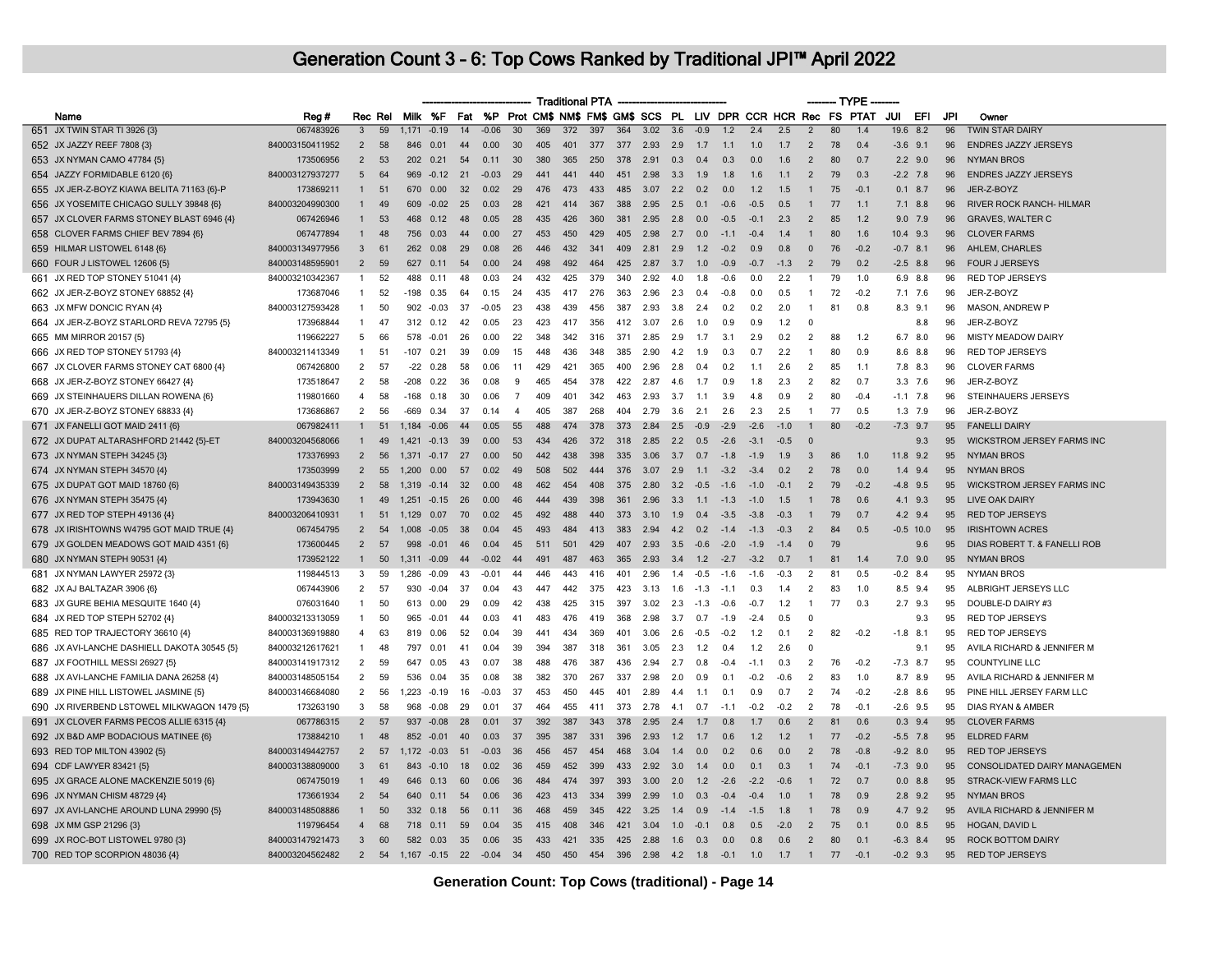|                                             |                 |                |         |        |             |    |         |     |     |     | <b>Traditional PTA</b> |     |      |        |        |                |        |        |                | ------ TYPE |                                                                    |               |     |                                      |
|---------------------------------------------|-----------------|----------------|---------|--------|-------------|----|---------|-----|-----|-----|------------------------|-----|------|--------|--------|----------------|--------|--------|----------------|-------------|--------------------------------------------------------------------|---------------|-----|--------------------------------------|
| Name                                        | Reg#            |                | Rec Rel |        | Milk %F     |    |         |     |     |     |                        |     |      |        |        |                |        |        |                |             | Fat %P Prot CM\$ NM\$ FM\$ GM\$ SCS PL LIV DPR CCR HCR Rec FS PTAT | JUI<br>EFI    | JPI | Owner                                |
| 701 JX PINE HILL POGBA TIMBER {5}           | 840003203346178 |                | 52      | 728    | 0.00        | 36 | 0.03    | 34  | 408 | 400 | 342                    | 392 | 2.96 | 1.5    | $-2.0$ | $-0.7$         | $-0.3$ | 1.9    |                | 83          | 0.8                                                                | 12.7<br>8.0   | 95  | PINE HILL JERSEY FARM LLC            |
| 702 NYMAN STEVE 46568 {4}                   | 173330962       | 2              | 56      | 562    | 0.19        | 68 | 0.06    | 34  | 518 | 509 | 430                    | 420 | 3.03 | 2.7    | 0.6    | $-2.4$         | $-1.9$ | 0.5    | 2              | 80          | 0.3                                                                | $-2.2$ 9.1    | 95  | <b>NYMAN BROS</b>                    |
| 703 JX CLOVER FARMS PINE NIAGRA 8050 {5}    | 067878050       | $\mathbf{1}$   | 48      | 449    | 0.04        | 31 | 0.08    | 33  | 344 | 335 | 246                    | 365 | 3.08 | 1.6    | $-0.5$ | 1.7            | 2.3    | 2.4    | $\mathbf{1}$   | 82          | 1.1                                                                | 8.8 9.3       | 95  | GRAVES, WALTER C                     |
| 704 JX SF FOURNETTE 15764 {4}               | 067815764       | 2              | 56      | 1.124  | $-0.09$     | 34 | $-0.04$ | 32  | 381 | 380 | 385                    | 390 | 2.91 | 2.2    | 0.3    | 14             | 2.0    | 1.4    | 2              | 87          | 0.5                                                                | $3.9$ $8.6$   | 95  | <b>STAAS FARM INC</b>                |
| 705 JX NYMAN CHISM 48401 {6}                | 173658747       | $\overline{2}$ | 55      | 654    | 0.06        | 44 | 0.04    | 32  | 438 | 430 | 371                    | 421 | 2.94 | 1.2    | 0.5    | $-0.5$         | $-0.9$ | 1.4    | $\mathcal{P}$  | 84          | 1.2                                                                | 7.4 8.9       | 95  | LIVE OAK DAIRY                       |
| 706 JX LIVE OAK STEPH 48160 {4}             | 173650244       | 2              | 55      | 1,015  | $-0.08$     | 32 | $-0.03$ | -31 | 512 | 510 | 504                    | 399 | 2.90 | 4.7    | 1.4    | $-2.2$         | $-2.2$ | 1.9    | 2              | 84          | 0.8                                                                | 8.0 9.5       | 95  | LIVE OAK DAIRY                       |
| 707 JX RED TOP ALTABLITZ 44995 {3}          | 840003151706562 | 2              | 57      | 866    | $-0.05$     | 31 | 0.00    | 31  | 308 | 303 | 275                    | 339 | 2.88 | 0.9    | 0.6    | 1.8            | 2.1    | 3.0    | 2              | 83          | 0.4                                                                | 10.6 8.5      | 95  | <b>RED TOP JERSEYS</b>               |
| 708 JX RED TOP DONCIC 52029 {5}             | 840003212202512 | $\mathbf{1}$   | 50      | 786    | 0.04        | 47 | 0.01    | 31  | 435 | 428 | 389                    | 369 | 2.87 | 2.9    | 0.7    | $-0.5$         | $-0.5$ | n n    | $\mathbf{1}$   | 81          | 1 O                                                                | $5.0$ $8.8$   | 95  | <b>RED TOP JERSEYS</b>               |
| 709 JX JER-Z-BOYZ STEPH TINA 65719 {4}-P    | 173473364       | 2              | 57      | 748    | $-0.03$     | 30 | 0.02    | 31  | 497 | 493 | 455                    | 420 | 3.05 | 4.3    | 1.0    | $-1.0$         | $-1.2$ | 1.1    | $\overline{2}$ | 83          | 0.8                                                                | 10.7<br>8.8   | 95  | JER-Z-BOYZ                           |
| 710 JX AJ WESTPORT 4567 {4}                 | 067534567       | $\mathbf{1}$   | 51      | 669    | $-0.01$     | 31 | 0.03    | 31  | 425 | 418 | 365                    | 354 | 2.95 | 3.3    | 2.4    | $-0.5$         | $-0.8$ | 1.3    | $\Omega$       |             |                                                                    | 9.7           | 95  | ALBRIGHT JERSEYS LLC                 |
| 711 JX RED TOP STONEY 50550 {4}             | 840003209418644 | $\mathbf{1}$   | 52      | 302    | 0.16        | 49 | 0.09    | 31  | 442 | 431 | 330                    | 371 | 3.05 | 3.3    | $-0.1$ | $-0.6$         | 0.5    | 2.5    | $\mathbf{1}$   | 81          | 1.0                                                                | 5.1<br>8.8    | 95  | <b>RED TOP JERSEYS</b>               |
| 712 JX JER-Z-BOYZ MESQUITE 67024 {4}        | 173546217       | $\mathbf{1}$   | 47      | 559    | 0.09        | 46 | 0.04    | 30  | 443 | 436 | 374                    | 397 | 3.01 | 2.4    | 1.3    | $-0.5$         | $-0.4$ | 0.4    | $\Omega$       |             |                                                                    | 9.1           | 95  | JER-Z-BOYZ                           |
| 713 JX RED TOP STONEY 49454 {4}             | 840003206411249 | $\mathbf{1}$   | 52      | 523    | 0.15        | 58 | 0.05    | 30  | 432 | 423 | 355                    | 369 | 2.95 | 2.7    | 1.6    | $-0.2$         | 0.2    | 2.0    | $\overline{1}$ | 64          | $-0.5$                                                             | $-4.1$ 8.5    | 95  | <b>RED TOP JERSEYS</b>               |
| 714 RED TOP REGAL 33117 (5)                 | 840003132467402 | 5              | 67      | 723    | $-0.10$     | 14 | 0.01    | 28  | 416 | 408 | 370                    | 352 | 2.75 | 4.2    | 1.6    | 0.1            | $-0.3$ | 1.6    | 3              | 86          | 0.6                                                                | 7.9 8.9       | 95  | <b>RED TOP JERSEYS</b>               |
| 715 JX ROC-BOT LISTOWEL 10387 {5}           | 840003200854357 | $\overline{2}$ | 59      | 260    | 0.09        | 33 | 0.09    | 28  | 440 | 426 | 327                    | 370 | 2.85 | 3.3    | 0.5    | $-1.0$         | 0.1    | 0.5    | $\overline{2}$ | 80          | 0.3                                                                | $2.8$ $8.6$   | 95  | <b>ROCK BOTTOM DAIRY</b>             |
| 716 JX AVI-LANCHE CHIEF JULIENE 29708 {5}   | 840003148508604 | $\mathbf{1}$   | 49      | 1.068  | $-0.05$     | 40 | $-0.05$ | 27  | 449 | 451 | 473                    | 434 | 2.95 | 2.6    | $-0.3$ | $-0.2$         | 0.4    | 2.0    | $\Omega$       |             |                                                                    | 9.2           | 95  | AVILA RICHARD & JENNIFER M           |
| 717 JX RED TOP STONEY 47888 {4}             | 840003204246595 | $\overline{2}$ | 57      | 541    | 0.12        | 52 | 0.03    | 27  | 441 | 435 | 384                    | 391 | 2.99 | 3.0    | 0.2    | $-0.2$         | 0.3    | 1.0    | $\mathbf{1}$   | 85          | 0.5                                                                | $1.8$ $8.1$   | 95  | <b>RED TOP JERSEYS</b>               |
| 718 JX RED TOP STONEY 50948 {4}             | 840003209419042 | $\mathbf{1}$   | 50      | 312    | 0.18        | 55 | 0.07    | 27  | 437 | 427 | 343                    | 372 | 2.96 | 2.6    | 0.5    | $-0.9$         | 0.1    | 1.7    |                | 79          | 0.5                                                                | 3.9<br>8.6    | 95  | <b>RED TOP JERSEYS</b>               |
| 719 JX JER-Z-BOYZ STEPH 68172 {4}-P         | 173614996       | $\overline{2}$ | 55      | 411    | 0.10        | 41 | 0.05    | 26  | 488 | 481 | 416                    | 433 | 2.99 | 3.6    | 1.5    | $-0.2$         | $-1.0$ | 1.2    | $\mathbf{1}$   | 77          | 0.4                                                                | $3.3$ 8.7     | 95  | JER-Z-BOYZ                           |
| 720 JX AVI-LANCHE CESPEDES PLUM 28018 {4}   | 840003148506914 | $\overline{2}$ | 56      | 19     | 0.23        | 49 | 0.12    | 26  | 454 | 441 | 324                    | 422 | 3.06 | 2.1    | $-0.9$ | $-0.6$         | $-0.4$ | 1.2    | $\mathbf{1}$   | 80          | 0.8                                                                | 3.9 8.9       | 95  | AVILA RICHARD & JENNIFER M           |
| 721 JX ROC-BOT LISTOWEL 10777 {4}           | 840003203480810 | 2              | 58      | 813    | 0.04        | 48 | $-0.02$ | 25  | 480 | 479 | 475                    | 425 | 2.96 | 2.8    | 1.4    | $-1.4$         | $-1.0$ | 0.4    | 3              | 84          | 0.7                                                                | $2.6$ 9.0     | 95  | <b>ROCK BOTTOM DAIRY</b>             |
| 722 JX FOUR J CHROME 17796 {6}              | 840003210190107 | $\mathbf{1}$   | 51      | 676    | 0.05        | 43 | 0.00    | 25  | 416 | 413 | 389                    | 416 | 2.95 | 2.3    | 0.3    | 0.7            | 0.9    | 1.5    | $\overline{1}$ | 76          | 0.7                                                                | $2.4$ 9.2     | 95  | FOUR J JERSEYS                       |
| 723 SUN VALLEY WESTPORT DEE D {6}           | 174054117       | $\overline{1}$ | 49      | $-103$ | 0.28        | 54 | 0.14    | 25  | 380 | 361 | 225                    | 344 | 2.84 | 1.4    | 0.2    | 0.1            | 0.2    | 2.2    | $\Omega$       | 79          |                                                                    | 8.9           | 95  | SEALS, JEFFREY JAMES                 |
| 724 JX GOLDEN MEADOWS BANCROFT 4076 {6}     | 173213047       | 3              | 60      | 288    | 0.12        | 39 | 0.06    | 23  | 446 | 437 | 369                    | 428 | 2.96 | 2.8    | 0.0    | 0 <sup>4</sup> | 1.1    | 1.3    | $^{\circ}$     | 77          | 0.9                                                                | 5.9 8.6       | 95  | DIAS ROBERT T. & FANELLI ROB         |
| 725 JX RICHFIELD WESTPORT 209 {5}           | 067538209       | $\mathbf{1}$   | 49      | 194    | 0.18        | 48 | 0.07    | 23  | 407 | 393 | 307                    | 339 | 2.81 | 2.5    | 1.8    | $-0.3$         | $-11$  | 0.2    | $\mathbf{1}$   | 80          | 1.5                                                                | 11.5<br>8.8   | 95  | <b>RICHFIELD FARMS INC</b>           |
| 726 JX RED TOP JODECI 45595 {4}             | 840003201593381 | 2              | 58      | 46     | 0.19        | 42 | 0.10    | 23  | 442 | 429 | 328                    | 412 | 2.98 | 2.6    | $-0.1$ | $-0.2$         | 0.6    | 2.3    | 3              | 84          | 0.0                                                                | $2.2$ 8.1     | 95  | <b>RED TOP JERSEYS</b>               |
| 727 JX JER-Z-BOYZ PATRON 70130 {4}          | 173799026       | $\mathbf{1}$   | 53      | $-181$ | 0.25        | 43 | 0.14    | 22  | 420 | 404 | 275                    | 422 | 2.96 | 1.5    | 0.0    | 0.9            | $-0.3$ | $-0.2$ | $\overline{1}$ | 81          | 0.9                                                                | 6.4<br>8.1    | 95  | JER-Z-BOYZ                           |
| 728 JX BAR MB MARLO MELODY 13199 {3}        | 840003139846354 | $\overline{4}$ | 63      | 657    | 0.04        | 41 | $-0.01$ | 21  | 439 | 436 | 427                    | 362 | 2.91 | 4.4    | 0.9    | 0.0            | $-0.6$ | $-0.2$ | 2              | 91          | 1.0                                                                | 11.4 9.1      | 95  | <b>BOER JERSEYS</b>                  |
| 729 JX CLOVER FARMS FOURNETTE CAT 6945 {4}  | 067426945       | $\mathbf{1}$   | 53      | 632    | 0.02        | 35 | $-0.01$ | 21  | 410 | 408 | 396                    | 432 | 294  | 2.9    | 1.0    | 2.1            | 2.7    | 1 O    | $\mathbf{1}$   | 78          | 0.7                                                                | 3.7 8.4       | 95  | <b>CLOVER FARMS</b>                  |
| 730 JX GLEN MEADOWS HARRIS JOCELYN {5}      | 840003127981988 | 3              | 58      | 324    | 0.04        | 25 | 0.04    | 21  | 419 | 410 | 353                    | 439 | 2.88 | 2.8    | $-0.3$ | 1.4            | 2.4    | 3.0    | 2              | 68          | $-0.6$                                                             | $-2.3$ 7.7    | 95  | <b>GLEN MEADOWS FARM</b>             |
| 731 RED TOP ALTABLITZ 44203 {4}             | 840003150438641 | $\overline{2}$ | 57      | 687    | $-0.10$     | 12 | $-0.02$ | 20  | 484 | 480 | 475                    | 463 | 2.76 | 4.9    | 1.1    | 1.1            | 1.3    | 2.0    | $\overline{2}$ | 72          | $-0.5$                                                             | $-0.6$ 8.2    | 95  | <b>RED TOP JERSEYS</b>               |
| 732 JX AVI-LANCHE STONEY TRISKIT 27753 {4}  | 840003148506649 | $\overline{2}$ | 56      | 180    | 0.13        | 36 | 0.06    | 20  | 452 | 441 | 369                    | 387 | 2.88 | 5.0    | 1.5    | 1.0            | 1.0    | 2.7    | $\mathbf{1}$   | 78          | 0.5                                                                | $-1.0$ 8.6    | 95  | AVILA RICHARD & JENNIFER M           |
| 733 JX RED TOP PRIAPUS 45762 {4}            | 840003201593548 | $\overline{2}$ | 58      | 461    | $-0.04$     | 14 | 0.01    | 18  | 384 | 378 | 353                    | 361 | 2.82 | 4.1    | 2.2    | 1.6            | 1.7    | 3.0    | $\overline{2}$ | 85          | 1.1                                                                | $9.8$ 8.7     | 95  | <b>RED TOP JERSEYS</b>               |
| 734 JX FOREST GLEN DILLAN HOLLI {5}-P       | 067753446       | 3              | 60      | 1.107  | $-0.16$     | 17 | $-0.11$ | 16  | 375 | 382 | 458                    | 411 | 2.86 | 4.6    | 1.9    | 4.0            | 4.6    | 1.3    | 3              | 80          | 0.1                                                                | 4.0<br>8.3    | 95  | <b>BANSEN STANLEY K &amp; DORA H</b> |
| 735 JX TWIN STAR STONEY 5126 {4}            | 067845126       | $\mathbf{1}$   | 51      | $-22$  | 0.26        | 54 | 0.08    | 16  | 480 | 469 | 388                    | 388 | 2.90 | 4.0    | 1.9    | $-0.9$         | $-0.7$ | 1.0    |                | 78          | 0.9                                                                | 7.9 8.5       | 95  | <b>TWIN STAR DAIRY</b>               |
| 736 JX OSCEOLA HUELL NANCY D269 {4}         | 173767573       | $\mathbf{1}$   | 50      | -641   | 0.39        | 50 | 0.18    | 14  | 411 | 390 | 231                    | 389 | 2.89 | 1.8    | $-0.3$ | 0 <sub>1</sub> | 0.5    | 3.7    |                | 78          | 0.0                                                                | $2.9$ 7.5     | 95  | BAKER ROBERT T OR JANET A            |
| 737 JX JER-Z-BOYZ STONEY 67301 {4}          | 173567342       | $\overline{2}$ | 57      | $-209$ | 0.26        | 44 | 0.06    | -5  | 446 | 440 | 386                    | 442 | 2.98 | 3.7    | $-0.2$ | 1.2            | 2.1    | 2.0    | $\overline{2}$ | 83          | 1.3                                                                | 13.0 8.0      | 95  | JER-Z-BOYZ                           |
| 738 JX RED TOP STEPH 47259 {3}              | 840003145664724 | $\overline{2}$ | 57      |        | 1.936 -0.16 | 57 | $-0.06$ | 57  | 447 | 448 | 453                    | 368 | 2.99 | 1.6    | $-0.7$ | $-2.1$         | $-2.1$ | 0.9    | $\overline{2}$ | 78          | 0.2                                                                | $-5.9$ 9.3    | 94  | <b>RED TOP JERSEYS</b>               |
| 739 JX FOREST GLEN ACCLIMATE BISHOP {4}     | 067846836       | $\mathbf{1}$   | 49      | 1.704  | $-0.10$     | 59 | $-0.03$ | 56  | 428 | 427 | 407                    | 397 | 3.08 | $-0.1$ | $-3.1$ | $-2.0$         | $-2.2$ | $-0.3$ | $\Omega$       |             |                                                                    | 8.8           | 94  | <b>BANSEN STANLEY K &amp; DORA H</b> |
| 740 JX HILMAR TRIUMPH 7169 {6}              | 840003134978977 | 3              | 60      | 1,403  | $-0.03$     | 60 | $-0.01$ | 49  | 427 | 422 | 387                    | 357 | 2.92 | 0.4    | $-1.3$ | $-2.7$         | $-3.2$ | 1.9    | $\mathbf{0}$   | 79          | 0.8                                                                | $2.5$ 8.8     | 94  | AHLEM, CHARLES                       |
| 741 JX BW HARRIS JAMIE D438 {5}             | 173622870       | 2              | 58      | 1,392  | $-0.06$     | 54 | $-0.01$ | 49  | 451 | 447 | 412                    | 410 | 2.98 | 0.4    | $-2.4$ | $-2.5$         | $-1.7$ | 1.7    | -1.            | 77          | 0.5                                                                | $0.6$ 9.5     | 94  | <b>BRENTWOOD FARMS</b>               |
| 742 JX JENKS LOOT 5761 {4}                  | 173999480       | $\mathbf{1}$   | 48      |        | 942 0.05    | 56 | 0.06    | 48  | 409 | 401 | 314                    | 379 | 3.16 | 0.7    | $-2.0$ | $-0.9$         | $-0.5$ | 0.2    | $\mathbf{1}$   | 83          | 1.4                                                                | 8.2 8.3       | 94  | JENKS, WILLIAM H (JIM)               |
| 743 JX WINDY LANE HOTLINE DELLA 1290 {5}    | 067951290       | $\mathbf{1}$   | 49      | ,020   | $-0.05$     | 39 | 0.04    | 47  | 446 | 439 | 365                    | 412 | 3.08 | 2.1    | $-1.3$ | $-0.4$         | $-0.3$ | 0.5    | $\Omega$       |             |                                                                    | 8.4           | 94  | CLARK, JENNIFER A                    |
| 744 JX BAMBOO RUSTLER 20836 {6}             | 840003203813139 | $\mathbf{1}$   | 52      | 1,454  | $-0.14$     | 39 | $-0.03$ | 46  | 418 | 419 | 410                    | 407 | 3.08 | 1.5    | 0.3    | $-0.1$         | $-0.2$ | 0.1    | $\mathbf 0$    |             |                                                                    |               | 94  | AHLEM, MARK                          |
| 745 JX JER-Z-BOYZ MESQITE T PENNY 68540 {4} | 173636237       | $\mathbf{1}$   | 45      | 846    | 0.01        | 43 | 0.06    | 44  | 450 | 444 | 362                    | 401 | 3.18 | 2.3    | 0.1    | $-0.6$         | $-0.8$ | 1.3    | $\Omega$       |             |                                                                    | 8.4           | 94  | JER-Z-BOYZ                           |
| 746 JX RED TOP MILTON 42433 {4}             | 840003146874785 | 3              | 61      | 1.377  | $-0.10$     | 45 | $-0.03$ | 43  | 411 | 410 | 401                    | 419 | 2.98 | 0.4    | $-0.3$ | $-0.3$         | $-0.1$ | $-0.8$ | $\overline{2}$ | 79          | 0.1                                                                | 7.7<br>$-3.8$ | 94  | RED TOP JERSEYS                      |
| 747 JX NYMAN STEPH 48789 {4}                | 173656370       | $\mathbf{1}$   | 50      | 1,479  | $-0.14$     | 39 | $-0.05$ | 42  | 492 | 492 | 502                    | 404 | 2.95 | 3.6    | 1.1    | $-1.6$         | $-1.7$ | 1.3    | $\overline{1}$ | 81          | 0.8                                                                | 1.1<br>9.2    | 94  | <b>NYMAN BROS</b>                    |
| 748 JX NYMAN STEPH 58992 {4}                | 173947858       | $\mathbf{1}$   | 49      | 1.439  | $-0.12$     | 43 | $-0.05$ | 42  | 473 | 472 | 474                    | 391 | 2.90 | 3.1    | 0.6    | $-1.6$         | $-1.7$ | 1.2    | $\overline{1}$ | 74          | 0.3                                                                | $0.6$ 9.0     | 94  | LIVE OAK DAIRY                       |
| 749 JX DUTCH HOLLOW GOT MAID MELLBA {6}     | 840003148600946 | 2              | 59      |        | 843 0.07    | 56 | 0.05    | 42  | 496 | 485 | 405                    | 386 | 2.92 | 3.0    | $-1.0$ | $-2.5$         | $-1.9$ | 0.3    | 2              | 78          | 0.4                                                                | $-3.5$ 9.3    | 94  | CHITTENDEN, PAUL C                   |
| 750 RED TOP KESTREL 49090 {4}               | 840003206410885 | $\mathbf{1}$   | 50      |        | 1.574 -0.16 | 39 | $-0.07$ | 41  | 415 | 420 | 451                    | 424 | 3.07 | 1.7    | 1.1    | 0.5            | 16     | 0.8    | $\overline{1}$ | 74          | $-0.9$                                                             | $-41$ 78      | 94  | <b>RED TOP JERSEYS</b>               |
|                                             |                 |                |         |        |             |    |         |     |     |     |                        |     |      |        |        |                |        |        |                |             |                                                                    |               |     |                                      |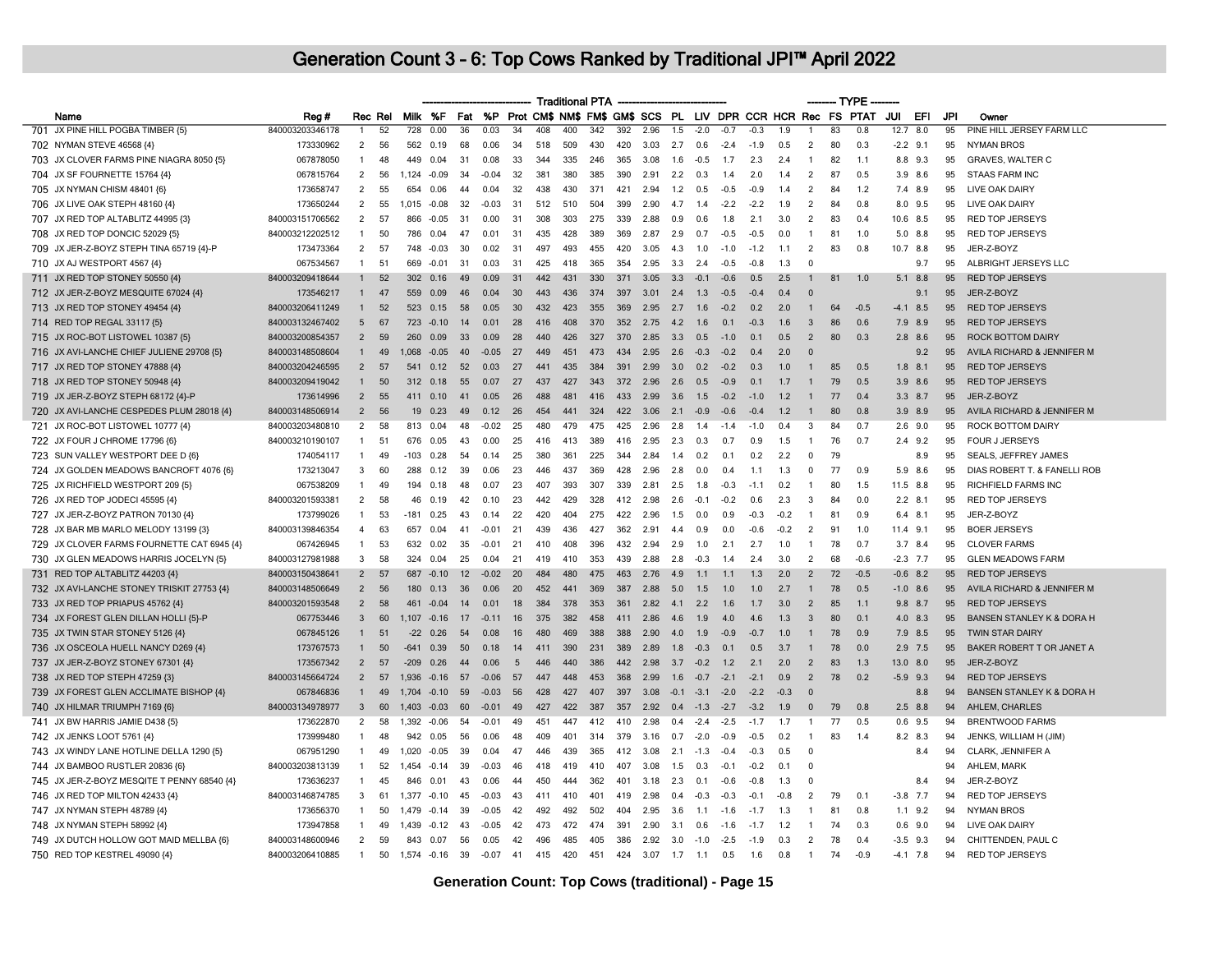|                                            |                 |                |         |                |               |     |         |      |     |     | <b>Traditional PTA</b> |     |      |             |        |        |                                                                |        |                         | $-$ TYPE $\cdot$ |                |     |            |     |                                   |
|--------------------------------------------|-----------------|----------------|---------|----------------|---------------|-----|---------|------|-----|-----|------------------------|-----|------|-------------|--------|--------|----------------------------------------------------------------|--------|-------------------------|------------------|----------------|-----|------------|-----|-----------------------------------|
| Name                                       | Reg#            |                | Rec Rel |                | Milk %F       | Fat |         |      |     |     |                        |     |      |             |        |        | %P Prot CM\$ NM\$ FM\$ GM\$ SCS PL LIV DPR CCR HCR Rec FS PTAT |        |                         |                  |                | JUI | EFI        | JPI | Owner                             |
| 751 JX RED TOP STEPH 51561 {4}             | 840003211413117 | $\overline{1}$ | 52      | $1,264 -0.09$  |               | 40  | $-0.02$ | 41   | 487 | 486 | 472                    | 347 | 3.02 | 4.4         | 1.9    | $-2.6$ | $-2.8$                                                         | 0.9    |                         | 84               | 1.3            |     | $8.3$ 9.3  | 94  | <b>RED TOP JERSEYS</b>            |
| 752 JX FOOTHILL TRAJECTORY 25661 {6}       | 840003138932578 | 3              | 60      | 921            | $-0.04$       | 35  | 0.03    | 41   | 512 | 503 | 437                    | 417 | 2.90 | 3.6         | 0.3    | $-2.3$ | $-1.1$                                                         | 1.4    | $\overline{2}$          | 75               | $-0.6$         |     | $-4.0$ 8.8 | 94  | <b>COUNTYLINE LLC</b>             |
| 753 JX RED TOP MILTON 44039 {3}            | 840003150438477 | $\overline{2}$ | 58      | $1,502 -0.06$  |               | 59  | $-0.07$ | 39   | 423 | 425 | 451                    | 396 | 2.94 | $1.1 - 1.1$ |        | $-1.1$ | $-0.6$                                                         | $-1.4$ | $\overline{2}$          | 81               | 0.1            |     | $2.9$ 8.1  | 94  | <b>RED TOP JERSEYS</b>            |
| 754 JX RED TOP DIMMER 44332 {5}            | 840003150438770 | $\overline{2}$ | 57      | 1,152 0.02     |               | 60  | $-0.01$ | 39   | 498 | 498 | 482                    | 460 | 3.13 | 1.7         | 0.6    | $-1.3$ | $-2.1$                                                         | 0.8    | $\overline{2}$          | 82               | $-0.1$         |     | $-5.9$ 9.2 | 94  | <b>RED TOP JERSEYS</b>            |
| 755 NYMAN TRAJECTORY 47709 {6}             | 173506349       | $\overline{2}$ | 54      | 1,135 -0.04    |               | 47  | $-0.01$ | 39   | 414 | 411 | 388                    | 392 | 3.01 | 1.7         | $-0.7$ | $-0.4$ | 0.4                                                            | 1.2    |                         | 78               | 0.2            |     | $0.9$ 8.0  | 94  | <b>NYMAN BROS</b>                 |
| 756 JX DUPAT LISTOWEL 19075 {5}            | 840003150983590 | $\mathbf{1}$   | 53      | 1,032 -0.07    |               | 35  | 0.01    | 39   | 425 | 417 | 374                    | 369 | 2.82 | 2.0         | 0.5    | $-1.4$ | $-0.7$                                                         | 0.8    | $\overline{2}$          | 78               | 0.1            |     | $0.1$ 8.5  | 94  | <b>WICKSTROM JERSEY FARMS INC</b> |
| 757 JX JER-Z-BOYZ GOT MAID 63441 {3}       | 173350724       | 2              | 55      | 905            | 0.01          | 46  | 0.03    | 39   | 481 | 471 | 410                    | 396 | 2.82 | 3.0         | $-0.3$ | $-1.7$ | $-1.2$                                                         | $-0.2$ |                         | 80               | 0.2            |     | $-4.4$ 8.7 | 94  | JER-Z-BOYZ                        |
| 758 JX TRUTTMANN CESPEDES 1695 {3}         | 840003201601275 | $\overline{2}$ | 56      |                | 409 0.12      | 45  | 0.11    | 39   | 367 | 353 | 229                    | 324 | 3.04 | 1.6         | 04     | 0.2    | 0.1                                                            | 0.9    | $\overline{1}$          | 75               | 0 <sub>0</sub> |     | 4.2 7.9    | 94  | TRUTTMANN, DAN                    |
| 759 JX RED TOP STEPH 46129 {4}             | 840003143638511 | $\overline{2}$ | 57      |                | $1,252 -0.16$ | 25  | $-0.04$ | 38   | 514 | 513 | 509                    | 424 | 2.95 | 5.0         | 2.2    | $-0.8$ | $-1.2$                                                         | 1.0    | $\overline{2}$          | 78               | 0.1            |     | $-4.5$ 9.1 | 94  | <b>RED TOP JERSEYS</b>            |
| 760 JX RED TOP STEPH 49077 {4}-P           | 840003206410872 | $\overline{2}$ | 56      | 1,219 -0.09    |               | 39  | $-0.03$ | 38   | 478 | 478 | 471                    | 387 | 3.02 | 3.9         | 1.4    | $-1.2$ | $-1.6$                                                         | 1.3    | $\overline{1}$          | 82               | 1.4            |     | $6.2$ 9.0  | 94  | <b>RED TOP JERSEYS</b>            |
| 761 JX DUPAT BALTAZAR 19367 {4}            | 840003150983882 | $\overline{2}$ | 58      | 1.000          | $-0.07$       | 32  | 0.01    | 38   | 406 | 403 | 367                    | 391 | 3.06 | 1.9         | 0.0    | $-0.1$ | 0.7                                                            | 1.7    | 2                       | 83               | 0.7            |     | 4.4 8.6    | 94  | WICKSTROM JERSEY FARMS INC        |
| 762 JX D&E JIGGY CAROLYN 29788 {6}         | 840003148508684 | $\mathbf{1}$   | 51      | 957            | 0.02          | 50  | 0.01    | 38   | 452 | 447 | 403                    | 392 | 2.99 | 2.7         | $-0.5$ | $-0.8$ | $-0.7$                                                         | 0.0    | $\Omega$                |                  |                |     | 8.7        | 94  | D & E JERSEYS                     |
| 763 JX RED TOP VICEROY 44766 {4}           | 840003151706333 | $\overline{2}$ | 57      | 872            | 0.02          | 47  | 0.03    | 38   | 397 | 391 | 336                    | 346 | 3.01 | 2.8         | 0.6    | 0.2    | 1.2                                                            | 1.7    | $\overline{2}$          | 84               | 0.8            |     | $1.5$ 9.4  | 94  | <b>RED TOP JERSEYS</b>            |
| 764 JX JER-Z-BOYZ MESQUITE 68240 {4}-P     | 173615661       | $\mathbf{1}$   | 52      | 568            | 0.07          | 42  | 0.08    | 38   | 407 | 393 | 292                    | 350 | 2.89 | 2.0         | 0.1    | $-0.6$ | $-0.6$                                                         | 0.6    | $\overline{1}$          | 78               | 0.4            |     | $-0.1$ 8.5 | 94  | JER-Z-BOYZ                        |
| 765 JX AVI-LANCHE SKYLER BELLO 29262 {5}   | 840003148508158 | $\mathbf{1}$   | 52      | 1,496 -0.03    |               | 66  | $-0.08$ | 37   | 457 | 465 | 506                    | 449 | 3.15 | 0.7         | $-0.8$ | $-1.2$ | $-1.1$                                                         | 2.1    | -1                      | 79               | 1.0            |     | $5.7$ 8.1  | 94  | AVILA RICHARD & JENNIFER M        |
| 766 JX KB ED REED 19144 {5}                | 840003004112570 | $\mathbf{1}$   | 49      | 1.089          | 0.08          | 71  | $-0.01$ | -37  | 405 | 403 | 384                    | 398 | 3.02 | 0.2         | $-0.1$ | $-0.3$ | $-0.4$                                                         | 0.5    | -1                      | 81               | 0.5            |     | $-1.0$ 8.3 | 94  | <b>KATZMAN BROS.</b>              |
| 767 JX FANELLI TRAJECTORY 1922 {4}         | 075911922       | $\overline{2}$ | 57      | 724            | 0.09          | 54  | 0.05    | 37   | 445 | 433 | 358                    | 393 | 2.86 | 1.5         | $-1.5$ | $-1.7$ | $-0.5$                                                         | 1.0    | $\overline{2}$          | 78               | 0.0            |     | $1.2$ 8.4  | 94  | FANELLI PHIL & FAMILY             |
| 768 JX RED TOP JIGGY 52433 {5}             | 840003212202916 | $\mathbf{1}$   | 50      | 839            | 0.05          | 51  | 0.02    | 36   | 470 | 461 | 405                    | 381 | 2.84 | 3.0         | $-0.1$ | $-1.6$ | $-1.2$                                                         | $-0.2$ | $\Omega$                |                  |                |     | 8.9        | 94  | <b>RED TOP JERSEYS</b>            |
| 769 JX BILTMORE VICEROY CINDY 4764 {6}     | 067394764       | $\overline{2}$ | 57      | 650            | 0.11          | 56  | 0.06    | 36   | 438 | 431 | 356                    | 416 | 3.07 | 2.2         | $-1.6$ | 0.3    | 1.0                                                            | 0.9    | 2                       | 77               | 0.2            |     | $1.6$ 8.9  | 94  | <b>BILTMORE FARMS</b>             |
| 770 JX NATURE VIEW STEPH MCKENNA {4}-P     | 067529248       | $\mathbf{1}$   | 50      | 667            | 0.07          | 47  | 005     | 35   | 470 | 461 | 388                    | 406 | 2.93 | 2.2         | 0.4    | $-1.5$ | $-1.8$                                                         | 0.6    | $\overline{\mathbf{1}}$ | 80               | 0.1            |     | $-0.3$ 8.6 | 94  | NATURE VIEW FARMS LLC             |
| 771 JX NYMAN PECOS 49475 {4}               | 173811339       |                | 52      | 661            | 0.05          | 42  | 0.05    | 35   | 438 | 431 | 363                    | 381 | 3.08 | 3.3         | 1.9    | $-0.1$ | 1.1                                                            | 1.0    | $\Omega$                |                  |                |     | 9.6        | 94  | <b>LIVE OAK DAIRY</b>             |
| 772 JX JENKS TI J4720 {3}                  | 173705748       | $\overline{2}$ | 59      |                | 974 -0.09     | 28  | $-0.01$ | 34   | 380 | 379 | 360                    | 384 | 3.10 | 1.9         | $-0.9$ | 0.5    | 1.0                                                            | 1.7    | $\overline{2}$          | 84               | 1.8            |     | 15.1 8.7   | 94  | JENKS, WILLIAM H (JIM)            |
| 773 JX CLOVER FARMS ED REED BUNNY 6621 {5} | 067426621       | $\mathbf{1}$   | 47      | 830            | 0.07          | 55  | 0.02    | 34   | 382 | 378 | 337                    | 384 | 3.06 | 1.5         | 1.5    | 1.3    | 1.7                                                            | 1.5    |                         | 78               | 0.4            |     | $-1.6$ 8.1 | 94  | <b>CLOVER FARMS</b>               |
| 774 JX RED TOP STONEY 50925 {4}            | 840003209419019 | $\mathbf{1}$   | 52      | 633            | 0.09          | 50  | 0.05    | 34   | 460 | 452 | 381                    | 370 | 2.98 | 3.5         | 0.9    | $-1.1$ | $-0.5$                                                         | 1.8    | $\overline{1}$          | 78               | 0.5            |     | $-0.6$ 8.4 | 94  | <b>RED TOP JERSEYS</b>            |
| 775 JX FANELLI JODECI 2986 {4}             | 067982986       | $\mathbf{1}$   | 48      | 210            | 0.16          | 44  | 0.12    | 34   | 422 | 410 | 287                    | 430 | 3.20 | 1.6         | 0.3    | 1.0    | 1.1                                                            | 3.1    | $\Omega$                |                  |                |     | 8.5        | 94  | <b>FANELLI DAIRY</b>              |
| 776 JX JER-Z-BOYZ MESQUITE 65991 {4}       | 173497063       | $\overline{2}$ | 58      | $-206$         | 0.30          | 54  | 0.20    | 34   | 401 | 377 | 187                    | 352 | 2.93 | 0.7         | $-0.2$ | $-1.0$ | $-0.5$                                                         | 0.9    | $\overline{2}$          | 82               | 0.4            |     | $2.0$ 8.2  | 94  | JER-Z-BOYZ                        |
| 777 JX KUTZ TI 16182 {3}                   | 840003137983854 | $\mathbf{3}$   | 61      | 1.130          | $-0.10$       | 33  | $-0.04$ | 33   | 459 | 462 | 469                    | 450 | 3.10 | 3.2         | $-1.4$ | 0.2    | 1.0                                                            | 2.3    |                         | 75               | 0.8            |     | $1.8$ 8.7  | 94  | <b>KUTZ DAIRY LLC</b>             |
| 778 JX RED TOP JUMBO 36573 {5}             | 840003136919843 | $\overline{4}$ | 63      | $1.043 - 0.08$ |               | 33  | $-0.02$ | 33   | 433 | 429 | 416                    | 389 | 2.86 | 2.8         | 0.9    | $-0.4$ | 0.3                                                            | $-0.9$ | 2                       | 78               | 0.7            |     | 4.8 8.9    | 94  | <b>RED TOP JERSEYS</b>            |
| 779 JX MM GOT MAID 24185 {4}               | 840003146957910 | $\mathbf{3}$   | 61      | 660            | 0.08          | 50  | 0.04    | 33   | 407 | 397 | 331                    | 376 | 2.85 | 2.5         | $-0.8$ | 0.7    | 1.1                                                            | $-0.6$ | $\overline{2}$          | 82               | $-0.1$         |     | $-3.7$ 8.3 | 94  | <b>MISTY MEADOW DAIRY</b>         |
| 780 JX GURE BEHIA MESQUITE 2217 {4}        | 075852217       | $\mathbf{1}$   | 48      | 568            | 0.01          | 29  | 0.06    | 33   | 419 | 410 | 335                    | 408 | 2.99 | 2.4         | 0.5    | 0.6    | 0.7                                                            | 0.8    | $\Omega$                |                  |                |     | 8.8        | 94  | DOUBLE-D DAIRY #3                 |
| 781 JX RED TOP JODECI 50468 {4}            | 840003208522193 | -1.            | 52      | 465            | 0.19          | 63  | 0.07    | 33   | 436 | 429 | 346                    | 449 | 3.17 | 0.7         | $-0.9$ | 0.3    | 0.0                                                            | 1.3    | -1                      | 82               | 0.2            |     | $-1.7$ 7.9 | 94  | RED TOP JERSEYS                   |
| 782 JX FOREST GLEN RODIZIO MARLEY {4}      | 067846387       | $\overline{1}$ | 47      | 441            | 0.03          | 27  | 0.07    | 32   | 410 | 397 | 305                    | 394 | 2.86 | 2.4         | 0.6    | 0.6    | 1.3                                                            | 1.0    | -1                      | 71               | $-0.3$         |     | $-5.4$ 9.3 | 94  | <b>BANSEN, DAN K</b>              |
| 783 JX AVI-LANCHE SKYLER HILARY 28475 {4}  | 840003148507371 | $\mathbf{1}$   | 52      | 1,218          | $-0.03$       | 53  | $-0.06$ | 31   | 461 | 465 | 493                    | 406 | 3.06 | 3.3         | 1.6    | $-0.4$ | $-0.2$                                                         | 3.2    |                         | 84               | 1.2            |     | $2.7$ 9.3  | 94  | AVILA RICHARD & JENNIFER M        |
| 784 JX RED TOP RESPECT 49947 {4}           | 840003207339712 | -1             | 52      | 860            | 0.05          | 52  | 0.00    | 31   | 322 | 316 | 286                    | 317 | 2.82 | 0.2         | $-0.5$ | $-0.1$ | 0.6                                                            | 2.4    | -1                      | 81               | 1.4            |     | 12.5 8.9   | 94  | RED TOP JERSEYS                   |
| 785 JX RED TOP CALVIN 46079 {3}            | 840003143638461 | $\overline{2}$ | 55      | 799            | $-0.04$       | 29  | 0.01    | 31   | 411 | 407 | 373                    | 409 | 2.98 | 2.2         | $-1.2$ | 0.0    | 1.1                                                            | 3.8    | $\overline{2}$          | 82               | 0.8            |     | $2.7$ 9.0  | 94  | <b>RED TOP JERSEYS</b>            |
| 786 JX KB FOURNETTE 18640 {4}              | 840003004109882 | $\mathbf{1}$   | 52      | 796            | 0.01          | 40  | 0.01    | 31   | 418 | 413 | 379                    | 393 | 2.97 | 2.5         | $-1.4$ | 0.0    | 0.7                                                            | 1.9    | $\overline{1}$          | 76               | 0.6            |     | 9.5 9.4    | 94  | <b>KATZMAN BROS</b>               |
| 787 JX CAITLINS STONEY DYNASTY 27360 {4}   | 840003148506256 | $\mathbf{1}$   | 53      | 633            | 0.00          | 31  | 0.04    | 31   | 398 | 390 | 331                    | 389 | 2.92 | 1.9         | 0.7    | 0.3    | 1.1                                                            | 1.3    | $\overline{2}$          | 78               | 0.4            |     | $2.1$ 8.7  | 94  | AVILA, CAITLIN                    |
| 788 JX JER-Z-BOYZ DEMOS 73052 {5}          | 173979909       | $\mathbf{1}$   | 48      | 622            | 0.02          | 34  | 0.04    | 31   | 438 | 429 | 368                    | 367 | 2.89 | 3.7         | 0.8    | $-0.4$ | $-0.2$                                                         | 0.8    | $\Omega$                |                  |                |     | 8.7        | 94  | JER-Z-BOYZ                        |
| 789 JX GOLDEN MEADOWS GOT MAID 4284 {6}    | 173436350       | 2              | 57      | 392            | 0.19          | 61  | 0.07    | 30   | 495 | 482 | 394                    | 419 | 2.89 | 3.2         | $-0.6$ | $-10$  | $-0.4$                                                         | $-0.5$ | $\mathbf{0}$            | 85               |                |     | 9.1        | 94  | DIAS ROBERT T. & FANELLI ROB      |
| 790 JX JER-Z-BOYZ PINE ABIGAIL 72567 {6}   | 173966655       | $\mathbf{1}$   | 45      |                | 122 0.20      | 48  | 0.12    | 30   | 344 | 328 | 204                    | 356 | 2.96 | 0.7         | $-0.4$ | 1.3    | 1.6                                                            | 1.9    | $\mathbf{0}$            |                  |                |     | 8.7        | 94  | JER-Z-BOYZ                        |
| 791 NYMAN ALTAJERICO 35938 {3}             | 174004279       |                | 36      | 482            | 0.06          | 36  | 0.05    | 29   | 432 | 423 | 354                    | 429 | 2.96 | 2.0         | $-1.3$ | $-0.2$ | 1.0                                                            | 2.6    |                         |                  |                |     | 8.6        | 94  | <b>NYMAN BROS</b>                 |
| 792 JX EVERGREEN ACHIEVER 5232 {4}         | 840003204944405 | $\mathbf{1}$   | 51      | 157            | 0.17          | 43  | 0.11    | 29   | 420 | 408 | 297                    | 385 | 3.09 | 1.6         | 1.9    | $-0.3$ | $-1.2$                                                         | 0.8    | $\overline{1}$          | 80               | $1.2$          |     | $11.7$ 8.7 | 94  | <b>EVERGREEN DAIRY</b>            |
| 793 JX AVI-LANCHE CALVIN PLUM 18991 {5}    | 840003131412379 | $\mathbf{3}$   | 61      | 254            | 0.12          | 38  | 0.09    | 28   | 458 | 447 | 352                    | 454 | 3.02 | 1.7         | $-0.8$ | $-0.5$ | 0.7                                                            | 2.0    | $\overline{2}$          | 81               | 0.5            |     | $1.0$ 8.3  | 94  | AVILA RICHARD & JENNIFER M        |
| 794 JX RED TOP STONEY 50178 {4}            | 840003208521903 | $\mathbf{1}$   | 52      | 629            | 0.09          | 50  | 0.02    | 27   | 506 | 504 | 469                    | 424 | 3.10 | 4.1         | 1.7    | $-1.1$ | $-0.5$                                                         | 1.3    | $\overline{1}$          | 79               | 0.8            |     | 4.8 8.4    | 94  | <b>RED TOP JERSEYS</b>            |
| 795 JX RED TOP ED REED 52177 {4}           | 840003212202660 | $\mathbf{1}$   | 51      | 629            | 0.17          | 68  | 0.02    | 27   | 441 | 438 | 401                    | 437 | 3.03 | 1.3         | 0.3    | 0.0    | 0.9                                                            | 1.1    |                         | 80               | 0.4            |     | $-2.7$ 8.8 | 94  | RED TOP JERSEYS                   |
| 796 JX GOFF CHROME 40180 {5}               | 076140180       | $\mathbf{1}$   | 50      | 930            | $-0.05$       | 33  | $-0.04$ | 26   | 354 | 352 | 356                    | 339 | 2.85 | 2.2         | $-1.1$ | 0.2    | 0.6                                                            | 0.5    |                         | 83               | 2.0            |     | 19.1 9.6   | 94  | GOFF, BUSTER                      |
| 797 JX RED TOP ALTABLITZ 44122 {4}         | 840003150438560 | 2              | 59      |                | 633 -0.06     | 18  | 0.01    | 26   | 392 | 383 | 343                    | 365 | 2.78 | 3.6         | 1.2    | 1.2    | 1.2                                                            | 3.7    | $\overline{2}$          | 80               | 0.3            |     | $-1.1$ 9.4 | 94  | <b>RED TOP JERSEYS</b>            |
| 798 JX ROC-BOT MESSI 9252 {4}              | 840003142244627 | 3              | 62      | 495            | 0.19          | -66 | 0.04    | 26   | 464 | 457 | 402                    | 394 | 2.93 | 2.3         | 0.6    | $-1.1$ | $-1.8$                                                         | $-1.3$ | $\overline{2}$          | 82               | 0.6            |     | $7.1$ 9.0  | 94  | <b>ROCK BOTTOM DAIRY</b>          |
| 799 DREAM VIEW MONUMENT 4398 {6}           | 067444398       | $\overline{4}$ | 61      |                | 715 -0.03 27  |     | $-0.01$ | - 24 | 362 | 357 | 341                    | 425 | 2.87 | 2.4         | 1.3    | 3.9    | 3.6                                                            | 2.1    | $\overline{2}$          | 77               | $-0.8$         |     | $-7.4$ 8.0 | 94  | PINNACLE DAIRY, LP                |
| 800 JX EVERGREEN JONES 5885 {3}            | 840003214925151 | $\mathbf{1}$   | 45      |                | 715 0.03      | 41  | $-0.01$ | 24   | 405 |     | 405 396 410 3.07       |     |      | $2.8$ 1.2   |        | 1.7    | 1.9                                                            | 0.9    | $\Omega$                |                  |                |     | 8.5        | 94  | <b>EVERGREEN DAIRY</b>            |
|                                            |                 |                |         |                |               |     |         |      |     |     |                        |     |      |             |        |        |                                                                |        |                         |                  |                |     |            |     |                                   |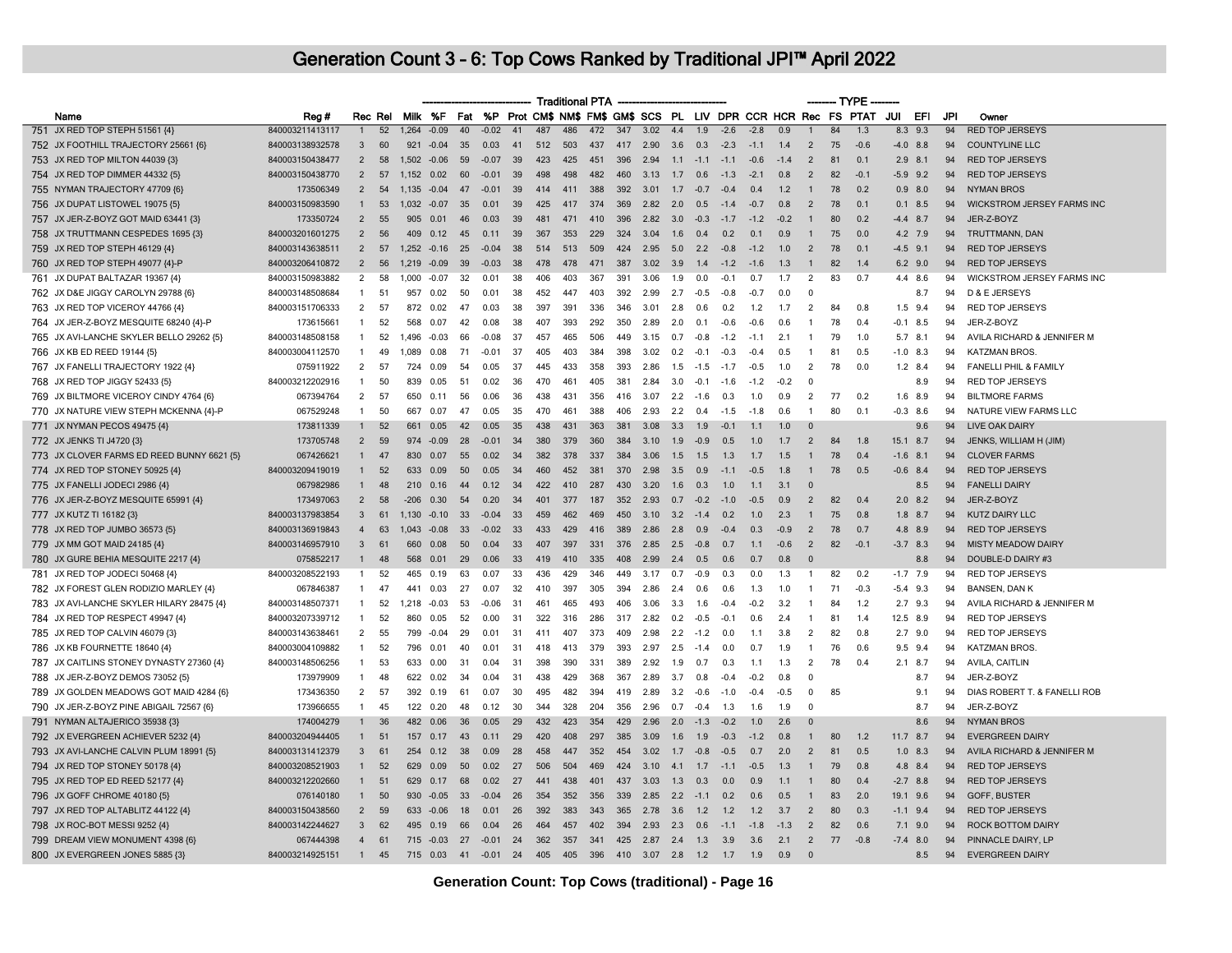|                                             |                 |                |         |                |          |    |         |     |     |     | <b>Traditional PTA</b> |     |      |     |        |        |        |        |                |    | -- TYPE -                                                   |             |     |     |                                        |
|---------------------------------------------|-----------------|----------------|---------|----------------|----------|----|---------|-----|-----|-----|------------------------|-----|------|-----|--------|--------|--------|--------|----------------|----|-------------------------------------------------------------|-------------|-----|-----|----------------------------------------|
| Name                                        | Reg#            |                | Rec Rel |                | Milk %F  |    | Fat %P  |     |     |     |                        |     |      |     |        |        |        |        |                |    | Prot CM\$ NM\$ FM\$ GM\$ SCS PL LIV DPR CCR HCR Rec FS PTAT | JUI         | EFI | JPI | Owner                                  |
| 801 RED TOP STEVE 40183 {5}                 | 840003143162595 | $\overline{2}$ | 62      | 480            | 0.18     | 62 | 0.03    | 24  | 473 | 468 | 423                    | 449 | 2.99 | 1.8 | 1.2    | $-0.4$ | $-0.5$ | $-0.8$ | $\overline{2}$ | 79 | $-0.1$                                                      | $-3.0$      | 8.9 | 94  | <b>RED TOP JERSEYS</b>                 |
| 802 DUPAT KALAHARI 19763 {4}                | 840003201082844 | 2              | 56      | 200            | 0.11     | 33 | 0.08    | 24  | 404 | 395 | 311                    | 387 | 3.02 | 3.0 | 0.8    | 0.9    | 2.1    | 2.6    | 3              | 83 | 0.7                                                         | $6.0$ $9.0$ |     | 94  | WICKSTROM JERSEY FARMS INC             |
| 803 JX AJ WESTPORT 4537 {5]                 | 067534537       | $\overline{1}$ | 50      | 99             | 0.25     | 59 | 0.10    | 24  | 435 | 421 | 320                    | 398 | 2.90 | 1.6 | 0.8    | $-0.3$ | $-1.0$ | 1.2    | 0              |    |                                                             |             | 8.9 | 94  | ALBRIGHT JERSEYS LLC                   |
| 804 JX RED TOP STONEY 50704 {4}             | 840003209418798 | $\overline{1}$ | 51      | 166            | 0.15     | 41 | 0.08    | 23  | 433 | 421 | 333                    | 354 | 2.89 | 4.1 | 1.8    | 0.1    | 0.5    | 2.1    | $\overline{0}$ |    |                                                             |             | 9.0 | 94  | <b>RED TOP JERSEYS</b>                 |
| 805 RED TOP DAGGAR 41936 {3}                | 840003146061342 | 3              | 58      |                | 332 0.07 | 32 | 0.04    | 21  | 381 | 373 | 318                    | 351 | 2.90 | 3.3 | 1.6    | 1.2    | 1.1    | 1.4    | 2              | 91 | 0.9                                                         | 8.1 8.6     |     | 94  | <b>RED TOP JERSEYS</b>                 |
| 806 JX AVI-LANCHE STONEY GENESIS 27607 {4}  | 840003148506503 | $\overline{1}$ | 52      | 396            | 0.10     | 41 | 0.03    | 20  | 449 | 441 | 398                    | 369 | 2.85 | 4.1 | 1.4    | $-0.7$ | 0.6    | 2.7    |                | 83 | 1.0                                                         | 6.4 8.3     |     | 94  | AVILA RICHARD & JENNIFER M             |
| 807 JX BELLVIEW MARLO ELIZABETH 554 {3}     | 173097094       | 3              | 54      | 294            | 0.15     | 47 | 0.03    | 17  | 401 | 393 | 350                    | 379 | 2.85 | 3.0 | 0.8    | 1.2    | 1.5    | 1.7    | 2              | 80 | 0.6                                                         | $-0.3$ 8.1  |     | 94  | <b>BELL, LAURA</b>                     |
| 808 JX RED TOP STONEY 49530 {4}             | 840003207339295 | $\overline{1}$ | 52      |                | 119 0.20 | 49 | 0.06    | 17  | 438 | 431 | 370                    | 410 | 3.04 | 3.1 | 1.2    | 0.4    | 1.2    | 2.9    | $\overline{1}$ | 81 | 0.8                                                         | 3.6 8.4     |     | 94  | <b>RED TOP JERSEYS</b>                 |
| 809 JX GLEN MEADOWS BEAMER STELLA {4}       | 840003211454413 | $\overline{1}$ | 45      | $-101$         | 0.33     | 65 | 0.09    | 16  | 444 | 432 | 342                    | 396 | 2.96 | 2.3 | 0.4    | $-0.5$ | $-0.4$ | 0.7    | $\mathbf{0}$   | 82 |                                                             |             | 8.4 | 94  | <b>GLEN MEADOWS FARM</b>               |
| 810 JX KB LANCER 18922 {4}                  | 840003004110510 | $\overline{1}$ | 51      |                | 182 0.16 | 44 | 0.03    | 13  | 343 | 338 | 302                    | 375 | 2.97 | 1.8 | $-0.8$ | 1.6    | 3.4    | 3.6    | $\overline{1}$ | 81 | 1.6                                                         | 10.8 8.5    |     | 94  | KATZMAN BROS.                          |
| 811 JX JER-Z-BOYZ STONEY 68862 {4}          | 173687149       | $\overline{2}$ | 55      | $-230$         | 0.32     | 56 | 0.09    | 10  | 473 | 463 | 383                    | 407 | 2.97 | 4.0 | 1.2    | $-0.2$ | 0.5    | 1.9    |                | 80 | 1.1                                                         | 6.8         | 8.1 | 94  | JER-Z-BOYZ                             |
| 812 JX RED TOP RONALDINHO 43640 {4}         | 840003149442495 | $\mathbf{3}$   | 61      | 1,279 -0.07    |          | 47 | 0.04    | 56  | 391 | 382 | 302                    | 323 | 3.07 | 1.0 | $-2.9$ | $-2.0$ | $-1.5$ | $-0.4$ | $\overline{2}$ | 85 | 1.1                                                         | $9.5$ $9.4$ |     | 93  | <b>RED TOP JERSEYS</b>                 |
| 813 JX NYMAN STORMCLOUD 34972 {5}           | 173653201       | $\overline{1}$ | 51      | 1.558          | $-0.14$  | 44 | $-0.01$ | 54  | 442 | 444 | 418                    | 400 | 3.27 | 1.9 | 0.6    | $-0.9$ | $-0.2$ | 1.1    | $\overline{1}$ | 76 | 0.6                                                         | $-0.1$ 9.3  |     | 93  | <b>LIVE OAK DAIRY</b>                  |
| 814 JX NYMAN ALTASMART 90405 {5}            | 173951055       | $\mathbf{1}$   | 46      | 1,376 -0.10    |          | 44 | $-0.01$ | 48  | 466 | 467 | 442                    | 409 | 3.21 | 2.2 | $-1.3$ | $-1.8$ | $-1.2$ | 0.5    | $\Omega$       |    |                                                             |             | 8.7 | 93  | <b>NYMAN BROS</b>                      |
| 815 JX FOUR J GOT MAID 12898 {4}            | 840003148596193 | $\overline{2}$ | 58      | 1,187          | $-0.03$  | 50 | 0.02    | 48  | 450 | 443 | 384                    | 377 | 2.97 | 1.8 | $-1.1$ | $-2.0$ | $-1.5$ | $-1.0$ | $\overline{2}$ | 69 | $-0.4$                                                      | $-0.7$ 9.4  |     | 93  | <b>FOUR J JERSEYS</b>                  |
| 816 JX RED TOP GUNSMOKE 51815 {4}           | 840003211413371 | $\mathbf{1}$   | 51      | 1.205          | $-0.03$  | 52 | 0.01    | 47  | 424 | 419 | 368                    | 342 | 3.01 | 1.4 | 0.2    | $-2.1$ | $-2.2$ | $-0.6$ | $\mathbf{1}$   | 85 | 1.3                                                         | 5.0         | 8.6 | 93  | <b>RED TOP JERSEYS</b>                 |
| 817 JX FOREST GLEN ACCLIMATE CINDY {4}      | 067846514       | $\mathbf{1}$   | 49      | $1000 - 001$   |          | 46 | 0.04    | 45  | 425 | 419 | 351                    | 381 | 3.07 | 1.0 | $-0.7$ | $-16$  | $-1.5$ | 04     | $\mathbf{1}$   | 71 | 0.3                                                         | $3.0$ $8.5$ |     | 93  | <b>BANSEN, DAN K</b>                   |
| 818 JX RED TOP COMPLETELY 47874 {6}         | 840003204246581 | $\overline{2}$ | 57      | 959            | 0.03     | 53 | 0.04    | 45  | 440 | 436 | 368                    | 476 | 3.24 | 0.0 | $-1.2$ | 0.2    | 1.0    | 0.9    |                | 76 | 0.1                                                         | $-1.0$      | 8.0 | 93  | <b>RED TOP JERSEYS</b>                 |
| 819 JX REFUGE LEONEL 8093 {3}               | 173365249       | $\overline{1}$ | 46      | 773            | $-0.06$  | 24 | 0.08    | 45  | 368 | 355 | 251                    | 306 | 2.96 | 2.1 | 3.0    | 0.0    | $-0.7$ | $-0.4$ | $\mathbf{1}$   | 77 | 0.0                                                         | $3.9$ 7.2   |     | 93  | <b>REFUGE DAIRY</b>                    |
| 820 JX RED TOP GOT MAID 48496 {6}           | 840003204562942 | $\overline{2}$ | 56      | 830            | 0.00     | 40 | 0.05    | 42  | 517 | 506 | 423                    | 405 | 2.92 | 3.8 | $-0.8$ | $-2.3$ | $-2.0$ | $-1.3$ | -1             | 80 | 0.6                                                         | 0.8         | 9.0 | 93  | <b>RED TOP JERSEYS</b>                 |
| 821 JX DUPAT LISTOWEL 19271 {5}             | 840003150983786 | 2              | 57      | 1.073          | $-0.12$  | 25 | 0.00    | 40  | 454 | 448 | 410                    | 382 | 2.93 | 3.4 | 1.5    | $-1.1$ | $-0.4$ | 1.0    | 2              | 81 | 0.2                                                         | $-2.8$ 8.7  |     | 93  | WICKSTROM JERSEY FARMS INC             |
| 822 JX DUPAT LISTOWEL 17908 {6}             | 840003142713288 | 3              | 60      | $1.012 -0.03$  |          | 43 | 0.01    | 40  | 422 | 416 | 368                    | 317 | 2.92 | 2.7 | 2.1    | $-2.0$ | $-1.5$ | $-0.6$ | 3              | 87 | 1.0                                                         | $6.8$ 9.1   |     | 93  | WICKSTROM JERSEY FARMS INC             |
| 823 JX NYMAN ALTANOWITZKI 34896 {3}         | 173661662       | $\overline{1}$ | 49      | 952            | $-0.05$  | 34 | 0.02    | 40  | 450 | 439 | 378                    | 395 | 2.78 | 1.7 | 0.8    | $-1.8$ | $-1.0$ | $-0.6$ | $\overline{1}$ | 75 | 0.1                                                         | $-4.3$ 8.7  |     | 93  | NYMAN BROS                             |
| 824 JX AVI-LANCHE HOTLINE OCTOBER 27922 {4} | 840003148506818 | $\overline{1}$ | 50      |                | 655 0.03 | 38 | 0.07    | 40. | 412 | 402 | 308                    | 366 | 3.04 | 2.4 | $-1.3$ | $-0.4$ | 0.2    | 2.2    | -1             | 81 | 0.5                                                         | 5.9 8.9     |     | 93  | AVILA RICHARD & JENNIFER M             |
| 825 JX CLOVER FARMS STEPH AMY 6490 {4}      | 067786490       | 2              | 58      | 1.080          | $-0.08$  | 35 | 0.00    | 39  | 513 | 510 | 479                    | 411 | 3.01 | 4.8 | 2.0    | $-1.0$ | $-1.3$ | 1.2    | $\overline{2}$ | 77 | 0.4                                                         | $-6.2$ 9.1  |     | 93  | <b>CLOVER FARMS</b>                    |
| 826 JX NYMAN STEPH 49741 {4}                | 173812059       | $\overline{1}$ | 51      | 979            | $-0.03$  | 41 | 0.01    | 39  | 493 | 486 | 439                    | 380 | 2.93 | 3.6 | 1.5    | $-2.3$ | $-2.5$ | 0.4    | $\overline{1}$ | 77 | 0.6                                                         | $1.3$ 9.4   |     | 93  | <b>NYMAN BROS</b>                      |
| 827 JX FANELLI GOT MAID 2427 {3}            | 067982427       | $\overline{1}$ | 51      | 1 1 7 1        | $-0.08$  | 38 | $-0.02$ | 38  | 465 | 460 | 442                    | 384 | 2.85 | 3.5 | $-0.7$ | $-1.5$ | $-0.6$ | $-0.2$ | -1             | 73 | 0.5                                                         | $3.1$ 9.6   |     | 93  | <b>FANELLI DAIRY</b>                   |
| 828 JX D&E STONEY DOLLY 26668 {4}           | 840003148505564 | $\overline{2}$ | 56      | 136            | 0.26     | 62 | 0.15    | 38  | 391 | 371 | 212                    | 310 | 2.97 | 1.0 | $-11$  | $-1.8$ | $-14$  | 1.9    | $\overline{2}$ | 74 | 0.8                                                         | 7.8 8.7     |     | 93  | D & E JERSEYS                          |
| 829 JX TRUTTMANN LARS 1360 {3}              | 840003130507380 | 3              | 60      | 864            | $-0.11$  | 18 | 0.02    | 37  | 344 | 337 | 285                    | 361 | 2.99 | 1.7 | 0.9    | 1.7    | 1.2    | 0.1    | 2              | 84 | 0.6                                                         | 5.4 8.4     |     | 93  | TRUTTMANN, DAN                         |
| 830 RED TOP MAGNUM 39112 {6}                | 840003141603349 | $\overline{4}$ | 64      | 821            | 0.02     | 45 | 0.03    | 37  | 423 | 416 | 360                    | 430 | 3.03 | 0.9 | $-0.7$ | 0.0    | $-0.1$ | $-0.3$ | $\overline{1}$ | 79 | 0.1                                                         | $-0.8$ 8.2  |     | 93  | <b>RED TOP JERSEYS</b>                 |
| 831 JX MOO MESSI CHRISTY 1501 {5}           | 067651501       | $\overline{4}$ | 59      | 639            | 0.09     | 50 | 0.06    | 37  | 496 | 486 | 402                    | 380 | 3.00 | 3.6 | 0.7    | $-2.1$ | $-2.2$ | $-0.4$ | $\overline{2}$ | 85 | 1.1                                                         | 7.9 9.1     |     | 93  | MOORE, BRIAN J                         |
| 832 JX FOUR J GOT MAID 12207 {6}            | 840003148595502 | $\mathbf{3}$   | 60      | 508            | 0.14     | 56 | 0.08    | 37  | 447 | 431 | 323                    | 383 | 2.80 | 1.9 | $-1.5$ | $-1.2$ | $-0.8$ | $-0.6$ | $\overline{2}$ | 78 | 0.3                                                         | $-4.3$ 9.1  |     | 93  | <b>FOUR J JERSEYS</b>                  |
| 833 JX FOREST GLEN KOBE PRIDE {4}           | 067846756       | $\mathbf{1}$   | 51      | $1.135 - 0.01$ |          | 53 | $-0.03$ | 36  | 486 | 484 | 473                    | 428 | 2.94 | 1.3 | 0.9    | $-2.4$ | $-2.5$ | $-1.0$ | $\mathbf{1}$   | 77 | 0.7                                                         | $1.8$ 9.0   |     | 93  | <b>BANSEN STANLEY K &amp; DORA H</b>   |
| 834 JX HI-LAND ALTAGRONL PRIM {5}           | 067409696       | $\mathbf{1}$   | 44      | 916            | 0.03     | 52 | 0.01    | 36  | 433 | 429 | 389                    | 370 | 3.00 | 1.8 | $-0.2$ | $-1.8$ | $-1.4$ | 1.4    |                | 83 | 0.1                                                         | 6.1         | 8.8 | 93  | <b>CHAMBERLAIN GREG &amp; BENJAMIN</b> |
| 835 RED TOP LARS 41874 {3}                  | 840003146061280 | 3              | 60      | 843            | $-0.07$  | 26 | 0.02    | 36  | 366 | 358 | 306                    | 403 | 2.93 | 1.8 | 0.1    | 2.4    | 2.2    | 0.3    | $\overline{2}$ | 76 | $-1.2$                                                      | $-10.8$ 8.0 |     | 93  | <b>RED TOP JERSEYS</b>                 |
| 836 JX CLOVER FARMS FOURNETTE SKYE 6245 {4} | 067786245       | $\mathbf{3}$   | 60      | 1.301          | $-0.21$  | 15 | $-0.06$ | 34  | 315 | 316 | 337                    | 310 | 2.93 | 3.5 | 1.4    | 2.6    | 3.3    | 2.2    | $\overline{2}$ | 88 | 1.2                                                         | 13.3 9.3    |     | 93  | <b>CLOVER FARMS</b>                    |
| 837 JX RED TOP ED REED 51387 {3}            | 840003210342713 | $\overline{1}$ | 52      | 813            | 0.02     | 43 | 0.02    | 34  | 362 | 354 | 306                    | 343 | 2.90 | 1.4 | 1.4    | 0.4    | 1.0    | 0.4    | $\overline{1}$ | 82 | 0.5                                                         | $3.2$ $8.3$ |     | 93  | <b>RED TOP JERSEYS</b>                 |
| 838 JX NYMAN SAINT 46833 {5}                | 173374816       | $\overline{2}$ | 57      | 537            | 0.05     | 37 | 0.07    | 34  | 440 | 429 | 343                    | 389 | 2.94 | 2.6 | 1.4    | $-0.6$ | 0.1    | 1.7    | $\overline{2}$ | 77 | $-0.5$                                                      | $-5.8$ 9.1  |     | 93  | <b>NYMAN BROS</b>                      |
| 839 JX ROC-BOT IMPLICATE 10894 {3}          | 840003203480927 | $\overline{2}$ | 55      | 1.090          | $-0.11$  | 28 | $-0.04$ | 32  | 405 | 405 | 407                    | 390 | 2.97 | 3.0 | 1.1    | 0.8    | 1.1    | 0.6    | $\overline{2}$ | 80 | 0.5                                                         | $2.1$ 8.7   |     | 93  | ROCK BOTTOM DAIRY                      |
| 840 JX SR WESTPORT MUTUAL {6}               | 174257211       | $\mathbf{1}$   | 51      | 758            | $-0.01$  | 35 | 0.02    | 32  | 423 | 413 | 363                    | 352 | 2.78 | 3.0 | 1.4    | $-0.7$ | $-0.7$ | 0.6    | $\mathbf{1}$   | 77 | 1.1                                                         | $0.1$ 9.4   |     | 93  | SPRUCE ROW FARM, INC.                  |
| 841 RED TOP METHOD 43581 {4}                | 840003149442436 | 2              | 59      | 568            | 0.06     | 41 | 0.05    | 32  | 379 | 368 | 294                    | 359 | 2.87 | 1.2 | 1.3    | $-0.1$ | 0.6    | 1.7    | 2              | 86 | 0.0                                                         | $-2.3$ 9.3  |     | 93  | <b>RED TOP JERSEYS</b>                 |
| 842 JX RED TOP JODECI 49595 {4}             | 840003207339360 | $\overline{1}$ | 48      | 371            | 0.24     | 70 | 0.09    | 32  | 492 | 484 | 393                    | 455 | 3.19 | 0.8 | 0.0    | $-1.9$ | $-1.8$ | 1.9    | $\overline{1}$ | 80 | 0.2                                                         | $-0.4$ 8.0  |     | 93  | RED TOP JERSEYS                        |
| 843 JX FANELLI ALTAZIDANE 2958 {5}          | 067982958       | $\overline{1}$ | 46      | 522            | 0.07     | 40 | 0.05    | 31  | 381 | 372 | 298                    | 328 | 2.95 | 2.0 | 0.9    | $-0.5$ | $-1.0$ | 1.9    | 0              |    |                                                             |             | 9.1 | 93  | <b>FANELLI DAIRY</b>                   |
| 844 JX NYMAN STEPH 48149 {4}                | 173650226       | $\overline{2}$ | 55      |                | 765 0.00 | 36 | 0.01    | 30  | 472 | 469 | 437                    | 387 | 3.02 | 4.5 | 1.5    | $-0.7$ | $-0.4$ | 2.9    | $\overline{1}$ | 76 | 0.7                                                         | $3.7$ 9.7   |     | 93  | <b>NYMAN BROS</b>                      |
| 845 JX MUSSER RUN UTE GINA {6}              | 840003208523615 | $\overline{1}$ | 48      | 736            | $-0.03$  | 30 | 0.01    | 30  | 402 | 397 | 359                    | 399 | 2.96 | 2.1 | 1.4    | 0.6    | 1.1    | 2.5    | $\overline{1}$ | 74 | $-0.2$                                                      | $-1.4$ 8.8  |     | 93  | DIEHL JOE & KRISTIN                    |
| 846 JX RED TOP CALVIN 53163 (5)             | 840003214457318 | $\overline{1}$ | 48      | 541            | 0.09     | 45 | 0.05    | 30  | 417 | 408 | 340                    | 361 | 2.91 | 2.0 | $-0.3$ | $-1.4$ | $-0.5$ | 2.8    | $\Omega$       |    |                                                             |             | 9.4 | 93  | <b>RED TOP JERSEYS</b>                 |
| 847 JX AVI-LANCHE STONEY SHARON 26698 {4}   | 840003148505594 | $\overline{2}$ | 56      | 455            | 0.11     | 45 | 0.06    | 30  | 437 | 426 | 347                    | 326 | 2.91 | 3.7 | 0.6    | $-1.5$ | $-1.1$ | 2.1    | 2              | 82 | 0.9                                                         | 8.3 8.9     |     | 93  | AVILA RICHARD & JENNIFER M             |
| 848 JX FOUR J GOT MAID 11902 {3}            | 840003146154714 | $\mathbf{B}$   | 60      | 346            | 0.16     | 52 | 0.08    | 30  | 463 | 449 | 353                    | 408 | 2.86 | 2.5 | $-1.2$ | $-0.9$ | $-0.3$ | $-07$  | $\overline{2}$ | 82 | 0.0                                                         | $-1.8$ 8.9  |     | 93  | FOUR J JERSEYS                         |
| 849 JX KB PFLEX 17527 {4}                   | 067717527       | 2              | 57      | $1.217 - 0.09$ |          | 39 | $-0.07$ | 29  | 405 | 410 | 447                    | 400 | 3.06 | 2.5 | $-0.8$ | 0.4    | 0.6    | 2.1    | 2              | 81 | 1.3                                                         | 8.0 8.4     |     | 93  | KATZMAN BROS.                          |
| 850 JX JENKS MADISON 5757 {4}               | 173999453       | $\overline{1}$ | 45      | 873            | $-0.03$  | 35 | $-0.01$ | 29  | 400 | 397 | 383                    | 374 | 2.96 | 1.8 | $-1.4$ | $-1.0$ | $-0.4$ | 0.7    | $\overline{1}$ | 78 | 1.8                                                         | 20.4 8.9    |     | 93  | JENKS, WILLIAM H (JIM)                 |
|                                             |                 |                |         |                |          |    |         |     |     |     |                        |     |      |     |        |        |        |        |                |    |                                                             |             |     |     |                                        |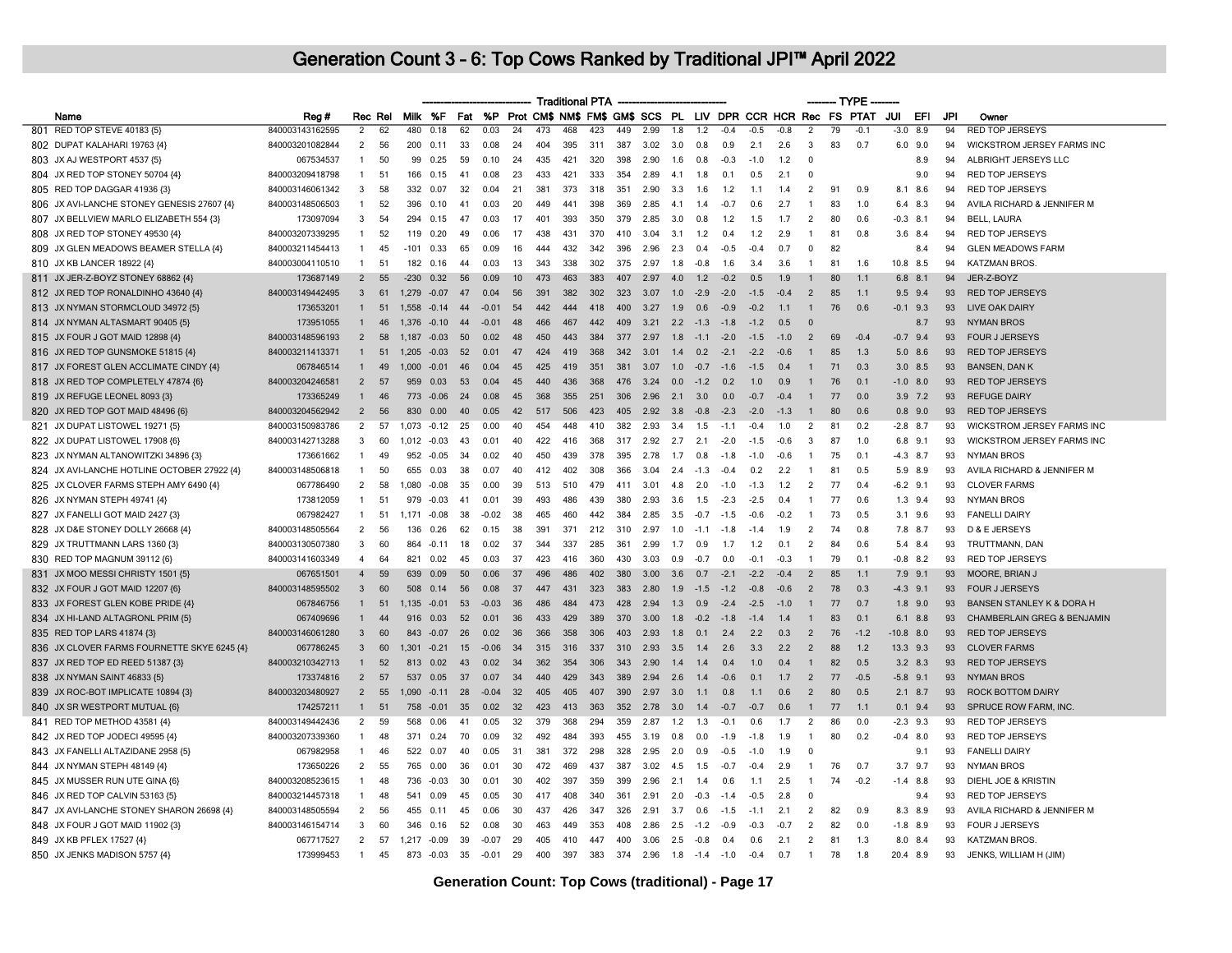|                                            |                 |                |    |                |                 |    |         |                |     | <b>Traditional PTA</b> |     |     |              |        |        |        |        |        |                | ------- TYPE - |                                                             |               |     |                                        |
|--------------------------------------------|-----------------|----------------|----|----------------|-----------------|----|---------|----------------|-----|------------------------|-----|-----|--------------|--------|--------|--------|--------|--------|----------------|----------------|-------------------------------------------------------------|---------------|-----|----------------------------------------|
| Name                                       | Reg #           | Rec Rel        |    | Milk %F        |                 |    | Fat %P  |                |     |                        |     |     |              |        |        |        |        |        |                |                | Prot CM\$ NM\$ FM\$ GM\$ SCS PL LIV DPR CCR HCR Rec FS PTAT | JUI<br>EFI    | JPI | Owner                                  |
| 851 JX GOLDEN MEADOWS GOT MAID 4525 {6}    | 173719785       | $\mathbf{1}$   | 52 | 683            | 0.03            | 39 | 0.02    | 29             | 466 | 457                    | 411 | 383 | 2.80         | 4.7    | 0.4    | $-0.2$ | 0.8    | 0.0    | $\overline{1}$ | 81             | 0.5                                                         | 9.3<br>$-4.5$ | 93  | DIAS ROBERT T. & FANELLI ROB           |
| 852 JX HI-LAND GOT MAID CHILLER {6}        | 067759291       | $\mathbf{1}$   | 51 | 462            | 0.16            | 57 | 0.06    | 29             | 454 | 443                    | 367 | 387 | 2.85         | 2.6    | $-0.4$ | $-1.0$ | $-0.6$ | $-0.7$ | $\overline{2}$ | 85             | 0.6                                                         | 0.6<br>9.1    | 93  | <b>CHAMBERLAIN GREG &amp; BENJAMIN</b> |
| 853 JX JER-Z-BOYZ MACKENZIE 60794 {5}      | 173173590       | $\overline{2}$ | 58 | $-77$          | 0.28            | 55 | 0.15    | 29             | 430 | 411                    | 264 | 407 | 2.97         | 0.8    | $-0.4$ | $-0.7$ | $-0.5$ | $-0.4$ | $\overline{2}$ | 80             | 0.5                                                         | $-2.2$ 7.8    | 93  | JER-Z-BOYZ                             |
| 854 JX AVI-LANCHE ASTRIX RHODES 27832 {4}  | 840003148506728 | $\mathbf{1}$   | 50 | 792            | 0.03            | 46 | 0.00    | 28             | 408 | 407                    | 390 | 422 | 3.09         | 1.6    | 1.7    | 1.0    | 1.2    | $-0.1$ | $\overline{1}$ | 79             | 0.2                                                         | $3.7$ 8.7     | 93  | AVILA RICHARD & JENNIFER M             |
| 855 JX ROC-BOT CRAZE 10595 {3}             | 840003200854565 | $\overline{2}$ | 58 | 354            | 0.17            | 53 | 0.07    | 28             | 399 | 390                    | 311 | 357 | 3.04         | 1.8    | 1.6    | $-0.3$ | 0.0    | $-0.4$ | $\overline{2}$ | 90             | 1.5                                                         | $12.3$ $9.1$  | 93  | <b>ROCK BOTTOM DAIRY</b>               |
| 856 JX DREAM VIEW DIMMER 5954 {5}          | 840003202307710 | 2              | 57 | 343            | 0.12            | 43 | 0.07    | 28             | 430 | 420                    | 336 | 384 | 2.98         | 3.2    | 2.2    | 0.8    | 0.0    | 1.9    | $\mathbf{1}$   | 76             | $-0.1$                                                      | $-6.1$ 8.6    | 93  | PINNACLE DAIRY, LP                     |
| 857 JX TRUTTMANN PILGRIM 1548 {3}          | 840003151367621 | $\overline{2}$ | 56 | 272            | 0.11            | 36 | 0.08    | 28             | 374 | 364                    | 272 | 361 | 3.04         | 2.5    | 2.0    | 1.5    | 2.2    | 1.9    | $\overline{2}$ | 87             | 0.5                                                         | $5.3$ 7.8     | 93  | TRUTTMANN, DAN                         |
| 858 JX HILMAR CHIEF 6616 {6}               | 840003130051148 | $\mathbf{1}$   | 50 | 1.169 -0.09    |                 | 36 | $-0.07$ | 27             | 449 | 454                    | 491 | 414 | 2.99         | 3.6    | $-0.3$ | $-0.3$ | 0.3    | 1.7    | $\Omega$       |                |                                                             | 9.3           | 93  | AHLEM, CHARLES                         |
| 859 JX EVERGREEN DECOY 3694 {3}            | 840003138193583 | $\overline{4}$ | 60 | 898            | $-0.11$         | 18 | $-0.03$ | 27             | 276 | 275                    | 274 | 365 | 2.96         | 0.9    | 0.9    | 3.6    | 4.2    | 1.7    | 2              | 86             | 1.3                                                         | 9.9<br>9.2    | 93  | <b>EVERGREEN DAIRY</b>                 |
| 860 JER-Z-BOYZ JENIUS DECA 71845 {6}-P     | 173917419       | $\mathbf{1}$   | 48 | 364            | 0.12            | 43 | 0.06    | 27             | 397 | 386                    | 309 | 392 | 2.93         | 1.4    | 1.0    | 0.5    | 0.8    | 2.1    | $\mathbf{1}$   | 80             | 0.8                                                         | $1.2$ 8.8     | 93  | JER-Z-BOYZ                             |
| 861 JX YOSEMITE HOST REGAL 39986 {6}       | 840003204990438 | $\mathbf{1}$   | 43 | 492            | 0.00            | 24 | 0.04    | 26             | 401 | 391                    | 333 | 357 | 2.82         | 3.8    | 1.5    | 0.9    | 0.8    | 1.6    | 0              |                |                                                             | 8.8           | 93  | RIVER ROCK RANCH- HILMAR               |
| 862 JX RED TOP JODECI 49480 {4}            | 840003206411275 | $\overline{1}$ | 48 | 233            | 0.20            | 55 | 0.08    | 26             | 430 | 423                    | 338 | 421 | 3.14         | 1.6    | 0.6    | 0.3    | 0.2    | 2.4    | - 0            |                |                                                             | 7.9           | 93  | <b>RED TOP JERSEYS</b>                 |
| 863 BARLASS LISTOWEL OPRAH 4124 {4}        | 067854124       | $\mathbf{1}$   | 53 | 425            | 0.01            | 22 | 0.04    | 25             | 418 | 408                    | 346 | 376 | 2.84         | 3.8    | 1.2    | 0.4    | 1.0    | 0.5    | $\overline{1}$ | 77             | $-0.7$                                                      | $-0.6$<br>8.4 | 93  | <b>BARLASS JERSEYS LLC</b>             |
| 864 JX RED TOP WOODCHUCK 53126 {5}         | 840003214457281 | $\overline{1}$ | 46 | 672            | $-0.01$         | 30 | 0.00    | 24             | 395 | 390                    | 367 | 372 | 2.85         | 3.1    | 0.8    | 0.9    | 0.8    | 2.2    | $\Omega$       |                |                                                             | 9.1           | 93  | <b>RED TOP JERSEYS</b>                 |
| 865 JX RED TOP STONEY 48899 {3}            | 840003205432346 | $\overline{2}$ | 55 | 274            | 0.18            | 53 | 0.06    | 24             | 463 | 452                    | 374 | 384 | 2.87         | 3.4    | $-0.5$ | $-1.1$ | $-0.4$ | 1.6    | $\overline{1}$ | 82             | 0.8                                                         | 8.8<br>1.9    | 93  | <b>RED TOP JERSEYS</b>                 |
| 866 JX AVI-LANCHE PINE SENSATI 30506 {5}   | 840003212617582 | $\overline{1}$ | 47 | 261            | 0.09            | 31 | 0.07    | 24             | 364 | 355                    | 281 | 383 | 3.02         | 2.1    | $-0.7$ | 1.5    | 2.0    | 2.9    | $\Omega$       |                |                                                             | 9.4           | 93  | AVILA RICHARD & JENNIFER M             |
| 867 JX RED TOP STONEY 51700 {4}            | 840003211413256 | $\overline{1}$ | 52 | 31             | 0.22            | 48 | 0.11    | 24             | 451 | 437                    | 328 | 374 | 2.96         | 3.4    | 0.5    | $-0.8$ | $-0.1$ | 2.4    | $\overline{1}$ | 81             | 1.1                                                         | 4.3<br>8.9    | 93  | <b>RED TOP JERSEYS</b>                 |
| 868 JX MM STONEY 5596 {4}                  | 840003201998191 | $\overline{2}$ | 61 | 277            | 0.13            | 42 | 0.06    | 23             | 434 | 426                    | 358 | 398 | 3.02         | 3.3    | 1.2    |        | 1.3    | 3.4    | $\overline{2}$ | 78             | 0.5                                                         | $-0.8$<br>8.0 | 93  | HOGAN, DAVID L                         |
| 869 JX JER-Z-BOYZ PATRON GOLDI 67853 {4}   | 173594461       | $\overline{2}$ | 56 | 241            | 0.17            | 48 | 0.07    | 23             | 429 | 418                    | 341 | 391 | 2.89         | 2.3    | 0.1    | n n    | $-0.6$ | 0.0    | $\mathbf{1}$   | 80             | 1.3                                                         | 5.8 8.4       | 93  | JER-Z-BOYZ                             |
| 870 JX RED TOP STONEY 50256 {4}            | 840003208521981 | $\overline{1}$ | 52 | 112 0.15       |                 | 38 | 0.09    | 23             | 467 | 454                    | 360 | 362 | 2.92         | 4.8    | 1.0    | $-0.8$ | $-0.2$ | 1.5    | -1             | 76             | 0.5                                                         | 4.5 9.0       | 93  | <b>RED TOP JERSEYS</b>                 |
| 871 JX ROC-BOT LISTOWEL 9452 {4}           | 840003145401272 | $\mathbf{3}$   | 60 |                | 99 0.17         | 42 | 0.09    | 23             | 457 | 444                    | 348 | 377 | 2.91         | 2.9    | 0.5    | $-2.0$ | $-1.0$ | 0.7    | $\overline{2}$ | 86             | 0.7                                                         | $7.5$ 8.9     | 93  | <b>ROCK BOTTOM DAIRY</b>               |
| 872 JX RED TOP JODECI 50767 {4}            | 840003209418861 | $\mathbf{1}$   | 52 | $-3$           | 0.21            | 45 | 0.11    | 23             | 395 | 384                    | 279 | 441 | 3.10         | 0.8    | $-0.8$ | 1.4    | 1.3    | 2.8    | $\overline{1}$ | 81             | 0.0                                                         | $0.0$ 8.4     | 93  | <b>RED TOP JERSEYS</b>                 |
| 873 JX FANELLI ALTASPARTA 3075 {5}         | 067873075       | $\mathbf{1}$   | 41 | 26             | 0.21            | 46 | 0.10    | 22             | 404 | 390                    | 288 | 360 | 2.90         | 2.4    | 2.2    | 0.3    | 0.3    | 0.2    | $\Omega$       |                |                                                             | 9.3           | 93  | <b>FANELLI DAIRY</b>                   |
| 874 JX AVI-LANCHE FAMILIA ARTIST 26269 {4} | 840003148505165 | $\overline{2}$ | 57 | 280            | 0.09            | 32 | 0.05    | 21             | 440 | 430                    | 366 | 388 | 2.84         | 3.7    | 0.5    | 02     | $-0.5$ | 0.0    | $\mathbf{3}$   | 83             | 0.8                                                         | $7.3$ 8.8     | 93  | AVILA RICHARD & JENNIFER M             |
| 875 JX RED TOP DIMMER 44350 {5}            | 840003150438788 | $\overline{2}$ | 58 | 164            | 0.15            | 41 | 0.07    | 20             | 438 | 427                    | 354 | 373 | 2.90         | 3.9    | 2.7    | 04     | 0.0    | 1.4    | $\overline{2}$ | 84             | 0.3                                                         | $-2.0$<br>9.3 | 93  | <b>RED TOP JERSEYS</b>                 |
| 876 JX CLOVER FARMS WORLD CUP ICE 5330 {5} | 067725330       | $\mathbf{3}$   | 61 | $-47$          | 0.06            | 11 | 0.10    | 19             | 398 | 385                    | 288 | 383 | 2.94         | 4.1    | 2.1    | 1.8    | 2.4    | 3.0    | $\overline{2}$ | 81             | 0.2                                                         | $4.5$ 9.1     | 93  | <b>CLOVER FARMS</b>                    |
| 877 SF RENO 14999 {6}                      | 173110812       | $\overline{2}$ | 59 | 672            | 0.02            | 36 | $-0.03$ | 18             | 451 | 452                    | 462 | 424 | 2.98         | 3.4    | 0.9    | $-0.1$ | 0.5    | 2.5    | $\overline{2}$ | 77             | 0.8                                                         | 5.9<br>8.3    | 93  | <b>STAAS FARM INC</b>                  |
| 878 JX RED TOP PATRON 45256 {4}            | 840003200835526 | $\overline{2}$ | 57 |                | $16 \quad 0.17$ | 36 | 0.08    | 18             | 470 | 460                    | 378 | 427 | 3.00         | 3.5    | $-0.4$ | $-01$  | $-0.9$ | $-1.2$ | 2              | 84             | 2.0                                                         | 15.4 8.3      | 93  | <b>RED TOP JERSEYS</b>                 |
| 879 AJ WESTPORT 4530 {6}                   | 067534530       | $\mathbf{1}$   | 50 | 157            | 0.13            | 36 | 0.05    | 17             | 401 | 389                    | 325 | 346 | 2.78         | 3.4    | 1.8    | 0.2    | 0.7    | 1.5    | $\Omega$       |                |                                                             | 9.6           | 93  | ALBRIGHT JERSEYS LLC                   |
| 880 JX BLUE MIST PENDLETON RADIANT {4}     | 173554016       | $\overline{2}$ | 50 |                | 84 0.14         | 33 | 0.06    | 16             | 433 | 424                    | 359 | 397 | 2.93         | 4.0    | 2.3    | 1.3    | 0.7    | $-0.3$ | $\overline{2}$ | 80             | 0.8                                                         | 5.5 8.8       | 93  | GOMES JERSEY DAIRY, LLC                |
| 881 JX RED TOP STONEY 49128 {4}            | 840003206410923 | $\mathbf{1}$   | 52 |                | $-2$ 0.22       | 46 | 0.08    | 16             | 375 | 364                    | 286 | 341 | 2.90         | 3.0    | 0.8    | 1.0    | 1.4    | 0.7    | $\mathbf{1}$   | 83             | 0.8                                                         | 12.8 8.0      | 93  | <b>RED TOP JERSEYS</b>                 |
| 882 JX FOREST GLEN STONEY KELI {4}         | 067846009       | -1             | 53 | $-72$          | 0.27            | 53 | 0.09    | 16             | 434 | 421                    | 332 | 379 | 2.87         | 3.3    | 0.5    | በ 2    | 0.6    | 0.9    | - 0            |                |                                                             | 8.2           | 93  | <b>FOREST GLEN JERSEYS</b>             |
| 883 JX SF CURRY 15845 {4}                  | 067815845       | $\overline{2}$ | 56 | 348 0.03       |                 | 24 | $-0.01$ | 10             | 358 | 356                    | 354 | 375 | 2.88         | 2.9    | 2.2    | 2.0    | 2.4    | 4.5    | $\overline{2}$ | 81             | 0.8                                                         | 7.9 8.3       | 93  | <b>STAAS FARM INC</b>                  |
| 884 RICHFIELD HAWTHORNE M818 {5}           | 119073146       | 5              | 60 | -746           | 0.26            | 17 | 0.15    | $\overline{4}$ | 375 | 358                    | 232 | 453 | 2.91         | 2.7    | 1.5    | 4.     | 3.8    | 2.0    | 3              | 90             | 0.1                                                         | 2.9<br>6.7    | 93  | <b>GLEN MEADOWS FARM</b>               |
| 885 JX DUPAT GOT MAID 18668 {4}            | 840003149435247 | 2              | 58 | 1,457          | $-0.11$         | 45 | 0.01    | 55             | 475 | 466                    | 408 | 394 | 2.85         | 2.3    | $-2.1$ | $-1.9$ | $-1.5$ | $-1.5$ | $\overline{2}$ | 80             | 0.5                                                         | -6.1<br>8.9   | 92  | WICKSTROM JERSEY FARMS INC             |
| 886 RED TOP MEMORY 52042 {5}               | 840003212202525 | $\overline{1}$ | 51 | 1.644          | $-0.02$         | 74 | $-0.03$ | 53             | 452 | 453                    | 439 | 407 | 3.12         | 0.0    | $-1.3$ | $-2.3$ | $-2.3$ | $-2.2$ | - 0            |                |                                                             | 8.3           | 92  | <b>RED TOP JERSEYS</b>                 |
| 887 JX RED TOP STEPH 51395 {4}             | 840003210342721 | $\overline{1}$ | 51 | $1.440 - 0.10$ |                 | 48 | 0.00    | 52             | 463 | 458                    | 417 | 354 | 3.01         | 2.2    | 0.1    | $-2.8$ | $-3.3$ | 0.5    | $\overline{1}$ | 81             | 0.7                                                         | $2.5$ 9.3     | 92  | <b>RED TOP JERSEYS</b>                 |
| 888 NYMAN KESTREL 48507 {3}                | 173659832       | $\overline{2}$ | 52 | 2,116 -0.33    |                 | 26 | $-0.11$ | 51             | 428 | 437                    | 496 | 383 | 3.04         | 2.8    | 1.2    | $-0.9$ | 0.2    | 2.4    | $\overline{1}$ | 78             | $-0.3$                                                      | -4.4<br>8.9   | 92  | <b>NYMAN BROS</b>                      |
| 889 JX SUNWEST PROMO ISAAC W2639 {4}       | 840003204696190 | $\overline{1}$ | 51 | 1,648          | $-0.20$         | 34 | $-0.05$ | 50             | 345 | 347                    | 348 | 338 | 3.10         | 1.0    | 0.7    | 0.4    | 1.0    | $-0.2$ | $\overline{1}$ | 77             | 0.7                                                         | 4.5<br>8.2    | 92  | SUNWEST JERSEY DAIRY                   |
| 890 JX DUPAT GOT MAID 18776 {6}            | 840003149435355 | 3              | 60 | 1.424          | $-0.14$         | 37 | $-0.02$ | 47             | 479 | 475                    | 452 | 419 | 2.90         | 2.7    | $-1.3$ | $-1.6$ | $-0.5$ | 0.4    | 2              | 79             | 0.4                                                         | $-1.7$ 9.9    | 92  | WICKSTROM JERSEY FARMS INC             |
| 891 JX RED TOP MILTON 41590 {5}            | 840003146060996 | $\mathcal{P}$  | 57 | 1419           | 0.05            | 79 | $-0.02$ | 47             | 413 | 413                    | 395 | 379 | 3.09         | $-0.3$ | $-11$  | $-18$  | $-17$  | $-14$  | $\overline{2}$ | 80             | $-0.1$                                                      | $-4.8$<br>8.4 | 92  | <b>RED TOP JERSEYS</b>                 |
| 892 JX GRANDVU MESSI ESSEX 391 {5}         | 173773473       | $\mathbf{1}$   | 50 | 1,142 -0.05    |                 | 43 | 0.01    | 43             | 506 | 500                    | 458 | 409 | 2.97         | 2.6    | 0.8    | $-2.7$ | $-2.9$ | $-1.0$ | $\mathbf{1}$   | 80             | 0.4                                                         | $3.5$ $9.2$   | 92  | <b>BELL, HAROLD L</b>                  |
| 893 RED TOP MILTON 42806 {4}               | 840003147737056 | $\mathbf{3}$   | 61 | 1.382          | $-0.07$         | 50 | $-0.04$ | 42             | 423 | 423                    | 420 | 405 | 3.00         | 1.2    | $-0.4$ | $-0.6$ | $-0.4$ | $-1.1$ | $\mathbf{3}$   | 86             | 0.5                                                         | $-3.9$<br>8.0 | 92  | <b>RED TOP JERSEYS</b>                 |
| 894 JX FOOTHILL PECOS 30716 {4}            | 840003202981947 | $\mathbf{1}$   | 50 | 849            | 0.00            | 40 | 0.05    | 42             | 370 | 362                    | 288 | 346 | 3.09         | 1.4    | 1.4    | 0.1    | $1.2$  | 1.2    | $\mathbf{1}$   | 83             | 0.6                                                         | $4.0$ 9.2     | 92  | AHLEM FOOTHILL FARMS                   |
| 895 JX ROC-BOT MESSI 9203 {3}              | 840003142244578 | $\mathbf{3}$   | 60 | 876            | $-0.01$         | 40 | 0.04    | 41             | 450 | 441                    | 370 | 345 | 2.94         | 2.7    | 0.5    | $-2.4$ | $-2.6$ | $-0.1$ | $\overline{2}$ | 86             | 0.9                                                         | $9.4$ 9.4     | 92  | <b>ROCK BOTTOM DAIRY</b>               |
| 896 JX COUNTRY LANE VELLO PSYCHO {6}       | 075961004       | $\overline{2}$ | 53 | 824            | $-0.06$         | 27 | 0.04    | 40             | 361 | 351                    | 277 | 386 | 2.93         | 0.1    | $-1.5$ | 0.2    | 0.4    | $-0.8$ | 2              | 81             | 0.6                                                         | 8.5 8.5       | 92  | <b>MARTIN, BRIAN L</b>                 |
| 897 JX FANELLI VICEROY 1927 {5}            | 075911927       | $\overline{2}$ | 57 | 923            | $-0.01$         | 43 | 0.02    | 39             | 365 | 360                    | 309 | 362 | 3.07         | 2.1    | 0.4    | 1.5    | 2.6    | 3.0    | $\overline{2}$ | 77             | 0.3                                                         | $-2.1$ 9.3    | 92  | FANELLI PHIL & FAMILY                  |
| 898 JX SR NELSON MATTEL {6}                | 174257462       | $\mathbf{1}$   | 50 | 498            | 0.22            | 71 | 0.09    | 38             | 434 | 425                    | 323 | 388 | 3.18         | 1.0    | $-0.4$ | $-1.1$ | $-0.7$ | 0.9    | $\mathbf{1}$   | 83             | 1.0                                                         | $2.5$ 8.8     | 92  | SPRUCE ROW FARM, INC.                  |
| 899 JX RED TOP STEPH 49801 {4}             | 840003207339566 | $\overline{1}$ | 52 | 458 0.16       |                 | 57 | 0.10    | 38             | 461 | 448                    | 335 | 349 | 3.01         | 2.4    | 0.7    | $-2.5$ | $-2.7$ | 1.0    | $\mathbf{1}$   | 80             | 0.7                                                         | $3.2$ 9.5     | 92  | <b>RED TOP JERSEYS</b>                 |
| 900 JX RED TOP SEVEN 39368 {3}             | 840003141603605 | $\overline{3}$ | 60 | $1.214 - 0.11$ |                 | 33 | $-0.03$ | 37             | 437 | 440                    | 441 |     | 423 3.13 2.8 |        | 1.1    | 0.6    | 0.4    | 0.0    | $\overline{3}$ | 83             | 0.2                                                         | 6.1<br>8.2    | 92  | <b>RED TOP JERSEYS</b>                 |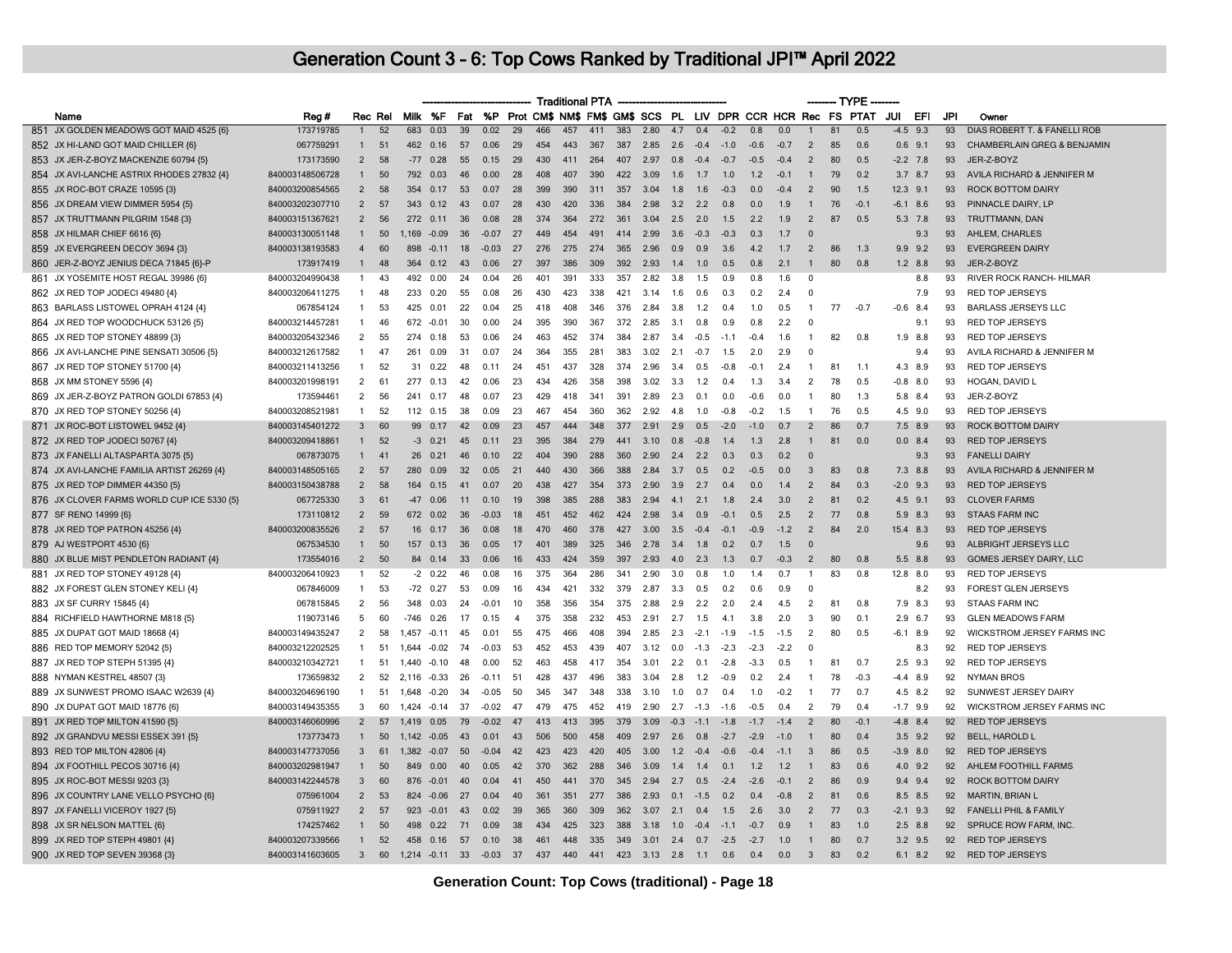|                                             |                 |                |         |        |                |     |           |     |                      | <b>Traditional PTA</b> |     |     |      |     |        |                |        |        |                | ------- TYPE |                                                             |             |           |     |                                    |
|---------------------------------------------|-----------------|----------------|---------|--------|----------------|-----|-----------|-----|----------------------|------------------------|-----|-----|------|-----|--------|----------------|--------|--------|----------------|--------------|-------------------------------------------------------------|-------------|-----------|-----|------------------------------------|
| Name                                        | Reg #           |                | Rec Rel |        | Milk %F        | Fat | <b>%P</b> |     |                      |                        |     |     |      |     |        |                |        |        |                |              | Prot CM\$ NM\$ FM\$ GM\$ SCS PL LIV DPR CCR HCR Rec FS PTAT | JUI         | EFI       | JPI | Owner                              |
| 901 JX IRISHTOWNS W4609 TRADITION VONNY {6} | 067454609       | $\overline{2}$ | 54      | 590    | 0.03           | 36  | 0.07      | 37  | 445                  | 433                    | 340 | 407 | 2.93 | 2.5 | $-0.3$ | $-0.3$         | 0.7    | 0.4    | $\overline{2}$ | 87           | 0.1                                                         | $-4.8$      | 8.9       | 92  | <b>IRISHTOWN ACRES</b>             |
| 902 JX ROC-BOT PELE 9624 {3}                | 840003145401444 | -3             | 60      | 1.690  | $-0.24$        | 27  | $-0.11$   | 36  | 374                  | 379                    | 442 | 336 | 2.84 | 3.3 | 0.9    | 0.7            | 0.5    | 2.3    | $\overline{2}$ | 79           | 0.3                                                         | $0.3$ 8.9   |           | 92  | ROCK BOTTOM DAIRY                  |
| 903 JX RED TOP DONCIC 52469 (5)             | 840003212202952 | $\mathbf{1}$   | 49      |        | 1,148 -0.02    | 50  | $-0.03$   | 36  | 413                  | 412                    | 405 | 364 | 2.99 | 2.1 | 1.0    | $-0.5$         | $-0.8$ | $-0.5$ | $\Omega$       |              |                                                             |             | 8.4       | 92  | <b>RED TOP JERSEYS</b>             |
| 904 JX WILL DO WILDCAT EMMELINE {4}         | 840003203624893 | $\overline{1}$ | 48      | 955    | $-0.03$        | 39  | 0.00      | 36  | 395                  | 391                    | 356 | 388 | 3.00 | 1.3 | $-0.2$ | 0.0            | $-0.2$ | 0.5    | $\overline{1}$ | 85           | 0.9                                                         | 5.1 8.6     |           | 92  | ETTINGER AMBER & KENLEY CAME       |
| 905 JX AVI-LANCHE WILDCAT TAWYNA 28100 {5}  | 840003148506996 | $\mathbf{1}$   | 51      | 848    | 0.11           | 65  | 0.02      | 36  | 442                  | 437                    | 390 | 410 | 3.07 | 0.5 | $-2.0$ | $-1.7$         | $-2.0$ | $-0.1$ | $\mathbf{1}$   | 81           | 0.5                                                         | $9.5$ 8.8   |           | 92  | AVILA RICHARD & JENNIFER M         |
| 906 ROC-BOT LOOT 11494 {3}                  | 840003210481529 | $\mathbf{1}$   | 54      | 604    | 0.19           | 70  | 0.06      | 36  | 443                  | 438                    | 362 | 439 | 3.25 | 0.2 | $-1.4$ | $-1.0$         | $-0.2$ | 0.4    | $\mathbf{1}$   | 83           | 1.0                                                         |             | 4.2 7.9   | 92  | ROCK BOTTOM DAIRY                  |
| 907 JX SUNSET CANYON GM PEORIA 3141 {6}     | 173293865       | $\overline{2}$ | 56      | 1.079  | $-0.02$        | 47  | $-0.02$   | 35  | 467                  | 463                    | 448 | 383 | 2.90 | 3.2 | $-0.9$ | $-1.8$         | $-11$  | $-0.3$ | 2              | 84           | 09                                                          | $3.9$ $9.2$ |           | 92  | SILVA, ERIC LEONARD                |
| 908 JX YOSEMITE BALTAZAR LAYNE 37204 {6}    | 840003144137529 | -3             | 61      |        | $1.017 - 0.10$ | 26  | $-0.01$   | 35  | 447                  | 441                    | 415 | 405 | 2.85 | 2.0 | $-0.3$ | $-1.6$         | $-1.3$ | 0.4    | 2              | 78           | 0.3                                                         |             | $3.7$ 9.2 | 92  | RIVER ROCK RANCH- HILMAR           |
| 909 JX NYMAN CHUBBY 47986 {4}               | 173648919       | $\overline{2}$ | 53      | 1.003  | $-0.05$        | 37  | $-0.01$   | 35  | 405                  | 401                    | 376 | 426 | 2.94 | 1.3 | $-1.1$ | 0.6            | 0.9    | 0.8    | 2              | 84           | 0 C                                                         | $-3.2$ 9.0  |           | 92  | <b>NYMAN BROS</b>                  |
| 910 JX AVI-LANCHE PECOS KLASSY 26565 {4}    | 840003148505461 | 2              | 57      | 789    | $-0.02$        | -34 | 0.03      | 35  | 338                  | 333                    | 283 | 341 | 3.09 | 2.0 | 1.2    | 1.5            | 2.9    | 2.1    | 2              | 82           | 0.8                                                         | 4.9 9.5     |           | 92  | AVILA RICHARD & JENNIFER M         |
| 911 JX GURE BEHIA MESQUITE 1933 {4}         | 076031933       | $\mathbf{1}$   | 51      | 762    | 0.03           | 43  | 0.03      | 35  | 421                  | 415                    | 358 | 376 | 3.02 | 2.3 | 0.4    | $-0.3$         | $-0.6$ | 1.0    |                | 77           | 0.7                                                         | 4.7 8.8     |           | 92  | DOUBLE-D DAIRY #3                  |
| 912 JX SUN VALLEY GM DEBUT {6}-ET           | 173860191       | $\mathbf{1}$   | 51      | 481    | 0.18           | 63  | 0.08      | 34  | 504                  | 491                    | 398 | 404 | 2.94 | 2.5 | $-0.9$ | $-2.8$         | $-1.9$ | 0.0    | $\mathbf{1}$   | 81           | 0.4                                                         | $-1.8$ 9.1  |           | 92  | <b>SEALS JEFFREY &amp; REBECCA</b> |
| 913 JX YOSEMITE MATLOCK MARVEL 37227 {6}    | 840003144137552 | $\overline{3}$ | 60      | 786    | $-0.01$        | 35  | 0.02      | 33  | 372                  | 365                    | 319 | 329 | 2.92 | 2.8 | 1.1    | 0.6            | 0.7    | $-0.4$ | $\overline{2}$ | 83           | 1.2                                                         | 11.7 8.4    |           | 92  | RIVER ROCK RANCH- HILMAR           |
| 914 JX COUNTRY LANE VICK NUROTIC {5}        | 067290867       | $\overline{3}$ | 58      | 585    | 0.03           | 35  | 0.05      | 33  | 366                  | 353                    | 275 | 385 | 2.79 | 0.8 | $-2.7$ | 0.7            | 0.7    | $-0.3$ | $\overline{2}$ | 88           | 0.9                                                         | $9.2$ 8.5   |           | 92  | <b>MARTIN, BRIAN L</b>             |
| 915 JX FOREST GLEN ATABOY DONNA {4}         | 075331206       | 5              | 60      |        | $1.207 -0.12$  | 32  | $-0.05$   | 32  | 381                  | 378                    | 389 | 402 | 2.73 | 1.5 | $-1.6$ | 1.0            | 0.8    | $-0.6$ | $\overline{2}$ | 91           | 0.3                                                         | 4.9 7.6     |           | 92  | <b>FOREST GLEN JERSEYS</b>         |
| 916 JX CLOVER FARMS STEPH BETSY 7055 {4}    | 067847055       | $\mathbf{1}$   | 52      | 1 153  | $-0.12$        | 28  | $-0.05$   | 32  | 453                  | 453                    | 463 | 388 | 2.92 | 3.8 | 1.9    | $-06$          | $-12$  | 1 Q    | -1             | 80           | 07                                                          | $3.4$ 8.5   |           | 92  | <b>CLOVER FARMS</b>                |
| 917 JX AVI-LANCHE STONEY BETTY 27461 {4}    | 840003148506357 | 2              | 57      | 271    | 0.21           | 58  | 0.10      | 32  | 414                  | 399                    | 286 | 333 | 2.94 | 1.8 | 0.1    | $-1.5$         | $-1.6$ | 1.6    | $\mathbf{1}$   | 80           | 0.9                                                         | 6.4 8.6     |           | 92  | AVILA RICHARD & JENNIFER M         |
| 918 JX AVI-LANCHE KOBE JILLY 29207 {4}      | 840003148508103 |                | 49      | 976    | 0.03           | 53  | $-0.02$   | 31  | 447                  | 446                    | 438 | 380 | 3.00 | 2.1 | 2.8    | $-1.3$         | $-1.6$ | $-1.0$ |                | 76           | 0.7                                                         | 6.0 9.5     |           | 92  | AVILA RICHARD & JENNIFER M         |
| 919 ROC-BOT LISTOWEL 9476 {3}               | 840003145401296 | $\mathbf{3}$   | 60      | 696    | 0.04           | 42  | 0.02      | 31  | 439                  | 431                    | 380 | 372 | 2.88 | 2.9 | 1.3    | $-1.0$         | $-0.2$ | 1.0    | 2              | 77           | $-0.7$                                                      | $-5.0$ 9.1  |           | 92  | <b>ROCK BOTTOM DAIRY</b>           |
| 920 JX GURE BEHIA CELTIC 1037 {6}           | 076031037       | $\overline{2}$ | 54      | 667    | 0.04           | 41  | 0.03      | -31 | 394                  | 387                    | 335 | 381 | 2.96 | 1.6 | $-0.8$ | 0.0            | 0.1    | 0.8    | $\mathbf{1}$   | 82           | 1.0                                                         | $7.1$ 8.2   |           | 92  | DOUBLE-D DAIRY #3                  |
| 921 JX AVI-LANCHE PECOS BELLO 26150 {4}     | 840003148505046 | 2              | 56      | 651    | $-0.01$        | 30  | 0.03      | 31  | 441                  | 436                    | 385 | 414 | 3.07 | 3.7 | 1.8    | 0.8            | 2.1    | 2.2    | 2              | 76           | 0.0                                                         | $-3.2$ 9.2  |           | 92  | AVILA RICHARD & JENNIFER M         |
| 922 JX RED TOP JODECI 50994 {4}             | 840003209419088 | $\mathbf{1}$   | 52      | 612    | 0.06           | 43  | 0.04      | 31  | 434                  | 428                    | 369 | 426 | 3.01 | 2.1 | 0.9    | 0.7            | 0.1    | 2.2    | $\overline{1}$ | 77           | $-0.7$                                                      | $-8.2$ 8.3  |           | 92  | <b>RED TOP JERSEYS</b>             |
| 923 JX OSCEOLA CALVIN ELLEN D069 {5}        | 173547245       | $\overline{2}$ | 55      | 610    | $-0.04$        | 20  | 0.04      | 31  | 427                  | 418                    | 355 | 413 | 2.88 | 2.8 | $-0.8$ | 0.2            | 0.9    | 2.7    | $\overline{2}$ | 82           | 0.1                                                         | $-1.6$ 8.4  |           | 92  | BAKER ROBERT T OR JANET A          |
| 924 JX GOLDEN MEADOWS GOT MAID 4334 {6}     | 173512128       | 2              | 56      | 525    | 0.09           | 44  | 0.05      | 31  | 474                  | 462                    | 386 | 381 | 2.83 | 4.3 | 0.0    | $-0.8$         | 0.2    | $-0.4$ | $\Omega$       |              |                                                             |             | 9.5       | 92  | DIAS ROBERT T. & FANELLI ROB       |
| 925 JX AVI-LANCHE CESPEDES MINDY 28239 {4}  | 840003148507135 | $\mathbf{1}$   | 52      | 446    | 0.19           | 62  | 0.07      | 31  | 460                  | 448                    | 362 | 376 | 2.88 | 2.5 | $-1.1$ | $-1.6$         | $-2.1$ | $-0.6$ | $\mathbf{1}$   | 80           | 0.7                                                         | $-1.1$      | 9.3       | 92  | AVILA RICHARD & JENNIFER M         |
| 926 JX KUTZ TI 16976 {3}                    | 840003144935213 | 3              | 61      | 1,227  | $-0.22$        | 9   | $-0.07$   | 30  | 346                  | 351                    | 384 | 406 | 3.05 | 2.5 | $-1.1$ | 2.6            | 3.4    | 2.3    |                | 79           | 1.4                                                         | 11.6 8.2    |           | 92  | <b>KUTZ DAIRY LLC</b>              |
| 927 JX FOOTHILL VICEROY 27709 {5}           | 840003143956891 | $\overline{2}$ | 58      | 874    | $-0.01$        | 39  | $-0.01$   | 29  | 376                  | 374                    | 360 | 375 | 2.96 | 2.3 | 1.1    | 1.2            | 1.9    | 2.6    | $\overline{2}$ | 75           | $-0.3$                                                      | $0.6$ 9.2   |           | 92  | <b>COUNTYLINE LLC</b>              |
| 928 JX BLISS PFLEX 2663 {6}                 | 173468269       | $\overline{2}$ | 55      | 784    | 0.04           | 47  | 0.00      | 29  | 429                  | 426                    | 400 | 420 | 2.99 | 2.1 | $-1.7$ | 0 <sub>1</sub> | 0.4    | 2.0    | $\overline{2}$ | 78           | 0.2                                                         | $-1.5$ 7.7  |           | 92  | <b>CROSSWINDS FARM</b>             |
| 929 NYMAN FIRESTAR 91155 {3}                | 173956519       | $\overline{1}$ | 48      | 606    | $-0.07$        | 14  | 0.03      | 29  | 440                  | 432                    | 379 | 419 | 2.93 | 3.6 | 0.1    | 0.5            | 0.6    | 2.3    | $^{\circ}$     |              |                                                             |             | 9.2       | 92  | LIVE OAK DAIRY                     |
| 930 JX D&E RESPECT NIKI 28471 {5}           | 840003148507367 | $\mathbf{1}$   | 51      | 467    | 0.12           | 49  | 0.05      | 28  | 353                  | 342                    | 272 | 314 | 2.86 | 1.3 | $-0.4$ | $-0.8$         | 0.7    | 4.1    | $\overline{1}$ | 75           | 1.0                                                         | 8.4 9.1     |           | 92  | D & E JERSEYS                      |
| 931 JX AVI-LANCHE HUELL FERN 25190 {4}      | 840003148504086 | $\overline{2}$ | 56      | 83     | 0.21           | 48  | 0.12      | 28  | 365                  | 349                    | 227 | 379 | 2.91 | 0.4 | $-1.8$ | 0.4            | 1.1    | 1.7    | $\overline{2}$ | 77           | 0.2                                                         | $3.0$ 7.4   |           | 92  | AVILA RICHARD & JENNIFER M         |
| 932 JX RED TOP STONEY 49148 {4}             | 840003206410943 | 1              | 52      | 857    | 0.01           | 44  | $-0.02$   | 27  | $\Delta\Delta\Omega$ | 440                    | 435 | 392 | 3.02 | 3.3 | 1.0    | $-0.3$         | 0.2    | 2.1    |                | 84           | 0.6                                                         | $2.7$ 8.2   |           | 92  | <b>RED TOP JERSEYS</b>             |
| 933 JX VALSIGNA CREDENTIAL 27210 {5}        | 119424504       | 5              | 65      | 644    | 0.09           | 51  | 0.02      | 27  | 440                  | 434                    | 395 | 441 | 2.91 | 0.9 | $-1.4$ | $-0.9$         | 0.0    | $-1.3$ | 2              | 82           | 0.4                                                         | $5.5$ 8.1   |           | 92  | <b>WICKSTROM DAIRIES L.P.</b>      |
| 934 JX MM DAYBREAK 20169 {5}                | 119662348       | $\overline{4}$ | 64      | 370    | 0.11           | 41  | 0.06      | 27  | 462                  | 453                    | 379 | 448 | 3.00 | 2.0 | 0.4    | $-0.5$         | 0.4    | 1.7    | $\overline{2}$ | 86           | $-0.4$                                                      | $-4.2$ 8.6  |           | 92  | <b>MISTY MEADOW DAIRY</b>          |
| 935 JX DUPAT STEVE 17160 {5}                | 840003142712540 | $\mathbf{1}$   | 54      | 260    | 0.24           | 65  | 0.07      | 25  | 445                  | 437                    | 358 | 386 | 3.06 | 2.4 | 1.1    | $-0.7$         | $-0.6$ | 0.7    | $\mathbf{1}$   | 77           | 0.4                                                         |             | $1.4$ 9.0 | 92  | WICKSTROM JERSEY FARMS INC         |
| 936 JX MM DAYBREAK 20549 {6}                | 119694435       | 5              | 64      | 658    | $-0.02$        | 27  | $-0.01$   | 23  | 496                  | 497                    | 485 | 493 | 3.11 | 3.7 | 1.4    | 0.7            | 0.5    | 0.4    | $\overline{2}$ | 80           | $-0.3$                                                      | $-2.1$ 9.0  |           | 92  | <b>MISTY MEADOW DAIRY</b>          |
| 937 JX RED TOP STONEY 49492 {4}             | 840003206411287 | $\mathbf{1}$   | 52      | 421    | 0.15           | 54  | 0.03      | 23  | 394                  | 386                    | 335 | 328 | 2.92 | 2.9 | 0.4    | $-0.3$         | 0.2    | 0.6    | $\overline{1}$ | 83           | 0.8                                                         | 9.8 8.4     |           | 92  | <b>RED TOP JERSEYS</b>             |
| 938 JX AVI-LANCHE STONEY DANA 27783 {4}     | 840003148506679 | $\overline{2}$ | 56      | 400    | 0.06           | 32  | 0.04      | 23  | 427                  | 420                    | 367 | 357 | 294  | 4.3 | 1.8    | 0.1            | 0.7    | 2.5    | $\overline{2}$ | 79           | 1.1                                                         | $5.3$ $9.3$ |           | 92  | AVILA RICHARD & JENNIFER M         |
| 939 JX FOREST GLEN STONEY MONEY {4}         | 067805786       | $\overline{2}$ | 56      | 326    | 0.12           | 42  | 0.05      | 23  | 438                  | 429                    | 365 | 383 | 2.92 | 2.9 | $-0.3$ | $-0.9$         | $-0.5$ | 1.3    | $\mathbf{1}$   | 83           | 1.1                                                         | 7.8 8.7     |           | 92  | <b>FOREST GLEN JERSEYS</b>         |
| 940 JX AARDEMA CURRY 20734 {4}              | 840003150321451 | $\overline{2}$ | 57      | 221    | 0.17           | 47  | 0.07      | 23  | 383                  | 373                    | 296 | 343 | 2.96 | 2.5 | 1.5    | 0.7            | 0.4    | 2.7    | $\mathbf{1}$   | 82           | 1.3                                                         | $5.1$ 9.4   |           | 92  | <b>VIERRA DAIRY FARMS</b>          |
| 941 JX DUTCH HOLLOW CHIEF ALOE {6}          | 840003213697768 | -1             | 52      | 705    | 0.08           | 52  | -0.02     | 22  | 457                  | 459                    | 457 | 422 | 3.07 | 3.2 | $-0.7$ | $-0.3$         | n n    | 15     | $\Omega$       | 84           |                                                             |             | 8.7       | 92  | CHITTENDEN, MAXWELL S              |
| 942 JX RED TOP PINE 52249 {5}               | 840003212202732 | $\mathbf{1}$   | 50      | 197    | 0.13           | 38  | 0.07      | 22  | 362                  | 353                    | 278 | 375 | 3.00 | 2.1 | 0.5    | 1.7            | 2.6    | 2.0    | $^{\circ}$     |              |                                                             |             | 8.6       | 92  | <b>RED TOP JERSEYS</b>             |
| 943 JX RED TOP PINE 53179 {5}               | 840003214457334 | $\mathbf{1}$   | 48      | 40     | 0.12           | 27  | 0.10      | 22  | 362                  | 349                    | 249 | 353 | 2.92 | 2.4 | $-0.6$ | 1.0            | 1.2    | 1.8    | $\Omega$       |              |                                                             |             | 9.1       | 92  | <b>RED TOP JERSEYS</b>             |
| 944 JX CLOVER FARMS STONEY COFFEE 7213 {4}  | 067847213       | $\overline{1}$ | 52      | $-220$ | 0.25           | 42  | 0.14      | 22  | 400                  | 383                    | 249 | 340 | 2.96 | 2.8 | 1.0    | $-0.1$         | $-0.1$ | 2.3    | -1             | 80           | 0.8                                                         | 8.3 8.7     |           | 92  | <b>CLOVER FARMS</b>                |
| 945 JX SPRING CREEK WORLD CUP LIBRA {5}     | 067346880       | 3              | 56      | -425   | 0.24           | 29  | 0.18      | 22  | 334                  | 311                    | 144 | 332 | 2.85 | 1.6 | 1.2    | 1.4            | 2.2    | 3.4    | $\overline{2}$ | 86           | 0.9                                                         | $2.3$ 8.1   |           | 92  | SPRING CREEK FARMS                 |
| 946 SUNRAY BONANZA SHERRY {6}               | 067306875       | $\overline{4}$ | 53      | 638    | $-0.01$        | 28  | $-0.01$   | 21  | 376                  | 373                    | 360 | 391 | 2.87 | 2.6 | 1.0    | 1.6            | 2.2    | 2.4    | $\overline{2}$ | 82           | 0.5                                                         | $0.7$ 7.6   |           | 92  | <b>STRACK-VIEW FARMS LLC</b>       |
| 947 JX SF WORLD CUP 16642 {4}               | 067916642       | $\mathbf{1}$   | 53      | 122    | 0.15           | 38  | 0.07      | 20  | 352                  | 340                    | 261 | 372 | 2.89 | 1.6 | 0.6    | 1.6            | 2.1    | 2.4    | $\mathbf{1}$   | 77           | 0.7                                                         |             | $1.1$ 8.9 | 92  | <b>STAAS FARM INC</b>              |
| 948 JX RED TOP STONEY 48464 {4}             | 840003204562910 | $\overline{2}$ | 56      | 201    | 0.19           | 51  | 0.05      | 19  | 444                  | 436                    | 374 | 381 | 2.96 | 3.8 | 0.8    | 0.0            | 0.6    | 1.9    | -1             | 80           | 0.8                                                         | $3.8$ $8.4$ |           | 92  | <b>RED TOP JERSEYS</b>             |
| 949 JX RED TOP STONEY 52705 {4}             | 840003213313062 | $\mathbf{1}$   | 49      |        | 102 0.17       | 41  | 0.07      | 19  | 461                  | 451                    | 373 | 364 | 2.91 | 4.9 | 2.0    | $-0.3$         | $-0.1$ | 2.8    | $\Omega$       |              |                                                             |             | 8.6       | 92  | PINNACLE DAIRY, LP                 |
| 950 JX AHLEM STONEY ALLURE 55175 {4}        | 067955175       | $\overline{2}$ | 53      | 170    | 0.23           | 57  | 0.05      | 18  | 442                  | 434                    | 373 | 376 | 2.98 | 2.1 | 1.1    | $-1.8$         | $-1.4$ | 1.4    | $\overline{1}$ | 84           | 1.7                                                         | 12.0        | 9.2       | 92  | AHLEM FARMS PARTNERSHIP            |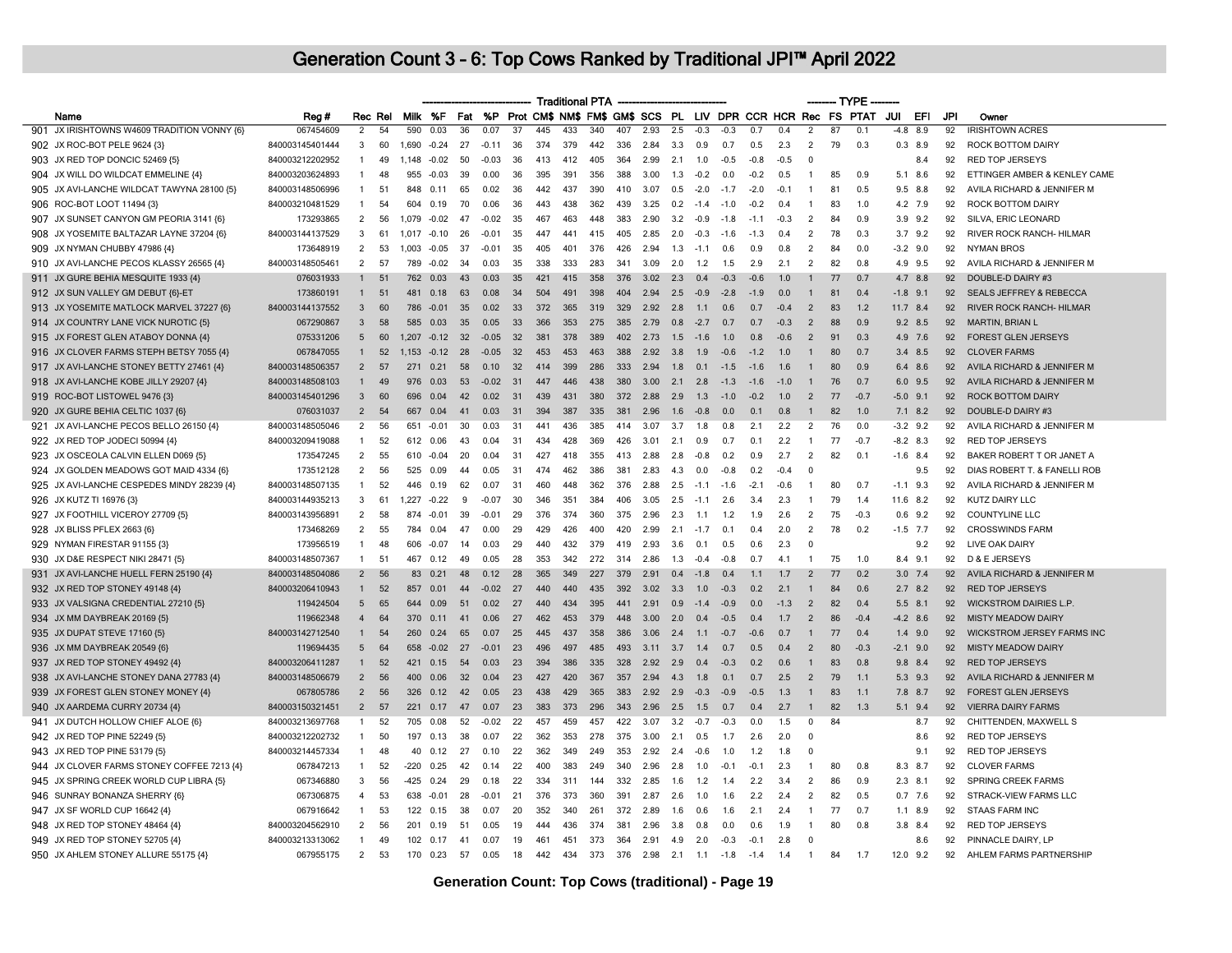| Prot CM\$ NM\$ FM\$ GM\$ SCS PL LIV DPR CCR HCR Rec FS PTAT JUI<br>Milk %F<br>Fat<br>%P<br>EFI<br>JPI<br>Name<br>Reg#<br>Rec Rel<br>Owner<br>424<br>339<br>3.4<br>0.7<br>80<br>92<br>951 JX DREAM VIEW BARKSDALE 5620 {3}<br>067475620<br>$\overline{2}$<br>57<br>99<br>0.17<br>42<br>0.07<br>18<br>413<br>360<br>2.88<br>2.9<br>0.0<br>0.2<br>$\overline{2}$<br>0.2<br>$0.3$ 8.9<br>PINNACLE DAIRY, LP<br>952 JX BOHNERTS DIVIDEND DELICAT {5}<br>840003138369075<br>62<br>30<br>442<br>432<br>358<br>384<br>2.91<br>0.4<br>0.4<br>88<br>5.2 8.3<br>92<br><b>BOHNERT JERSEYS</b><br>$\overline{4}$<br>91<br>0.12<br>0.07<br>18<br>4.3<br>1.9<br>0.0<br>0.8<br>83<br>953 JX BOHNERTS KIAWA HANNAH {6}<br>840003214927255<br>48<br>310<br>0.06<br>27<br>0.03<br>17<br>462<br>459<br>424<br>444<br>3.03<br>3.4<br>1.1<br>0.0<br>1.0<br>0.3<br>0.9<br>10.6 8.5<br>92<br><b>BOHNERT JERSEYS</b><br>$\mathbf{1}$<br>$\mathbf{1}$<br>954 JX GLEN MEADOWS RANSOM LILAC 5784 {4}<br>840003206365628<br>44<br>372<br>364<br>311<br>359<br>2.2<br>2.3<br>83<br>92<br><b>GLEN MEADOWS FARM</b><br>206<br>0.07<br>24<br>0.04<br>2.91<br>3.8<br>2.6<br>1.8<br>$\mathbf 0$<br>8.6<br>$\mathbf{1}$<br>-17<br>79<br>955 KUTZ LANCER 16797 {3}<br>840003144935139<br>3<br>60<br>183<br>0.18<br>48<br>0.04<br>341<br>332<br>278<br>334<br>2.85<br>2.1<br>0.9<br>1.3<br>2.4<br>2.5<br>0.6<br>$4.3$ $8.1$<br>92<br><b>KUTZ DAIRY LLC</b><br>16<br>$\mathbf{1}$<br>956 JX MOUNT ROCK STONEY 7008 {4}<br>067807008<br>52<br>386<br>377<br>322<br>388<br>2.3<br>82<br>92<br><b>MORTON, ZACH</b><br>$\mathbf{1}$<br>178<br>0.03<br>16<br>0.04<br>16<br>2.86<br>4.0<br>0.8<br>2.6<br>1.8<br>0.7<br>4.5 7.6<br>957 JX JER BEL RESPECT ATTITUDE {5}<br>52<br>254<br>350<br>83<br>92<br>KING HOWARD & FAMILY<br>173896488<br>$\overline{1}$<br>$-30$<br>0.12<br>25<br>0.08<br>16<br>348<br>337<br>2.89<br>2.2<br>0.3<br>0.9<br>1.9<br>4.6<br>1.2<br>$11.7$ 9.3<br>78<br>92<br>958 JX RED TOP STONEY 50168 {3}<br>840003208521893<br>51<br>268<br>0.02<br>413<br>408<br>372<br>420<br>2.91<br>2.9<br>1.2<br>2.4<br>$-0.1$<br><b>RED TOP JERSEYS</b><br>$\mathbf{1}$<br>0.14<br>43<br>15<br>1.7<br>1.3<br>$\mathbf{1}$<br>$-4.4$ 8.0<br>959 JX SUNWEST KYLER DIVOT 2887 {6}<br>840003131545300<br>5<br>61<br>30<br>379<br>370<br>322<br>353<br>2.76<br>1.5<br>0.3<br>$-0.1$<br>0.3<br>3<br>90<br>92<br>SUNWEST JERSEY DAIRY<br>0.09<br>0.03<br>2.4<br>1.3<br>12.9 8.5<br>214<br>15<br>960 JX AVI-LANCHE BUTKUS MARTHA 30396 {5}<br>840003212617472<br>48<br>166 0.18<br>418<br>413<br>368<br>421<br>3.05<br>2.7<br>$-0.1$<br>0.9<br>1.5<br>2.6<br>$\Omega$<br>92<br>AVILA RICHARD & JENNIFER M<br>$\mathbf{1}$<br>47<br>0.04<br>15<br>8.5<br>961 JX AVI-LANCHE STONEY BANDERA 27822 {4}<br>840003148506718<br>2<br>56<br>151<br>0.22<br>55<br>0.04<br>442<br>435<br>390<br>354<br>2.96<br>3.7<br>0.8<br>$-1.1$<br>$-0.9$<br>1.6<br>83<br>1.8<br>14.6 8.6<br>92<br>AVILA RICHARD & JENNIFER M<br>14<br>-1<br>962 JX BAR MB LAYNE SOPHIA 11695 {5}<br>840003133583880<br>65<br>39<br>388<br>383<br>372<br>373<br>2.78<br>1.7<br>2<br>75<br>$0.3$ 8.0<br>92<br><b>BOER JERSEYS</b><br>5<br>205<br>0.14<br>0.00<br>$\overline{7}$<br>3.8<br>1.2<br>1.7<br>1.0<br>$-1.2$<br>2<br>76<br>92<br>963 JX SID-J STONEY LEGO 27253 {4}<br>840003148506149<br>56<br>127<br>0.17<br>43<br>0.01<br>$\overline{7}$<br>447<br>444<br>428<br>428<br>2.97<br>4.6<br>1.2<br>1.6<br>2.2<br>1.7<br>$\mathbf{1}$<br>0.2<br>$1.5$ 8.2<br>AVILA, SIDNEY J<br>964 JX DUPAT GOT MAID 19637 {4}<br>840003201082718<br>2<br>57<br>52<br>425<br>417<br>366<br>326<br>2.85<br>1.3<br>$-1.5$<br>$-2.8$<br>$-2.4$<br>$-0.7$<br>2<br>85<br>$-3.3$ 9.2<br>WICKSTROM JERSEY FARMS INC<br>1.608<br>$-0.11$<br>0.00<br>.58<br>0.2<br>91<br>965 JX JENKS LOOT 5739 (5)<br>173999305<br>49<br>61<br>423<br>385<br>3.18<br>0.4<br>$-2.6$<br>$-1.9$<br>$-1.2$<br>$\mathbf 0$<br>91<br>JENKS, WILLIAM H (JIM)<br>$\mathbf{1}$<br>909<br>0.08<br>0.08<br>-51<br>414<br>308<br>$-1.2$<br>8.6<br>966 JX KB CHAPMAN 19204 {5}<br>840003004112462<br>48<br>27<br>364<br>293<br>83<br>91<br><b>KATZMAN BROS.</b><br>1,168<br>$-0.13$<br>0.03<br>357<br>354<br>3.03<br>0.9<br>$-0.6$<br>$-0.1$<br>0.1<br>0.6<br>$0.8$ 8.5<br>-1<br>-49<br>1.1<br>-1<br>967 JX RED TOP STEPH 51882 {4}<br>840003211413438<br>51<br>$1.427 -0.14$<br>38<br>$-0.04$<br>44<br>496<br>497<br>494<br>420<br>3.08<br>3.2<br>1.3<br>$-1.7$<br>$-1.9$<br>0.7<br>80<br>0.2<br>$-4.2$ 9.1<br>91<br><b>RED TOP JERSEYS</b><br>$\mathbf{1}$<br>$\mathbf{1}$<br>968 JX CLOVER FARMS PECOS CALLAO 6614 {6}<br>067426614<br>2<br>52<br>$-0.08$<br>54<br>$-0.05$<br>460<br>459<br>463<br>433<br>2.89<br>1.1<br>$-2.8$<br>$-1.2$<br>$-0.3$<br>80<br>0.3<br>$-2.0$<br>8.7<br>91<br><b>GRAVES, WALTER C</b><br>.493<br>43<br>$-1.6$<br>840003147736859<br>57<br>483<br>393<br>84<br>RED TOP JERSEYS<br>969 JX RED TOP RONALDINHO 42609 {4}<br>2<br>845<br>0.06<br>55<br>0.05<br>474<br>427<br>3.05<br>1.1<br>$-4.8$<br>$-2.9$<br>$-2.8$<br>$\overline{2}$<br>1.3<br>8.7 8.8<br>91<br>-43<br>$-1.4$<br><b>OWENS FARMS INC</b><br>970 JX O.F. GODFATHER DESTINY {6}<br>067910216<br>2<br>57<br>1.513<br>12<br>$-0.06$<br>383<br>384<br>403<br>412<br>2.94<br>0.0<br>1.3<br>2<br>85<br>0.9<br>91<br>$-0.27$<br>41<br>1.0<br>$-0.9$<br>7.3 8.5<br>1.1<br>83<br>971 JX O.F. HALT FUN {6}<br>067910166<br>2<br>58<br>500<br>0.16<br>60<br>0.10<br>426<br>409<br>284<br>385<br>2.89<br>0.6<br>$-2.1$<br>$-1.4$<br>$-0.5$<br>$-1.1$<br>2<br>0.1<br>$-3.2$ 8.1<br>91<br><b>OWENS FARMS INC</b><br>41<br>59<br>79<br>972 JX DUPAT STORMCLOUD 17631 {5}<br>840003142713011<br>3<br>1,334<br>$-0.04$<br>55<br>$-0.04$<br>433<br>436<br>438<br>374<br>3.09<br>2.3<br>1.3<br>$-1.0$<br>$-0.4$<br>1.1<br>$\overline{2}$<br>0.4<br>$0.9$ 8.9<br>91<br><b>WICKSTROM JERSEY FARMS INC</b><br>40<br>973 JX FANELLI GOT MAID 2128 {6}<br>52<br>506<br>503<br>2.86<br>80<br><b>FANELLI DAIRY</b><br>067982128<br>1.293<br>$-0.08$<br>45<br>$-0.03$<br>40<br>493<br>401<br>3.9<br>$-1.0$<br>$-2.2$<br>$-1.8$<br>$-0.3$<br>$\mathbf{1}$<br>0.6<br>$-4.5$ 9.8<br>91<br>174057932<br>47<br>2.95<br>1.2<br>80<br>91<br>BAKER ROBERT T OR JANET A<br>974 JX OSCEOLA KOBE NANCY D465 {4}<br>985 0.07<br>64<br>0.02<br>432<br>425<br>375<br>403<br>0.5<br>$-06$<br>$-1.5$<br>$-2.3$<br>$\Omega$<br>$\mathbf{1}$<br><b>40</b><br>6.7<br>975 EVERGREEN COMANCHE 4463 {4}<br>840003148034260<br>58<br>326<br>252<br>2.96<br>1.2<br>76<br><b>EVERGREEN DAIRY</b><br>3<br>878<br>$-0.02$<br>38<br>0.04<br>40<br>318<br>306<br>1.5<br>0.5<br>0.8<br>2.7<br>0.3<br>$-1.1$ 8.3<br>91<br>976 JX JENKS LOOT 5734 {5}<br>173999257<br>50<br>715 0.15<br>67<br>0.06<br>421<br>412<br>329<br>377<br>3.09<br>0.7<br>$-1.5$<br>$-1.2$<br>$-1.7$<br>$-0.4$<br>79<br>1.5<br>91<br>JENKS, WILLIAM H (JIM)<br>40<br>8.5<br>8.4<br>$\overline{2}$<br>57<br>71<br>91<br><b>FANELLI DAIRY</b><br>977 FANELLI IVORY 1820 {4}<br>075911820<br>1,173<br>36<br>$-0.02$<br>396<br>391<br>368<br>309<br>2.85<br>2.7<br>1.8<br>$-0.9$<br>$\mathbf{0}$<br>$-0.09$<br>39<br>$-14$<br>1.1<br>9.4<br>978 JX NYMAN AVON KLAY 90071 {4}<br>173813023<br>51<br>$1.122 - 0.11$<br>29<br>460<br>458<br>434<br>3.04<br>3.7<br>2.4<br>$-0.2$<br>0.4<br>1.2<br>73<br>$-0.3$<br>$-6.1$ 9.4<br>91<br><b>NYMAN BROS</b><br>$\mathbf{1}$<br>$-0.01$<br>39<br>402<br>$\mathbf{1}$<br>52<br>75<br>979 JX RED TOP STEPH 50920 {4}<br>840003209419014<br>$\mathbf{1}$<br>1.086<br>$-0.08$<br>35<br>0.00<br>39<br>489<br>485<br>455<br>389<br>3.00<br>3.8<br>0.8<br>$-2.0$<br>$-1.9$<br>1.8<br>0.6<br>6.4 9.3<br>91<br><b>RED TOP JERSEYS</b><br>$\mathbf{1}$<br>53<br>$\overline{2}$<br>85<br>980 JX JENKS BELLMAN 5138 {4}<br>173836169<br>$\mathbf{1}$<br>909<br>$-0.07$<br>29<br>0.03<br>39<br>428<br>422<br>367<br>343<br>3.00<br>3.9<br>1.0<br>$-0.5$<br>$-0.5$<br>0.5<br>1.4<br>$6.2$ 10.1<br>91<br>NIJHOF, JAN<br>840003211413266<br>51<br>985 -0.03<br>42<br>460<br>456<br>359<br>3.02<br>3.9<br><b>RED TOP JERSEYS</b><br>981 JX RED TOP STEPH 51710 {4}<br>0.01<br>38<br>417<br>$-0.6$<br>$-1.6$<br>1.3<br>$\Omega$<br>9.5<br>91<br>$-1.5$<br>-1<br>982 CLOVER FARMS SCORPION MOTIVE 683 {6}<br>067426839<br>54<br>423<br>79<br><b>CLOVER FARMS</b><br>2<br>1,199<br>$-0.05$<br>46<br>425<br>425<br>409<br>3 15<br>1.3<br>0.1<br>$-1.0$<br>0 <sub>1</sub><br>1.8<br>2<br>0.4<br>$2.7$ 9.7<br>91<br>$-0.03$<br>-37<br>173950849<br>49<br>30<br>440<br>436<br>340<br>2.90<br>4.2<br>2.5<br>78<br>0.8<br>91<br>LIVE OAK DAIRY<br>983 JX NYMAN STEPH 90381 {4}<br>$\mathbf{1}$<br>1,043<br>$-0.09$<br>$-0.01$<br>35<br>416<br>$-1.0$<br>$-1.0$<br>1.6<br>$\mathbf{1}$<br>$1.6$ 9.4<br>840003150875078<br>57<br>984 JX FOUR J GOT MAID 13600 {4}<br>2<br>57<br>0.00<br>456<br>448<br>2.80<br>2.9<br>80<br>91<br>FOUR J JERSEYS<br>946<br>0.05<br>35<br>411<br>354<br>$-0.8$<br>$-2.1$<br>$-1.5$<br>$-0.7$<br>$\overline{2}$<br>0.7<br>0.6<br>8.9<br>985 JX NYMAN PECOS 49133 {4}<br>173655155<br>358<br>256<br>329<br>77<br>49<br>538<br>$-0.01$<br>-24<br>0.07<br>35<br>346<br>2.94<br>3.2<br>1.8<br>2.5<br>1.2<br>0.1<br>$-1.3$ 8.9<br>91<br><b>NYMAN BROS</b><br>-1<br>1.6<br>-1<br>986 JX DUPAT GOT MAID 18345 {6}<br>840003147298995<br>2<br>59<br>34<br>503<br>497<br>472<br>401<br>2.80<br>$-1.1$<br>$-1.8$<br>2<br>82<br>0.1<br>1.6<br>9.2<br>91<br>WICKSTROM JERSEY FARMS INC<br>1.005<br>$-0.07$<br>$-0.01$<br>-34<br>4.5<br>$-1.7$<br>$-1.1$<br>987 JX HI-LAND ALTAGRONK MAYBE {5}<br>067409679<br>$\mathbf{1}$<br>44<br>35<br>410<br>408<br>389<br>388<br>3.02<br>1.7<br>0.7<br>$-0.6$<br>$-0.6$<br>1.9<br>84<br>0.8<br>5.8 8.6<br>91<br>CHAMBERLAIN GREG & BENJAMIN<br>991<br>$-0.06$<br>$-0.01$<br>-34<br>$\mathbf{1}$<br>79<br>988 JX ROCKY RIDGE WORLD CUP SUMMER {5}<br>067347756<br>$\mathbf{1}$<br>51<br>460<br>0.04<br>30<br>0.08<br>34<br>340<br>329<br>234<br>354<br>2.99<br>1.0<br>0.8<br>0.9<br>1.8<br>3.7<br>$\mathbf{1}$<br>0.3<br>$-1.6$ 8.7<br>91<br><b>GINGERICH, DUSTIN</b><br>989 CDF STARLORD MARCIN W8080 {6}<br>840003214623400<br>45<br>22<br>33<br>380<br>374<br>326<br>365<br>2.98<br>0.8<br>1.9<br>$\mathbf 0$<br>9.0<br>91<br><b>C &amp; S LIVESTOCK</b><br>$\mathbf{1}$<br>761<br>$-0.07$<br>0.02<br>2.6<br>0.7<br>1.1<br>990 JX RED TOP JODECI 49688 {4}<br>840003207339453<br>52<br>54<br>428<br>421<br>351<br>433<br>3.09<br>0.3<br>83<br>0.3<br>$-1.2$ 7.8<br>91<br><b>RED TOP JERSEYS</b><br>$\mathbf{1}$<br>577 0.12<br>0.05<br>33<br>11<br>$-1.0$<br>0.0<br>1.6<br>$\mathbf{1}$<br>991 JX KB STRIKER 18278 {3}<br>840003004109709<br>51<br>437<br>430<br>2.0<br>$-0.8$<br>2.2<br>83<br>1.0<br>7.7<br><b>KATZMAN BROS.</b><br>1.009<br>$-0.04$<br>41<br>$-0.02$<br>32<br>437<br>401<br>3.04<br>0.5<br>$-1.0$<br>8.3<br>91<br>87<br>992 JX RED TOP PATRON 44030 {4}<br>840003150438468<br>$\overline{2}$<br>58<br>0.07<br>422<br>320<br>2.95<br>$-0.7$<br>$\overline{2}$<br>1.6<br>91<br><b>RED TOP JERSEYS</b><br>429<br>0.09<br>41<br>32<br>411<br>396<br>1.2<br>$-0.4$<br>$-0.7$<br>$-1.3$<br>8.2 8.4<br>173579613<br>JER-Z-BOYZ<br>993 JX JER-Z-BOYZ PECOS 67590 {4}<br>48<br>389<br>0.08<br>37<br>0.08<br>365<br>354<br>260<br>350<br>3.02<br>2.5<br>2.7<br>1.0<br>$\mathbf{0}$<br>8.5<br>91<br>$\mathbf{1}$<br>-32<br>1.1<br>1.5<br>994 JX JER-Z-BOYZ DEMOS AUTUMN 72952 {6}<br>173976698<br>49<br>1.088<br>$-0.10$<br>31<br>31<br>416<br>417<br>424<br>377<br>3.00<br>3.6<br>0.5<br>0.3<br>91<br>JER-Z-BOYZ<br>$\mathbf{1}$<br>$-0.04$<br>1.4<br>1.0<br>$\Omega$<br>8.6<br>995 JX FOREST GLEN ALTAGRONK JADETTE {5}<br>067805239<br>2<br>56<br>430<br>36<br>0.07<br>389<br>379<br>295<br>366<br>3.02<br>2.1<br>0.4<br>0.3<br>1.3<br>85<br>0.2<br>7.8 8.6<br>91<br><b>BANSEN, DAN K</b><br>0.07<br>31<br>0.7<br>996 JX EVERGREEN MACHETE 2799 {3}<br>067472799<br>5<br>64<br>1,287<br>$-0.11$<br>38<br>$-0.08$<br>30<br>342<br>344<br>379<br>359<br>2.85<br>1.3<br>1.3<br>1.2<br>1.2<br>0.3<br>$\overline{2}$<br>90<br>$-0.2$<br>$1.4$ 7.6<br>91<br><b>EVERGREEN DAIRY</b><br>840003142576652<br>58<br>85<br>997 JX JAZZY CRUISER 7440 {3}<br>$\overline{2}$<br>592<br>423<br>354<br>360<br>2.92<br>$-0.5$<br>$\overline{2}$<br>0.5<br>91<br><b>ENDRES JAZZY JERSEYS</b><br>0.09<br>49<br>0.04<br>30<br>414<br>2.3<br>1.4<br>$-0.8$<br>0.8<br>$1.8$ 8.5<br>998 JX RED TOP LISTOWEL 41765 {4}<br>840003146061171<br>3<br>60<br>677<br>0.00<br>32<br>0.02<br>29<br>454<br>447<br>404<br>409<br>2.92<br>3.3<br>0.5<br>$-0.6$<br>0.0<br>0.5<br>$\overline{2}$<br>81<br>$-0.1$<br>$-5.2$ 8.6<br>91<br><b>RED TOP JERSEYS</b> |                                        |  |  |  |  |  | <b>Traditional PTA</b> |  |  |  |  | $-$ TYPE $\cdot$ |  |  |
|-------------------------------------------------------------------------------------------------------------------------------------------------------------------------------------------------------------------------------------------------------------------------------------------------------------------------------------------------------------------------------------------------------------------------------------------------------------------------------------------------------------------------------------------------------------------------------------------------------------------------------------------------------------------------------------------------------------------------------------------------------------------------------------------------------------------------------------------------------------------------------------------------------------------------------------------------------------------------------------------------------------------------------------------------------------------------------------------------------------------------------------------------------------------------------------------------------------------------------------------------------------------------------------------------------------------------------------------------------------------------------------------------------------------------------------------------------------------------------------------------------------------------------------------------------------------------------------------------------------------------------------------------------------------------------------------------------------------------------------------------------------------------------------------------------------------------------------------------------------------------------------------------------------------------------------------------------------------------------------------------------------------------------------------------------------------------------------------------------------------------------------------------------------------------------------------------------------------------------------------------------------------------------------------------------------------------------------------------------------------------------------------------------------------------------------------------------------------------------------------------------------------------------------------------------------------------------------------------------------------------------------------------------------------------------------------------------------------------------------------------------------------------------------------------------------------------------------------------------------------------------------------------------------------------------------------------------------------------------------------------------------------------------------------------------------------------------------------------------------------------------------------------------------------------------------------------------------------------------------------------------------------------------------------------------------------------------------------------------------------------------------------------------------------------------------------------------------------------------------------------------------------------------------------------------------------------------------------------------------------------------------------------------------------------------------------------------------------------------------------------------------------------------------------------------------------------------------------------------------------------------------------------------------------------------------------------------------------------------------------------------------------------------------------------------------------------------------------------------------------------------------------------------------------------------------------------------------------------------------------------------------------------------------------------------------------------------------------------------------------------------------------------------------------------------------------------------------------------------------------------------------------------------------------------------------------------------------------------------------------------------------------------------------------------------------------------------------------------------------------------------------------------------------------------------------------------------------------------------------------------------------------------------------------------------------------------------------------------------------------------------------------------------------------------------------------------------------------------------------------------------------------------------------------------------------------------------------------------------------------------------------------------------------------------------------------------------------------------------------------------------------------------------------------------------------------------------------------------------------------------------------------------------------------------------------------------------------------------------------------------------------------------------------------------------------------------------------------------------------------------------------------------------------------------------------------------------------------------------------------------------------------------------------------------------------------------------------------------------------------------------------------------------------------------------------------------------------------------------------------------------------------------------------------------------------------------------------------------------------------------------------------------------------------------------------------------------------------------------------------------------------------------------------------------------------------------------------------------------------------------------------------------------------------------------------------------------------------------------------------------------------------------------------------------------------------------------------------------------------------------------------------------------------------------------------------------------------------------------------------------------------------------------------------------------------------------------------------------------------------------------------------------------------------------------------------------------------------------------------------------------------------------------------------------------------------------------------------------------------------------------------------------------------------------------------------------------------------------------------------------------------------------------------------------------------------------------------------------------------------------------------------------------------------------------------------------------------------------------------------------------------------------------------------------------------------------------------------------------------------------------------------------------------------------------------------------------------------------------------------------------------------------------------------------------------------------------------------------------------------------------------------------------------------------------------------------------------------------------------------------------------------------------------------------------------------------------------------------------------------------------------------------------------------------------------------------------------------------------------------------------------------------------------------------------------------------------------------------------------------------------------------------------------------------------------------------------------------------------------------------------------------------------------------------------------------------------------------------------------------------------------------------------------------------------------------------------------------------------------------------------------------------------------------------------------------------------------------------------------------------------------------------------------------------------------------------------------------------------------------------------------------------------------------------------------------------------------------------------------------------------------------------------------------------------------------------------------------------------------------------------------------------------------------------------------------------------------------------------------------------------------------------------------------------------------------------------------------------------------------------------------------------------------------------------------------------------------------------------------------------------------------------------------------------------------------------------------------------------------------------------------------------------------------------------------------------------------------------------------------------------------------------------------------------------------------------------------------------------------------------------------------------------------------------------------------------------------------------------------------------------------------------------------------------------------------------------------------------------------------------------------------------------------------------------------------------------------------------------------------------------------------------------------------------------------------------------------------------------------------------------------------------------------------------------------------------------------------------------------------------------------------------------------------------------------------------------------------------------------------------------------------------------------------------------------------------------------------------------------------------------------------------------------------------------------------------------------------------------------------------------------------------------------------------------------------------------------------------------------------------------------------------------------------------------------------------------------------------------------------------------------------------------------------------------------------------------------------------------------------------------------------------------------------------------------------------------------------------------------------------------------------------------------------------------------------------------------------------------------------------------------------------------------------------------------------------------------------------------------------------------------------------------------------------------------------------------------------------------------------------------------------------------------------------------------------------------------------------------------------------------------------------------------------------------------------------------------------------------------------------------------------------------------------------------------------------------------------------------------------------------------------------------------------------------------------------------------------------------------------------------------------------------------------------------------------------------|----------------------------------------|--|--|--|--|--|------------------------|--|--|--|--|------------------|--|--|
|                                                                                                                                                                                                                                                                                                                                                                                                                                                                                                                                                                                                                                                                                                                                                                                                                                                                                                                                                                                                                                                                                                                                                                                                                                                                                                                                                                                                                                                                                                                                                                                                                                                                                                                                                                                                                                                                                                                                                                                                                                                                                                                                                                                                                                                                                                                                                                                                                                                                                                                                                                                                                                                                                                                                                                                                                                                                                                                                                                                                                                                                                                                                                                                                                                                                                                                                                                                                                                                                                                                                                                                                                                                                                                                                                                                                                                                                                                                                                                                                                                                                                                                                                                                                                                                                                                                                                                                                                                                                                                                                                                                                                                                                                                                                                                                                                                                                                                                                                                                                                                                                                                                                                                                                                                                                                                                                                                                                                                                                                                                                                                                                                                                                                                                                                                                                                                                                                                                                                                                                                                                                                                                                                                                                                                                                                                                                                                                                                                                                                                                                                                                                                                                                                                                                                                                                                                                                                                                                                                                                                                                                                                                                                                                                                                                                                                                                                                                                                                                                                                                                                                                                                                                                                                                                                                                                                                                                                                                                                                                                                                                                                                                                                                                                                                                                                                                                                                                                                                                                                                                                                                                                                                                                                                                                                                                                                                                                                                                                                                                                                                                                                                                                                                                                                                                                                                                                                                                                                                                                                                                                                                                                                                                                                                                                                                                                                                                                                                                                                                                                                                                                                                                                                                                                                                                                                                                                                                                                                                                                                                                                                                                                                                                                                                                                                                                                                                                                                                                                                                                                                                                                                                                                                                                                                                                                                                                                                                                                                                                                                                                                                                                                                                                                                                                                                                                                                                                                                                                                                                                                                                                                                                                                                                                                                                                                                                                                                                                                                                                                                                                                                                               |                                        |  |  |  |  |  |                        |  |  |  |  |                  |  |  |
|                                                                                                                                                                                                                                                                                                                                                                                                                                                                                                                                                                                                                                                                                                                                                                                                                                                                                                                                                                                                                                                                                                                                                                                                                                                                                                                                                                                                                                                                                                                                                                                                                                                                                                                                                                                                                                                                                                                                                                                                                                                                                                                                                                                                                                                                                                                                                                                                                                                                                                                                                                                                                                                                                                                                                                                                                                                                                                                                                                                                                                                                                                                                                                                                                                                                                                                                                                                                                                                                                                                                                                                                                                                                                                                                                                                                                                                                                                                                                                                                                                                                                                                                                                                                                                                                                                                                                                                                                                                                                                                                                                                                                                                                                                                                                                                                                                                                                                                                                                                                                                                                                                                                                                                                                                                                                                                                                                                                                                                                                                                                                                                                                                                                                                                                                                                                                                                                                                                                                                                                                                                                                                                                                                                                                                                                                                                                                                                                                                                                                                                                                                                                                                                                                                                                                                                                                                                                                                                                                                                                                                                                                                                                                                                                                                                                                                                                                                                                                                                                                                                                                                                                                                                                                                                                                                                                                                                                                                                                                                                                                                                                                                                                                                                                                                                                                                                                                                                                                                                                                                                                                                                                                                                                                                                                                                                                                                                                                                                                                                                                                                                                                                                                                                                                                                                                                                                                                                                                                                                                                                                                                                                                                                                                                                                                                                                                                                                                                                                                                                                                                                                                                                                                                                                                                                                                                                                                                                                                                                                                                                                                                                                                                                                                                                                                                                                                                                                                                                                                                                                                                                                                                                                                                                                                                                                                                                                                                                                                                                                                                                                                                                                                                                                                                                                                                                                                                                                                                                                                                                                                                                                                                                                                                                                                                                                                                                                                                                                                                                                                                                                                                                               |                                        |  |  |  |  |  |                        |  |  |  |  |                  |  |  |
|                                                                                                                                                                                                                                                                                                                                                                                                                                                                                                                                                                                                                                                                                                                                                                                                                                                                                                                                                                                                                                                                                                                                                                                                                                                                                                                                                                                                                                                                                                                                                                                                                                                                                                                                                                                                                                                                                                                                                                                                                                                                                                                                                                                                                                                                                                                                                                                                                                                                                                                                                                                                                                                                                                                                                                                                                                                                                                                                                                                                                                                                                                                                                                                                                                                                                                                                                                                                                                                                                                                                                                                                                                                                                                                                                                                                                                                                                                                                                                                                                                                                                                                                                                                                                                                                                                                                                                                                                                                                                                                                                                                                                                                                                                                                                                                                                                                                                                                                                                                                                                                                                                                                                                                                                                                                                                                                                                                                                                                                                                                                                                                                                                                                                                                                                                                                                                                                                                                                                                                                                                                                                                                                                                                                                                                                                                                                                                                                                                                                                                                                                                                                                                                                                                                                                                                                                                                                                                                                                                                                                                                                                                                                                                                                                                                                                                                                                                                                                                                                                                                                                                                                                                                                                                                                                                                                                                                                                                                                                                                                                                                                                                                                                                                                                                                                                                                                                                                                                                                                                                                                                                                                                                                                                                                                                                                                                                                                                                                                                                                                                                                                                                                                                                                                                                                                                                                                                                                                                                                                                                                                                                                                                                                                                                                                                                                                                                                                                                                                                                                                                                                                                                                                                                                                                                                                                                                                                                                                                                                                                                                                                                                                                                                                                                                                                                                                                                                                                                                                                                                                                                                                                                                                                                                                                                                                                                                                                                                                                                                                                                                                                                                                                                                                                                                                                                                                                                                                                                                                                                                                                                                                                                                                                                                                                                                                                                                                                                                                                                                                                                                                                                               |                                        |  |  |  |  |  |                        |  |  |  |  |                  |  |  |
|                                                                                                                                                                                                                                                                                                                                                                                                                                                                                                                                                                                                                                                                                                                                                                                                                                                                                                                                                                                                                                                                                                                                                                                                                                                                                                                                                                                                                                                                                                                                                                                                                                                                                                                                                                                                                                                                                                                                                                                                                                                                                                                                                                                                                                                                                                                                                                                                                                                                                                                                                                                                                                                                                                                                                                                                                                                                                                                                                                                                                                                                                                                                                                                                                                                                                                                                                                                                                                                                                                                                                                                                                                                                                                                                                                                                                                                                                                                                                                                                                                                                                                                                                                                                                                                                                                                                                                                                                                                                                                                                                                                                                                                                                                                                                                                                                                                                                                                                                                                                                                                                                                                                                                                                                                                                                                                                                                                                                                                                                                                                                                                                                                                                                                                                                                                                                                                                                                                                                                                                                                                                                                                                                                                                                                                                                                                                                                                                                                                                                                                                                                                                                                                                                                                                                                                                                                                                                                                                                                                                                                                                                                                                                                                                                                                                                                                                                                                                                                                                                                                                                                                                                                                                                                                                                                                                                                                                                                                                                                                                                                                                                                                                                                                                                                                                                                                                                                                                                                                                                                                                                                                                                                                                                                                                                                                                                                                                                                                                                                                                                                                                                                                                                                                                                                                                                                                                                                                                                                                                                                                                                                                                                                                                                                                                                                                                                                                                                                                                                                                                                                                                                                                                                                                                                                                                                                                                                                                                                                                                                                                                                                                                                                                                                                                                                                                                                                                                                                                                                                                                                                                                                                                                                                                                                                                                                                                                                                                                                                                                                                                                                                                                                                                                                                                                                                                                                                                                                                                                                                                                                                                                                                                                                                                                                                                                                                                                                                                                                                                                                                                                                                               |                                        |  |  |  |  |  |                        |  |  |  |  |                  |  |  |
|                                                                                                                                                                                                                                                                                                                                                                                                                                                                                                                                                                                                                                                                                                                                                                                                                                                                                                                                                                                                                                                                                                                                                                                                                                                                                                                                                                                                                                                                                                                                                                                                                                                                                                                                                                                                                                                                                                                                                                                                                                                                                                                                                                                                                                                                                                                                                                                                                                                                                                                                                                                                                                                                                                                                                                                                                                                                                                                                                                                                                                                                                                                                                                                                                                                                                                                                                                                                                                                                                                                                                                                                                                                                                                                                                                                                                                                                                                                                                                                                                                                                                                                                                                                                                                                                                                                                                                                                                                                                                                                                                                                                                                                                                                                                                                                                                                                                                                                                                                                                                                                                                                                                                                                                                                                                                                                                                                                                                                                                                                                                                                                                                                                                                                                                                                                                                                                                                                                                                                                                                                                                                                                                                                                                                                                                                                                                                                                                                                                                                                                                                                                                                                                                                                                                                                                                                                                                                                                                                                                                                                                                                                                                                                                                                                                                                                                                                                                                                                                                                                                                                                                                                                                                                                                                                                                                                                                                                                                                                                                                                                                                                                                                                                                                                                                                                                                                                                                                                                                                                                                                                                                                                                                                                                                                                                                                                                                                                                                                                                                                                                                                                                                                                                                                                                                                                                                                                                                                                                                                                                                                                                                                                                                                                                                                                                                                                                                                                                                                                                                                                                                                                                                                                                                                                                                                                                                                                                                                                                                                                                                                                                                                                                                                                                                                                                                                                                                                                                                                                                                                                                                                                                                                                                                                                                                                                                                                                                                                                                                                                                                                                                                                                                                                                                                                                                                                                                                                                                                                                                                                                                                                                                                                                                                                                                                                                                                                                                                                                                                                                                                                                                               |                                        |  |  |  |  |  |                        |  |  |  |  |                  |  |  |
|                                                                                                                                                                                                                                                                                                                                                                                                                                                                                                                                                                                                                                                                                                                                                                                                                                                                                                                                                                                                                                                                                                                                                                                                                                                                                                                                                                                                                                                                                                                                                                                                                                                                                                                                                                                                                                                                                                                                                                                                                                                                                                                                                                                                                                                                                                                                                                                                                                                                                                                                                                                                                                                                                                                                                                                                                                                                                                                                                                                                                                                                                                                                                                                                                                                                                                                                                                                                                                                                                                                                                                                                                                                                                                                                                                                                                                                                                                                                                                                                                                                                                                                                                                                                                                                                                                                                                                                                                                                                                                                                                                                                                                                                                                                                                                                                                                                                                                                                                                                                                                                                                                                                                                                                                                                                                                                                                                                                                                                                                                                                                                                                                                                                                                                                                                                                                                                                                                                                                                                                                                                                                                                                                                                                                                                                                                                                                                                                                                                                                                                                                                                                                                                                                                                                                                                                                                                                                                                                                                                                                                                                                                                                                                                                                                                                                                                                                                                                                                                                                                                                                                                                                                                                                                                                                                                                                                                                                                                                                                                                                                                                                                                                                                                                                                                                                                                                                                                                                                                                                                                                                                                                                                                                                                                                                                                                                                                                                                                                                                                                                                                                                                                                                                                                                                                                                                                                                                                                                                                                                                                                                                                                                                                                                                                                                                                                                                                                                                                                                                                                                                                                                                                                                                                                                                                                                                                                                                                                                                                                                                                                                                                                                                                                                                                                                                                                                                                                                                                                                                                                                                                                                                                                                                                                                                                                                                                                                                                                                                                                                                                                                                                                                                                                                                                                                                                                                                                                                                                                                                                                                                                                                                                                                                                                                                                                                                                                                                                                                                                                                                                                                                               |                                        |  |  |  |  |  |                        |  |  |  |  |                  |  |  |
|                                                                                                                                                                                                                                                                                                                                                                                                                                                                                                                                                                                                                                                                                                                                                                                                                                                                                                                                                                                                                                                                                                                                                                                                                                                                                                                                                                                                                                                                                                                                                                                                                                                                                                                                                                                                                                                                                                                                                                                                                                                                                                                                                                                                                                                                                                                                                                                                                                                                                                                                                                                                                                                                                                                                                                                                                                                                                                                                                                                                                                                                                                                                                                                                                                                                                                                                                                                                                                                                                                                                                                                                                                                                                                                                                                                                                                                                                                                                                                                                                                                                                                                                                                                                                                                                                                                                                                                                                                                                                                                                                                                                                                                                                                                                                                                                                                                                                                                                                                                                                                                                                                                                                                                                                                                                                                                                                                                                                                                                                                                                                                                                                                                                                                                                                                                                                                                                                                                                                                                                                                                                                                                                                                                                                                                                                                                                                                                                                                                                                                                                                                                                                                                                                                                                                                                                                                                                                                                                                                                                                                                                                                                                                                                                                                                                                                                                                                                                                                                                                                                                                                                                                                                                                                                                                                                                                                                                                                                                                                                                                                                                                                                                                                                                                                                                                                                                                                                                                                                                                                                                                                                                                                                                                                                                                                                                                                                                                                                                                                                                                                                                                                                                                                                                                                                                                                                                                                                                                                                                                                                                                                                                                                                                                                                                                                                                                                                                                                                                                                                                                                                                                                                                                                                                                                                                                                                                                                                                                                                                                                                                                                                                                                                                                                                                                                                                                                                                                                                                                                                                                                                                                                                                                                                                                                                                                                                                                                                                                                                                                                                                                                                                                                                                                                                                                                                                                                                                                                                                                                                                                                                                                                                                                                                                                                                                                                                                                                                                                                                                                                                                                                               |                                        |  |  |  |  |  |                        |  |  |  |  |                  |  |  |
|                                                                                                                                                                                                                                                                                                                                                                                                                                                                                                                                                                                                                                                                                                                                                                                                                                                                                                                                                                                                                                                                                                                                                                                                                                                                                                                                                                                                                                                                                                                                                                                                                                                                                                                                                                                                                                                                                                                                                                                                                                                                                                                                                                                                                                                                                                                                                                                                                                                                                                                                                                                                                                                                                                                                                                                                                                                                                                                                                                                                                                                                                                                                                                                                                                                                                                                                                                                                                                                                                                                                                                                                                                                                                                                                                                                                                                                                                                                                                                                                                                                                                                                                                                                                                                                                                                                                                                                                                                                                                                                                                                                                                                                                                                                                                                                                                                                                                                                                                                                                                                                                                                                                                                                                                                                                                                                                                                                                                                                                                                                                                                                                                                                                                                                                                                                                                                                                                                                                                                                                                                                                                                                                                                                                                                                                                                                                                                                                                                                                                                                                                                                                                                                                                                                                                                                                                                                                                                                                                                                                                                                                                                                                                                                                                                                                                                                                                                                                                                                                                                                                                                                                                                                                                                                                                                                                                                                                                                                                                                                                                                                                                                                                                                                                                                                                                                                                                                                                                                                                                                                                                                                                                                                                                                                                                                                                                                                                                                                                                                                                                                                                                                                                                                                                                                                                                                                                                                                                                                                                                                                                                                                                                                                                                                                                                                                                                                                                                                                                                                                                                                                                                                                                                                                                                                                                                                                                                                                                                                                                                                                                                                                                                                                                                                                                                                                                                                                                                                                                                                                                                                                                                                                                                                                                                                                                                                                                                                                                                                                                                                                                                                                                                                                                                                                                                                                                                                                                                                                                                                                                                                                                                                                                                                                                                                                                                                                                                                                                                                                                                                                                                                               |                                        |  |  |  |  |  |                        |  |  |  |  |                  |  |  |
|                                                                                                                                                                                                                                                                                                                                                                                                                                                                                                                                                                                                                                                                                                                                                                                                                                                                                                                                                                                                                                                                                                                                                                                                                                                                                                                                                                                                                                                                                                                                                                                                                                                                                                                                                                                                                                                                                                                                                                                                                                                                                                                                                                                                                                                                                                                                                                                                                                                                                                                                                                                                                                                                                                                                                                                                                                                                                                                                                                                                                                                                                                                                                                                                                                                                                                                                                                                                                                                                                                                                                                                                                                                                                                                                                                                                                                                                                                                                                                                                                                                                                                                                                                                                                                                                                                                                                                                                                                                                                                                                                                                                                                                                                                                                                                                                                                                                                                                                                                                                                                                                                                                                                                                                                                                                                                                                                                                                                                                                                                                                                                                                                                                                                                                                                                                                                                                                                                                                                                                                                                                                                                                                                                                                                                                                                                                                                                                                                                                                                                                                                                                                                                                                                                                                                                                                                                                                                                                                                                                                                                                                                                                                                                                                                                                                                                                                                                                                                                                                                                                                                                                                                                                                                                                                                                                                                                                                                                                                                                                                                                                                                                                                                                                                                                                                                                                                                                                                                                                                                                                                                                                                                                                                                                                                                                                                                                                                                                                                                                                                                                                                                                                                                                                                                                                                                                                                                                                                                                                                                                                                                                                                                                                                                                                                                                                                                                                                                                                                                                                                                                                                                                                                                                                                                                                                                                                                                                                                                                                                                                                                                                                                                                                                                                                                                                                                                                                                                                                                                                                                                                                                                                                                                                                                                                                                                                                                                                                                                                                                                                                                                                                                                                                                                                                                                                                                                                                                                                                                                                                                                                                                                                                                                                                                                                                                                                                                                                                                                                                                                                                                                                               |                                        |  |  |  |  |  |                        |  |  |  |  |                  |  |  |
|                                                                                                                                                                                                                                                                                                                                                                                                                                                                                                                                                                                                                                                                                                                                                                                                                                                                                                                                                                                                                                                                                                                                                                                                                                                                                                                                                                                                                                                                                                                                                                                                                                                                                                                                                                                                                                                                                                                                                                                                                                                                                                                                                                                                                                                                                                                                                                                                                                                                                                                                                                                                                                                                                                                                                                                                                                                                                                                                                                                                                                                                                                                                                                                                                                                                                                                                                                                                                                                                                                                                                                                                                                                                                                                                                                                                                                                                                                                                                                                                                                                                                                                                                                                                                                                                                                                                                                                                                                                                                                                                                                                                                                                                                                                                                                                                                                                                                                                                                                                                                                                                                                                                                                                                                                                                                                                                                                                                                                                                                                                                                                                                                                                                                                                                                                                                                                                                                                                                                                                                                                                                                                                                                                                                                                                                                                                                                                                                                                                                                                                                                                                                                                                                                                                                                                                                                                                                                                                                                                                                                                                                                                                                                                                                                                                                                                                                                                                                                                                                                                                                                                                                                                                                                                                                                                                                                                                                                                                                                                                                                                                                                                                                                                                                                                                                                                                                                                                                                                                                                                                                                                                                                                                                                                                                                                                                                                                                                                                                                                                                                                                                                                                                                                                                                                                                                                                                                                                                                                                                                                                                                                                                                                                                                                                                                                                                                                                                                                                                                                                                                                                                                                                                                                                                                                                                                                                                                                                                                                                                                                                                                                                                                                                                                                                                                                                                                                                                                                                                                                                                                                                                                                                                                                                                                                                                                                                                                                                                                                                                                                                                                                                                                                                                                                                                                                                                                                                                                                                                                                                                                                                                                                                                                                                                                                                                                                                                                                                                                                                                                                                                                                               |                                        |  |  |  |  |  |                        |  |  |  |  |                  |  |  |
|                                                                                                                                                                                                                                                                                                                                                                                                                                                                                                                                                                                                                                                                                                                                                                                                                                                                                                                                                                                                                                                                                                                                                                                                                                                                                                                                                                                                                                                                                                                                                                                                                                                                                                                                                                                                                                                                                                                                                                                                                                                                                                                                                                                                                                                                                                                                                                                                                                                                                                                                                                                                                                                                                                                                                                                                                                                                                                                                                                                                                                                                                                                                                                                                                                                                                                                                                                                                                                                                                                                                                                                                                                                                                                                                                                                                                                                                                                                                                                                                                                                                                                                                                                                                                                                                                                                                                                                                                                                                                                                                                                                                                                                                                                                                                                                                                                                                                                                                                                                                                                                                                                                                                                                                                                                                                                                                                                                                                                                                                                                                                                                                                                                                                                                                                                                                                                                                                                                                                                                                                                                                                                                                                                                                                                                                                                                                                                                                                                                                                                                                                                                                                                                                                                                                                                                                                                                                                                                                                                                                                                                                                                                                                                                                                                                                                                                                                                                                                                                                                                                                                                                                                                                                                                                                                                                                                                                                                                                                                                                                                                                                                                                                                                                                                                                                                                                                                                                                                                                                                                                                                                                                                                                                                                                                                                                                                                                                                                                                                                                                                                                                                                                                                                                                                                                                                                                                                                                                                                                                                                                                                                                                                                                                                                                                                                                                                                                                                                                                                                                                                                                                                                                                                                                                                                                                                                                                                                                                                                                                                                                                                                                                                                                                                                                                                                                                                                                                                                                                                                                                                                                                                                                                                                                                                                                                                                                                                                                                                                                                                                                                                                                                                                                                                                                                                                                                                                                                                                                                                                                                                                                                                                                                                                                                                                                                                                                                                                                                                                                                                                                                                                               |                                        |  |  |  |  |  |                        |  |  |  |  |                  |  |  |
|                                                                                                                                                                                                                                                                                                                                                                                                                                                                                                                                                                                                                                                                                                                                                                                                                                                                                                                                                                                                                                                                                                                                                                                                                                                                                                                                                                                                                                                                                                                                                                                                                                                                                                                                                                                                                                                                                                                                                                                                                                                                                                                                                                                                                                                                                                                                                                                                                                                                                                                                                                                                                                                                                                                                                                                                                                                                                                                                                                                                                                                                                                                                                                                                                                                                                                                                                                                                                                                                                                                                                                                                                                                                                                                                                                                                                                                                                                                                                                                                                                                                                                                                                                                                                                                                                                                                                                                                                                                                                                                                                                                                                                                                                                                                                                                                                                                                                                                                                                                                                                                                                                                                                                                                                                                                                                                                                                                                                                                                                                                                                                                                                                                                                                                                                                                                                                                                                                                                                                                                                                                                                                                                                                                                                                                                                                                                                                                                                                                                                                                                                                                                                                                                                                                                                                                                                                                                                                                                                                                                                                                                                                                                                                                                                                                                                                                                                                                                                                                                                                                                                                                                                                                                                                                                                                                                                                                                                                                                                                                                                                                                                                                                                                                                                                                                                                                                                                                                                                                                                                                                                                                                                                                                                                                                                                                                                                                                                                                                                                                                                                                                                                                                                                                                                                                                                                                                                                                                                                                                                                                                                                                                                                                                                                                                                                                                                                                                                                                                                                                                                                                                                                                                                                                                                                                                                                                                                                                                                                                                                                                                                                                                                                                                                                                                                                                                                                                                                                                                                                                                                                                                                                                                                                                                                                                                                                                                                                                                                                                                                                                                                                                                                                                                                                                                                                                                                                                                                                                                                                                                                                                                                                                                                                                                                                                                                                                                                                                                                                                                                                                                                                               |                                        |  |  |  |  |  |                        |  |  |  |  |                  |  |  |
|                                                                                                                                                                                                                                                                                                                                                                                                                                                                                                                                                                                                                                                                                                                                                                                                                                                                                                                                                                                                                                                                                                                                                                                                                                                                                                                                                                                                                                                                                                                                                                                                                                                                                                                                                                                                                                                                                                                                                                                                                                                                                                                                                                                                                                                                                                                                                                                                                                                                                                                                                                                                                                                                                                                                                                                                                                                                                                                                                                                                                                                                                                                                                                                                                                                                                                                                                                                                                                                                                                                                                                                                                                                                                                                                                                                                                                                                                                                                                                                                                                                                                                                                                                                                                                                                                                                                                                                                                                                                                                                                                                                                                                                                                                                                                                                                                                                                                                                                                                                                                                                                                                                                                                                                                                                                                                                                                                                                                                                                                                                                                                                                                                                                                                                                                                                                                                                                                                                                                                                                                                                                                                                                                                                                                                                                                                                                                                                                                                                                                                                                                                                                                                                                                                                                                                                                                                                                                                                                                                                                                                                                                                                                                                                                                                                                                                                                                                                                                                                                                                                                                                                                                                                                                                                                                                                                                                                                                                                                                                                                                                                                                                                                                                                                                                                                                                                                                                                                                                                                                                                                                                                                                                                                                                                                                                                                                                                                                                                                                                                                                                                                                                                                                                                                                                                                                                                                                                                                                                                                                                                                                                                                                                                                                                                                                                                                                                                                                                                                                                                                                                                                                                                                                                                                                                                                                                                                                                                                                                                                                                                                                                                                                                                                                                                                                                                                                                                                                                                                                                                                                                                                                                                                                                                                                                                                                                                                                                                                                                                                                                                                                                                                                                                                                                                                                                                                                                                                                                                                                                                                                                                                                                                                                                                                                                                                                                                                                                                                                                                                                                                                                                               |                                        |  |  |  |  |  |                        |  |  |  |  |                  |  |  |
|                                                                                                                                                                                                                                                                                                                                                                                                                                                                                                                                                                                                                                                                                                                                                                                                                                                                                                                                                                                                                                                                                                                                                                                                                                                                                                                                                                                                                                                                                                                                                                                                                                                                                                                                                                                                                                                                                                                                                                                                                                                                                                                                                                                                                                                                                                                                                                                                                                                                                                                                                                                                                                                                                                                                                                                                                                                                                                                                                                                                                                                                                                                                                                                                                                                                                                                                                                                                                                                                                                                                                                                                                                                                                                                                                                                                                                                                                                                                                                                                                                                                                                                                                                                                                                                                                                                                                                                                                                                                                                                                                                                                                                                                                                                                                                                                                                                                                                                                                                                                                                                                                                                                                                                                                                                                                                                                                                                                                                                                                                                                                                                                                                                                                                                                                                                                                                                                                                                                                                                                                                                                                                                                                                                                                                                                                                                                                                                                                                                                                                                                                                                                                                                                                                                                                                                                                                                                                                                                                                                                                                                                                                                                                                                                                                                                                                                                                                                                                                                                                                                                                                                                                                                                                                                                                                                                                                                                                                                                                                                                                                                                                                                                                                                                                                                                                                                                                                                                                                                                                                                                                                                                                                                                                                                                                                                                                                                                                                                                                                                                                                                                                                                                                                                                                                                                                                                                                                                                                                                                                                                                                                                                                                                                                                                                                                                                                                                                                                                                                                                                                                                                                                                                                                                                                                                                                                                                                                                                                                                                                                                                                                                                                                                                                                                                                                                                                                                                                                                                                                                                                                                                                                                                                                                                                                                                                                                                                                                                                                                                                                                                                                                                                                                                                                                                                                                                                                                                                                                                                                                                                                                                                                                                                                                                                                                                                                                                                                                                                                                                                                                                                                               |                                        |  |  |  |  |  |                        |  |  |  |  |                  |  |  |
|                                                                                                                                                                                                                                                                                                                                                                                                                                                                                                                                                                                                                                                                                                                                                                                                                                                                                                                                                                                                                                                                                                                                                                                                                                                                                                                                                                                                                                                                                                                                                                                                                                                                                                                                                                                                                                                                                                                                                                                                                                                                                                                                                                                                                                                                                                                                                                                                                                                                                                                                                                                                                                                                                                                                                                                                                                                                                                                                                                                                                                                                                                                                                                                                                                                                                                                                                                                                                                                                                                                                                                                                                                                                                                                                                                                                                                                                                                                                                                                                                                                                                                                                                                                                                                                                                                                                                                                                                                                                                                                                                                                                                                                                                                                                                                                                                                                                                                                                                                                                                                                                                                                                                                                                                                                                                                                                                                                                                                                                                                                                                                                                                                                                                                                                                                                                                                                                                                                                                                                                                                                                                                                                                                                                                                                                                                                                                                                                                                                                                                                                                                                                                                                                                                                                                                                                                                                                                                                                                                                                                                                                                                                                                                                                                                                                                                                                                                                                                                                                                                                                                                                                                                                                                                                                                                                                                                                                                                                                                                                                                                                                                                                                                                                                                                                                                                                                                                                                                                                                                                                                                                                                                                                                                                                                                                                                                                                                                                                                                                                                                                                                                                                                                                                                                                                                                                                                                                                                                                                                                                                                                                                                                                                                                                                                                                                                                                                                                                                                                                                                                                                                                                                                                                                                                                                                                                                                                                                                                                                                                                                                                                                                                                                                                                                                                                                                                                                                                                                                                                                                                                                                                                                                                                                                                                                                                                                                                                                                                                                                                                                                                                                                                                                                                                                                                                                                                                                                                                                                                                                                                                                                                                                                                                                                                                                                                                                                                                                                                                                                                                                                                                               |                                        |  |  |  |  |  |                        |  |  |  |  |                  |  |  |
|                                                                                                                                                                                                                                                                                                                                                                                                                                                                                                                                                                                                                                                                                                                                                                                                                                                                                                                                                                                                                                                                                                                                                                                                                                                                                                                                                                                                                                                                                                                                                                                                                                                                                                                                                                                                                                                                                                                                                                                                                                                                                                                                                                                                                                                                                                                                                                                                                                                                                                                                                                                                                                                                                                                                                                                                                                                                                                                                                                                                                                                                                                                                                                                                                                                                                                                                                                                                                                                                                                                                                                                                                                                                                                                                                                                                                                                                                                                                                                                                                                                                                                                                                                                                                                                                                                                                                                                                                                                                                                                                                                                                                                                                                                                                                                                                                                                                                                                                                                                                                                                                                                                                                                                                                                                                                                                                                                                                                                                                                                                                                                                                                                                                                                                                                                                                                                                                                                                                                                                                                                                                                                                                                                                                                                                                                                                                                                                                                                                                                                                                                                                                                                                                                                                                                                                                                                                                                                                                                                                                                                                                                                                                                                                                                                                                                                                                                                                                                                                                                                                                                                                                                                                                                                                                                                                                                                                                                                                                                                                                                                                                                                                                                                                                                                                                                                                                                                                                                                                                                                                                                                                                                                                                                                                                                                                                                                                                                                                                                                                                                                                                                                                                                                                                                                                                                                                                                                                                                                                                                                                                                                                                                                                                                                                                                                                                                                                                                                                                                                                                                                                                                                                                                                                                                                                                                                                                                                                                                                                                                                                                                                                                                                                                                                                                                                                                                                                                                                                                                                                                                                                                                                                                                                                                                                                                                                                                                                                                                                                                                                                                                                                                                                                                                                                                                                                                                                                                                                                                                                                                                                                                                                                                                                                                                                                                                                                                                                                                                                                                                                                                                                               |                                        |  |  |  |  |  |                        |  |  |  |  |                  |  |  |
|                                                                                                                                                                                                                                                                                                                                                                                                                                                                                                                                                                                                                                                                                                                                                                                                                                                                                                                                                                                                                                                                                                                                                                                                                                                                                                                                                                                                                                                                                                                                                                                                                                                                                                                                                                                                                                                                                                                                                                                                                                                                                                                                                                                                                                                                                                                                                                                                                                                                                                                                                                                                                                                                                                                                                                                                                                                                                                                                                                                                                                                                                                                                                                                                                                                                                                                                                                                                                                                                                                                                                                                                                                                                                                                                                                                                                                                                                                                                                                                                                                                                                                                                                                                                                                                                                                                                                                                                                                                                                                                                                                                                                                                                                                                                                                                                                                                                                                                                                                                                                                                                                                                                                                                                                                                                                                                                                                                                                                                                                                                                                                                                                                                                                                                                                                                                                                                                                                                                                                                                                                                                                                                                                                                                                                                                                                                                                                                                                                                                                                                                                                                                                                                                                                                                                                                                                                                                                                                                                                                                                                                                                                                                                                                                                                                                                                                                                                                                                                                                                                                                                                                                                                                                                                                                                                                                                                                                                                                                                                                                                                                                                                                                                                                                                                                                                                                                                                                                                                                                                                                                                                                                                                                                                                                                                                                                                                                                                                                                                                                                                                                                                                                                                                                                                                                                                                                                                                                                                                                                                                                                                                                                                                                                                                                                                                                                                                                                                                                                                                                                                                                                                                                                                                                                                                                                                                                                                                                                                                                                                                                                                                                                                                                                                                                                                                                                                                                                                                                                                                                                                                                                                                                                                                                                                                                                                                                                                                                                                                                                                                                                                                                                                                                                                                                                                                                                                                                                                                                                                                                                                                                                                                                                                                                                                                                                                                                                                                                                                                                                                                                                                                               |                                        |  |  |  |  |  |                        |  |  |  |  |                  |  |  |
|                                                                                                                                                                                                                                                                                                                                                                                                                                                                                                                                                                                                                                                                                                                                                                                                                                                                                                                                                                                                                                                                                                                                                                                                                                                                                                                                                                                                                                                                                                                                                                                                                                                                                                                                                                                                                                                                                                                                                                                                                                                                                                                                                                                                                                                                                                                                                                                                                                                                                                                                                                                                                                                                                                                                                                                                                                                                                                                                                                                                                                                                                                                                                                                                                                                                                                                                                                                                                                                                                                                                                                                                                                                                                                                                                                                                                                                                                                                                                                                                                                                                                                                                                                                                                                                                                                                                                                                                                                                                                                                                                                                                                                                                                                                                                                                                                                                                                                                                                                                                                                                                                                                                                                                                                                                                                                                                                                                                                                                                                                                                                                                                                                                                                                                                                                                                                                                                                                                                                                                                                                                                                                                                                                                                                                                                                                                                                                                                                                                                                                                                                                                                                                                                                                                                                                                                                                                                                                                                                                                                                                                                                                                                                                                                                                                                                                                                                                                                                                                                                                                                                                                                                                                                                                                                                                                                                                                                                                                                                                                                                                                                                                                                                                                                                                                                                                                                                                                                                                                                                                                                                                                                                                                                                                                                                                                                                                                                                                                                                                                                                                                                                                                                                                                                                                                                                                                                                                                                                                                                                                                                                                                                                                                                                                                                                                                                                                                                                                                                                                                                                                                                                                                                                                                                                                                                                                                                                                                                                                                                                                                                                                                                                                                                                                                                                                                                                                                                                                                                                                                                                                                                                                                                                                                                                                                                                                                                                                                                                                                                                                                                                                                                                                                                                                                                                                                                                                                                                                                                                                                                                                                                                                                                                                                                                                                                                                                                                                                                                                                                                                                                                                               |                                        |  |  |  |  |  |                        |  |  |  |  |                  |  |  |
|                                                                                                                                                                                                                                                                                                                                                                                                                                                                                                                                                                                                                                                                                                                                                                                                                                                                                                                                                                                                                                                                                                                                                                                                                                                                                                                                                                                                                                                                                                                                                                                                                                                                                                                                                                                                                                                                                                                                                                                                                                                                                                                                                                                                                                                                                                                                                                                                                                                                                                                                                                                                                                                                                                                                                                                                                                                                                                                                                                                                                                                                                                                                                                                                                                                                                                                                                                                                                                                                                                                                                                                                                                                                                                                                                                                                                                                                                                                                                                                                                                                                                                                                                                                                                                                                                                                                                                                                                                                                                                                                                                                                                                                                                                                                                                                                                                                                                                                                                                                                                                                                                                                                                                                                                                                                                                                                                                                                                                                                                                                                                                                                                                                                                                                                                                                                                                                                                                                                                                                                                                                                                                                                                                                                                                                                                                                                                                                                                                                                                                                                                                                                                                                                                                                                                                                                                                                                                                                                                                                                                                                                                                                                                                                                                                                                                                                                                                                                                                                                                                                                                                                                                                                                                                                                                                                                                                                                                                                                                                                                                                                                                                                                                                                                                                                                                                                                                                                                                                                                                                                                                                                                                                                                                                                                                                                                                                                                                                                                                                                                                                                                                                                                                                                                                                                                                                                                                                                                                                                                                                                                                                                                                                                                                                                                                                                                                                                                                                                                                                                                                                                                                                                                                                                                                                                                                                                                                                                                                                                                                                                                                                                                                                                                                                                                                                                                                                                                                                                                                                                                                                                                                                                                                                                                                                                                                                                                                                                                                                                                                                                                                                                                                                                                                                                                                                                                                                                                                                                                                                                                                                                                                                                                                                                                                                                                                                                                                                                                                                                                                                                                                                               |                                        |  |  |  |  |  |                        |  |  |  |  |                  |  |  |
|                                                                                                                                                                                                                                                                                                                                                                                                                                                                                                                                                                                                                                                                                                                                                                                                                                                                                                                                                                                                                                                                                                                                                                                                                                                                                                                                                                                                                                                                                                                                                                                                                                                                                                                                                                                                                                                                                                                                                                                                                                                                                                                                                                                                                                                                                                                                                                                                                                                                                                                                                                                                                                                                                                                                                                                                                                                                                                                                                                                                                                                                                                                                                                                                                                                                                                                                                                                                                                                                                                                                                                                                                                                                                                                                                                                                                                                                                                                                                                                                                                                                                                                                                                                                                                                                                                                                                                                                                                                                                                                                                                                                                                                                                                                                                                                                                                                                                                                                                                                                                                                                                                                                                                                                                                                                                                                                                                                                                                                                                                                                                                                                                                                                                                                                                                                                                                                                                                                                                                                                                                                                                                                                                                                                                                                                                                                                                                                                                                                                                                                                                                                                                                                                                                                                                                                                                                                                                                                                                                                                                                                                                                                                                                                                                                                                                                                                                                                                                                                                                                                                                                                                                                                                                                                                                                                                                                                                                                                                                                                                                                                                                                                                                                                                                                                                                                                                                                                                                                                                                                                                                                                                                                                                                                                                                                                                                                                                                                                                                                                                                                                                                                                                                                                                                                                                                                                                                                                                                                                                                                                                                                                                                                                                                                                                                                                                                                                                                                                                                                                                                                                                                                                                                                                                                                                                                                                                                                                                                                                                                                                                                                                                                                                                                                                                                                                                                                                                                                                                                                                                                                                                                                                                                                                                                                                                                                                                                                                                                                                                                                                                                                                                                                                                                                                                                                                                                                                                                                                                                                                                                                                                                                                                                                                                                                                                                                                                                                                                                                                                                                                                                                               |                                        |  |  |  |  |  |                        |  |  |  |  |                  |  |  |
|                                                                                                                                                                                                                                                                                                                                                                                                                                                                                                                                                                                                                                                                                                                                                                                                                                                                                                                                                                                                                                                                                                                                                                                                                                                                                                                                                                                                                                                                                                                                                                                                                                                                                                                                                                                                                                                                                                                                                                                                                                                                                                                                                                                                                                                                                                                                                                                                                                                                                                                                                                                                                                                                                                                                                                                                                                                                                                                                                                                                                                                                                                                                                                                                                                                                                                                                                                                                                                                                                                                                                                                                                                                                                                                                                                                                                                                                                                                                                                                                                                                                                                                                                                                                                                                                                                                                                                                                                                                                                                                                                                                                                                                                                                                                                                                                                                                                                                                                                                                                                                                                                                                                                                                                                                                                                                                                                                                                                                                                                                                                                                                                                                                                                                                                                                                                                                                                                                                                                                                                                                                                                                                                                                                                                                                                                                                                                                                                                                                                                                                                                                                                                                                                                                                                                                                                                                                                                                                                                                                                                                                                                                                                                                                                                                                                                                                                                                                                                                                                                                                                                                                                                                                                                                                                                                                                                                                                                                                                                                                                                                                                                                                                                                                                                                                                                                                                                                                                                                                                                                                                                                                                                                                                                                                                                                                                                                                                                                                                                                                                                                                                                                                                                                                                                                                                                                                                                                                                                                                                                                                                                                                                                                                                                                                                                                                                                                                                                                                                                                                                                                                                                                                                                                                                                                                                                                                                                                                                                                                                                                                                                                                                                                                                                                                                                                                                                                                                                                                                                                                                                                                                                                                                                                                                                                                                                                                                                                                                                                                                                                                                                                                                                                                                                                                                                                                                                                                                                                                                                                                                                                                                                                                                                                                                                                                                                                                                                                                                                                                                                                                                                                               |                                        |  |  |  |  |  |                        |  |  |  |  |                  |  |  |
|                                                                                                                                                                                                                                                                                                                                                                                                                                                                                                                                                                                                                                                                                                                                                                                                                                                                                                                                                                                                                                                                                                                                                                                                                                                                                                                                                                                                                                                                                                                                                                                                                                                                                                                                                                                                                                                                                                                                                                                                                                                                                                                                                                                                                                                                                                                                                                                                                                                                                                                                                                                                                                                                                                                                                                                                                                                                                                                                                                                                                                                                                                                                                                                                                                                                                                                                                                                                                                                                                                                                                                                                                                                                                                                                                                                                                                                                                                                                                                                                                                                                                                                                                                                                                                                                                                                                                                                                                                                                                                                                                                                                                                                                                                                                                                                                                                                                                                                                                                                                                                                                                                                                                                                                                                                                                                                                                                                                                                                                                                                                                                                                                                                                                                                                                                                                                                                                                                                                                                                                                                                                                                                                                                                                                                                                                                                                                                                                                                                                                                                                                                                                                                                                                                                                                                                                                                                                                                                                                                                                                                                                                                                                                                                                                                                                                                                                                                                                                                                                                                                                                                                                                                                                                                                                                                                                                                                                                                                                                                                                                                                                                                                                                                                                                                                                                                                                                                                                                                                                                                                                                                                                                                                                                                                                                                                                                                                                                                                                                                                                                                                                                                                                                                                                                                                                                                                                                                                                                                                                                                                                                                                                                                                                                                                                                                                                                                                                                                                                                                                                                                                                                                                                                                                                                                                                                                                                                                                                                                                                                                                                                                                                                                                                                                                                                                                                                                                                                                                                                                                                                                                                                                                                                                                                                                                                                                                                                                                                                                                                                                                                                                                                                                                                                                                                                                                                                                                                                                                                                                                                                                                                                                                                                                                                                                                                                                                                                                                                                                                                                                                                                                               |                                        |  |  |  |  |  |                        |  |  |  |  |                  |  |  |
|                                                                                                                                                                                                                                                                                                                                                                                                                                                                                                                                                                                                                                                                                                                                                                                                                                                                                                                                                                                                                                                                                                                                                                                                                                                                                                                                                                                                                                                                                                                                                                                                                                                                                                                                                                                                                                                                                                                                                                                                                                                                                                                                                                                                                                                                                                                                                                                                                                                                                                                                                                                                                                                                                                                                                                                                                                                                                                                                                                                                                                                                                                                                                                                                                                                                                                                                                                                                                                                                                                                                                                                                                                                                                                                                                                                                                                                                                                                                                                                                                                                                                                                                                                                                                                                                                                                                                                                                                                                                                                                                                                                                                                                                                                                                                                                                                                                                                                                                                                                                                                                                                                                                                                                                                                                                                                                                                                                                                                                                                                                                                                                                                                                                                                                                                                                                                                                                                                                                                                                                                                                                                                                                                                                                                                                                                                                                                                                                                                                                                                                                                                                                                                                                                                                                                                                                                                                                                                                                                                                                                                                                                                                                                                                                                                                                                                                                                                                                                                                                                                                                                                                                                                                                                                                                                                                                                                                                                                                                                                                                                                                                                                                                                                                                                                                                                                                                                                                                                                                                                                                                                                                                                                                                                                                                                                                                                                                                                                                                                                                                                                                                                                                                                                                                                                                                                                                                                                                                                                                                                                                                                                                                                                                                                                                                                                                                                                                                                                                                                                                                                                                                                                                                                                                                                                                                                                                                                                                                                                                                                                                                                                                                                                                                                                                                                                                                                                                                                                                                                                                                                                                                                                                                                                                                                                                                                                                                                                                                                                                                                                                                                                                                                                                                                                                                                                                                                                                                                                                                                                                                                                                                                                                                                                                                                                                                                                                                                                                                                                                                                                                                                                               |                                        |  |  |  |  |  |                        |  |  |  |  |                  |  |  |
|                                                                                                                                                                                                                                                                                                                                                                                                                                                                                                                                                                                                                                                                                                                                                                                                                                                                                                                                                                                                                                                                                                                                                                                                                                                                                                                                                                                                                                                                                                                                                                                                                                                                                                                                                                                                                                                                                                                                                                                                                                                                                                                                                                                                                                                                                                                                                                                                                                                                                                                                                                                                                                                                                                                                                                                                                                                                                                                                                                                                                                                                                                                                                                                                                                                                                                                                                                                                                                                                                                                                                                                                                                                                                                                                                                                                                                                                                                                                                                                                                                                                                                                                                                                                                                                                                                                                                                                                                                                                                                                                                                                                                                                                                                                                                                                                                                                                                                                                                                                                                                                                                                                                                                                                                                                                                                                                                                                                                                                                                                                                                                                                                                                                                                                                                                                                                                                                                                                                                                                                                                                                                                                                                                                                                                                                                                                                                                                                                                                                                                                                                                                                                                                                                                                                                                                                                                                                                                                                                                                                                                                                                                                                                                                                                                                                                                                                                                                                                                                                                                                                                                                                                                                                                                                                                                                                                                                                                                                                                                                                                                                                                                                                                                                                                                                                                                                                                                                                                                                                                                                                                                                                                                                                                                                                                                                                                                                                                                                                                                                                                                                                                                                                                                                                                                                                                                                                                                                                                                                                                                                                                                                                                                                                                                                                                                                                                                                                                                                                                                                                                                                                                                                                                                                                                                                                                                                                                                                                                                                                                                                                                                                                                                                                                                                                                                                                                                                                                                                                                                                                                                                                                                                                                                                                                                                                                                                                                                                                                                                                                                                                                                                                                                                                                                                                                                                                                                                                                                                                                                                                                                                                                                                                                                                                                                                                                                                                                                                                                                                                                                                                                                               |                                        |  |  |  |  |  |                        |  |  |  |  |                  |  |  |
|                                                                                                                                                                                                                                                                                                                                                                                                                                                                                                                                                                                                                                                                                                                                                                                                                                                                                                                                                                                                                                                                                                                                                                                                                                                                                                                                                                                                                                                                                                                                                                                                                                                                                                                                                                                                                                                                                                                                                                                                                                                                                                                                                                                                                                                                                                                                                                                                                                                                                                                                                                                                                                                                                                                                                                                                                                                                                                                                                                                                                                                                                                                                                                                                                                                                                                                                                                                                                                                                                                                                                                                                                                                                                                                                                                                                                                                                                                                                                                                                                                                                                                                                                                                                                                                                                                                                                                                                                                                                                                                                                                                                                                                                                                                                                                                                                                                                                                                                                                                                                                                                                                                                                                                                                                                                                                                                                                                                                                                                                                                                                                                                                                                                                                                                                                                                                                                                                                                                                                                                                                                                                                                                                                                                                                                                                                                                                                                                                                                                                                                                                                                                                                                                                                                                                                                                                                                                                                                                                                                                                                                                                                                                                                                                                                                                                                                                                                                                                                                                                                                                                                                                                                                                                                                                                                                                                                                                                                                                                                                                                                                                                                                                                                                                                                                                                                                                                                                                                                                                                                                                                                                                                                                                                                                                                                                                                                                                                                                                                                                                                                                                                                                                                                                                                                                                                                                                                                                                                                                                                                                                                                                                                                                                                                                                                                                                                                                                                                                                                                                                                                                                                                                                                                                                                                                                                                                                                                                                                                                                                                                                                                                                                                                                                                                                                                                                                                                                                                                                                                                                                                                                                                                                                                                                                                                                                                                                                                                                                                                                                                                                                                                                                                                                                                                                                                                                                                                                                                                                                                                                                                                                                                                                                                                                                                                                                                                                                                                                                                                                                                                                                                               |                                        |  |  |  |  |  |                        |  |  |  |  |                  |  |  |
|                                                                                                                                                                                                                                                                                                                                                                                                                                                                                                                                                                                                                                                                                                                                                                                                                                                                                                                                                                                                                                                                                                                                                                                                                                                                                                                                                                                                                                                                                                                                                                                                                                                                                                                                                                                                                                                                                                                                                                                                                                                                                                                                                                                                                                                                                                                                                                                                                                                                                                                                                                                                                                                                                                                                                                                                                                                                                                                                                                                                                                                                                                                                                                                                                                                                                                                                                                                                                                                                                                                                                                                                                                                                                                                                                                                                                                                                                                                                                                                                                                                                                                                                                                                                                                                                                                                                                                                                                                                                                                                                                                                                                                                                                                                                                                                                                                                                                                                                                                                                                                                                                                                                                                                                                                                                                                                                                                                                                                                                                                                                                                                                                                                                                                                                                                                                                                                                                                                                                                                                                                                                                                                                                                                                                                                                                                                                                                                                                                                                                                                                                                                                                                                                                                                                                                                                                                                                                                                                                                                                                                                                                                                                                                                                                                                                                                                                                                                                                                                                                                                                                                                                                                                                                                                                                                                                                                                                                                                                                                                                                                                                                                                                                                                                                                                                                                                                                                                                                                                                                                                                                                                                                                                                                                                                                                                                                                                                                                                                                                                                                                                                                                                                                                                                                                                                                                                                                                                                                                                                                                                                                                                                                                                                                                                                                                                                                                                                                                                                                                                                                                                                                                                                                                                                                                                                                                                                                                                                                                                                                                                                                                                                                                                                                                                                                                                                                                                                                                                                                                                                                                                                                                                                                                                                                                                                                                                                                                                                                                                                                                                                                                                                                                                                                                                                                                                                                                                                                                                                                                                                                                                                                                                                                                                                                                                                                                                                                                                                                                                                                                                                                                               |                                        |  |  |  |  |  |                        |  |  |  |  |                  |  |  |
|                                                                                                                                                                                                                                                                                                                                                                                                                                                                                                                                                                                                                                                                                                                                                                                                                                                                                                                                                                                                                                                                                                                                                                                                                                                                                                                                                                                                                                                                                                                                                                                                                                                                                                                                                                                                                                                                                                                                                                                                                                                                                                                                                                                                                                                                                                                                                                                                                                                                                                                                                                                                                                                                                                                                                                                                                                                                                                                                                                                                                                                                                                                                                                                                                                                                                                                                                                                                                                                                                                                                                                                                                                                                                                                                                                                                                                                                                                                                                                                                                                                                                                                                                                                                                                                                                                                                                                                                                                                                                                                                                                                                                                                                                                                                                                                                                                                                                                                                                                                                                                                                                                                                                                                                                                                                                                                                                                                                                                                                                                                                                                                                                                                                                                                                                                                                                                                                                                                                                                                                                                                                                                                                                                                                                                                                                                                                                                                                                                                                                                                                                                                                                                                                                                                                                                                                                                                                                                                                                                                                                                                                                                                                                                                                                                                                                                                                                                                                                                                                                                                                                                                                                                                                                                                                                                                                                                                                                                                                                                                                                                                                                                                                                                                                                                                                                                                                                                                                                                                                                                                                                                                                                                                                                                                                                                                                                                                                                                                                                                                                                                                                                                                                                                                                                                                                                                                                                                                                                                                                                                                                                                                                                                                                                                                                                                                                                                                                                                                                                                                                                                                                                                                                                                                                                                                                                                                                                                                                                                                                                                                                                                                                                                                                                                                                                                                                                                                                                                                                                                                                                                                                                                                                                                                                                                                                                                                                                                                                                                                                                                                                                                                                                                                                                                                                                                                                                                                                                                                                                                                                                                                                                                                                                                                                                                                                                                                                                                                                                                                                                                                                                                               |                                        |  |  |  |  |  |                        |  |  |  |  |                  |  |  |
|                                                                                                                                                                                                                                                                                                                                                                                                                                                                                                                                                                                                                                                                                                                                                                                                                                                                                                                                                                                                                                                                                                                                                                                                                                                                                                                                                                                                                                                                                                                                                                                                                                                                                                                                                                                                                                                                                                                                                                                                                                                                                                                                                                                                                                                                                                                                                                                                                                                                                                                                                                                                                                                                                                                                                                                                                                                                                                                                                                                                                                                                                                                                                                                                                                                                                                                                                                                                                                                                                                                                                                                                                                                                                                                                                                                                                                                                                                                                                                                                                                                                                                                                                                                                                                                                                                                                                                                                                                                                                                                                                                                                                                                                                                                                                                                                                                                                                                                                                                                                                                                                                                                                                                                                                                                                                                                                                                                                                                                                                                                                                                                                                                                                                                                                                                                                                                                                                                                                                                                                                                                                                                                                                                                                                                                                                                                                                                                                                                                                                                                                                                                                                                                                                                                                                                                                                                                                                                                                                                                                                                                                                                                                                                                                                                                                                                                                                                                                                                                                                                                                                                                                                                                                                                                                                                                                                                                                                                                                                                                                                                                                                                                                                                                                                                                                                                                                                                                                                                                                                                                                                                                                                                                                                                                                                                                                                                                                                                                                                                                                                                                                                                                                                                                                                                                                                                                                                                                                                                                                                                                                                                                                                                                                                                                                                                                                                                                                                                                                                                                                                                                                                                                                                                                                                                                                                                                                                                                                                                                                                                                                                                                                                                                                                                                                                                                                                                                                                                                                                                                                                                                                                                                                                                                                                                                                                                                                                                                                                                                                                                                                                                                                                                                                                                                                                                                                                                                                                                                                                                                                                                                                                                                                                                                                                                                                                                                                                                                                                                                                                                                                                                               |                                        |  |  |  |  |  |                        |  |  |  |  |                  |  |  |
|                                                                                                                                                                                                                                                                                                                                                                                                                                                                                                                                                                                                                                                                                                                                                                                                                                                                                                                                                                                                                                                                                                                                                                                                                                                                                                                                                                                                                                                                                                                                                                                                                                                                                                                                                                                                                                                                                                                                                                                                                                                                                                                                                                                                                                                                                                                                                                                                                                                                                                                                                                                                                                                                                                                                                                                                                                                                                                                                                                                                                                                                                                                                                                                                                                                                                                                                                                                                                                                                                                                                                                                                                                                                                                                                                                                                                                                                                                                                                                                                                                                                                                                                                                                                                                                                                                                                                                                                                                                                                                                                                                                                                                                                                                                                                                                                                                                                                                                                                                                                                                                                                                                                                                                                                                                                                                                                                                                                                                                                                                                                                                                                                                                                                                                                                                                                                                                                                                                                                                                                                                                                                                                                                                                                                                                                                                                                                                                                                                                                                                                                                                                                                                                                                                                                                                                                                                                                                                                                                                                                                                                                                                                                                                                                                                                                                                                                                                                                                                                                                                                                                                                                                                                                                                                                                                                                                                                                                                                                                                                                                                                                                                                                                                                                                                                                                                                                                                                                                                                                                                                                                                                                                                                                                                                                                                                                                                                                                                                                                                                                                                                                                                                                                                                                                                                                                                                                                                                                                                                                                                                                                                                                                                                                                                                                                                                                                                                                                                                                                                                                                                                                                                                                                                                                                                                                                                                                                                                                                                                                                                                                                                                                                                                                                                                                                                                                                                                                                                                                                                                                                                                                                                                                                                                                                                                                                                                                                                                                                                                                                                                                                                                                                                                                                                                                                                                                                                                                                                                                                                                                                                                                                                                                                                                                                                                                                                                                                                                                                                                                                                                                                                               |                                        |  |  |  |  |  |                        |  |  |  |  |                  |  |  |
|                                                                                                                                                                                                                                                                                                                                                                                                                                                                                                                                                                                                                                                                                                                                                                                                                                                                                                                                                                                                                                                                                                                                                                                                                                                                                                                                                                                                                                                                                                                                                                                                                                                                                                                                                                                                                                                                                                                                                                                                                                                                                                                                                                                                                                                                                                                                                                                                                                                                                                                                                                                                                                                                                                                                                                                                                                                                                                                                                                                                                                                                                                                                                                                                                                                                                                                                                                                                                                                                                                                                                                                                                                                                                                                                                                                                                                                                                                                                                                                                                                                                                                                                                                                                                                                                                                                                                                                                                                                                                                                                                                                                                                                                                                                                                                                                                                                                                                                                                                                                                                                                                                                                                                                                                                                                                                                                                                                                                                                                                                                                                                                                                                                                                                                                                                                                                                                                                                                                                                                                                                                                                                                                                                                                                                                                                                                                                                                                                                                                                                                                                                                                                                                                                                                                                                                                                                                                                                                                                                                                                                                                                                                                                                                                                                                                                                                                                                                                                                                                                                                                                                                                                                                                                                                                                                                                                                                                                                                                                                                                                                                                                                                                                                                                                                                                                                                                                                                                                                                                                                                                                                                                                                                                                                                                                                                                                                                                                                                                                                                                                                                                                                                                                                                                                                                                                                                                                                                                                                                                                                                                                                                                                                                                                                                                                                                                                                                                                                                                                                                                                                                                                                                                                                                                                                                                                                                                                                                                                                                                                                                                                                                                                                                                                                                                                                                                                                                                                                                                                                                                                                                                                                                                                                                                                                                                                                                                                                                                                                                                                                                                                                                                                                                                                                                                                                                                                                                                                                                                                                                                                                                                                                                                                                                                                                                                                                                                                                                                                                                                                                                                                                               |                                        |  |  |  |  |  |                        |  |  |  |  |                  |  |  |
|                                                                                                                                                                                                                                                                                                                                                                                                                                                                                                                                                                                                                                                                                                                                                                                                                                                                                                                                                                                                                                                                                                                                                                                                                                                                                                                                                                                                                                                                                                                                                                                                                                                                                                                                                                                                                                                                                                                                                                                                                                                                                                                                                                                                                                                                                                                                                                                                                                                                                                                                                                                                                                                                                                                                                                                                                                                                                                                                                                                                                                                                                                                                                                                                                                                                                                                                                                                                                                                                                                                                                                                                                                                                                                                                                                                                                                                                                                                                                                                                                                                                                                                                                                                                                                                                                                                                                                                                                                                                                                                                                                                                                                                                                                                                                                                                                                                                                                                                                                                                                                                                                                                                                                                                                                                                                                                                                                                                                                                                                                                                                                                                                                                                                                                                                                                                                                                                                                                                                                                                                                                                                                                                                                                                                                                                                                                                                                                                                                                                                                                                                                                                                                                                                                                                                                                                                                                                                                                                                                                                                                                                                                                                                                                                                                                                                                                                                                                                                                                                                                                                                                                                                                                                                                                                                                                                                                                                                                                                                                                                                                                                                                                                                                                                                                                                                                                                                                                                                                                                                                                                                                                                                                                                                                                                                                                                                                                                                                                                                                                                                                                                                                                                                                                                                                                                                                                                                                                                                                                                                                                                                                                                                                                                                                                                                                                                                                                                                                                                                                                                                                                                                                                                                                                                                                                                                                                                                                                                                                                                                                                                                                                                                                                                                                                                                                                                                                                                                                                                                                                                                                                                                                                                                                                                                                                                                                                                                                                                                                                                                                                                                                                                                                                                                                                                                                                                                                                                                                                                                                                                                                                                                                                                                                                                                                                                                                                                                                                                                                                                                                                                                                               |                                        |  |  |  |  |  |                        |  |  |  |  |                  |  |  |
|                                                                                                                                                                                                                                                                                                                                                                                                                                                                                                                                                                                                                                                                                                                                                                                                                                                                                                                                                                                                                                                                                                                                                                                                                                                                                                                                                                                                                                                                                                                                                                                                                                                                                                                                                                                                                                                                                                                                                                                                                                                                                                                                                                                                                                                                                                                                                                                                                                                                                                                                                                                                                                                                                                                                                                                                                                                                                                                                                                                                                                                                                                                                                                                                                                                                                                                                                                                                                                                                                                                                                                                                                                                                                                                                                                                                                                                                                                                                                                                                                                                                                                                                                                                                                                                                                                                                                                                                                                                                                                                                                                                                                                                                                                                                                                                                                                                                                                                                                                                                                                                                                                                                                                                                                                                                                                                                                                                                                                                                                                                                                                                                                                                                                                                                                                                                                                                                                                                                                                                                                                                                                                                                                                                                                                                                                                                                                                                                                                                                                                                                                                                                                                                                                                                                                                                                                                                                                                                                                                                                                                                                                                                                                                                                                                                                                                                                                                                                                                                                                                                                                                                                                                                                                                                                                                                                                                                                                                                                                                                                                                                                                                                                                                                                                                                                                                                                                                                                                                                                                                                                                                                                                                                                                                                                                                                                                                                                                                                                                                                                                                                                                                                                                                                                                                                                                                                                                                                                                                                                                                                                                                                                                                                                                                                                                                                                                                                                                                                                                                                                                                                                                                                                                                                                                                                                                                                                                                                                                                                                                                                                                                                                                                                                                                                                                                                                                                                                                                                                                                                                                                                                                                                                                                                                                                                                                                                                                                                                                                                                                                                                                                                                                                                                                                                                                                                                                                                                                                                                                                                                                                                                                                                                                                                                                                                                                                                                                                                                                                                                                                                                                                               |                                        |  |  |  |  |  |                        |  |  |  |  |                  |  |  |
|                                                                                                                                                                                                                                                                                                                                                                                                                                                                                                                                                                                                                                                                                                                                                                                                                                                                                                                                                                                                                                                                                                                                                                                                                                                                                                                                                                                                                                                                                                                                                                                                                                                                                                                                                                                                                                                                                                                                                                                                                                                                                                                                                                                                                                                                                                                                                                                                                                                                                                                                                                                                                                                                                                                                                                                                                                                                                                                                                                                                                                                                                                                                                                                                                                                                                                                                                                                                                                                                                                                                                                                                                                                                                                                                                                                                                                                                                                                                                                                                                                                                                                                                                                                                                                                                                                                                                                                                                                                                                                                                                                                                                                                                                                                                                                                                                                                                                                                                                                                                                                                                                                                                                                                                                                                                                                                                                                                                                                                                                                                                                                                                                                                                                                                                                                                                                                                                                                                                                                                                                                                                                                                                                                                                                                                                                                                                                                                                                                                                                                                                                                                                                                                                                                                                                                                                                                                                                                                                                                                                                                                                                                                                                                                                                                                                                                                                                                                                                                                                                                                                                                                                                                                                                                                                                                                                                                                                                                                                                                                                                                                                                                                                                                                                                                                                                                                                                                                                                                                                                                                                                                                                                                                                                                                                                                                                                                                                                                                                                                                                                                                                                                                                                                                                                                                                                                                                                                                                                                                                                                                                                                                                                                                                                                                                                                                                                                                                                                                                                                                                                                                                                                                                                                                                                                                                                                                                                                                                                                                                                                                                                                                                                                                                                                                                                                                                                                                                                                                                                                                                                                                                                                                                                                                                                                                                                                                                                                                                                                                                                                                                                                                                                                                                                                                                                                                                                                                                                                                                                                                                                                                                                                                                                                                                                                                                                                                                                                                                                                                                                                                                                                               |                                        |  |  |  |  |  |                        |  |  |  |  |                  |  |  |
|                                                                                                                                                                                                                                                                                                                                                                                                                                                                                                                                                                                                                                                                                                                                                                                                                                                                                                                                                                                                                                                                                                                                                                                                                                                                                                                                                                                                                                                                                                                                                                                                                                                                                                                                                                                                                                                                                                                                                                                                                                                                                                                                                                                                                                                                                                                                                                                                                                                                                                                                                                                                                                                                                                                                                                                                                                                                                                                                                                                                                                                                                                                                                                                                                                                                                                                                                                                                                                                                                                                                                                                                                                                                                                                                                                                                                                                                                                                                                                                                                                                                                                                                                                                                                                                                                                                                                                                                                                                                                                                                                                                                                                                                                                                                                                                                                                                                                                                                                                                                                                                                                                                                                                                                                                                                                                                                                                                                                                                                                                                                                                                                                                                                                                                                                                                                                                                                                                                                                                                                                                                                                                                                                                                                                                                                                                                                                                                                                                                                                                                                                                                                                                                                                                                                                                                                                                                                                                                                                                                                                                                                                                                                                                                                                                                                                                                                                                                                                                                                                                                                                                                                                                                                                                                                                                                                                                                                                                                                                                                                                                                                                                                                                                                                                                                                                                                                                                                                                                                                                                                                                                                                                                                                                                                                                                                                                                                                                                                                                                                                                                                                                                                                                                                                                                                                                                                                                                                                                                                                                                                                                                                                                                                                                                                                                                                                                                                                                                                                                                                                                                                                                                                                                                                                                                                                                                                                                                                                                                                                                                                                                                                                                                                                                                                                                                                                                                                                                                                                                                                                                                                                                                                                                                                                                                                                                                                                                                                                                                                                                                                                                                                                                                                                                                                                                                                                                                                                                                                                                                                                                                                                                                                                                                                                                                                                                                                                                                                                                                                                                                                                                                               |                                        |  |  |  |  |  |                        |  |  |  |  |                  |  |  |
|                                                                                                                                                                                                                                                                                                                                                                                                                                                                                                                                                                                                                                                                                                                                                                                                                                                                                                                                                                                                                                                                                                                                                                                                                                                                                                                                                                                                                                                                                                                                                                                                                                                                                                                                                                                                                                                                                                                                                                                                                                                                                                                                                                                                                                                                                                                                                                                                                                                                                                                                                                                                                                                                                                                                                                                                                                                                                                                                                                                                                                                                                                                                                                                                                                                                                                                                                                                                                                                                                                                                                                                                                                                                                                                                                                                                                                                                                                                                                                                                                                                                                                                                                                                                                                                                                                                                                                                                                                                                                                                                                                                                                                                                                                                                                                                                                                                                                                                                                                                                                                                                                                                                                                                                                                                                                                                                                                                                                                                                                                                                                                                                                                                                                                                                                                                                                                                                                                                                                                                                                                                                                                                                                                                                                                                                                                                                                                                                                                                                                                                                                                                                                                                                                                                                                                                                                                                                                                                                                                                                                                                                                                                                                                                                                                                                                                                                                                                                                                                                                                                                                                                                                                                                                                                                                                                                                                                                                                                                                                                                                                                                                                                                                                                                                                                                                                                                                                                                                                                                                                                                                                                                                                                                                                                                                                                                                                                                                                                                                                                                                                                                                                                                                                                                                                                                                                                                                                                                                                                                                                                                                                                                                                                                                                                                                                                                                                                                                                                                                                                                                                                                                                                                                                                                                                                                                                                                                                                                                                                                                                                                                                                                                                                                                                                                                                                                                                                                                                                                                                                                                                                                                                                                                                                                                                                                                                                                                                                                                                                                                                                                                                                                                                                                                                                                                                                                                                                                                                                                                                                                                                                                                                                                                                                                                                                                                                                                                                                                                                                                                                                                                                               |                                        |  |  |  |  |  |                        |  |  |  |  |                  |  |  |
|                                                                                                                                                                                                                                                                                                                                                                                                                                                                                                                                                                                                                                                                                                                                                                                                                                                                                                                                                                                                                                                                                                                                                                                                                                                                                                                                                                                                                                                                                                                                                                                                                                                                                                                                                                                                                                                                                                                                                                                                                                                                                                                                                                                                                                                                                                                                                                                                                                                                                                                                                                                                                                                                                                                                                                                                                                                                                                                                                                                                                                                                                                                                                                                                                                                                                                                                                                                                                                                                                                                                                                                                                                                                                                                                                                                                                                                                                                                                                                                                                                                                                                                                                                                                                                                                                                                                                                                                                                                                                                                                                                                                                                                                                                                                                                                                                                                                                                                                                                                                                                                                                                                                                                                                                                                                                                                                                                                                                                                                                                                                                                                                                                                                                                                                                                                                                                                                                                                                                                                                                                                                                                                                                                                                                                                                                                                                                                                                                                                                                                                                                                                                                                                                                                                                                                                                                                                                                                                                                                                                                                                                                                                                                                                                                                                                                                                                                                                                                                                                                                                                                                                                                                                                                                                                                                                                                                                                                                                                                                                                                                                                                                                                                                                                                                                                                                                                                                                                                                                                                                                                                                                                                                                                                                                                                                                                                                                                                                                                                                                                                                                                                                                                                                                                                                                                                                                                                                                                                                                                                                                                                                                                                                                                                                                                                                                                                                                                                                                                                                                                                                                                                                                                                                                                                                                                                                                                                                                                                                                                                                                                                                                                                                                                                                                                                                                                                                                                                                                                                                                                                                                                                                                                                                                                                                                                                                                                                                                                                                                                                                                                                                                                                                                                                                                                                                                                                                                                                                                                                                                                                                                                                                                                                                                                                                                                                                                                                                                                                                                                                                                                                                               |                                        |  |  |  |  |  |                        |  |  |  |  |                  |  |  |
|                                                                                                                                                                                                                                                                                                                                                                                                                                                                                                                                                                                                                                                                                                                                                                                                                                                                                                                                                                                                                                                                                                                                                                                                                                                                                                                                                                                                                                                                                                                                                                                                                                                                                                                                                                                                                                                                                                                                                                                                                                                                                                                                                                                                                                                                                                                                                                                                                                                                                                                                                                                                                                                                                                                                                                                                                                                                                                                                                                                                                                                                                                                                                                                                                                                                                                                                                                                                                                                                                                                                                                                                                                                                                                                                                                                                                                                                                                                                                                                                                                                                                                                                                                                                                                                                                                                                                                                                                                                                                                                                                                                                                                                                                                                                                                                                                                                                                                                                                                                                                                                                                                                                                                                                                                                                                                                                                                                                                                                                                                                                                                                                                                                                                                                                                                                                                                                                                                                                                                                                                                                                                                                                                                                                                                                                                                                                                                                                                                                                                                                                                                                                                                                                                                                                                                                                                                                                                                                                                                                                                                                                                                                                                                                                                                                                                                                                                                                                                                                                                                                                                                                                                                                                                                                                                                                                                                                                                                                                                                                                                                                                                                                                                                                                                                                                                                                                                                                                                                                                                                                                                                                                                                                                                                                                                                                                                                                                                                                                                                                                                                                                                                                                                                                                                                                                                                                                                                                                                                                                                                                                                                                                                                                                                                                                                                                                                                                                                                                                                                                                                                                                                                                                                                                                                                                                                                                                                                                                                                                                                                                                                                                                                                                                                                                                                                                                                                                                                                                                                                                                                                                                                                                                                                                                                                                                                                                                                                                                                                                                                                                                                                                                                                                                                                                                                                                                                                                                                                                                                                                                                                                                                                                                                                                                                                                                                                                                                                                                                                                                                                                                                                               |                                        |  |  |  |  |  |                        |  |  |  |  |                  |  |  |
|                                                                                                                                                                                                                                                                                                                                                                                                                                                                                                                                                                                                                                                                                                                                                                                                                                                                                                                                                                                                                                                                                                                                                                                                                                                                                                                                                                                                                                                                                                                                                                                                                                                                                                                                                                                                                                                                                                                                                                                                                                                                                                                                                                                                                                                                                                                                                                                                                                                                                                                                                                                                                                                                                                                                                                                                                                                                                                                                                                                                                                                                                                                                                                                                                                                                                                                                                                                                                                                                                                                                                                                                                                                                                                                                                                                                                                                                                                                                                                                                                                                                                                                                                                                                                                                                                                                                                                                                                                                                                                                                                                                                                                                                                                                                                                                                                                                                                                                                                                                                                                                                                                                                                                                                                                                                                                                                                                                                                                                                                                                                                                                                                                                                                                                                                                                                                                                                                                                                                                                                                                                                                                                                                                                                                                                                                                                                                                                                                                                                                                                                                                                                                                                                                                                                                                                                                                                                                                                                                                                                                                                                                                                                                                                                                                                                                                                                                                                                                                                                                                                                                                                                                                                                                                                                                                                                                                                                                                                                                                                                                                                                                                                                                                                                                                                                                                                                                                                                                                                                                                                                                                                                                                                                                                                                                                                                                                                                                                                                                                                                                                                                                                                                                                                                                                                                                                                                                                                                                                                                                                                                                                                                                                                                                                                                                                                                                                                                                                                                                                                                                                                                                                                                                                                                                                                                                                                                                                                                                                                                                                                                                                                                                                                                                                                                                                                                                                                                                                                                                                                                                                                                                                                                                                                                                                                                                                                                                                                                                                                                                                                                                                                                                                                                                                                                                                                                                                                                                                                                                                                                                                                                                                                                                                                                                                                                                                                                                                                                                                                                                                                                                                               |                                        |  |  |  |  |  |                        |  |  |  |  |                  |  |  |
|                                                                                                                                                                                                                                                                                                                                                                                                                                                                                                                                                                                                                                                                                                                                                                                                                                                                                                                                                                                                                                                                                                                                                                                                                                                                                                                                                                                                                                                                                                                                                                                                                                                                                                                                                                                                                                                                                                                                                                                                                                                                                                                                                                                                                                                                                                                                                                                                                                                                                                                                                                                                                                                                                                                                                                                                                                                                                                                                                                                                                                                                                                                                                                                                                                                                                                                                                                                                                                                                                                                                                                                                                                                                                                                                                                                                                                                                                                                                                                                                                                                                                                                                                                                                                                                                                                                                                                                                                                                                                                                                                                                                                                                                                                                                                                                                                                                                                                                                                                                                                                                                                                                                                                                                                                                                                                                                                                                                                                                                                                                                                                                                                                                                                                                                                                                                                                                                                                                                                                                                                                                                                                                                                                                                                                                                                                                                                                                                                                                                                                                                                                                                                                                                                                                                                                                                                                                                                                                                                                                                                                                                                                                                                                                                                                                                                                                                                                                                                                                                                                                                                                                                                                                                                                                                                                                                                                                                                                                                                                                                                                                                                                                                                                                                                                                                                                                                                                                                                                                                                                                                                                                                                                                                                                                                                                                                                                                                                                                                                                                                                                                                                                                                                                                                                                                                                                                                                                                                                                                                                                                                                                                                                                                                                                                                                                                                                                                                                                                                                                                                                                                                                                                                                                                                                                                                                                                                                                                                                                                                                                                                                                                                                                                                                                                                                                                                                                                                                                                                                                                                                                                                                                                                                                                                                                                                                                                                                                                                                                                                                                                                                                                                                                                                                                                                                                                                                                                                                                                                                                                                                                                                                                                                                                                                                                                                                                                                                                                                                                                                                                                                                                               |                                        |  |  |  |  |  |                        |  |  |  |  |                  |  |  |
|                                                                                                                                                                                                                                                                                                                                                                                                                                                                                                                                                                                                                                                                                                                                                                                                                                                                                                                                                                                                                                                                                                                                                                                                                                                                                                                                                                                                                                                                                                                                                                                                                                                                                                                                                                                                                                                                                                                                                                                                                                                                                                                                                                                                                                                                                                                                                                                                                                                                                                                                                                                                                                                                                                                                                                                                                                                                                                                                                                                                                                                                                                                                                                                                                                                                                                                                                                                                                                                                                                                                                                                                                                                                                                                                                                                                                                                                                                                                                                                                                                                                                                                                                                                                                                                                                                                                                                                                                                                                                                                                                                                                                                                                                                                                                                                                                                                                                                                                                                                                                                                                                                                                                                                                                                                                                                                                                                                                                                                                                                                                                                                                                                                                                                                                                                                                                                                                                                                                                                                                                                                                                                                                                                                                                                                                                                                                                                                                                                                                                                                                                                                                                                                                                                                                                                                                                                                                                                                                                                                                                                                                                                                                                                                                                                                                                                                                                                                                                                                                                                                                                                                                                                                                                                                                                                                                                                                                                                                                                                                                                                                                                                                                                                                                                                                                                                                                                                                                                                                                                                                                                                                                                                                                                                                                                                                                                                                                                                                                                                                                                                                                                                                                                                                                                                                                                                                                                                                                                                                                                                                                                                                                                                                                                                                                                                                                                                                                                                                                                                                                                                                                                                                                                                                                                                                                                                                                                                                                                                                                                                                                                                                                                                                                                                                                                                                                                                                                                                                                                                                                                                                                                                                                                                                                                                                                                                                                                                                                                                                                                                                                                                                                                                                                                                                                                                                                                                                                                                                                                                                                                                                                                                                                                                                                                                                                                                                                                                                                                                                                                                                                                                               |                                        |  |  |  |  |  |                        |  |  |  |  |                  |  |  |
|                                                                                                                                                                                                                                                                                                                                                                                                                                                                                                                                                                                                                                                                                                                                                                                                                                                                                                                                                                                                                                                                                                                                                                                                                                                                                                                                                                                                                                                                                                                                                                                                                                                                                                                                                                                                                                                                                                                                                                                                                                                                                                                                                                                                                                                                                                                                                                                                                                                                                                                                                                                                                                                                                                                                                                                                                                                                                                                                                                                                                                                                                                                                                                                                                                                                                                                                                                                                                                                                                                                                                                                                                                                                                                                                                                                                                                                                                                                                                                                                                                                                                                                                                                                                                                                                                                                                                                                                                                                                                                                                                                                                                                                                                                                                                                                                                                                                                                                                                                                                                                                                                                                                                                                                                                                                                                                                                                                                                                                                                                                                                                                                                                                                                                                                                                                                                                                                                                                                                                                                                                                                                                                                                                                                                                                                                                                                                                                                                                                                                                                                                                                                                                                                                                                                                                                                                                                                                                                                                                                                                                                                                                                                                                                                                                                                                                                                                                                                                                                                                                                                                                                                                                                                                                                                                                                                                                                                                                                                                                                                                                                                                                                                                                                                                                                                                                                                                                                                                                                                                                                                                                                                                                                                                                                                                                                                                                                                                                                                                                                                                                                                                                                                                                                                                                                                                                                                                                                                                                                                                                                                                                                                                                                                                                                                                                                                                                                                                                                                                                                                                                                                                                                                                                                                                                                                                                                                                                                                                                                                                                                                                                                                                                                                                                                                                                                                                                                                                                                                                                                                                                                                                                                                                                                                                                                                                                                                                                                                                                                                                                                                                                                                                                                                                                                                                                                                                                                                                                                                                                                                                                                                                                                                                                                                                                                                                                                                                                                                                                                                                                                                                                               |                                        |  |  |  |  |  |                        |  |  |  |  |                  |  |  |
|                                                                                                                                                                                                                                                                                                                                                                                                                                                                                                                                                                                                                                                                                                                                                                                                                                                                                                                                                                                                                                                                                                                                                                                                                                                                                                                                                                                                                                                                                                                                                                                                                                                                                                                                                                                                                                                                                                                                                                                                                                                                                                                                                                                                                                                                                                                                                                                                                                                                                                                                                                                                                                                                                                                                                                                                                                                                                                                                                                                                                                                                                                                                                                                                                                                                                                                                                                                                                                                                                                                                                                                                                                                                                                                                                                                                                                                                                                                                                                                                                                                                                                                                                                                                                                                                                                                                                                                                                                                                                                                                                                                                                                                                                                                                                                                                                                                                                                                                                                                                                                                                                                                                                                                                                                                                                                                                                                                                                                                                                                                                                                                                                                                                                                                                                                                                                                                                                                                                                                                                                                                                                                                                                                                                                                                                                                                                                                                                                                                                                                                                                                                                                                                                                                                                                                                                                                                                                                                                                                                                                                                                                                                                                                                                                                                                                                                                                                                                                                                                                                                                                                                                                                                                                                                                                                                                                                                                                                                                                                                                                                                                                                                                                                                                                                                                                                                                                                                                                                                                                                                                                                                                                                                                                                                                                                                                                                                                                                                                                                                                                                                                                                                                                                                                                                                                                                                                                                                                                                                                                                                                                                                                                                                                                                                                                                                                                                                                                                                                                                                                                                                                                                                                                                                                                                                                                                                                                                                                                                                                                                                                                                                                                                                                                                                                                                                                                                                                                                                                                                                                                                                                                                                                                                                                                                                                                                                                                                                                                                                                                                                                                                                                                                                                                                                                                                                                                                                                                                                                                                                                                                                                                                                                                                                                                                                                                                                                                                                                                                                                                                                                                                               |                                        |  |  |  |  |  |                        |  |  |  |  |                  |  |  |
|                                                                                                                                                                                                                                                                                                                                                                                                                                                                                                                                                                                                                                                                                                                                                                                                                                                                                                                                                                                                                                                                                                                                                                                                                                                                                                                                                                                                                                                                                                                                                                                                                                                                                                                                                                                                                                                                                                                                                                                                                                                                                                                                                                                                                                                                                                                                                                                                                                                                                                                                                                                                                                                                                                                                                                                                                                                                                                                                                                                                                                                                                                                                                                                                                                                                                                                                                                                                                                                                                                                                                                                                                                                                                                                                                                                                                                                                                                                                                                                                                                                                                                                                                                                                                                                                                                                                                                                                                                                                                                                                                                                                                                                                                                                                                                                                                                                                                                                                                                                                                                                                                                                                                                                                                                                                                                                                                                                                                                                                                                                                                                                                                                                                                                                                                                                                                                                                                                                                                                                                                                                                                                                                                                                                                                                                                                                                                                                                                                                                                                                                                                                                                                                                                                                                                                                                                                                                                                                                                                                                                                                                                                                                                                                                                                                                                                                                                                                                                                                                                                                                                                                                                                                                                                                                                                                                                                                                                                                                                                                                                                                                                                                                                                                                                                                                                                                                                                                                                                                                                                                                                                                                                                                                                                                                                                                                                                                                                                                                                                                                                                                                                                                                                                                                                                                                                                                                                                                                                                                                                                                                                                                                                                                                                                                                                                                                                                                                                                                                                                                                                                                                                                                                                                                                                                                                                                                                                                                                                                                                                                                                                                                                                                                                                                                                                                                                                                                                                                                                                                                                                                                                                                                                                                                                                                                                                                                                                                                                                                                                                                                                                                                                                                                                                                                                                                                                                                                                                                                                                                                                                                                                                                                                                                                                                                                                                                                                                                                                                                                                                                                                                                               |                                        |  |  |  |  |  |                        |  |  |  |  |                  |  |  |
|                                                                                                                                                                                                                                                                                                                                                                                                                                                                                                                                                                                                                                                                                                                                                                                                                                                                                                                                                                                                                                                                                                                                                                                                                                                                                                                                                                                                                                                                                                                                                                                                                                                                                                                                                                                                                                                                                                                                                                                                                                                                                                                                                                                                                                                                                                                                                                                                                                                                                                                                                                                                                                                                                                                                                                                                                                                                                                                                                                                                                                                                                                                                                                                                                                                                                                                                                                                                                                                                                                                                                                                                                                                                                                                                                                                                                                                                                                                                                                                                                                                                                                                                                                                                                                                                                                                                                                                                                                                                                                                                                                                                                                                                                                                                                                                                                                                                                                                                                                                                                                                                                                                                                                                                                                                                                                                                                                                                                                                                                                                                                                                                                                                                                                                                                                                                                                                                                                                                                                                                                                                                                                                                                                                                                                                                                                                                                                                                                                                                                                                                                                                                                                                                                                                                                                                                                                                                                                                                                                                                                                                                                                                                                                                                                                                                                                                                                                                                                                                                                                                                                                                                                                                                                                                                                                                                                                                                                                                                                                                                                                                                                                                                                                                                                                                                                                                                                                                                                                                                                                                                                                                                                                                                                                                                                                                                                                                                                                                                                                                                                                                                                                                                                                                                                                                                                                                                                                                                                                                                                                                                                                                                                                                                                                                                                                                                                                                                                                                                                                                                                                                                                                                                                                                                                                                                                                                                                                                                                                                                                                                                                                                                                                                                                                                                                                                                                                                                                                                                                                                                                                                                                                                                                                                                                                                                                                                                                                                                                                                                                                                                                                                                                                                                                                                                                                                                                                                                                                                                                                                                                                                                                                                                                                                                                                                                                                                                                                                                                                                                                                                                                                               |                                        |  |  |  |  |  |                        |  |  |  |  |                  |  |  |
|                                                                                                                                                                                                                                                                                                                                                                                                                                                                                                                                                                                                                                                                                                                                                                                                                                                                                                                                                                                                                                                                                                                                                                                                                                                                                                                                                                                                                                                                                                                                                                                                                                                                                                                                                                                                                                                                                                                                                                                                                                                                                                                                                                                                                                                                                                                                                                                                                                                                                                                                                                                                                                                                                                                                                                                                                                                                                                                                                                                                                                                                                                                                                                                                                                                                                                                                                                                                                                                                                                                                                                                                                                                                                                                                                                                                                                                                                                                                                                                                                                                                                                                                                                                                                                                                                                                                                                                                                                                                                                                                                                                                                                                                                                                                                                                                                                                                                                                                                                                                                                                                                                                                                                                                                                                                                                                                                                                                                                                                                                                                                                                                                                                                                                                                                                                                                                                                                                                                                                                                                                                                                                                                                                                                                                                                                                                                                                                                                                                                                                                                                                                                                                                                                                                                                                                                                                                                                                                                                                                                                                                                                                                                                                                                                                                                                                                                                                                                                                                                                                                                                                                                                                                                                                                                                                                                                                                                                                                                                                                                                                                                                                                                                                                                                                                                                                                                                                                                                                                                                                                                                                                                                                                                                                                                                                                                                                                                                                                                                                                                                                                                                                                                                                                                                                                                                                                                                                                                                                                                                                                                                                                                                                                                                                                                                                                                                                                                                                                                                                                                                                                                                                                                                                                                                                                                                                                                                                                                                                                                                                                                                                                                                                                                                                                                                                                                                                                                                                                                                                                                                                                                                                                                                                                                                                                                                                                                                                                                                                                                                                                                                                                                                                                                                                                                                                                                                                                                                                                                                                                                                                                                                                                                                                                                                                                                                                                                                                                                                                                                                                                                                                               |                                        |  |  |  |  |  |                        |  |  |  |  |                  |  |  |
|                                                                                                                                                                                                                                                                                                                                                                                                                                                                                                                                                                                                                                                                                                                                                                                                                                                                                                                                                                                                                                                                                                                                                                                                                                                                                                                                                                                                                                                                                                                                                                                                                                                                                                                                                                                                                                                                                                                                                                                                                                                                                                                                                                                                                                                                                                                                                                                                                                                                                                                                                                                                                                                                                                                                                                                                                                                                                                                                                                                                                                                                                                                                                                                                                                                                                                                                                                                                                                                                                                                                                                                                                                                                                                                                                                                                                                                                                                                                                                                                                                                                                                                                                                                                                                                                                                                                                                                                                                                                                                                                                                                                                                                                                                                                                                                                                                                                                                                                                                                                                                                                                                                                                                                                                                                                                                                                                                                                                                                                                                                                                                                                                                                                                                                                                                                                                                                                                                                                                                                                                                                                                                                                                                                                                                                                                                                                                                                                                                                                                                                                                                                                                                                                                                                                                                                                                                                                                                                                                                                                                                                                                                                                                                                                                                                                                                                                                                                                                                                                                                                                                                                                                                                                                                                                                                                                                                                                                                                                                                                                                                                                                                                                                                                                                                                                                                                                                                                                                                                                                                                                                                                                                                                                                                                                                                                                                                                                                                                                                                                                                                                                                                                                                                                                                                                                                                                                                                                                                                                                                                                                                                                                                                                                                                                                                                                                                                                                                                                                                                                                                                                                                                                                                                                                                                                                                                                                                                                                                                                                                                                                                                                                                                                                                                                                                                                                                                                                                                                                                                                                                                                                                                                                                                                                                                                                                                                                                                                                                                                                                                                                                                                                                                                                                                                                                                                                                                                                                                                                                                                                                                                                                                                                                                                                                                                                                                                                                                                                                                                                                                                                                                               |                                        |  |  |  |  |  |                        |  |  |  |  |                  |  |  |
|                                                                                                                                                                                                                                                                                                                                                                                                                                                                                                                                                                                                                                                                                                                                                                                                                                                                                                                                                                                                                                                                                                                                                                                                                                                                                                                                                                                                                                                                                                                                                                                                                                                                                                                                                                                                                                                                                                                                                                                                                                                                                                                                                                                                                                                                                                                                                                                                                                                                                                                                                                                                                                                                                                                                                                                                                                                                                                                                                                                                                                                                                                                                                                                                                                                                                                                                                                                                                                                                                                                                                                                                                                                                                                                                                                                                                                                                                                                                                                                                                                                                                                                                                                                                                                                                                                                                                                                                                                                                                                                                                                                                                                                                                                                                                                                                                                                                                                                                                                                                                                                                                                                                                                                                                                                                                                                                                                                                                                                                                                                                                                                                                                                                                                                                                                                                                                                                                                                                                                                                                                                                                                                                                                                                                                                                                                                                                                                                                                                                                                                                                                                                                                                                                                                                                                                                                                                                                                                                                                                                                                                                                                                                                                                                                                                                                                                                                                                                                                                                                                                                                                                                                                                                                                                                                                                                                                                                                                                                                                                                                                                                                                                                                                                                                                                                                                                                                                                                                                                                                                                                                                                                                                                                                                                                                                                                                                                                                                                                                                                                                                                                                                                                                                                                                                                                                                                                                                                                                                                                                                                                                                                                                                                                                                                                                                                                                                                                                                                                                                                                                                                                                                                                                                                                                                                                                                                                                                                                                                                                                                                                                                                                                                                                                                                                                                                                                                                                                                                                                                                                                                                                                                                                                                                                                                                                                                                                                                                                                                                                                                                                                                                                                                                                                                                                                                                                                                                                                                                                                                                                                                                                                                                                                                                                                                                                                                                                                                                                                                                                                                                                                                               |                                        |  |  |  |  |  |                        |  |  |  |  |                  |  |  |
|                                                                                                                                                                                                                                                                                                                                                                                                                                                                                                                                                                                                                                                                                                                                                                                                                                                                                                                                                                                                                                                                                                                                                                                                                                                                                                                                                                                                                                                                                                                                                                                                                                                                                                                                                                                                                                                                                                                                                                                                                                                                                                                                                                                                                                                                                                                                                                                                                                                                                                                                                                                                                                                                                                                                                                                                                                                                                                                                                                                                                                                                                                                                                                                                                                                                                                                                                                                                                                                                                                                                                                                                                                                                                                                                                                                                                                                                                                                                                                                                                                                                                                                                                                                                                                                                                                                                                                                                                                                                                                                                                                                                                                                                                                                                                                                                                                                                                                                                                                                                                                                                                                                                                                                                                                                                                                                                                                                                                                                                                                                                                                                                                                                                                                                                                                                                                                                                                                                                                                                                                                                                                                                                                                                                                                                                                                                                                                                                                                                                                                                                                                                                                                                                                                                                                                                                                                                                                                                                                                                                                                                                                                                                                                                                                                                                                                                                                                                                                                                                                                                                                                                                                                                                                                                                                                                                                                                                                                                                                                                                                                                                                                                                                                                                                                                                                                                                                                                                                                                                                                                                                                                                                                                                                                                                                                                                                                                                                                                                                                                                                                                                                                                                                                                                                                                                                                                                                                                                                                                                                                                                                                                                                                                                                                                                                                                                                                                                                                                                                                                                                                                                                                                                                                                                                                                                                                                                                                                                                                                                                                                                                                                                                                                                                                                                                                                                                                                                                                                                                                                                                                                                                                                                                                                                                                                                                                                                                                                                                                                                                                                                                                                                                                                                                                                                                                                                                                                                                                                                                                                                                                                                                                                                                                                                                                                                                                                                                                                                                                                                                                                                                                               |                                        |  |  |  |  |  |                        |  |  |  |  |                  |  |  |
|                                                                                                                                                                                                                                                                                                                                                                                                                                                                                                                                                                                                                                                                                                                                                                                                                                                                                                                                                                                                                                                                                                                                                                                                                                                                                                                                                                                                                                                                                                                                                                                                                                                                                                                                                                                                                                                                                                                                                                                                                                                                                                                                                                                                                                                                                                                                                                                                                                                                                                                                                                                                                                                                                                                                                                                                                                                                                                                                                                                                                                                                                                                                                                                                                                                                                                                                                                                                                                                                                                                                                                                                                                                                                                                                                                                                                                                                                                                                                                                                                                                                                                                                                                                                                                                                                                                                                                                                                                                                                                                                                                                                                                                                                                                                                                                                                                                                                                                                                                                                                                                                                                                                                                                                                                                                                                                                                                                                                                                                                                                                                                                                                                                                                                                                                                                                                                                                                                                                                                                                                                                                                                                                                                                                                                                                                                                                                                                                                                                                                                                                                                                                                                                                                                                                                                                                                                                                                                                                                                                                                                                                                                                                                                                                                                                                                                                                                                                                                                                                                                                                                                                                                                                                                                                                                                                                                                                                                                                                                                                                                                                                                                                                                                                                                                                                                                                                                                                                                                                                                                                                                                                                                                                                                                                                                                                                                                                                                                                                                                                                                                                                                                                                                                                                                                                                                                                                                                                                                                                                                                                                                                                                                                                                                                                                                                                                                                                                                                                                                                                                                                                                                                                                                                                                                                                                                                                                                                                                                                                                                                                                                                                                                                                                                                                                                                                                                                                                                                                                                                                                                                                                                                                                                                                                                                                                                                                                                                                                                                                                                                                                                                                                                                                                                                                                                                                                                                                                                                                                                                                                                                                                                                                                                                                                                                                                                                                                                                                                                                                                                                                                                                               |                                        |  |  |  |  |  |                        |  |  |  |  |                  |  |  |
| 999 JX RED TOP PROP JOE 47528 {4}<br>357<br>85<br><b>RED TOP JERSEYS</b><br>840003204246235<br>$\overline{2}$<br>57<br>577 0.13<br>56<br>0.04<br>29<br>415<br>410<br>355<br>3.06<br>1.7<br>1.5<br>$-1.1$<br>$-1.8$<br>$-0.7$<br>3<br>0.8<br>12.2 8.5<br>91                                                                                                                                                                                                                                                                                                                                                                                                                                                                                                                                                                                                                                                                                                                                                                                                                                                                                                                                                                                                                                                                                                                                                                                                                                                                                                                                                                                                                                                                                                                                                                                                                                                                                                                                                                                                                                                                                                                                                                                                                                                                                                                                                                                                                                                                                                                                                                                                                                                                                                                                                                                                                                                                                                                                                                                                                                                                                                                                                                                                                                                                                                                                                                                                                                                                                                                                                                                                                                                                                                                                                                                                                                                                                                                                                                                                                                                                                                                                                                                                                                                                                                                                                                                                                                                                                                                                                                                                                                                                                                                                                                                                                                                                                                                                                                                                                                                                                                                                                                                                                                                                                                                                                                                                                                                                                                                                                                                                                                                                                                                                                                                                                                                                                                                                                                                                                                                                                                                                                                                                                                                                                                                                                                                                                                                                                                                                                                                                                                                                                                                                                                                                                                                                                                                                                                                                                                                                                                                                                                                                                                                                                                                                                                                                                                                                                                                                                                                                                                                                                                                                                                                                                                                                                                                                                                                                                                                                                                                                                                                                                                                                                                                                                                                                                                                                                                                                                                                                                                                                                                                                                                                                                                                                                                                                                                                                                                                                                                                                                                                                                                                                                                                                                                                                                                                                                                                                                                                                                                                                                                                                                                                                                                                                                                                                                                                                                                                                                                                                                                                                                                                                                                                                                                                                                                                                                                                                                                                                                                                                                                                                                                                                                                                                                                                                                                                                                                                                                                                                                                                                                                                                                                                                                                                                                                                                                                                                                                                                                                                                                                                                                                                                                                                                                                                                                                                                                                                                                                                                                                                                                                                                                                                                                                                                                                                                                                                    |                                        |  |  |  |  |  |                        |  |  |  |  |                  |  |  |
| 840003216620782<br>49<br>0.09<br>422<br>408<br>309<br>373<br>2.88<br>3.2<br>1.2<br>0.0<br>$\mathbf 0$<br>77<br><b>GLEN MEADOWS FARM</b><br>$\overline{1}$<br>284<br>0.13<br>41<br>29<br>$-0.4$<br>0.3<br>8.1<br>91                                                                                                                                                                                                                                                                                                                                                                                                                                                                                                                                                                                                                                                                                                                                                                                                                                                                                                                                                                                                                                                                                                                                                                                                                                                                                                                                                                                                                                                                                                                                                                                                                                                                                                                                                                                                                                                                                                                                                                                                                                                                                                                                                                                                                                                                                                                                                                                                                                                                                                                                                                                                                                                                                                                                                                                                                                                                                                                                                                                                                                                                                                                                                                                                                                                                                                                                                                                                                                                                                                                                                                                                                                                                                                                                                                                                                                                                                                                                                                                                                                                                                                                                                                                                                                                                                                                                                                                                                                                                                                                                                                                                                                                                                                                                                                                                                                                                                                                                                                                                                                                                                                                                                                                                                                                                                                                                                                                                                                                                                                                                                                                                                                                                                                                                                                                                                                                                                                                                                                                                                                                                                                                                                                                                                                                                                                                                                                                                                                                                                                                                                                                                                                                                                                                                                                                                                                                                                                                                                                                                                                                                                                                                                                                                                                                                                                                                                                                                                                                                                                                                                                                                                                                                                                                                                                                                                                                                                                                                                                                                                                                                                                                                                                                                                                                                                                                                                                                                                                                                                                                                                                                                                                                                                                                                                                                                                                                                                                                                                                                                                                                                                                                                                                                                                                                                                                                                                                                                                                                                                                                                                                                                                                                                                                                                                                                                                                                                                                                                                                                                                                                                                                                                                                                                                                                                                                                                                                                                                                                                                                                                                                                                                                                                                                                                                                                                                                                                                                                                                                                                                                                                                                                                                                                                                                                                                                                                                                                                                                                                                                                                                                                                                                                                                                                                                                                                                                                                                                                                                                                                                                                                                                                                                                                                                                                                                                                                                            | 1,000 GLEN MEADOWS GOT JIGGY FLIRT {6} |  |  |  |  |  |                        |  |  |  |  |                  |  |  |